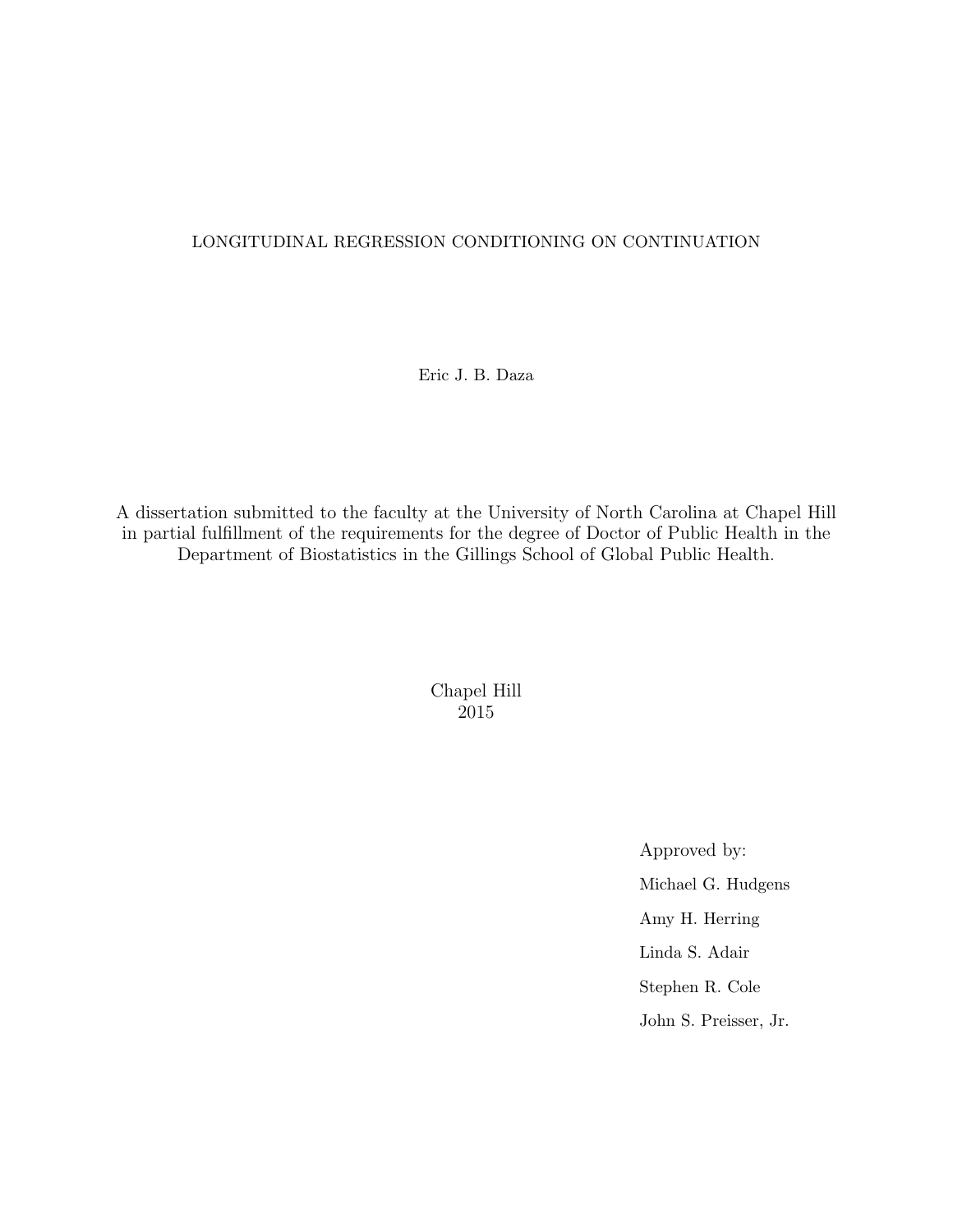$\copyright$  2015 Eric J. B. Daza ALL RIGHTS RESERVED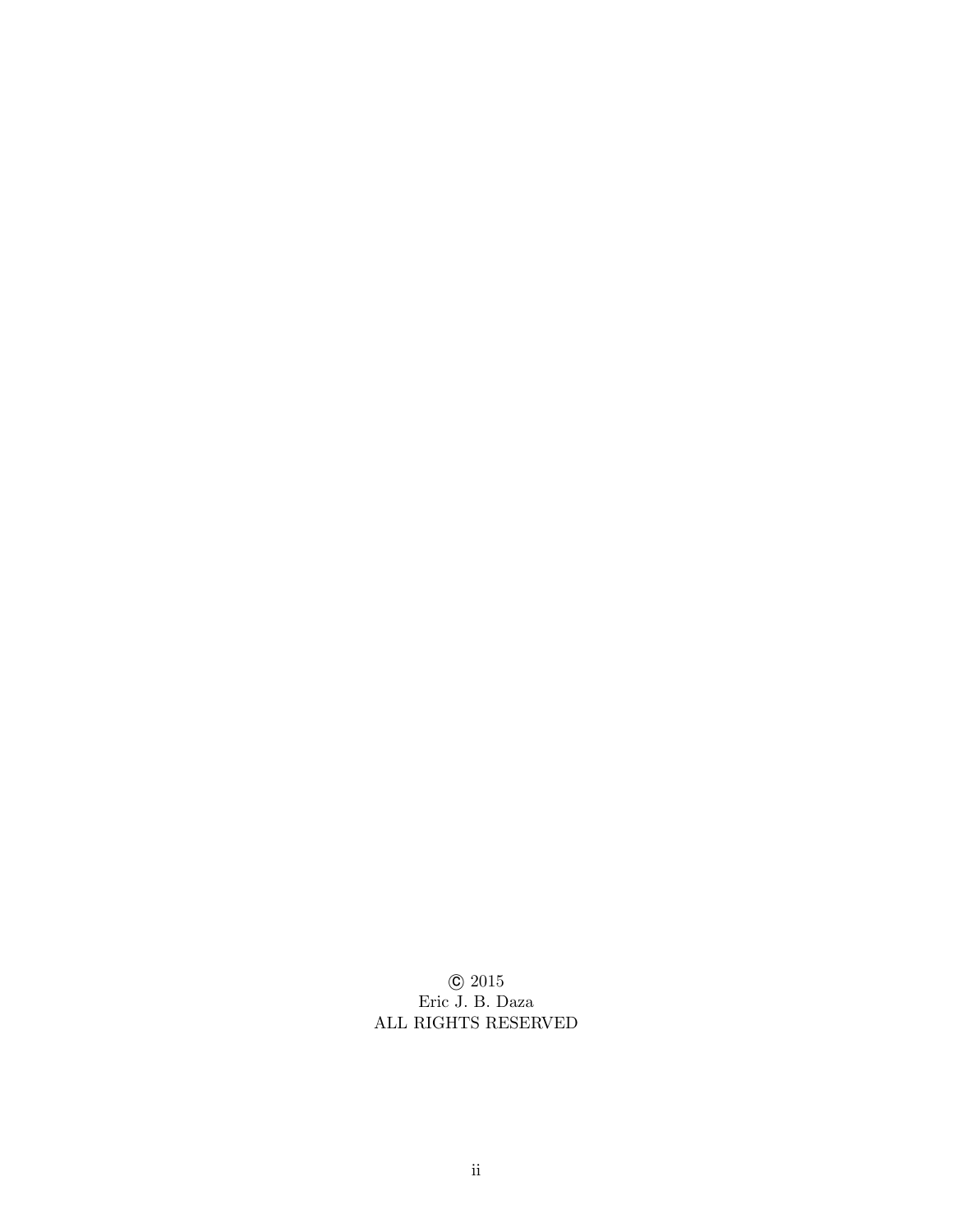# ABSTRACT

Eric J. B. Daza: Longitudinal Regression Conditioning on Continuation. (Under the direction of Michael G. Hudgens and Amy H. Herring)

Individuals in a longitudinal study may have missing data for multiple reasons, including intermittent missed visits or permanent study drop out. Additionally, individuals may experience a truncating event, such as death, past which the outcomes of interest are no longer meaningful. Kurland and Heagerty (2005) developed a method to conduct regression conditioning on being alive (RCA), which constructs inverse-probability weights (IPWs) of the dropout probability among continuing individuals used to fit generalized estimating equations (GEE). RCA has since been extended to allow for intermittent missingness (IM) of outcomes (Shardell and Miller, 2008). We further extend these methods to simultaneously accommodate different mechanisms for dropout and IM, and call our method regression conditioning on continuation (RCC). RCC is illustrated using data from a recent study of mother-to-child transmission of HIV to draw inference on mean infant weights subject to truncation from infant death or HIV infection.

Currently, there is no widely available software for conducting RCA. We present the xtrccipw command in Stata, which can estimate the dropout IPWs required by RCC if there is no IM. These IPWs estimated using xtrccipw are then used as weights in a GEE estimator using the glm command, completing the RCC method. In the absence of truncation, the xtrccipw and glm commands can also be used in a weighted GEE analysis. The xtrccipw command is demonstrated by analyzing two example datasets and the original Kurland and Heagerty (2005) data.

A fundamental weakness of most non-sampling IPW methods is that the missing-data model is unknown and yet must be correctly specified to obtain consistent mean-outcome estimates. We extend the RCC approach to use augmented estimating equations (AEE) in what we call the augmented RCC (ARCC) method. In addition to the missing-data model specified by IPW-GEE methods, AEE approaches specify a model for the outcome joint probability. However, only one

iii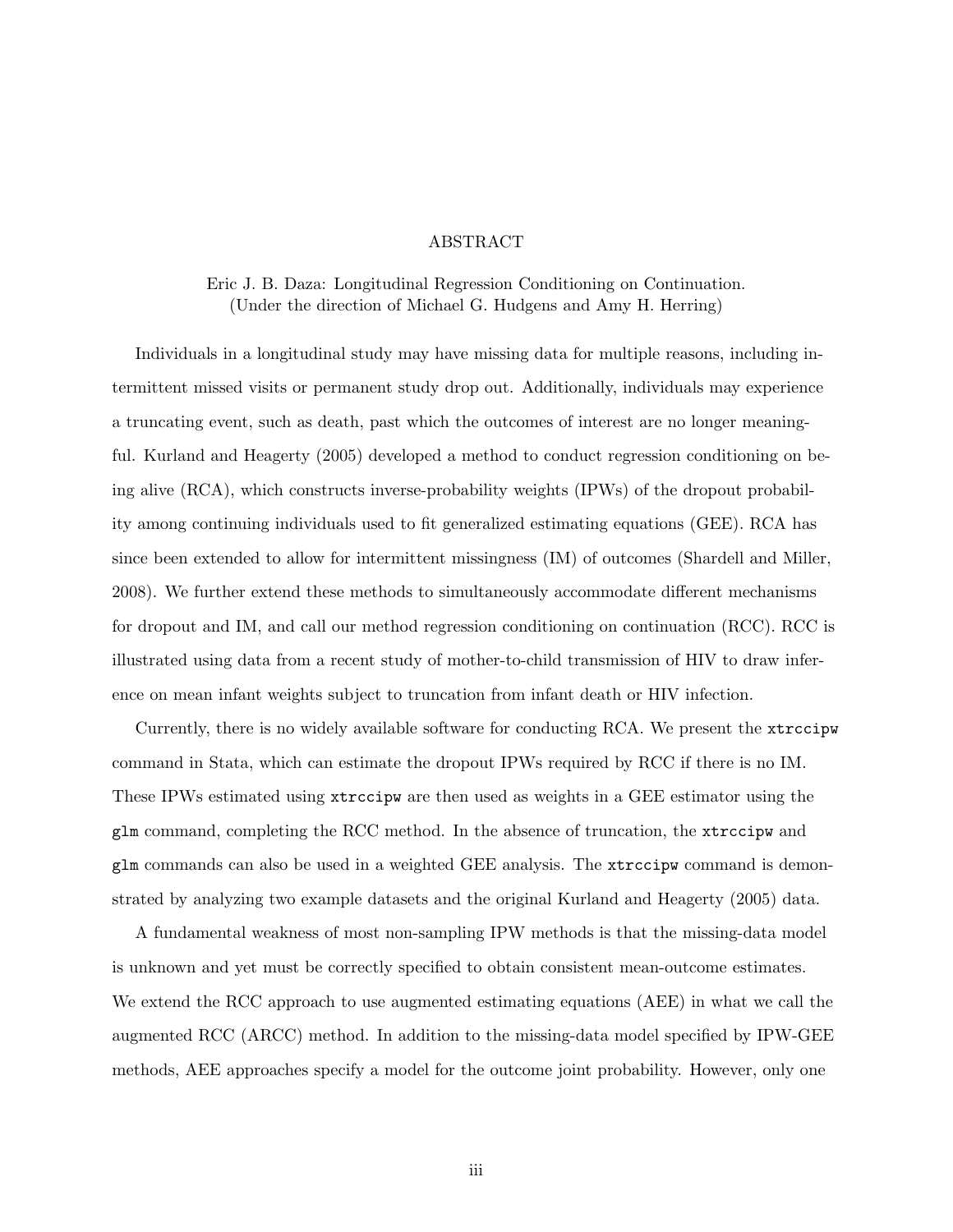of these two models need be correct for the corresponding mean-outcome estimator to be consistent, making such techniques doubly robust to model misspecification. The empirical bias of the ARCC and RCC estimators are characterized and compared in a simulation study, and the ARCC method is applied to the mother-to-child HIV transmission study.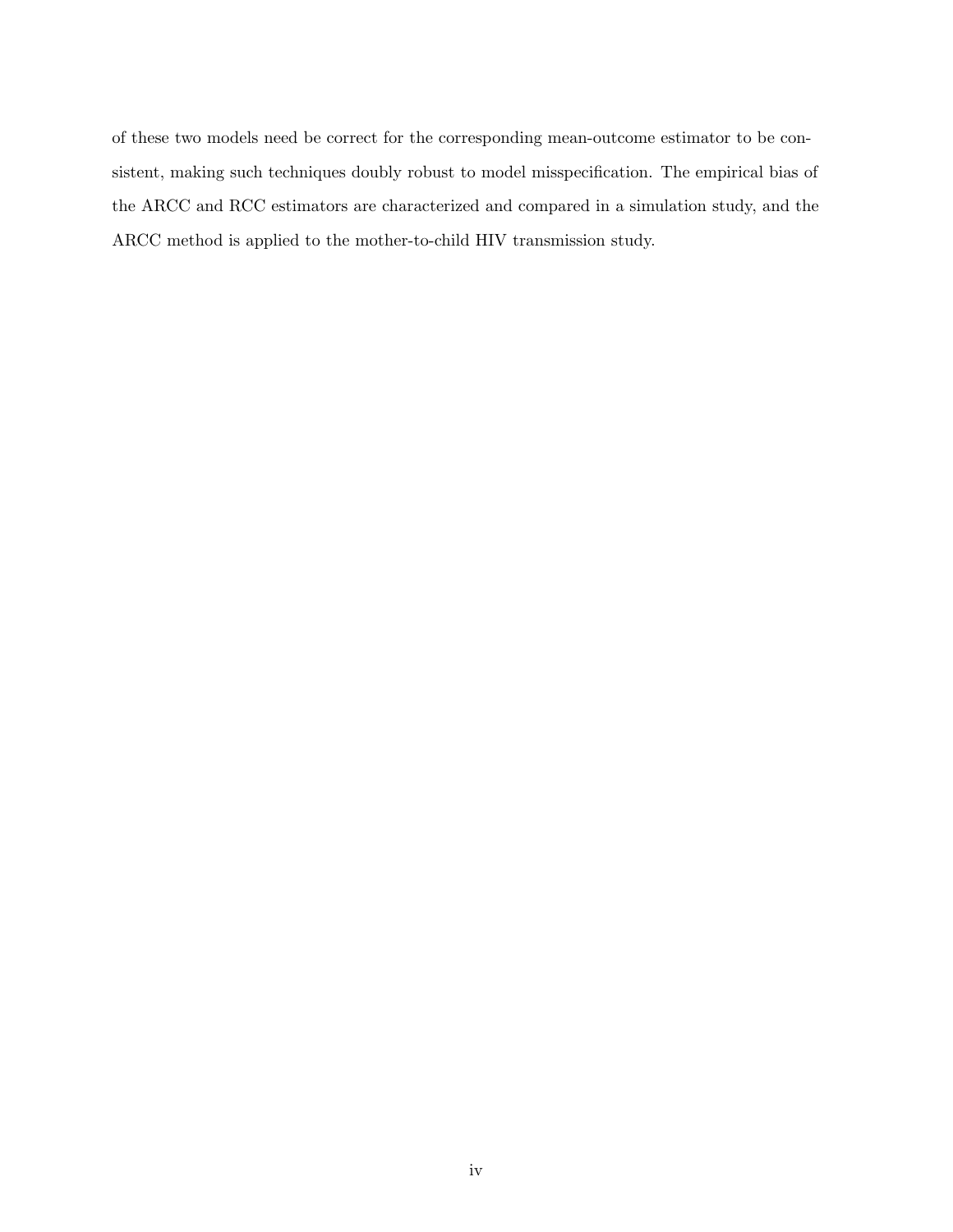To Mommy (Celia Alvarez).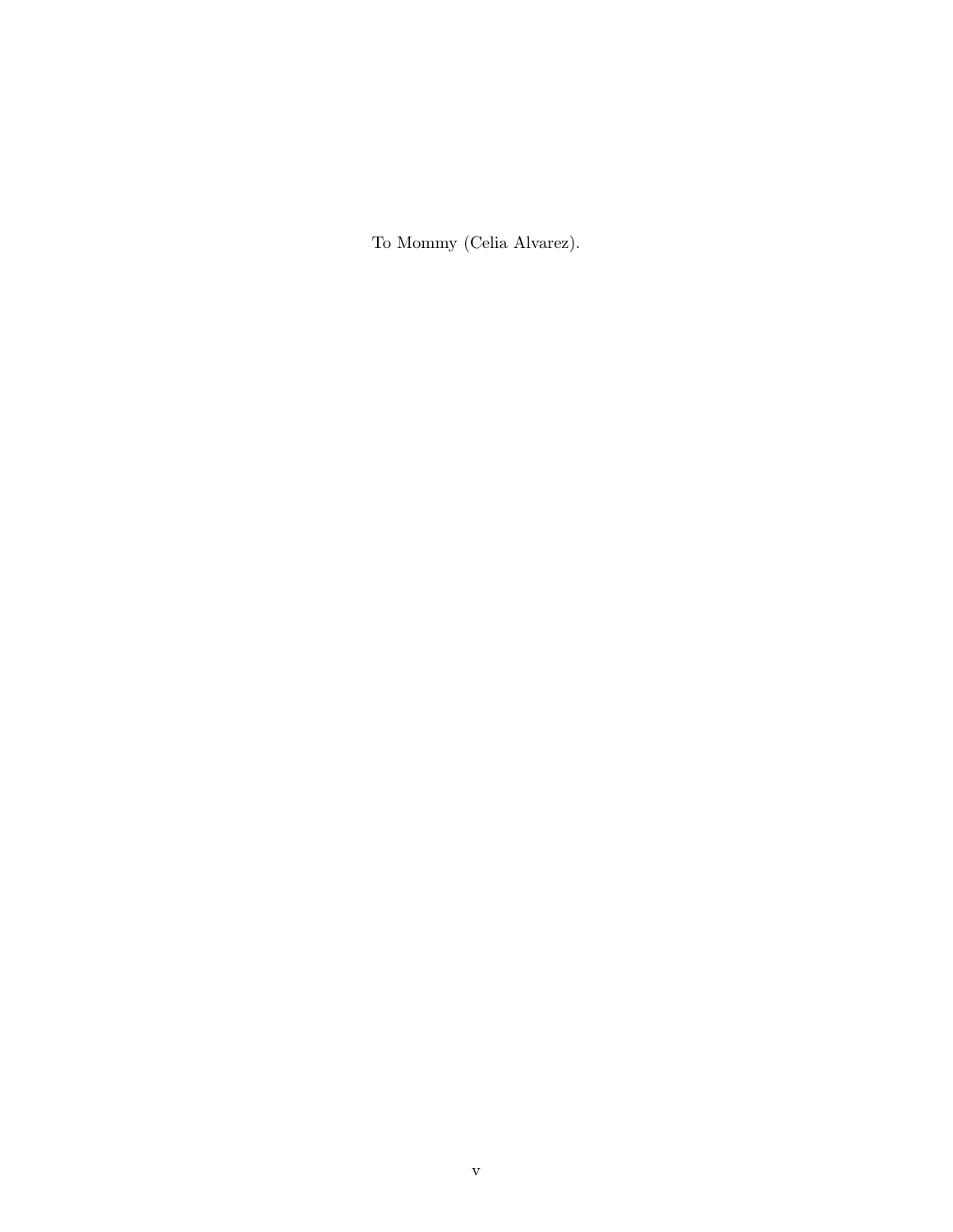# ACKNOWLEDGEMENTS

My greatest thanks go to my Committee, comprised of Linda S. Adair, Stephen R. Cole, Amy H. Herring, Michael G. Hudgens, and John S. Preisser, Jr., for their ongoing motivation, patience, and critical guidance while we built up my biostatistical brain here at UNC. Their tutelage and camaraderie were instrumental in helping me achieve this first big step into a productive and rewarding career. My thanks also go to Ashley Buchanan, Valerie Flax, Janaki Parthasarathy, Amanda J. Selin, and Patrick J. Smith for their helpful comments in editing the manuscripts. I also charge E. Michael Foster and Mark J. van der Laan with early inspiration, mentorship, and faith in my ability to realize the potential outcome of becoming a causal-inference-oriented biostatistician. (Mike, you were truncated too soon. I hope to make you proud as a small part of your continuing counterfactual.) My thanks go to Chirayath "Suchi" Suchindran for his warm guidance and targeted counsel on how to get into UNC Biostatistics, and I also thank Gil Fine, Wayne Davis, and Henrik "Hank" Kulmala at Supergen, Inc., for their career guidance and recommendation letters. From my days at Loyola High School, I thank Thomas Goepel for teaching me how to argue logically and concisely through writing. I also thank the many NC Triangle Area cafes and coffeeshops that caffeinated, housed, and powered me through my many hours of doctoral work and play, most notably Bean Traders, Guglhupf, Looking Glass, Open Eye, Straw Valley, and Cocoa Cinnamon. Finally, I send all my love and gratitude out to my amazing family and friends for supporting me through the years while completing my doctoral program, including Celia Alvarez, Elvira V. Daza, Nilo C. Daza, Patricia A. Daza-Luu, Vincent S. Y. Lee, Billy Luu, Amanda J. Selin, and Patrick J. Smith. Maraming salamat sa inyong lahat, mga kapamilya at kaibigan ko.

This work was supported in part by grants SIP 13-01 U48-CCU409660-09, SIP 26-04 U48- DP000059-01, and SIP 22-09 U48-DP001944-01 from the Prevention Research Centers Special Interest Project of the US Centers for Disease Control and Prevention (CDC), grant P30-AI50410 from the University of North Carolina Center for AIDS Research (UNC CFAR), grants DHHS/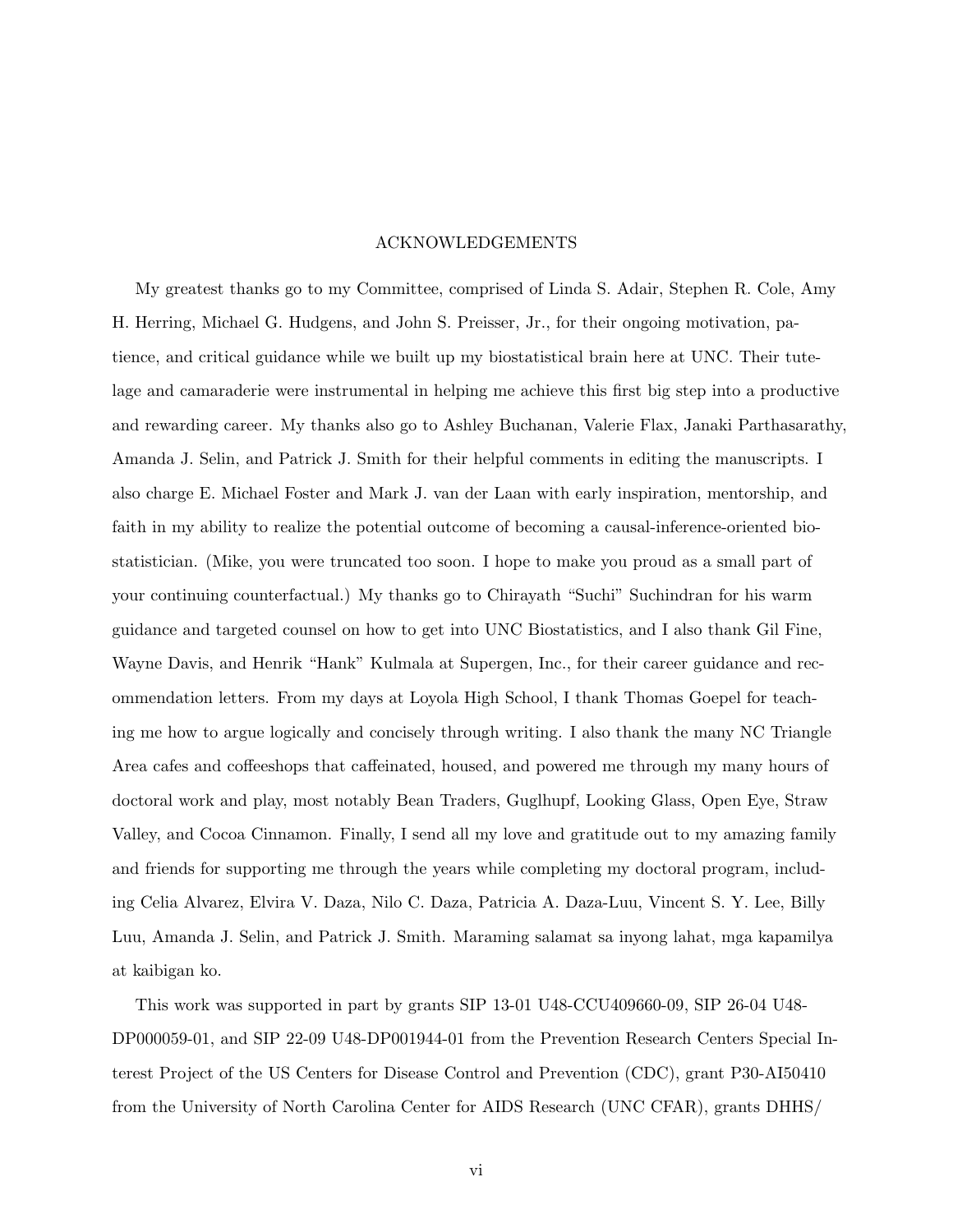NIH/FIC 2-D43 Tw01039-06 and R24 Tw00798 of the American Recovery and Reinvestment Act from the National Institutes of Health Fogarty AIDS International Training and Research Program (NIH AITRP), grant OPP53107 from the Bill and Melinda Gates Foundation (BMGF), grant R24 HD050924 from the Carolina Population Center (CPC), grant R01-AI029168, the US National Institute of Allergy and Infectious Diseases (NIAID) grant R01-AI085073, and the National Institute of Environmental Health Sciences (NIEHS) grant R01ES020619. The content is solely the responsibility of the authors, and does not necessarily represent the official views of CDC, NIAID, UNC, NIH, BMGF, or CPC. I would also like to thank the BAN investigators for access to the data from their study; Brenda Kurland for access to the data from the PEP study, and for her help and guidance in working with the datasets; and the BAN and PEP study participants.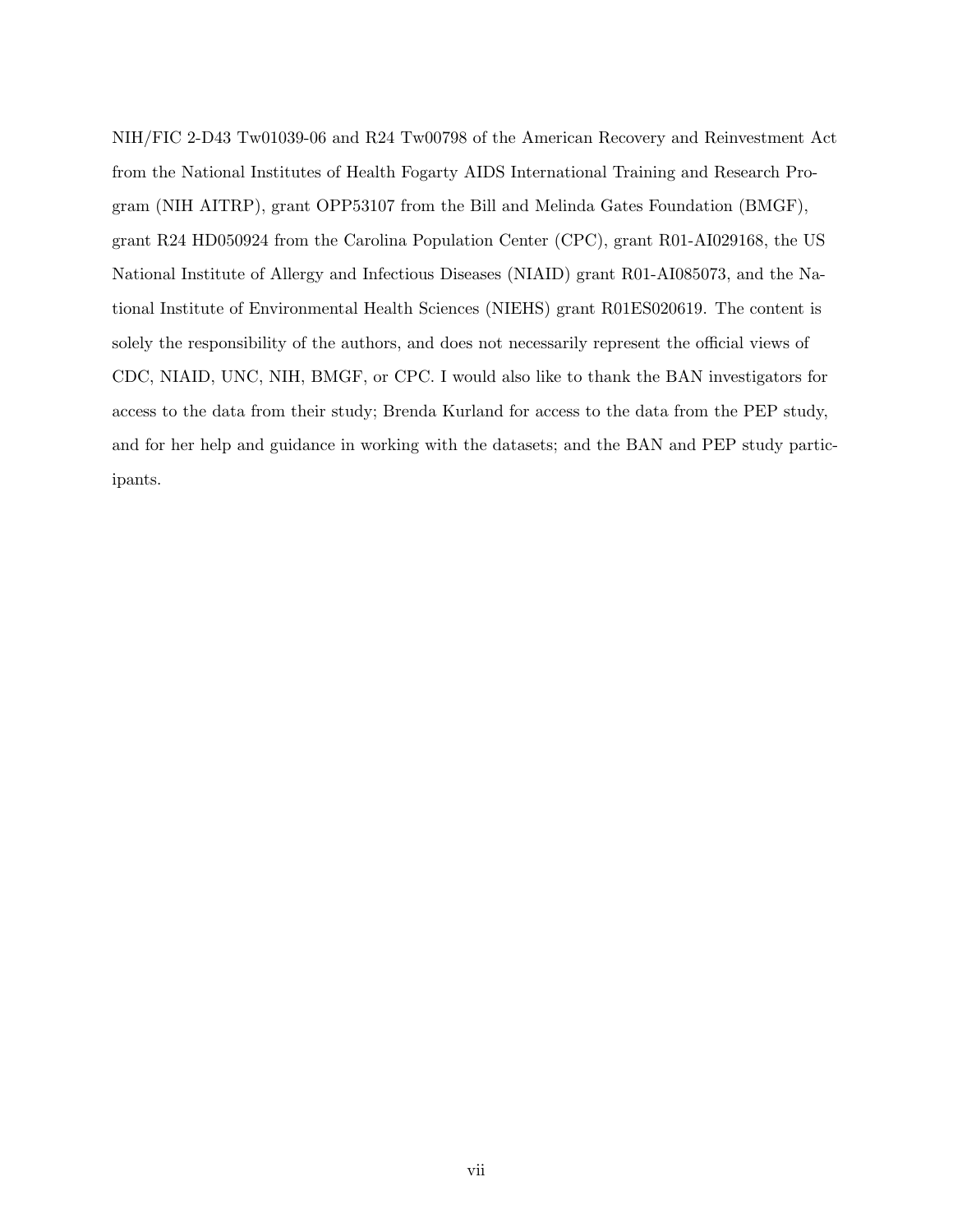# TABLE OF CONTENTS

|     |       |                                                                                                                                                                                                                                                                                                                                                                                                                                                                                                         | xii            |
|-----|-------|---------------------------------------------------------------------------------------------------------------------------------------------------------------------------------------------------------------------------------------------------------------------------------------------------------------------------------------------------------------------------------------------------------------------------------------------------------------------------------------------------------|----------------|
|     |       |                                                                                                                                                                                                                                                                                                                                                                                                                                                                                                         | -1             |
|     |       |                                                                                                                                                                                                                                                                                                                                                                                                                                                                                                         | 3              |
| 2.1 |       |                                                                                                                                                                                                                                                                                                                                                                                                                                                                                                         | 3              |
|     | 2.1.1 |                                                                                                                                                                                                                                                                                                                                                                                                                                                                                                         | 3              |
|     | 2.1.2 |                                                                                                                                                                                                                                                                                                                                                                                                                                                                                                         | $\overline{4}$ |
| 2.2 |       |                                                                                                                                                                                                                                                                                                                                                                                                                                                                                                         | $\overline{5}$ |
| 2.3 |       |                                                                                                                                                                                                                                                                                                                                                                                                                                                                                                         | 9              |
|     | 2.3.1 |                                                                                                                                                                                                                                                                                                                                                                                                                                                                                                         | 9              |
|     | 2.3.2 | Notation & Assumptions $\ldots \ldots \ldots \ldots \ldots \ldots \ldots \ldots \ldots \ldots$                                                                                                                                                                                                                                                                                                                                                                                                          | 11             |
|     | 2.3.3 |                                                                                                                                                                                                                                                                                                                                                                                                                                                                                                         | 12             |
|     | 2.3.4 |                                                                                                                                                                                                                                                                                                                                                                                                                                                                                                         | 13             |
|     | 2.3.5 |                                                                                                                                                                                                                                                                                                                                                                                                                                                                                                         | 14             |
| 2.4 |       |                                                                                                                                                                                                                                                                                                                                                                                                                                                                                                         | 15             |
| 2.5 |       |                                                                                                                                                                                                                                                                                                                                                                                                                                                                                                         | 16             |
|     |       | CHAPTER 3: REGRESSION CONDITIONING ON CONTINUATION                                                                                                                                                                                                                                                                                                                                                                                                                                                      | 18             |
| 3.1 |       |                                                                                                                                                                                                                                                                                                                                                                                                                                                                                                         | 18             |
| 3.2 |       |                                                                                                                                                                                                                                                                                                                                                                                                                                                                                                         | 20             |
|     | 3.2.1 | Notation & Assumptions $\ldots \ldots \ldots \ldots \ldots \ldots \ldots \ldots \ldots \ldots$                                                                                                                                                                                                                                                                                                                                                                                                          | <b>20</b>      |
|     |       | 3.2.2 Dropout & Intermittent Missingness Mechanisms 21                                                                                                                                                                                                                                                                                                                                                                                                                                                  |                |
|     | 3.2.3 |                                                                                                                                                                                                                                                                                                                                                                                                                                                                                                         | 23             |
| 3.3 |       |                                                                                                                                                                                                                                                                                                                                                                                                                                                                                                         | 24             |
|     | 3.3.1 |                                                                                                                                                                                                                                                                                                                                                                                                                                                                                                         | 25             |
|     | 3.3.2 | Results<br>$\mathcal{L}_{\mathcal{A}}(\mathcal{A}) = \mathcal{L}_{\mathcal{A}}(\mathcal{A}) = \mathcal{L}_{\mathcal{A}}(\mathcal{A}) = \mathcal{L}_{\mathcal{A}}(\mathcal{A}) = \mathcal{L}_{\mathcal{A}}(\mathcal{A}) = \mathcal{L}_{\mathcal{A}}(\mathcal{A}) = \mathcal{L}_{\mathcal{A}}(\mathcal{A}) = \mathcal{L}_{\mathcal{A}}(\mathcal{A}) = \mathcal{L}_{\mathcal{A}}(\mathcal{A}) = \mathcal{L}_{\mathcal{A}}(\mathcal{A}) = \mathcal{L}_{\mathcal{A}}(\mathcal{A}) = \mathcal{L}_{\mathcal{A$ | 26             |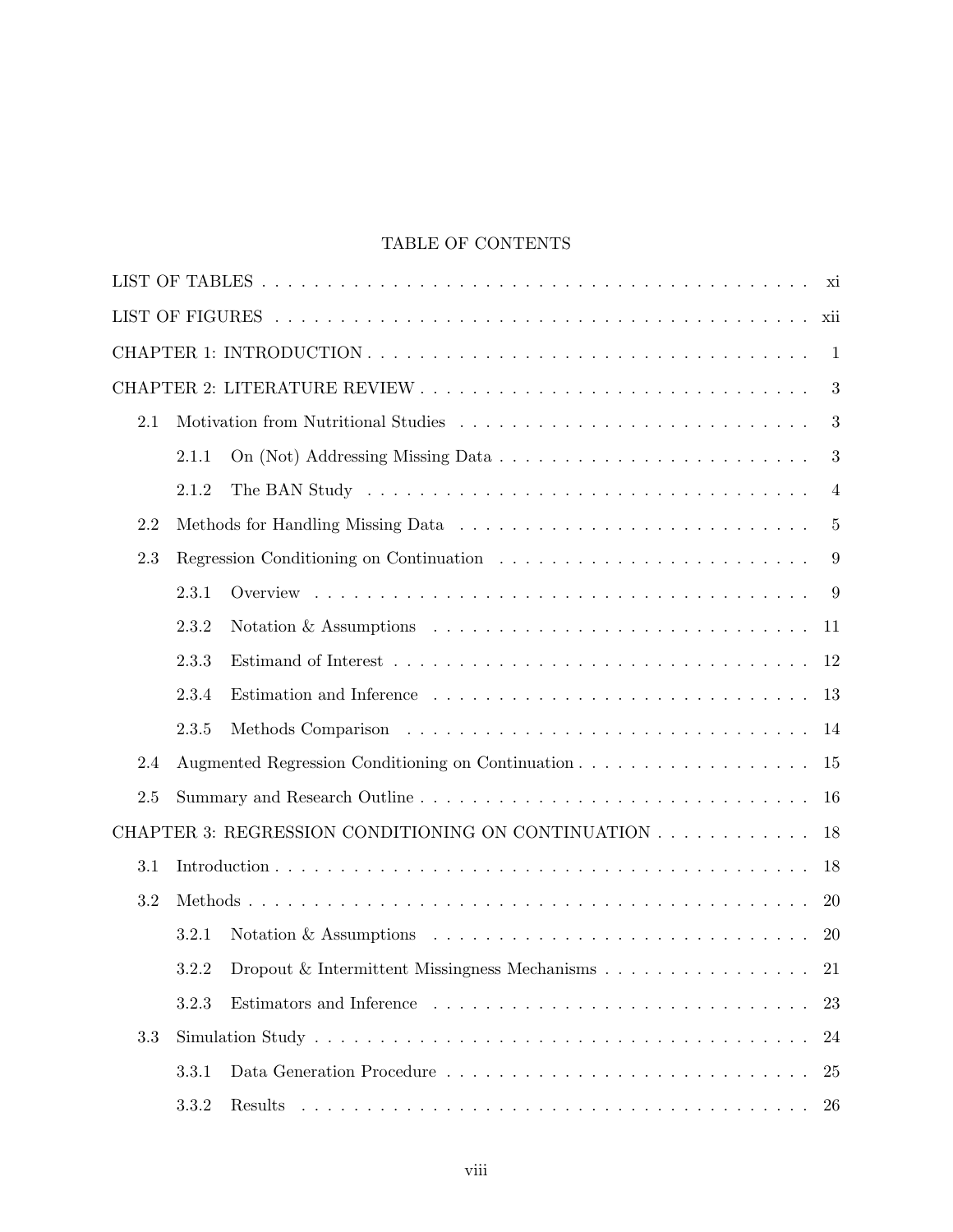| 3.4 |                                                                                                         | 28 |
|-----|---------------------------------------------------------------------------------------------------------|----|
| 3.5 |                                                                                                         | 29 |
| 3.6 |                                                                                                         | 30 |
| 3.7 |                                                                                                         | 35 |
|     | 3.7.1                                                                                                   | 35 |
|     | 3.7.2                                                                                                   | 37 |
| 3.8 |                                                                                                         | 38 |
|     |                                                                                                         | 43 |
| 4.1 |                                                                                                         | 43 |
| 4.2 |                                                                                                         | 45 |
|     | Notation & Assumptions $\ldots \ldots \ldots \ldots \ldots \ldots \ldots \ldots \ldots \ldots$<br>4.2.1 | 45 |
|     | 4.2.2                                                                                                   | 46 |
|     | 4.2.3                                                                                                   | 47 |
| 4.3 |                                                                                                         | 48 |
|     | 4.3.1                                                                                                   | 48 |
|     | 4.3.2                                                                                                   | 48 |
|     | 4.3.3                                                                                                   | 49 |
|     | 4.3.4                                                                                                   | 49 |
|     | 4.3.5                                                                                                   | 51 |
|     | 4.3.6                                                                                                   | 51 |
|     |                                                                                                         | 51 |
| 4.4 |                                                                                                         | 52 |
|     | 4.4.1                                                                                                   | 52 |
|     | 4.4.2                                                                                                   | 58 |
| 4.5 |                                                                                                         | 60 |
| 4.6 |                                                                                                         | 63 |
|     | CHAPTER 5: AUGMENTED REGRESSION CONDITIONING ON CONTINUATION                                            | 67 |
| 5.1 |                                                                                                         | 67 |
| 5.2 |                                                                                                         |    |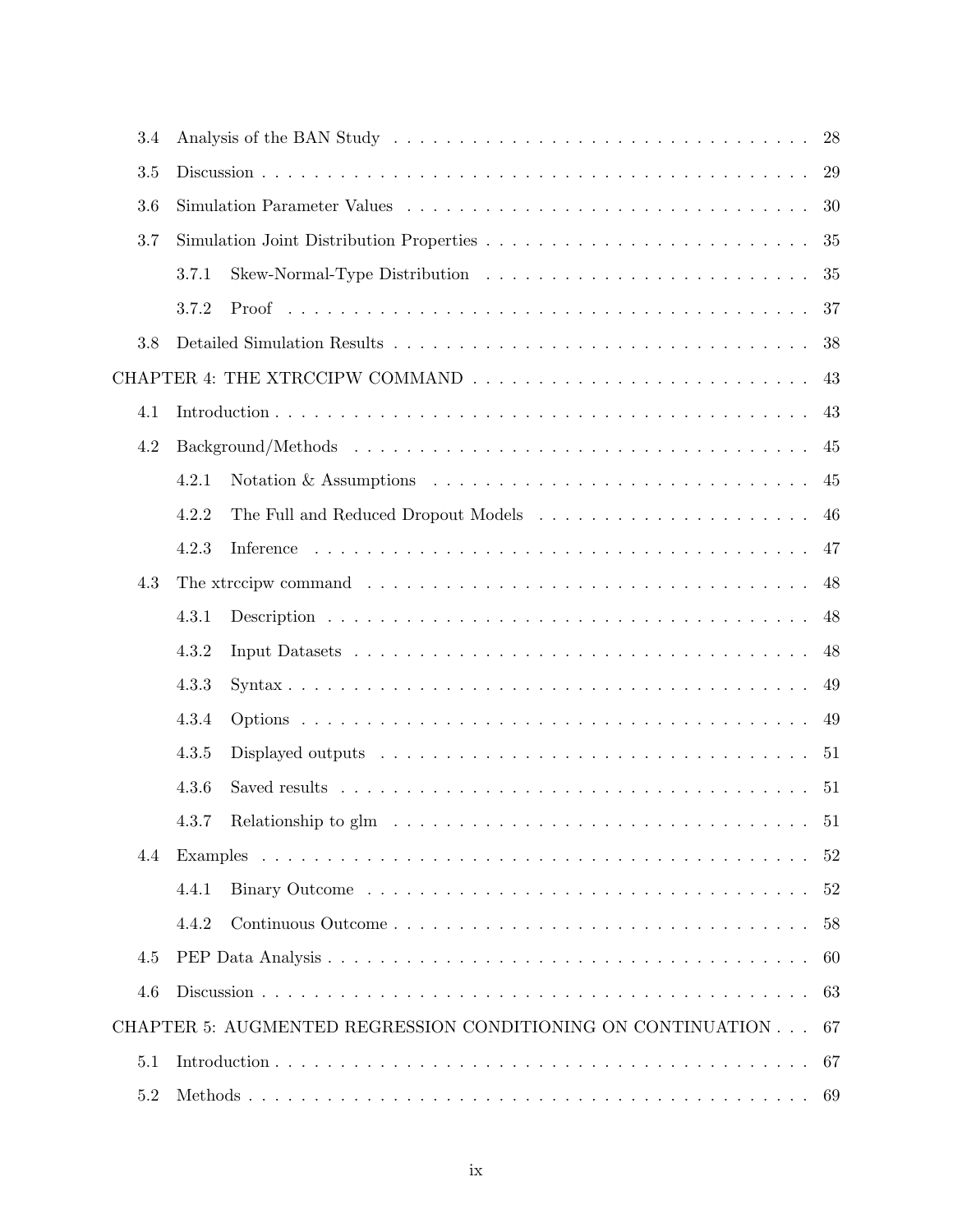|     | 5.2.1 |                                                  |  |
|-----|-------|--------------------------------------------------|--|
|     | 5.2.2 | Dropout & Intermittent Missingness Mechanisms 70 |  |
|     | 5.2.3 |                                                  |  |
|     | 5.2.4 |                                                  |  |
| 5.3 |       |                                                  |  |
|     | 5.3.1 |                                                  |  |
|     | 5.3.2 |                                                  |  |
| 5.4 |       |                                                  |  |
| 5.5 |       |                                                  |  |
| 5.6 |       |                                                  |  |
| 5.7 |       |                                                  |  |
|     |       |                                                  |  |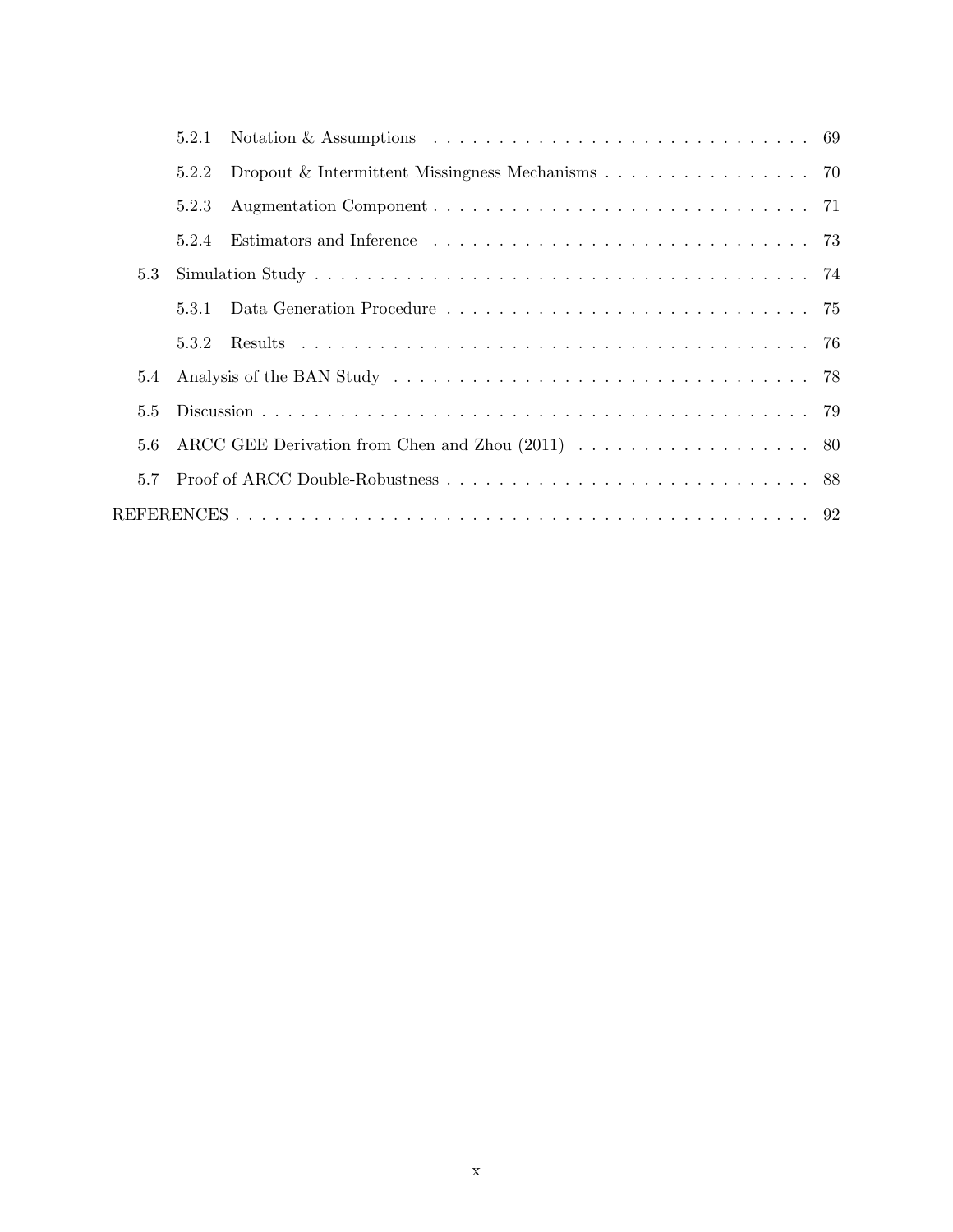# LIST OF TABLES

|     | 3.1 BAN infant weight RCC parameter estimates for reduced models 31 |  |
|-----|---------------------------------------------------------------------|--|
|     |                                                                     |  |
|     |                                                                     |  |
| 3.4 | Truncation, dropout, and IM settings for 12 scenarios 41            |  |
|     |                                                                     |  |
| 4.1 |                                                                     |  |
|     | 5.1 BAN infant weight RCC parameter estimates for reduced models 81 |  |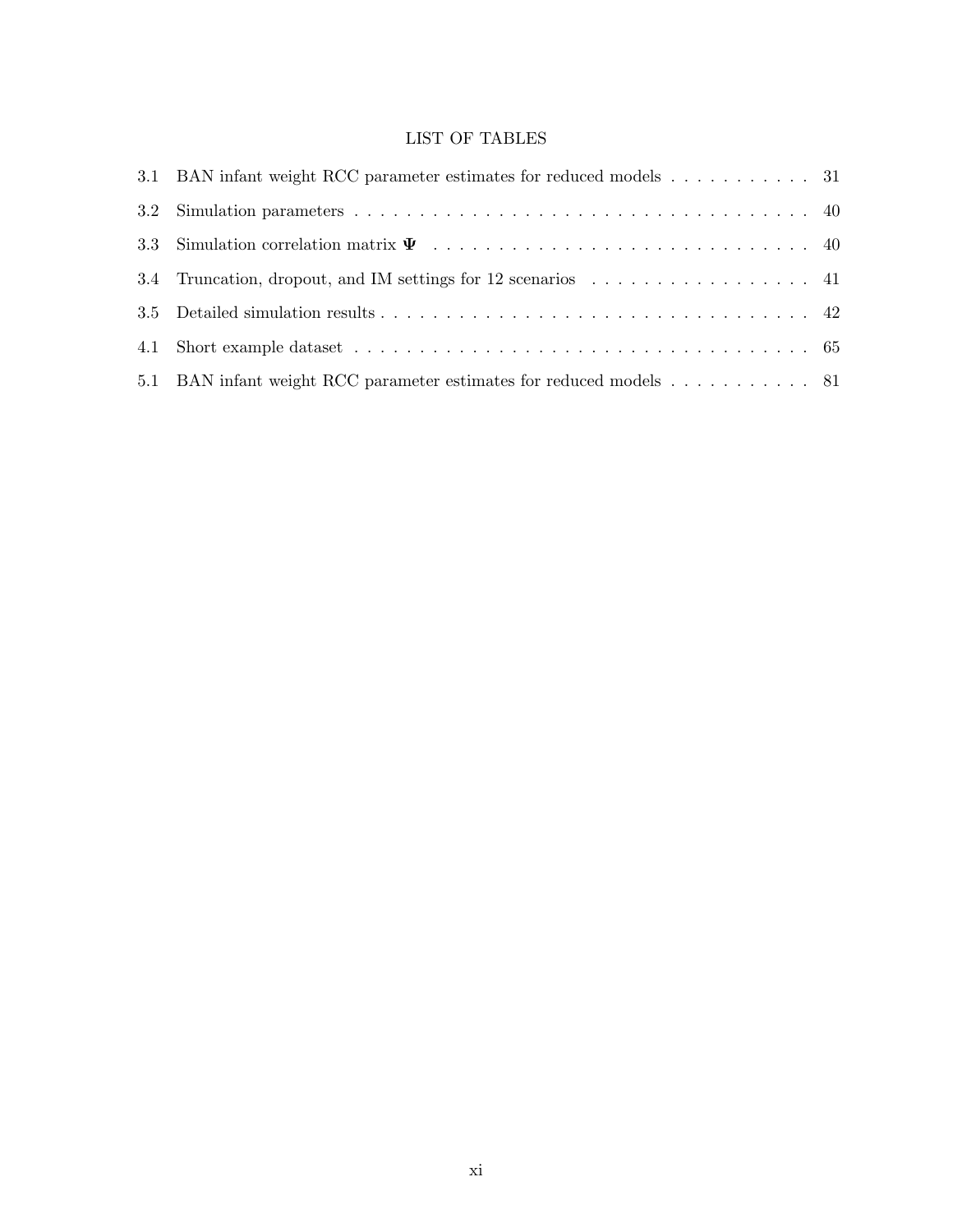# LIST OF FIGURES

| 3.1 | Simulation: Empirical biases and coverage probabilities for two scenarios $\dots \dots$ 32 |  |
|-----|--------------------------------------------------------------------------------------------|--|
| 3.2 | Estimates and 95% CIs of mean infant weight at BAN weeks 6, 12, 18, and 24 33              |  |
|     | 3.3 BAN study estimated mean weights and WHO median standard growth curves 34              |  |
|     |                                                                                            |  |
|     |                                                                                            |  |
| 5.6 | Estimates and 95% CIs of mean infant weight at BAN weeks 6, 12, 18, and 24 83              |  |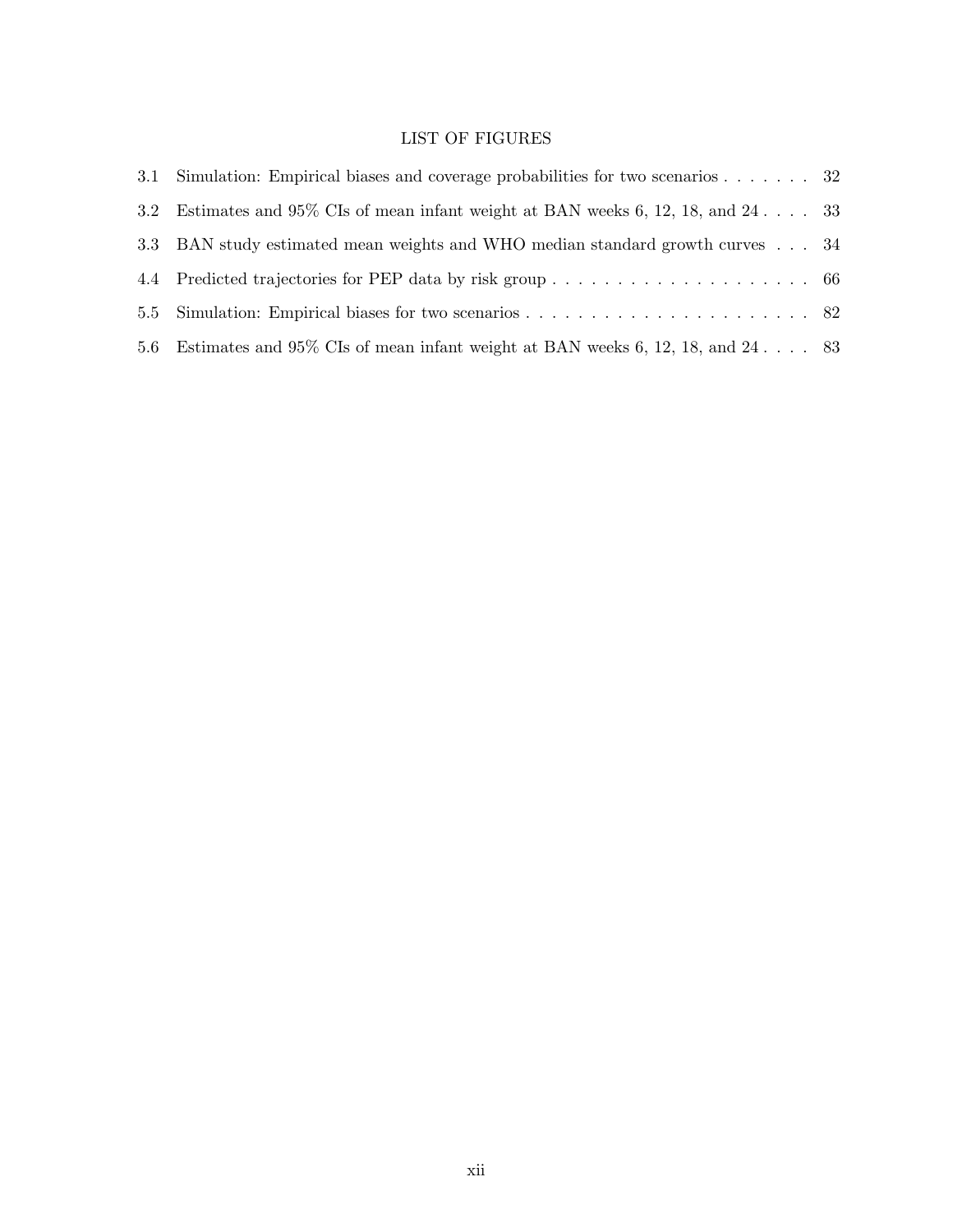# CHAPTER 1: INTRODUCTION

Longitudinal studies in developing regions that investigate nutritional outcomes such as faltering or micronutrient deficiency sometimes suffer from high rates of attrition. Subject data becomes missing either intermittently, or from dropout or loss to follow-up (i.e., when study participants drop out of the study before its conclusion, and do not return). Dropout is sometimes referred to as attrition, or monotonic missingness, and intermittent missingness (IM) is sometimes called arbitrary or non-monotonic missingness, respectively. While standard methods like multiple imputation (MI) and inverse-probability weights (IPWs) can respectively adjust for these particular types of data missingness, investigators may rely on incorrect default methods for handling missingness.

Unless specified otherwise, standard generalized estimating equations (GEE) procedures will assume that any missing outcomes are missing completely at random (MCAR), which will produce biased estimates if the observability of an outcome at any given study time point depends on any of the outcomes themselves. If a more severely HIV-compromised study participant is less likely to make it into the clinic because of her weakened immune system, then her chances of missing a clinical visit for a viral load assay depend on her viral load; viral load measurements cannot therefore be justified as being MCAR. However, if we can at least assume that her chances of coming in for a viral load measurement are completely predictable using only her previously observed viral loads, we can use this information to impute participant outcomes past their point of dropout.

In the latter situation, the outcomes are considered to be merely missing at random (MAR) once previous outcomes have been taken into account. Standard maximum-likelihood (ML) based mixed-effects models, also known as random-effects models or simply just mixed models, assume MAR by design. Similarly, standard GEE approaches can be adjusted to account for previous outcomes by incorporating IPWs that are constructed based on the probability of being observed at a given time point given observed outcomes. The IPWs are used to balance the contribution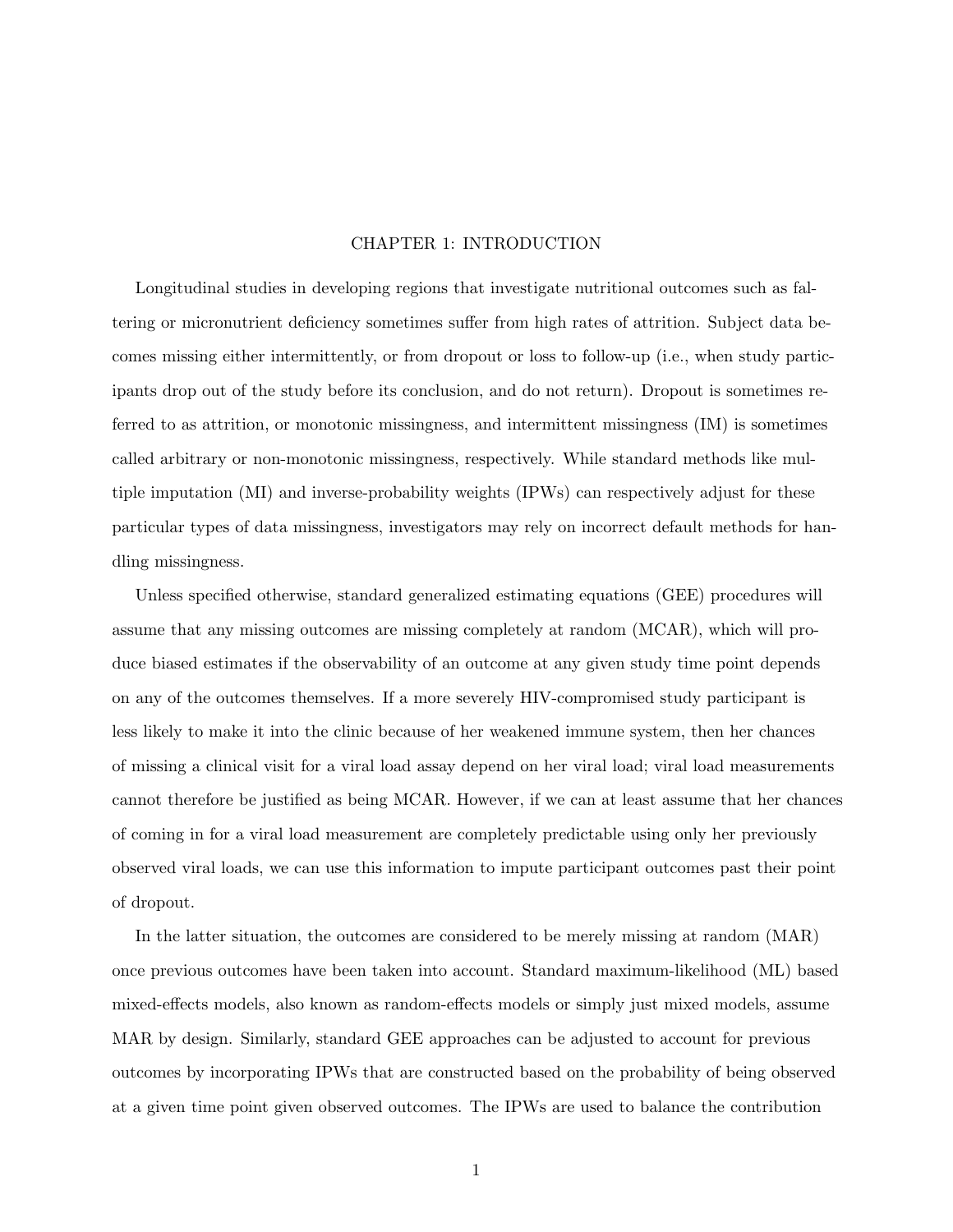of each complete-case observation, and these methods are frequently called "weighted estimating equations" (IPWGEE).

Unfortunately, these MAR-based imputations are sensible only if we can reasonably expect a subject's unobserved post-dropout outcomes to exist. This expectation no longer makes sense, for instance, for those study subjects who die before the end of the study—an example of a notably different type of data missingness that is defined by a precluding or "truncating" event, after which a subject cannot have outcomes that are meaningfully defined. (Under attrition and dropout, we can at least assume that unobserved outcomes exist.) In a study of average trends in weight, we do not observe the weights for a living participant who prematurely drops out, assuming they remain alive for the duration of the study. A person who dies before the end of the study, however, cannot subsequently have any sensible weight measurements. The problem with many longitudinal analysis methods that adjust for MAR is that they tacitly envisage weights past the point of death because they consider death to be a missingness event similar to dropout.

Researchers have since developed methods that can correctly differentiate between dropout and "truncation by death". Kurland and Heagerty (2005) devised one such IPWGEE technique to estimate the dropout probability at each time point, but only among the surviving subjects at each of those time points. They tested their method on a binary longitudinal outcome in a prospective cohort study of elderly disability, compared trends across three groups defined by disability risk, and demonstrated small empirical bias in mean estimates relative to those of other standard methods. However, their approach cannot handle IM. Shardell and Miller (2008) developed a solution that extends the Kurland and Heagerty (2005) method to allow for IM. Neither approach, however, can handle outcomes subject to both dropout and IM simultaneously.

We propose to 1.) extend this IPWGEE method to account for truncation while also distinguishing between dropout and IM, and to then apply this new approach to draw inference about a continuous longitudinal nutritional outcome in a mother-to-child HIV transmission study, 2.) create a general programming implementation of the original method in Stata, and 3.) augment our extended method to produce a doubly robust estimator.

2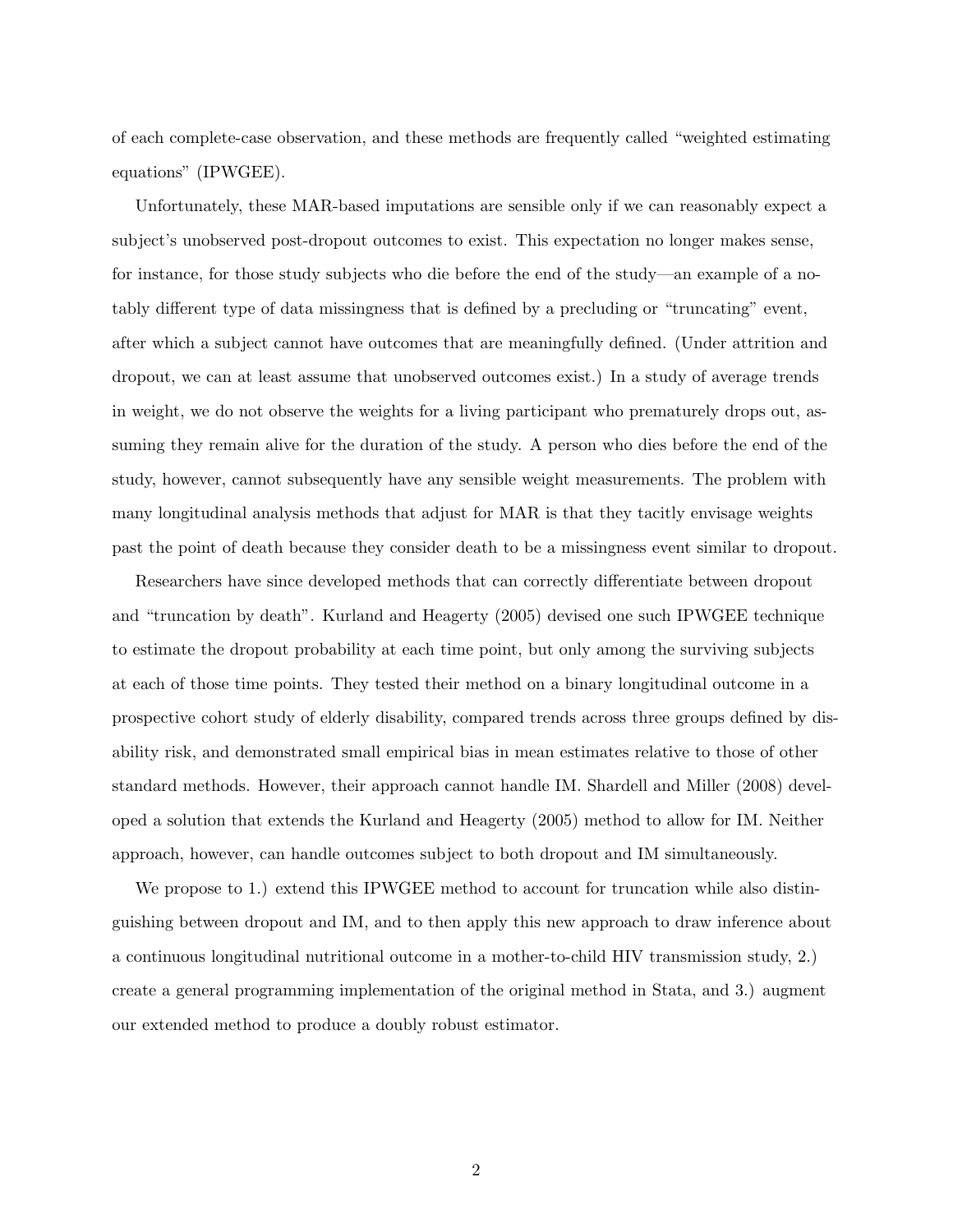# CHAPTER 2: LITERATURE REVIEW

### 2.1 Motivation from Nutritional Studies

# 2.1.1 On (Not) Addressing Missing Data

A number of nutrition studies have adjusted for mortality through simple exclusion of subjects with missing outcomes, or by assuming data were MCAR. A follow-up study of the effects of dietary supplements randomized to then-pregnant women in rural Gambia employed GEE/GLS methods that assumed the data were MCAR (Hawkesworth et al., 2008). The authors defended this assumption by asserting that those recruited and those lost to follow-up were similar with respect to the empirical distributions of other covariates, so that both observed and unobserved outcomes could likewise have been similarly distributed. In a randomized trial of micronutrient supplements in rural Nepal, Christian et al. (2003) assumed data were MCAR by running a standard, unadjusted GEE analysis. A randomized study conducted in Zambia investigating the effect of breastfeeding cessation on the growth faltering of uninfected infants born to HIV-infected mothers also assumed their data were MCAR (Arpadi et al., 2009). Culnane et al. (1999) examined the long-term effects of ART randomized to uninfected infants of HIV-infected mothers, but only the survivors were analyzed.

Reporting descriptive statistics of observable characteristics between those included and excluded from an analysis is a good first step at dealing with missing data, also known as missingness. However, these findings may not justify an MCAR analysis if the observed data are in fact associated with missingness, and such an analysis does not use of all of the data that are actually available. Subjects that are similar with respect to a particular set of secondary characteristics may nonetheless differ systematically in primary characteristics (i.e., outcomes or covariates) depending on whether or not those primary characteristics are observed. This is a strong possibility in longitudinal analyses, wherein the primary characteristics of the subjects at risk for becoming missing may change over time.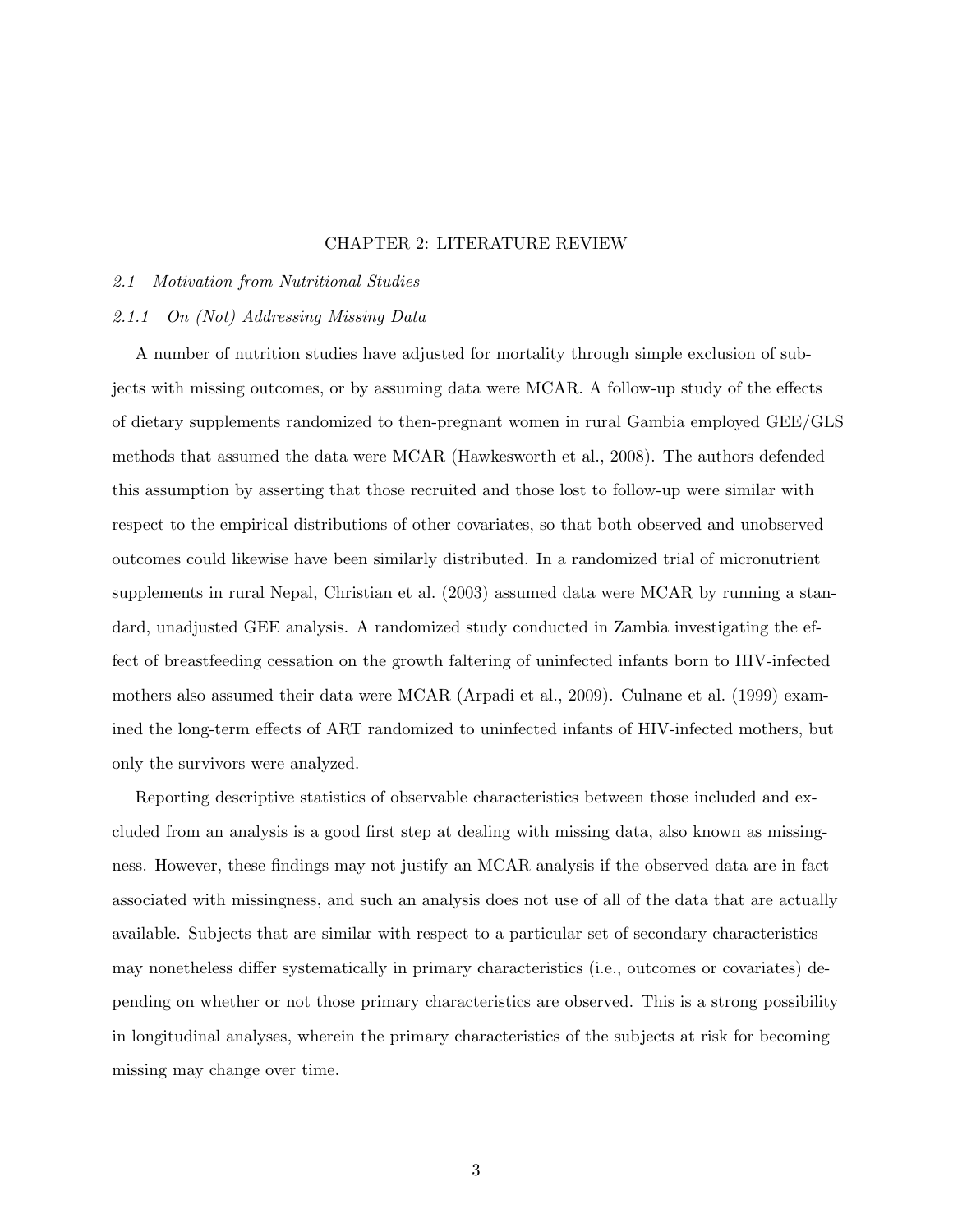### 2.1.2 The BAN Study

The Breastfeeding, Antiretrovirals, and Nutrition (BAN) Study (van der Horst et al., 2009; Chasela et al., 2010) was a clinical trial that randomized 2369 pairs of mothers infected with human immunodeficiency virus (HIV) and their uninfected infants. Mother-infant pairs in the trial were scheduled to be followed for 48 weeks, with women receiving counseling for exclusive breastfeeding during the first 24 weeks, hereafter the "study period." During the study period, the trial's objectives were to assess the benefit of nutritional supplementation taken by women, the safety and efficacy of antiretroviral treatment (ART) given either to mothers or their infants to prevent HIV transmission, and the feasibility of exclusive breastfeeding followed by early, rapid breastfeeding cessation. BAN employed a  $3 \times 2$  factorial design involving a 2-arm maternal nutritional intervention component crossed with a 3-arm ART component. Maize flour was given to all enrolled women for family consumption, and half of these mothers were randomized to receive a lipid-based nutrient supplement (LNS). Initially, ARTs were assigned either to mothers, infants, or neither; this last control group was eliminated by the data and safety monitoring board (DSMB) in March 2008 after 78% of participants had already received treatment.

For the first objective, BAN study investigators wanted to draw inference about the mean infant anthropometric outcomes weight, length, and body mass index (BMI) over time among infants who were alive and HIV-uninfected. Death and infection could therefore be said to "truncate" the trajectory of outcomes, leaving these outcomes undefined after truncation. Among infants who were alive and HIV-uninfected, some outcomes may have been unobserved because mothers intermittently missed visits, or because they dropped out of the study altogether. An infant was considered eligible for an intent-to-treat analysis if during the study period s/he had available outcome measurements for more than one visit, and was a singleton at birth. Out of 2238 eligible infants, by the end of the study period, 307 had dropped out (14% of all infants), and 187 infants who had not dropped out had either become infected with HIV or had died (8% of all infants; 162 alive and infected, 25 dead). While they were alive, uninfected, and still in the study, 645 infants missed 973 scheduled visits intermittently (5% of all scheduled visits before truncation or dropout). Scheduled visits were irregularly spaced, and mother-infant pairs adhered closely to the visit schedule.

4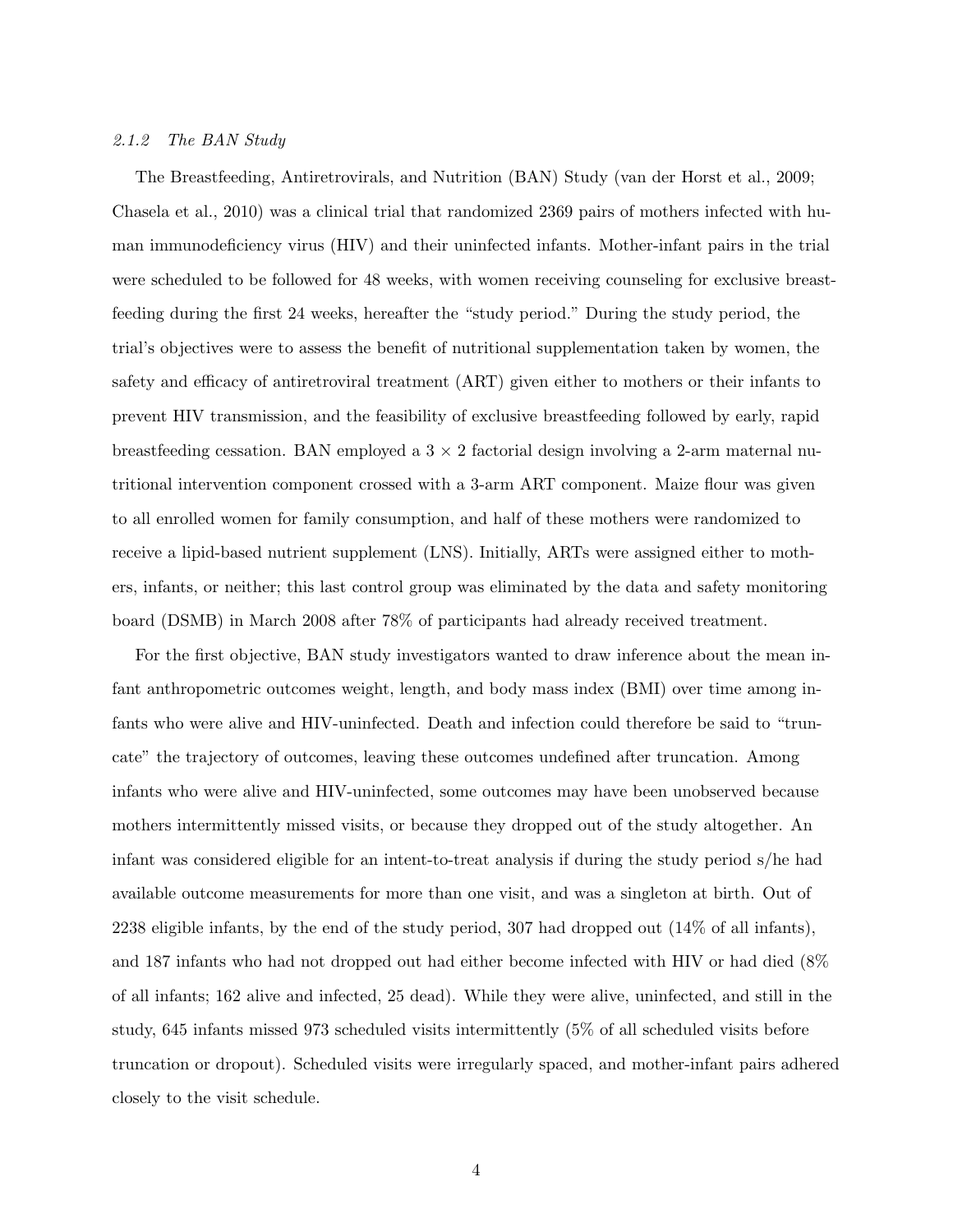The original analyses were carried out using random-intercept mixed-effects models that conceptualized truncated outcomes for the aforementioned 187 infants as well-defined but unobserved MAR outcomes, thereby conflating truncation with missingness. Using such an analysis, Flax et al. (2012) concluded that intervention was not significantly associated with infant weight. Classifying the truncation and missingness events together may have masked a true association among infants who survived uninfected at any given visit. In addition, infants may have dropped out or missed visits intermittently (before dropout) for entirely different reasons. Hence, the Flax et al. (2012) analysis must be corrected to separately account for death or infection, dropout, and IM.

### 2.2 Methods for Handling Missing Data

Rubin (1976), followed by Little and Rubin (2002), laid out the comprehensive framework of missingness mechanisms used to characterize how outcomes that always exist are related to their observation status. When the reasons for observing an outcome are statistically independent of any outcomes (observed or not), the outcomes are said to be missing completely at random. If outcome missingness is no longer statistically associated with unobserved outcomes after conditioning on observed outcomes, then outcomes are described as missing at random. If missingness is associated with unobserved (and possibly also observed) outcomes, the outcomes are said to be not missing at random, or missing not at random (MNAR). An equivalent way of defining MNAR is that outcomes are MNAR if they are neither MCAR nor MAR. These three cases are exhaustive.

Maximum likelihood estimation (MLE) can be used to estimate model parameters of longitudinal outcomes when missingness is present. These methods often factorize the outcome and missingness joint probability in one of three ways (Little, 1993, 1995; Diggle et al., 2002). For example, Little and Rubin's three missingness mechanisms can be defined using a selection factorization, with the estimand of inferential interest being the marginal, or unconditional, mean. Selection models define a conditional distribution that allows the "selection" of an outcome (i.e., to be measured or observed) to depend on some subset of the outcomes; this conditional distribution is paired with a marginal distribution for all outcomes (i.e., the complete outcome data).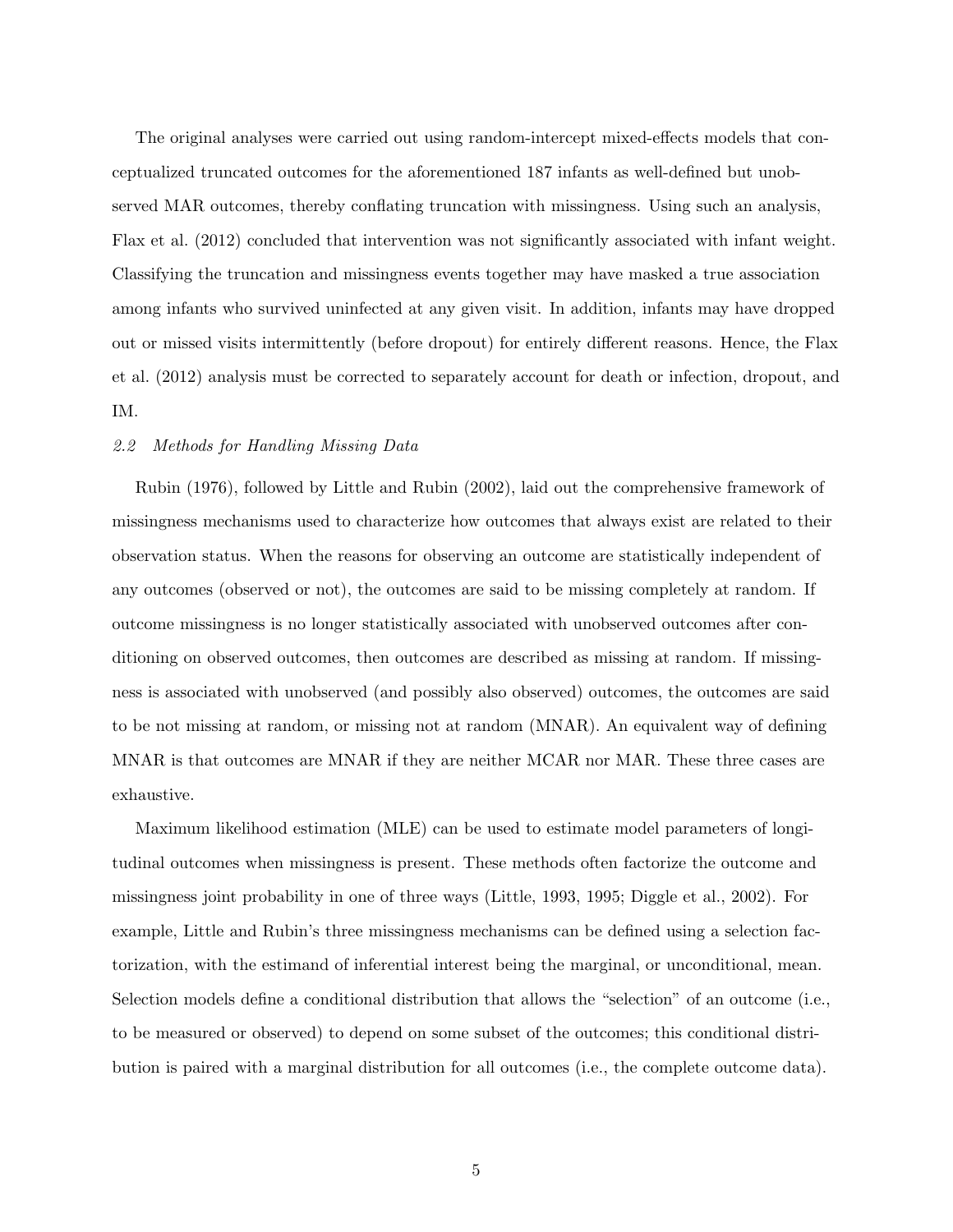They are particularly useful under MAR, where the missingness mechanism is often said to be ignorable or non-informative. In this case, inference carried out using only observed outcomes will apply to all outcomes. MLE is efficient if, in addition, the missingness-mechanism parameters are distinct from those of the outcomes (Rubin, 1976; Little, 1995; Diggle et al., 2007). Conversely, an MNAR missingness mechanism is called non-ignorable or informative.

The two other factorizations are the pattern-mixture and shared-parameter factorizations. Pattern-mixture models allow the outcomes to depend on missingness status. These models are particularly suited to outcomes that can be stratified (or otherwise categorized) by subgroups defined by their missingness "patterns". (For example, the outcome distributions of participants who become missing at time points 2 and 5 may differ.) This conditional distribution is paired with a marginal distribution for the missingness mechanism. Shared-parameter models, by contrast, attribute any association between the outcomes and missingness to underlying subjectspecific latent variables; missingness and outcomes "share" a participant's random-effect coefficients (Ten Have et al., 1998). They are most useful when the estimands of interest are the subject-specific mean outcomes. These are also known as random-effect models (Wu and Carroll, 1988; Hogan and Laird, 1997; Diggle et al., 2002), random-coefficient selection models (Little, 1995), random-effect selection models (Ribaudo et al., 2000), and joint models for longitudinal measurements and event-time data (Henderson et al., 2000; Guo and Carlin, 2004; Hu et al., 2015).

The method of generalized estimating equations (GEE) is a commonly used non-MLE approach when one wishes to draw inference about the marginal means of an outcome for a large sample. The three joint-probability factorizations may also be applied to GEE. While standard, unweighted GEE is consistent only under MCAR (Liang and Zeger, 1986; Diggle et al., 2002), adjustment using IPWs extends their usefulness to MAR and MNAR settings, where each IPW is the reciprocal of a probability of not being missing (Robins et al., 1995; Scharfstein et al., 1999a). In this IPWGEE approach, weighting balances (i.e., adjusts) the sample contribution of observed

6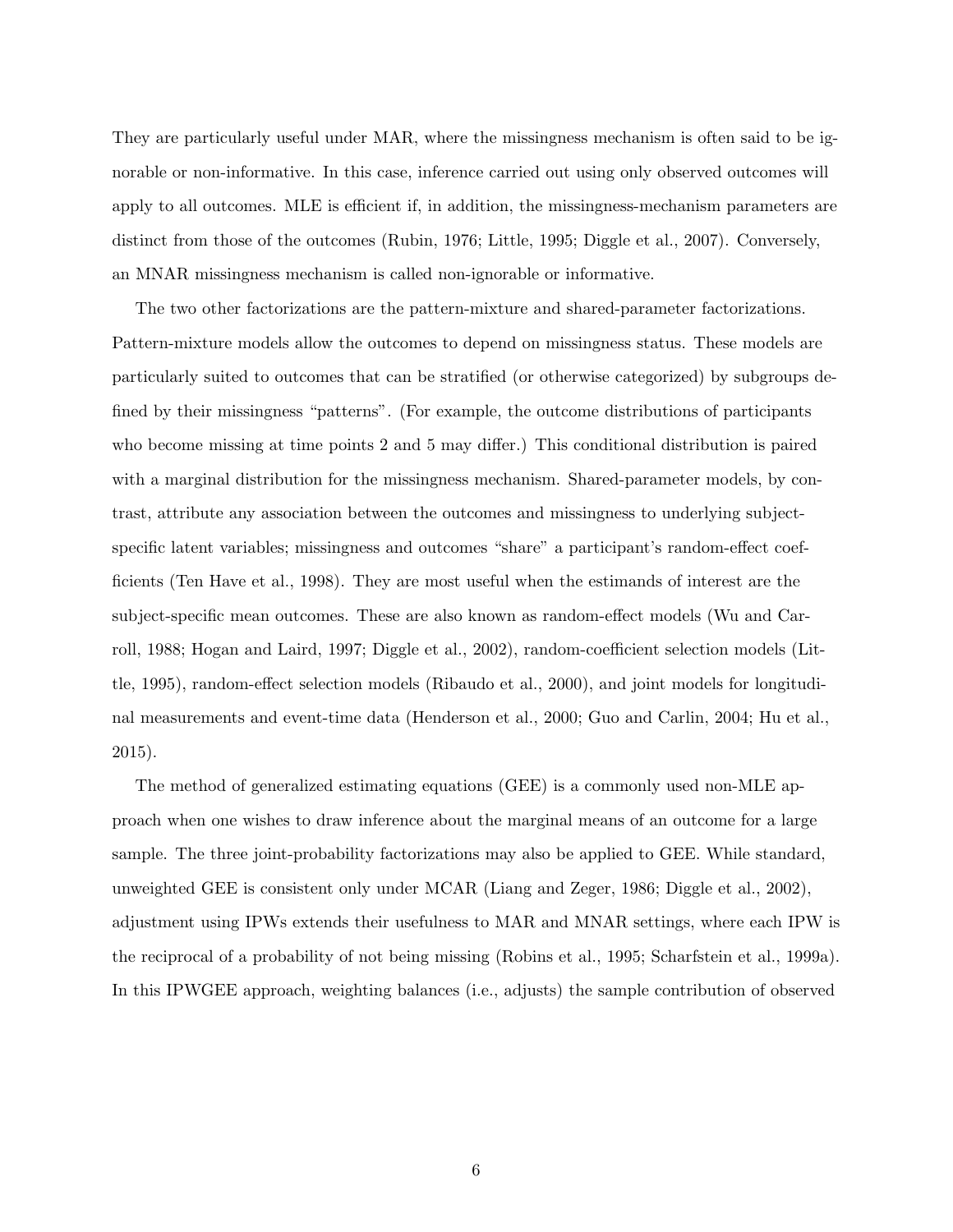outcomes across all observed values of variables associated with missingness; the goal is to consistently estimate the population parameter. This technique has notable origins in the surveysampling literature (Horvitz and Thompson, 1952), wherein each IPW corresponds to a sampleselection probability that is known by design.<sup>1</sup>

Under MAR, the MLE and IPWGEE approaches possess somewhat complementary advantages and disadvantages. While both approaches rely on correct specification of the mean outcome model, MLE additionally relies on correct modeling of the joint distribution of outcomes; however, MLE does not require knowledge of the missingness model (Kurland et al., 2009; Laird, 1988). Conversely, IPWGEE does not specify the joint-outcome distribution, but does rely on correct modeling of the missingness model. MLE can be considerably more efficient than IP-WGEE if the joint-outcome model is correct, and is well-suited to handle outcomes unbalanced over time (i.e., occurring at arbitrary time points, or with varying frequency). What IPWGEE lacks in efficiency and temporal flexibility, it makes up for through inference about mean outcomes that is robust to misspecification of the covariance structure (which likelihood-based inference requires to be correct), provided the missingness model is correct. Furthermore, IPWGEE is more flexible than MLE by allowing missingness patterns to be modeled on other auxiliary covariates; MLE assumes outcomes are MAR conditional only on the covariates specified in the mean outcome model. Doubly robust estimators leverage both approaches by modeling both the joint outcomes and missingness patterns. These estimators are "doubly robust" because they are consistent if just one of either the missingness or joint-outcome model is correct. MNAR outcomes are more complicated to analyze using either approach because they require some knowledge of the unobserved outcomes. The usual way of handling such outcomes is to impose a set of

<sup>&</sup>lt;sup>1</sup>Caution should be exercised when intuiting the relationship between IPWs and the sample size in an IP-WGEE analysis. In survey sampling, the Horvitz-Thompson (HT) estimator of the population total uses IPWs defined as the inverse of the sample-inclusion probability of each individual in the sample (Lohr, 2010). Because the sum of the IPWs is greater than or equal to the sample size, these IPWs might be understood to inflate the sample size. Hence, the IPWGEE approach is frequently compared to the related method of imputation, which literally increases the sample size by adding estimated outcomes to the sample where none were originally observed. However, it is important to remember that many IPW estimators in survey sampling do not actually "increase" the sample size in this way. In fact, the commonly used HT ratio estimator of the population mean uses samplingprobability IPWs that are normalized or standardized over the sum of the IPWs, such that the normalized weights sum to one (Kish, 1965; Basu, 1971; Hájek, 1971). This HT ratio estimator is identical to the IPWGEE estimator for a continuous mean outcome at one time point with independent errors and an intercept covariate; i.e., no sample inflation has occurred in balancing the observed-outcome contributions.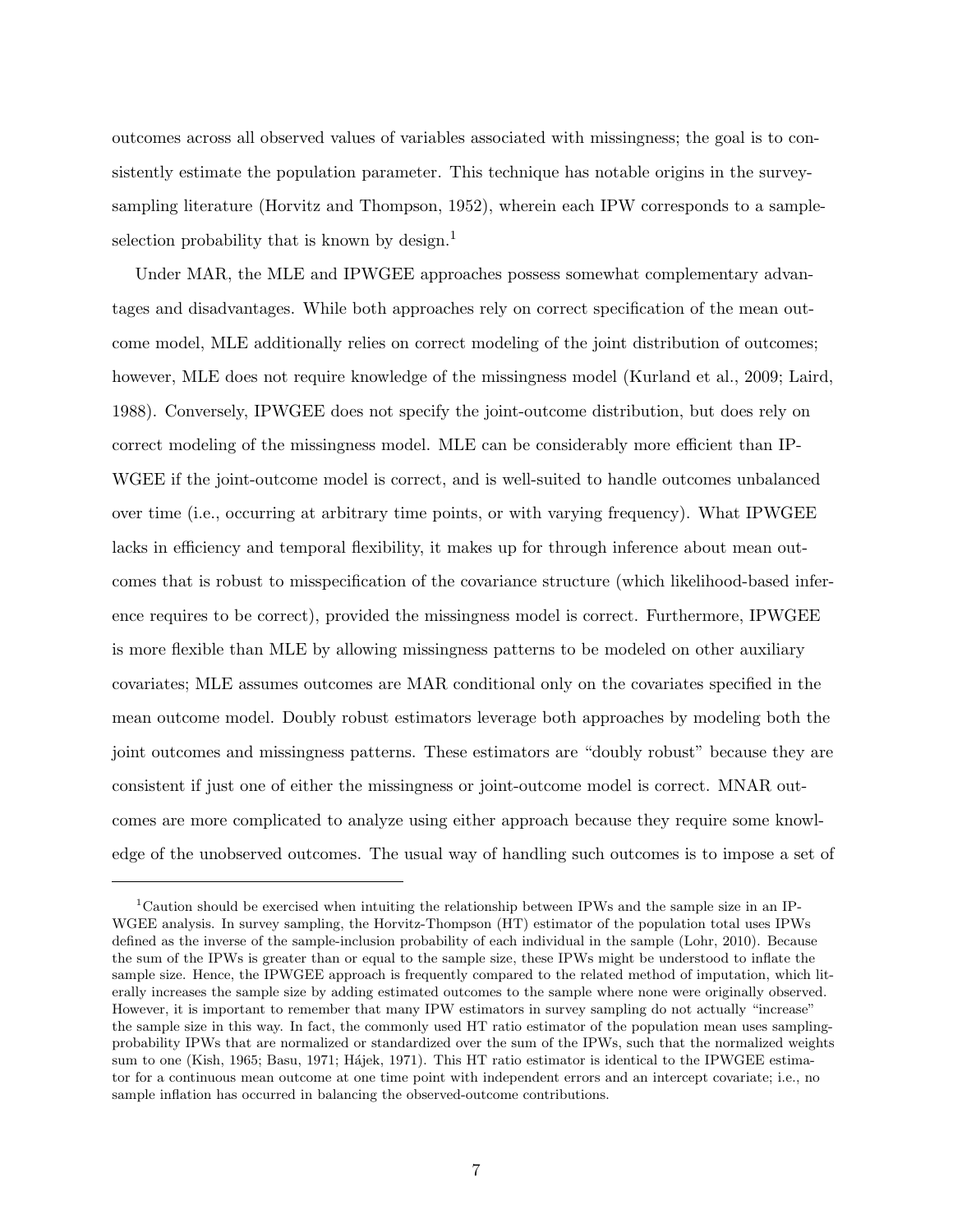plausible assumptions or distributions regarding the unobserved outcomes. A sensitivity analysis is then conducted to characterize any effects on inference that result from varying these assumptions.

Until now, we have assumed that all unobserved outcomes are well-defined. However, in a number of missing-data settings, conceptualizing outcomes unobserved due to death similarly to those unobserved due to missingness may not make sense substantively. Many authors have acknowledged that in such cases, "missing" outcomes may be ill-defined after death, even though death and true missingness both lead to unobserved outcomes that are easily (and therefore, often) handled within the Little and Rubin framework. To address this, Ribaudo et al. (2000) jointly modeled outcomes and censored survival times by applying methods originally developed by Schluchter (1992) to handle informatively censored survival data in longitudinal studies. In a review of such joint-modeling approaches, Billingham and Abrams (2002) expounded upon the relationship between missingness and a quality-adjusted life-years outcome that accounts for death. Pauler et al. (2003) used mixed-effects models to handle MNAR outcomes, grouping outcomes by different patterns of times-to-event for dropout and death. However, many of these approaches may still fundamentally treat death as a missingness event. For example, Pauler et al. (2003) point out that marginalization over all outcome patterns at all times is still possible using their approach, thereby implying the existence of outcomes after death; these authors espouse reporting of outcomes that resemble those of Billingham and Abrams (2002).

More recent methods have avoided this tacit conflation of death with missingness. Dufouil et al. (2004) explored the use of IPWs that distinguish death and dropout in a study of cognitive decline in the elderly. Borrowing the survey-sampling analogy that weighting increases the effective sample size, they argued that it did not make sense to implicitly impute outcomes for elderly participants who had died because this immortal sample population would not represent the target population with its higher mortality rate. Following this, Kurland and Heagerty (2005) developed an IPWGEE method they called regression conditioning on being alive (RCA) for an analysis involving an elderly population that experienced both dropout and death. RCA was applied to estimate disability status over time, but—crucially—only among living participants at each time point. Shardell and Miller (2008) subsequently extended RCA to handle missing covariates,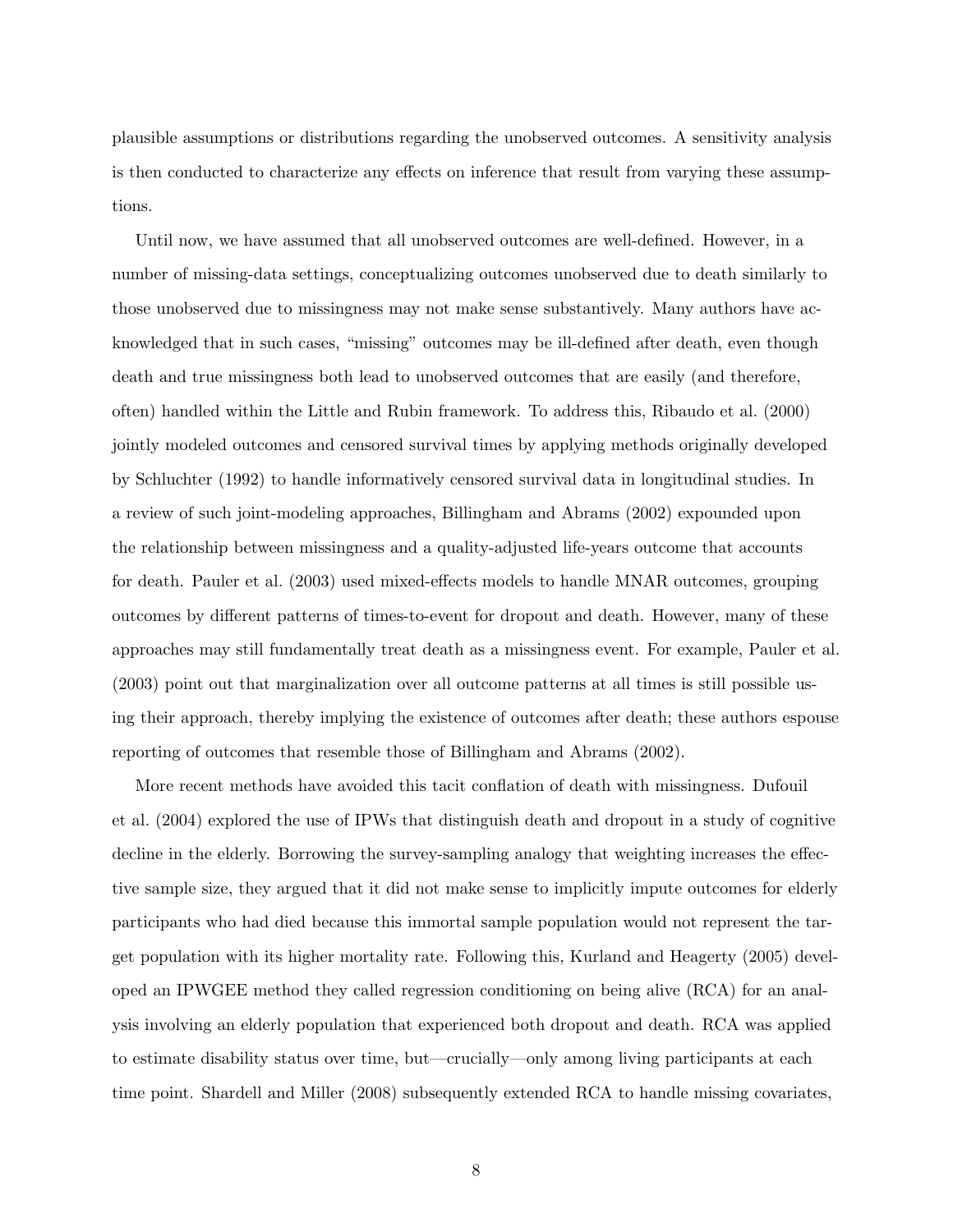and to allow either outcomes or covariates to be unobserved intermittently. le Cessie et al. (2009) adapted RCA for use with a multi-state model of disease, whereby both dropout and a continuous quality-of-life outcome could vary depending on disease stage; i.e., alive and disease-free, or alive but relapsed. Basu and Manning (2010) extended the Lin et al. (1997) survival-adjusted estimator through the use of RCA to separate out covariate effects on continuous dropout and survival times, and on their continuous outcome.

## 2.3 Regression Conditioning on Continuation

# 2.3.1 Overview

Kurland and Heagerty (2005) defined two problematic types of mean-outcome models: Unconditional models assume that mean outcomes at each time point exist for both living and deceased subjects, and fully conditional models, while accounting for survival, require that the survival time of each subject be known. Clinical use of the latter could be problematic because it requires the clinician to specify the time of death, which would not be known in advance, in order to provide counsel about the expected outcome at a given time point. As a remedy, Kurland and Heagerty (2005) proposed RCA, an IPWGEE mean model that only partly conditions on survival. Inferences about outcomes from the partly conditional model of RCA can answer the more general question of what outcome to expect among the living at a given time point; i.e., one need not know or posit a specific time of death. However, it should be emphasized that RCA must first be conducted in order to draw inference on mean outcomes for subsequent use in clinical practice. To conduct RCA, the time of death for each participant in the original (i.e., prepractice) study must be known. Hence, the real utility of RCA is that the resulting inferences can more easily be applied towards future out-of-sample predictions for the same target population, as would be the case in clinical practice.

Unlike standard MLE methods, RCA can produce consistent mean-outcome estimates for MAR outcomes subject to death. This is because the RCA missingness model conditions on being alive, while the MLE joint-outcome likelihood model is marginalized over survival. Suppose death happens completely at random such that death itself is not associated with any of the outcomes, and that outcomes are either MCAR or MAR. If the likelihood model for observed

9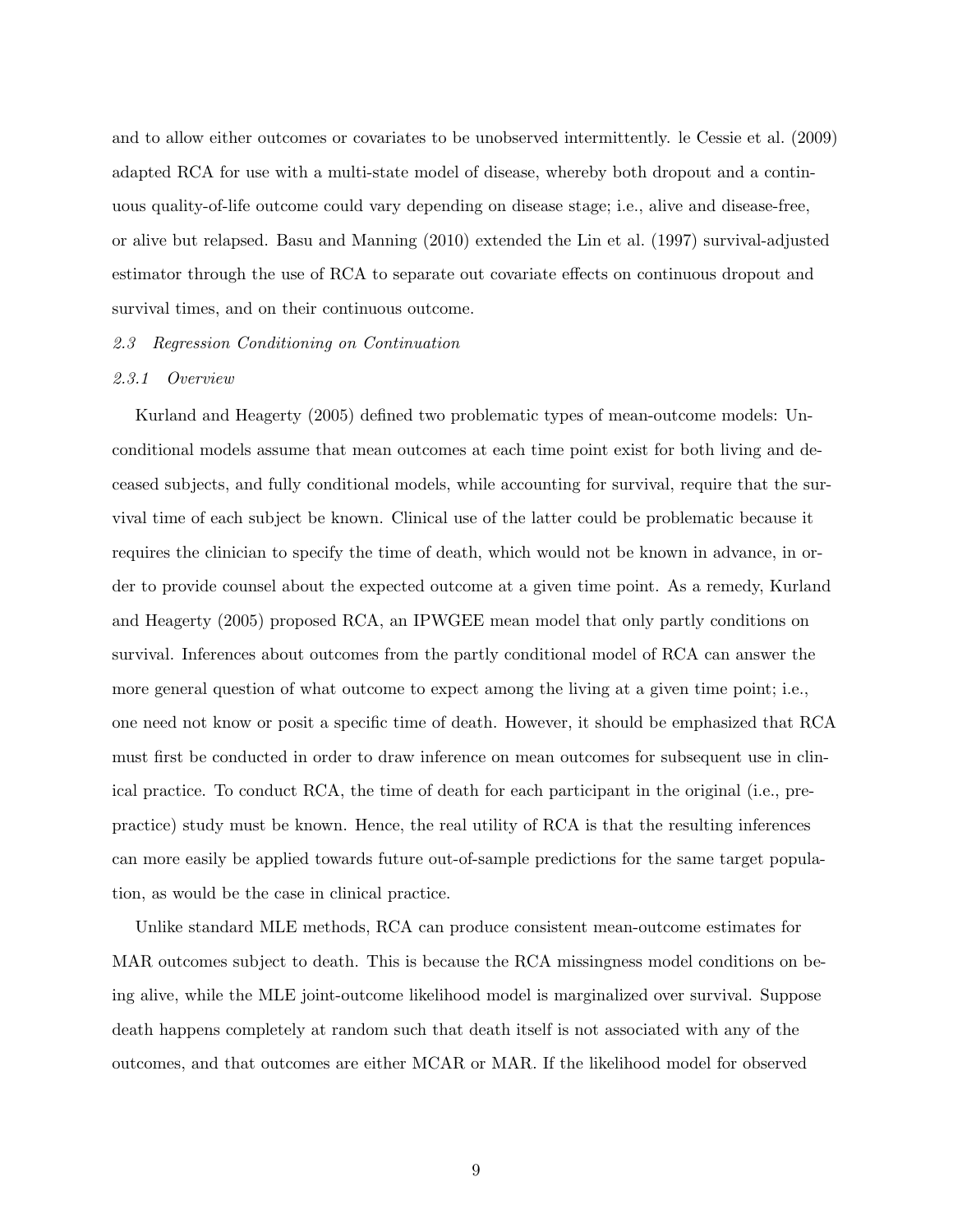outcomes is correct, then MLE produces consistent mean-outcome estimates because this likelihood is independent of survival. Now suppose that death occurs at random such that death is associated with observed past outcomes. Because the joint distribution of observed outcomes is associated with survival, conducting MLE on this marginal likelihood no longer estimates the same parameters that are estimated by RCA in general, even if missingness is ignorable. One immediate solution is to specify the likelihood model to condition on survival, as is done in jointmodeling approaches. In a recent example of this approach, Hu et al. (2015), developed a general competing-risks, multiple-imputation framework that handles truncation and intermittent missingness requiring specification of models for both outcome and survival.

The key technical contribution of RCA is its definition of the IPW as the reciprocal of the probability of non-dropout, but only for individuals with continuing trajectories at a given time point. Like Kurland and Heagerty (2005), we are interested in drawing inference on longitudinal mean outcomes for subjects who are alive. However, subjects in the BAN study must be both alive and HIV-uninfected; i.e., BAN infant outcomes continue to be well-defined over time unless they are truncated due to either infant death or HIV infection. To accommodate this more general concept of outcome-trajectory continuation and truncation, we call our RCA extension regression conditioning on continuation (RCC). Like the BAN infant outcomes, some of the disability outcomes of Kurland and Heagerty (2005) were intermittently missing, which they addressed through imputation before the point of dropout (i.e., before the last IM time point). A more principled approach was taken by Shardell and Miller (2008), who built an RCA method that not only allows missingness to be intermittent, but that can also handle both outcome and covariate missingness.

Our main contribution in developing RCC will be the ability to distinctly adjust for outcome dropout and IM. Most IPWGEE methods do not consider dropout to reflect an underlying process, such that arbitrarily missing outcomes before dropout are treated the same as monotonically missing outcomes that necessarily occur after dropout. Notable exceptions are found in the work of Yang and Shoptaw (2005) and Yang et al. (2008), who recognized the substantive importance of distinguishing between the dropout and IM processes. To do so, these authors developed the likelihood-based method of multiple partial imputation, which first imputes intermittently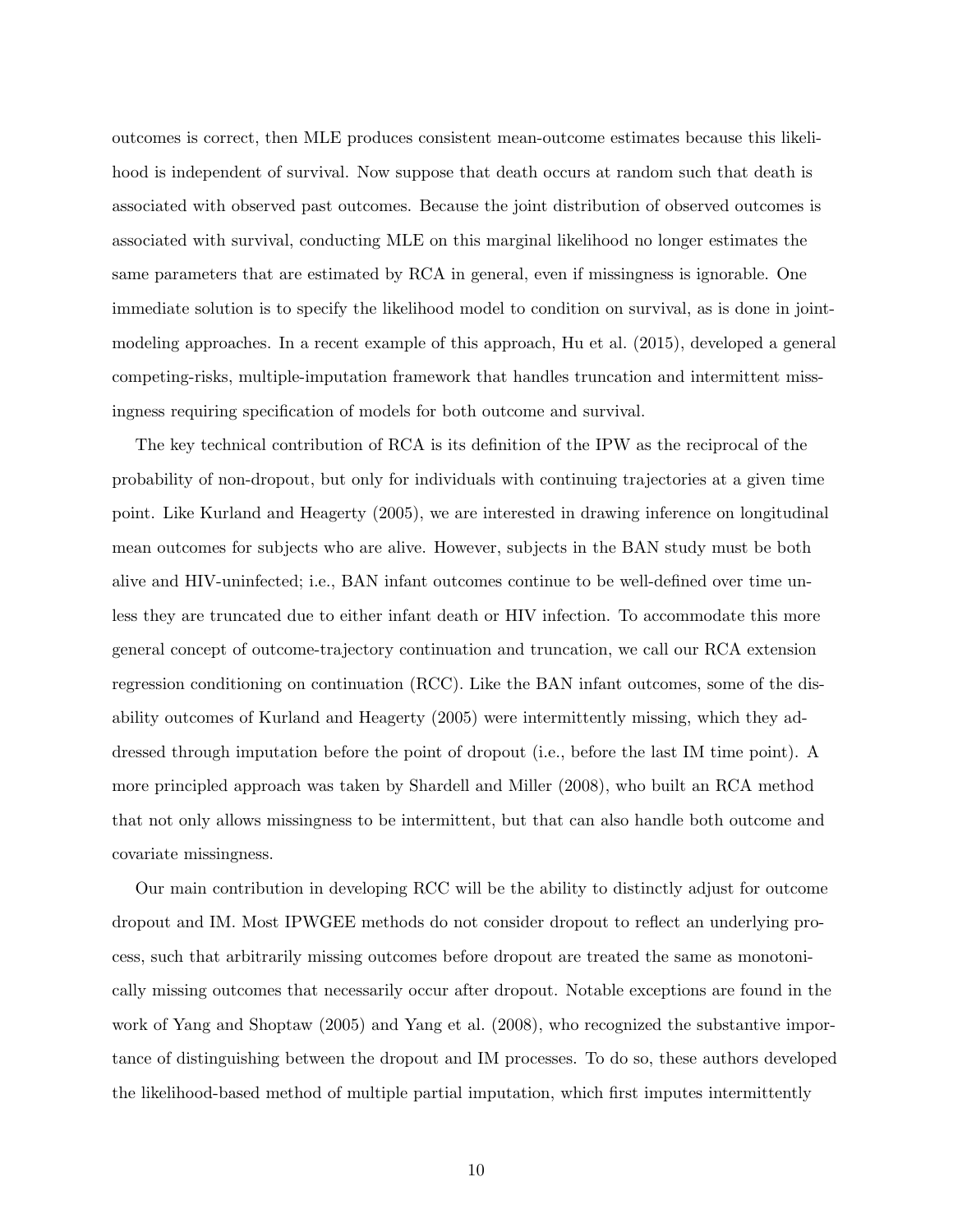missing outcomes in order to subsequently address dropout. Following the developments in Kurland and Heagerty (2005) and Shardell and Miller (2008), and applying the concepts of Yang, Li, and Shoptaw, we will define IM as being conditional on non-dropout.

# 2.3.2 Notation & Assumptions

Suppose we have a random sample of  $i = 1, \ldots, n$  participants or subjects. Each participant can be measured at up to  $j = 1, \ldots, m$  scheduled study time points. Dependence on i is suppressed for notational ease when it is not ambiguous. Let  $Y_j$  denote the outcome at time point j. Let  $C_j = 1$  if the truncating event has not occurred by time point j, and let  $C_j = 0$  otherwise. We assume the outcome  $Y_j$  is well defined if and only if  $C_j = 1$ , and that truncation is a permanent state transition such that  $C_j = 0$  implies  $C_k = 0$  for all  $k > j$ . The opposite of truncation is referred to as continuation. If  $C_j = 1$ , let  $R_j = 1$  if the outcome is observed at time point j; otherwise, let  $R_j = 0$ . If  $C_j = 1$ , let  $R_j^D = 1$  if a participant has not dropped out by time point j; otherwise, let  $R_j^D = 0$ . If all continuing outcomes are missing at and beyond time point j, then we define dropout to have occurred by time point j; i.e., dropout is monotonic such that  $R_k = 0$ for all  $k \geq j$  if  $C_k = 1$ . Let \* denote all undefined values. We adopt the convention that  $Y_j = *$ ,  $R_j = *$ , and  $R_j^D = *$  if  $C_j = 0$ .

For clarity, the following shorthand notation is used when applicable. For a quantity A that can be either a random variable or a constant, let  $A_j$  denote the value of A at time point j, and let  $\bar{A}_j = (A_1, \ldots, A_j)$  so that  $\bar{A}_{j-1}$  represents an individual's history of A prior to time point j, where  $\bar{A}_{j-1} = \emptyset$  at  $j = 1$ . For a random variable B, if B is discrete then let  $p(b)$  denote  $Pr(B = b)$ , the probability mass of B at b. Likewise, if B is continuous then let  $p(b)$  denote  $f(b)$ , the probability density of B at b. Let  $p(\cdot|b)$  denote  $p(\cdot|B=b)$ .

Kurland and Heagerty (2005) describe regressions that incorrectly assume that truncation and dropout both result in extant but unobserved outcomes as "unconditional regression models . . . that do not account for survival status" (Kurland and Heagerty, 2005). We henceforth refer to any method that does not account for truncation by conditioning on continuation as an unconditional regression (UR) method or approach.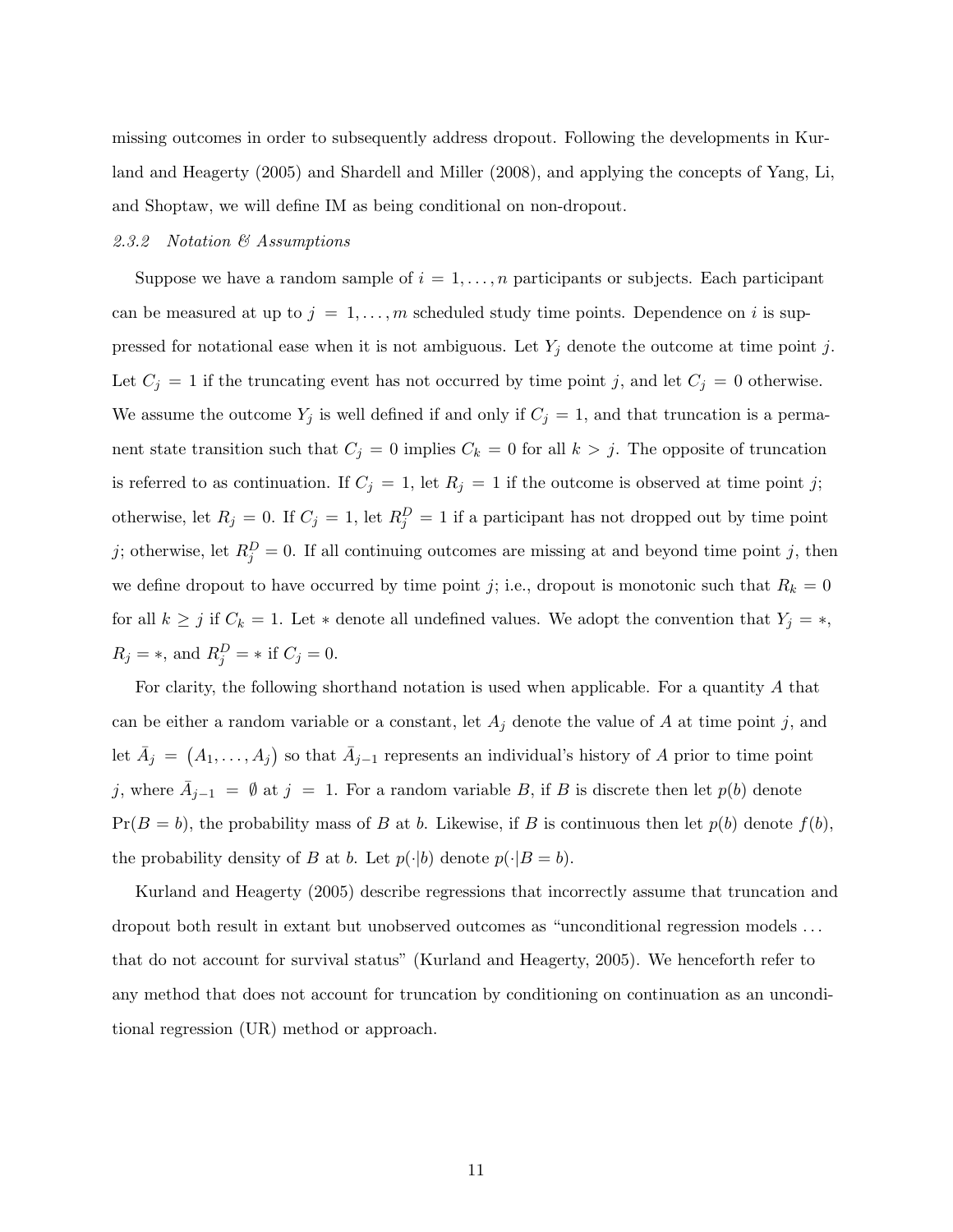#### 2.3.3 Estimand of Interest

In conducting regression, the mean outcome at time point  $j$  is often denoted as a function of a  $p \times 1$  covariate vector  $x_j$ . This can be written as  $g\{E(Y_j|x_j)\} = \eta(x_j)$ , where  $\eta(x_j)$  is commonly specified as  $x'_j\beta$  with parameters  $\beta$  that are linear in  $x_j$ , and  $g(a)$  is a link function for a quantity a. Hereafter, we consider  $x_j$  to be fixed, and hence suppress the notation for dependence on  $x_j$  in all expressions. Let  $\mu_j^{RCC} = E(Y_j | C_j = 1)$  denote the mean outcome for individual i whose trajectory is still continuing at time point j. The quantity  $\mu_j^{RCC}$  is our partly conditional estimand of interest (Kurland and Heagerty, 2005; Kurland et al., 2009).

The UR definition of truncation as missingness can result in estimation of a quantity not equal to  $\mu_j^{RCC}$ . The expected outcome  $E(Y_j)$  for subject i at time point j can be expanded as

$$
\mu_j = \mu_j^{RCC} \Pr(C_j = 1) + E(Y_j | C_j = 0) \Pr(C_j = 0).
$$
\n(2.1)

If there is no truncation such that  $Pr(C_j = 0) = 0$ , then (2.1) reduces to  $\mu_j = \mu_j^{RCC}$ . Definitional problems arise when Pr  $(C_j = 0) > 0$ . Specifically,  $E(Y_j | C_j = 0)$  is ill-defined if Pr  $(C_j = 0) > 0$ because  $Y_j = *$  if  $C_j = 0$ . Hence,

$$
\mu_j = \mu_j^{RCC} \Pr(C_j = 1) + E({*|C_j = 0}) \Pr(C_j = 0)
$$

is also ill-defined. The UR estimand of interest is  $\mu_j$  itself, and UR considers truncation to be a missingness event that can be handled via IPWs or imputation. Specifically, UR defines  $C_j = R_j^D$ so that  $\mu_j^{RCC} = E(Y_j | R_j^D = 1)$  and

$$
\mu_j = \mu_j^{RCC} \Pr(R_j^D = 1) + E(Y_j | R_j^D = 0) \Pr(R_j^D = 0).
$$

Recalling our discussion in Section 2.3 of MLE conducted using a marginal likelihood, it can now be seen that such an approach is a UR method with survival defined as non-dropout, where the estimand of interest is  $\bar{\mu}_m$ .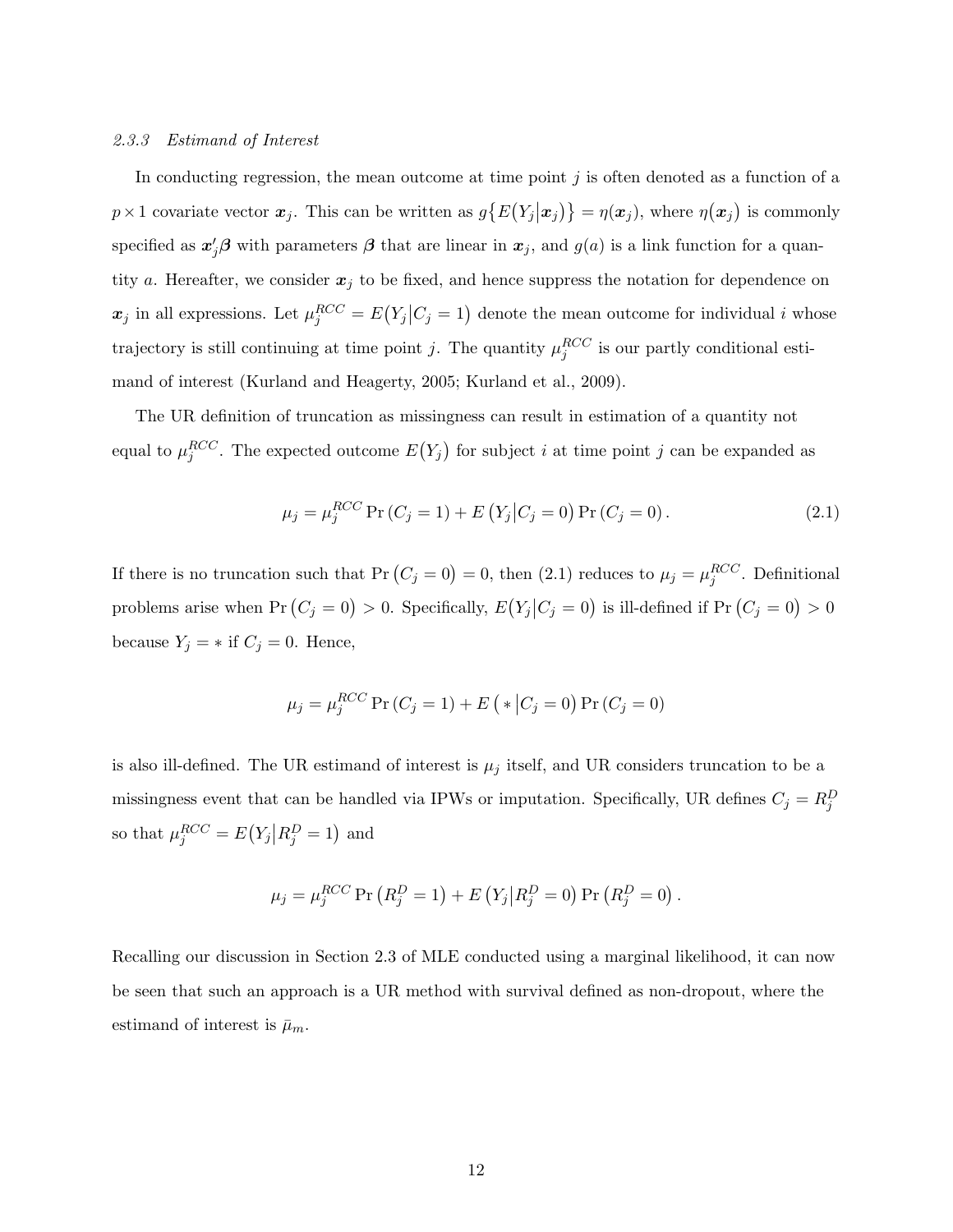### 2.3.4 Estimation and Inference

In this section, we give a brief overview of the RCC theory covered extensively in Chapter 2.5. The generalized estimating equations of RCC are introduced first to precisely define  $\mu_{ij}^{RCC}$ . The dropout and IM mechanisms are then defined more precisely, and we show that  $\mu_{ij}^{RCC}$  can be consistently estimated under MAR if these mechanisms are correctly specified. For continuous and unbounded outcomes, the identity link  $g(a) = a$  is commonly specified. Because the estimand of interest in the BAN study was a continuous outcome, the theory was developed using an identity link.

Details on the general class of GEE methods can be found elsewhere (Liang and Zeger, 1986; Diggle et al., 2002, for example). Let  $\mu_{ij}^{RCC} = \mathbf{x}'_{ij} \boldsymbol{\beta}^{RCC}$  denote the model for the mean outcome as a linear function of covariates  $x_{ij}$  with corresponding parameters  $\beta^{RCC}$ . The GEE expression relevant to RCC is the vector estimating equation

$$
U(\beta^{RCC}) = \sum_{i=1}^{n} \sum_{j=2}^{m} x_{ij} C_{ij} \frac{R_{ij} R_{ij}^D}{\pi_{ij}} (Y_{ij} - \mu_{ij}^{RCC}), \qquad (2.2)
$$

where

$$
\pi_{ij} = \Pr(R_{ij} = 1, R_{ij}^D = 1 | \bar{r}_{i(j-1)}, \bar{r}_{i(j-1)}^D, \bar{y}_{im}, \bar{c}_{im})
$$

is the joint probability of not being missing and not having dropped out, conditional on the history of missingness and dropout, on all outcomes, and on the full truncation vector. We sometimes refer to  $\pi_{ij}$  as the missingness model. Recalling that  $Y_{ij} = *$  if  $C_{ij} = 0$ , we adopt the convention that the summand in  $(2.2)$  for individual i at time point j equals 0 rather than being undefined if  $C_{ij} = 0$ . It can be shown that the estimating equations (2.2) are unbiased for zero such that  $E\{U(\beta^{RCC})\} = 0$ . Hence, the solution to  $U(\beta^{RCC}) = 0$  is an unbiased estimate of  $\beta^{RCC}$ . Unfortunately, this estimation procedure is generally intractable because  $\pi_{ij}$  cannot be calculated if  $\bar{y}_{im}$  is not fully observed (i.e., if  $R_{ij} = 0$  is true at least once in the sample). This would not be a problem, however, if in reality  $\pi_{ij}$  only depends on observed outcomes.

One way of formulating such a  $\pi_{ij}$  presents itself through the expansion

$$
\pi_{ij} = r_{i(j-1)}^D \Pr\left(R_{ij} = 1 \,|\, R_{ij}^D = 1, \bar{r}_{i(j-1)}, \bar{y}_{im}, \bar{c}_{im}\right) \Pr\left(R_{ij}^D = 1 \,|\, \bar{r}_{i(j-1)}, R_{i(j-1)}^D = 1, \bar{y}_{im}, \bar{c}_{im}\right).
$$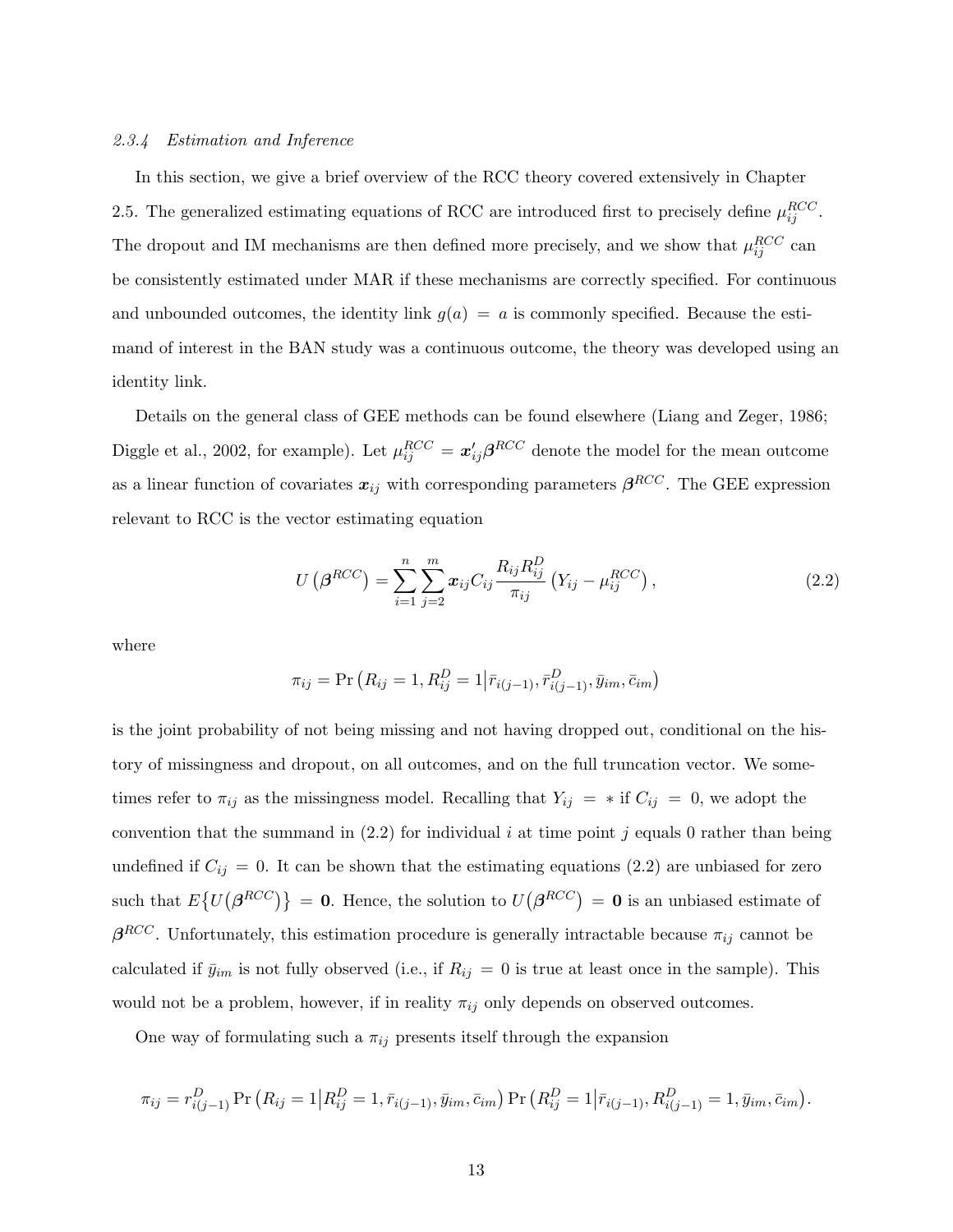The IM mechanism is defined as  $1 - Pr(R_{ij} = 1 | R_{ij}^D = 1, \bar{r}_{i(j-1)}, \bar{y}_m, \bar{c}_m)$ , and the dropout mechanism is defined as  $1 - \Pr(R_{ij}^D = 1 | \bar{r}_{i(j-1)}, R_{i(j-1)}^D = 1, \bar{y}_{im}, \bar{c}_{im})$ . As stated earlier, IM is defined as missingness conditional on non-dropout, which differs from the usual definition of IM as arbitrary or non-monotonic missingness at any time point. Under certain assumptions described in Section 3.2.2, these probabilities are seen to depend only on observed outcomes, and to thereby imply that  $\pi_{ij}$  likewise depends only on observed outcomes. These assumptions are also shown to imply that outcomes are MAR, which is broadly defined as

$$
p\left(\bar{r}_{im}|\bar{y}_{im},\bar{c}_{im}\right) = p\left(\bar{r}_{im}|\bar{y}_{im}^{\text{obs}},\bar{c}_{im}\right),\tag{2.3}
$$

where  $\bar{y}_{ij}^{\text{obs}} = \{y_{ik} : R_{ik} = 1, k \leq j\}$  denotes the observed values of  $\bar{y}_{ij}$ .

Nonetheless, the functional form of  $\pi_{ij}$  must still be known in order to perform estimation and inference using (2.2). That is, knowledge of the dropout and IM mechanisms coupled with a true MAR assumption is not sufficient for estimation and inference. Non-parametric approaches can be used to place minimal constraints or assumptions on the mechanism distributions. However, to keep our initial development of RCC focused, we modeled the distributions instead. This parametric approach allowed for straightforward, consistent estimation of  $\pi_{ij}$ . The RCC estimator is the solution to  $U(\beta^{RCC}) = 0$  using consistent estimates of  $\pi_{ij}$ , and is both consistent for  $\beta^{RCC}$ and asymptotically multivariate normal (Robins et al., 1995). This estimator can therefore be used to conduct inference on  $\beta^{RCC}$  using the empirical sandwich estimator of estimator variance available in standard software, which treats each estimated  $\pi_{ij}$  as fixed, and is generally conservative in constructing 95% Wald confidence intervals (Robins et al., 2000; Robins, 2000; Preisser et al., 2002).

### 2.3.5 Methods Comparison

In Section 3.3, we conduct a simulation study to illustrate the performance of RCC alongside the following three methods, which are not expected to be consistent for  $\beta^{RCC}$ . To reflect common analyses that assume outcomes are MCAR, GEE estimation is conducted using a lag-1 autoregressive (AR-1) working correlation structure and no IPWs. A UR approach is also implemented, via IPWGEE with an independence working correlation, that nonetheless accounts for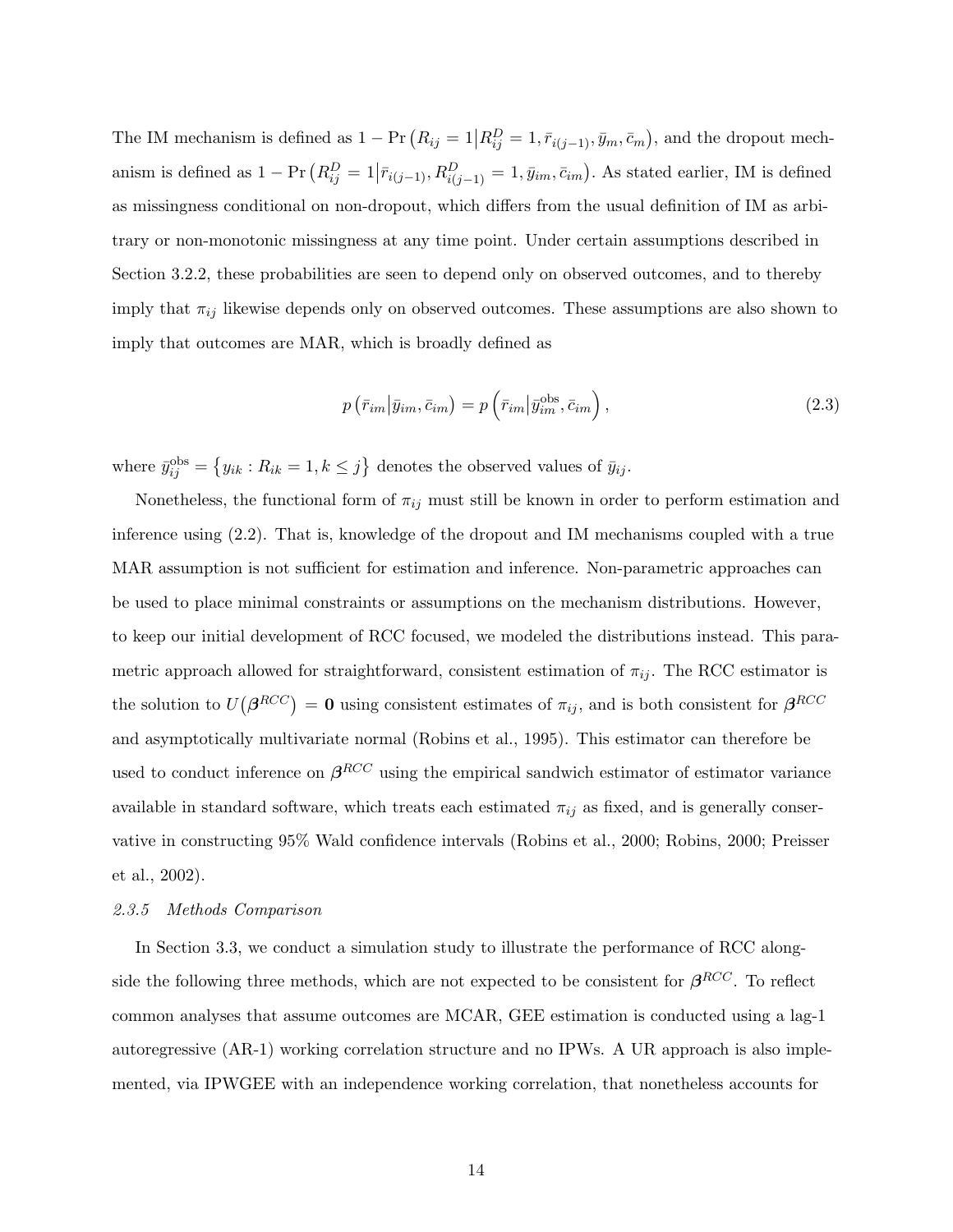IM. To illustrate the effect of incorrectly treating all arbitrary missingness as IM even while correctly conditioning on continuation (i.e., incorrect application of the Shardell and Miller (2008) method), RCC is conducted with IPWs that only specify an IM model; a dropout model is not specified.

Simulations are used to compare the empirical relative bias and coverage probability of these four estimators under 12 data-generation scenarios defined by varying the truncation, dropout, and IM mechanisms, where outcome correlation followed an AR-1 structure. Kurland and Heagerty (2005) assessed RCA performance using simulated data generated with only one truncation and dropout mechanism. Specifically, they generated monotonically MCAR outcomes subject to truncation completely at random; i.e., truncation that was not associated with any of the outcomes. In our simulations, outcomes were generated subject to a combination of one of two truncation mechanisms, one of two dropout mechanisms, and one of three IM mechanisms. These mechanisms are defined using "completely at random" and "at random" concepts.

### 2.4 Augmented Regression Conditioning on Continuation

In Section 2.3.4, it was shown that the RCC estimator is consistent for  $\mu_j^{RCC}$ , but only if the missingness model  $\pi_j$  was correctly specified. In practice,  $\pi_j$  is usually not known, and hence can be wrongly specified in general. In a comprehensive simulation study, Preisser et al. (2002) reported circumstances under which IPWGEE with a misspecified dropout model actually performs worse than unweighted GEE. To mitigate the bias incurred by such misspecification, a clever, technical GEE method has since been developed that involves specifying an additional modeled component that "augments" the original IPWGEE.

In a series of seminal papers, Robins, Rotnitzky, and Zhao (RRZ) described a class of IPWbased semi-parametric estimators that includes the RCC estimator (Robins et al., 1994, 1995; Robins and Rotnitzky, 1995). They described methods for augmenting each IPWGEE summand with a conditional expectation term. The resulting augmented IPW (AIPW) estimator has the desirable property of being doubly robust in that misspecification of either the missingness model

15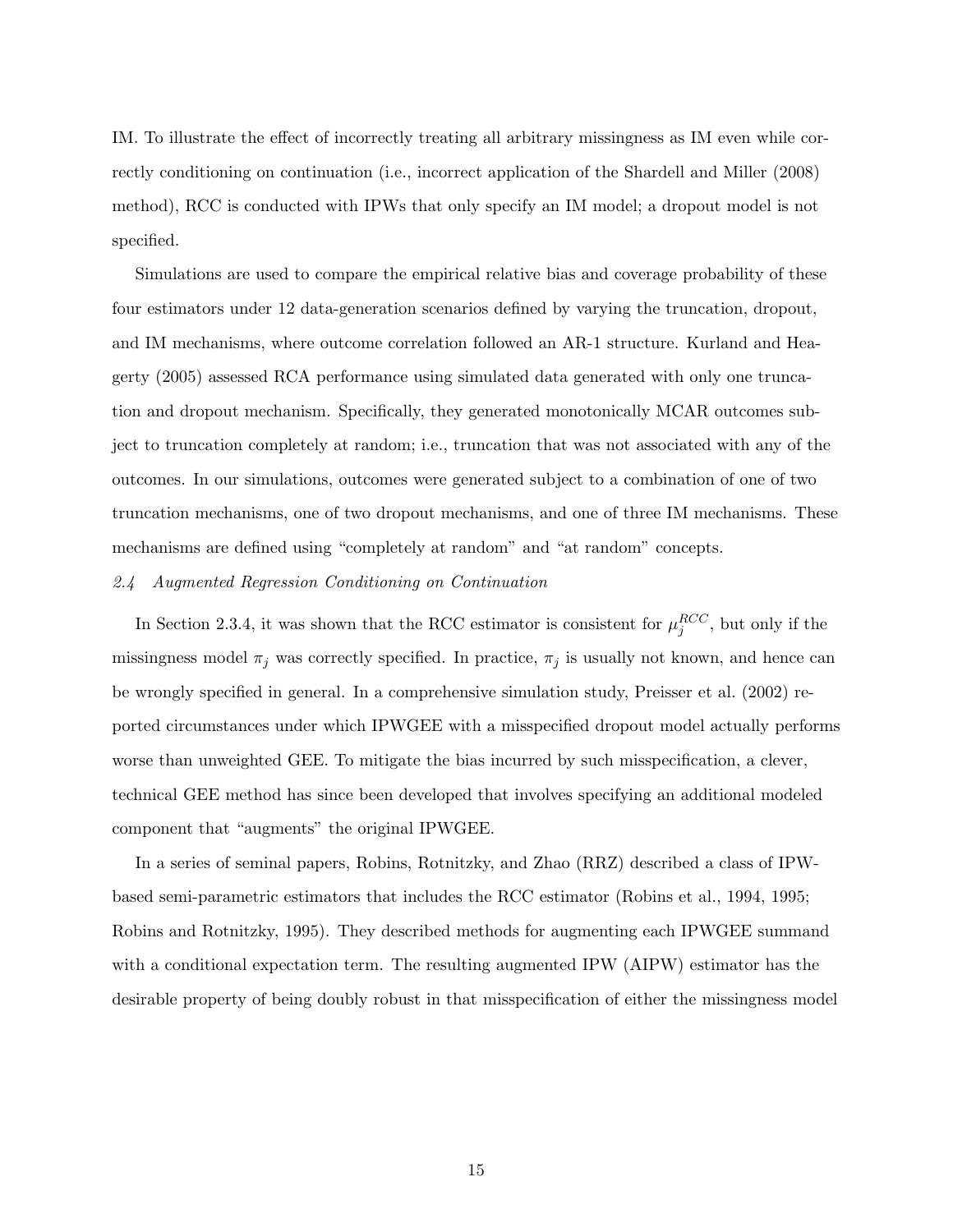or the conditional expectation model (but not both simultaneously) still yields a consistent estimator of the parameters, if the mean-outcome model is correct. In these articles, the RRZ methods were applied to MAR data with both monotonically and arbitrarily missing (i.e., IM) outcomes, allowing for intermittently missing covariates. They were later extended to account for MNAR data (Vansteelandt et al., 2007) and intermittently missing longitudinal MAR outcomes and covariates (Chen and Zhou, 2011). The missingness and causal-inference literatures have both been enriched by the development and use of these augmented estimating equations (AEE) techniques (Robins et al., 1995; Rotnitzky et al., 1998; Scharfstein et al., 1999a; van der Laan and Robins, 2003; Lunceford and Davidian, 2004; Bang and Robins, 2005; Kang and Schafer, 2007; Wooldridge, 2007).

Recent longitudinal AEE methods have been developed that differentiate between truncation, dropout, and IM. The AEE method developed by Chen and Zhou (2011) does not address truncation, but does handle both outcome and covariate IM. Shardell et al. (2015) extended an IP-WGEE principal-stratification technique developed by Tchetgen Tchetgen et al. (2012) for drawing causal inference on a continuous longitudinal outcome subject to death, thereby addressing truncation. Shardell et al. (2015) augmented the original IPWGEE expressions, in the process allowing for separate specification of the dropout and truncation mechanisms. However, their approach does not handle IM. Both Chen and Zhou (2011) and Shardell et al. (2015) developed their methods for application to MAR data with time-varying covariates. Hence, their techniques are well-suited for use in augmenting RCC for MAR outcomes subject to truncation, dropout, and IM. We use a pattern-mixture approach similar to that of le Cessie et al. (2009) to develop a doubly robust RCC method that we call augmented RCC (ARCC).

# 2.5 Summary and Research Outline

Significant advances have been made in developing IPWGEE techniques that properly distinguish truncation from missingness. In particular, regression conditioning on being alive produces consistent estimates of longitudinal mean outcomes by consistently estimating the probability of dropout only for living participants at a given time point, then calculating the reciprocal of this estimated probability as the inverse-probability weight that is used to balance the contribution of each non-missing observation in weighted-GEE estimation. However, no such methods we know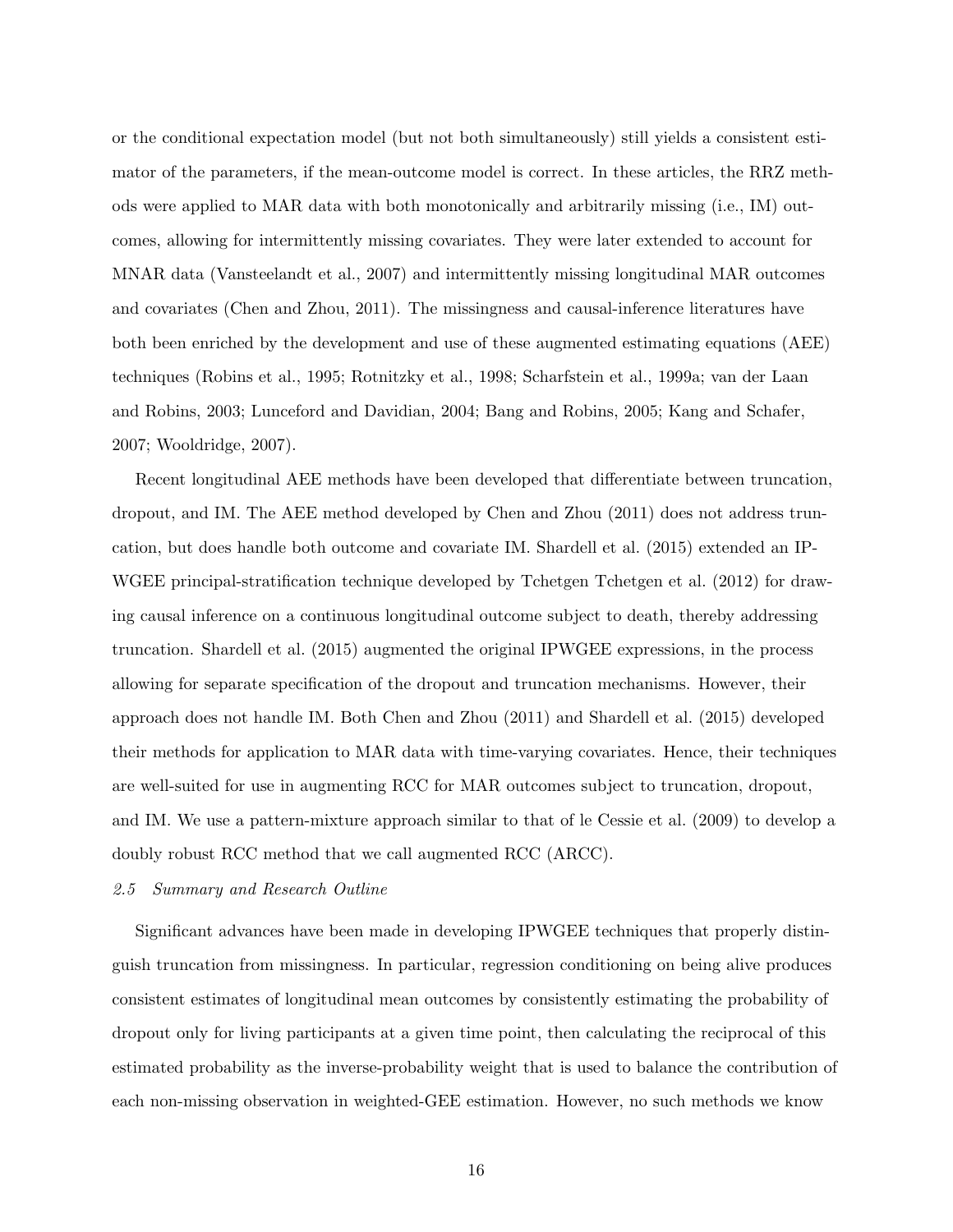of can adjust for both dropout and IM. Our RCC method accomplishes this through specification of distinct mechanisms for dropout and IM that reflect different underlying processes, wherein IM is defined as arbitrary or non-monotonic missingness occurring only before dropout.

In this dissertation, we create software to make the original RCA method available for widespread use, and extend RCA to accommodate distinct dropout and IM mechanisms. We call this extended-RCA method regression conditioning on continuation. In Chapter 2.5, we develop the RCC theory, compare its performance to three other common estimators under various scenarios, and apply RCC to an analysis of the BAN study data. Using the more general language and definitions of RCC, a Stata implementation of RCA is developed in Chapter 3.8 for general application to any dataset. Finally, in Chapter 4.6 we augment the RCC estimating equations to construct the ARCC estimator. The performance of ARCC and RCC is compared under various scenarios, and ARCC is applied to the previous BAN study analysis, with results compared to the those from RCC. Additional details are provided in the Appendix.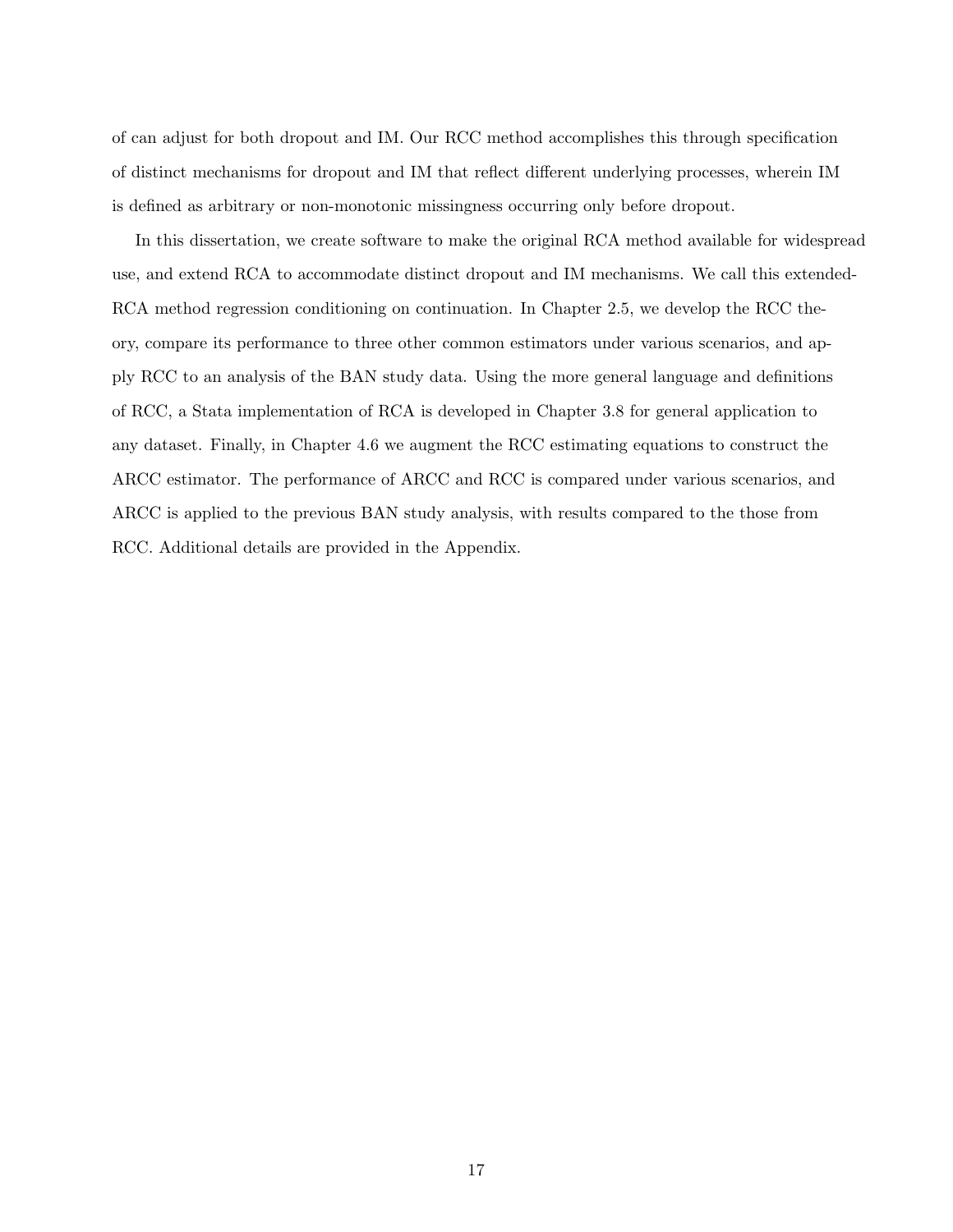### CHAPTER 3: REGRESSION CONDITIONING ON CONTINUATION

#### 3.1 Introduction

The Breastfeeding, Antiretrovirals, and Nutrition (BAN) study (van der Horst et al., 2009; Chasela et al., 2010) was a clinical trial in which 2369 mothers infected with human immunodeficiency virus (HIV), along with their infants, were randomized in a  $3 \times 2$  factorial design to one of three antiretroviral treatment (ART) arms, and to one of two lipid-based nutrient supplement (LNS) arms. Mother-infant pairs in the trial were scheduled to be followed for 48 weeks, with women receiving counseling for exclusive breastfeeding during the first 24 weeks, hereafter the "study period." BAN's objectives during the study period were to assess (i) the benefit of nutritional supplementation taken by women, (ii) the safety and efficacy of ART given either to mothers or their infants to prevent HIV transmission to the infant, and (iii) the feasibility of exclusive breastfeeding followed by early, rapid breastfeeding cessation. For the first objective, BAN study investigators wanted to draw inference about the mean infant anthropometric outcomes weight, length, and body mass index (BMI) over time among infants who were alive and HIV-uninfected. Infant outcomes were not of interest after infection or, of course, death. Therefore, death and infection are events that "truncate" the trajectory of infant outcomes over time. Additionally, some infant outcomes were not observed during the study period either because mother-infant pairs still in the study missed scheduled visits intermittently, or because they permanently dropped out of the study for reasons other than death or infection. In an analysis of the association of LNS with infant growth, Flax et al. (2012) included an infant in the analysis sample if s/he was a singleton at birth, who during the study period was alive and uninfected for the first two weeks, with available infant outcome data for more than one visit. The intent-to-treat (ITT) analysis included infants in the analysis regardless of death or infection in the first two weeks. Out of 2238 ITT-sample infants, by the end of the study period 307 had dropped out (14% of all infants), and 187 infants who had not dropped out had either become infected with HIV or had died (8% of all infants; 162 alive and infected, 25 dead). In addition, while they were alive, uninfected, and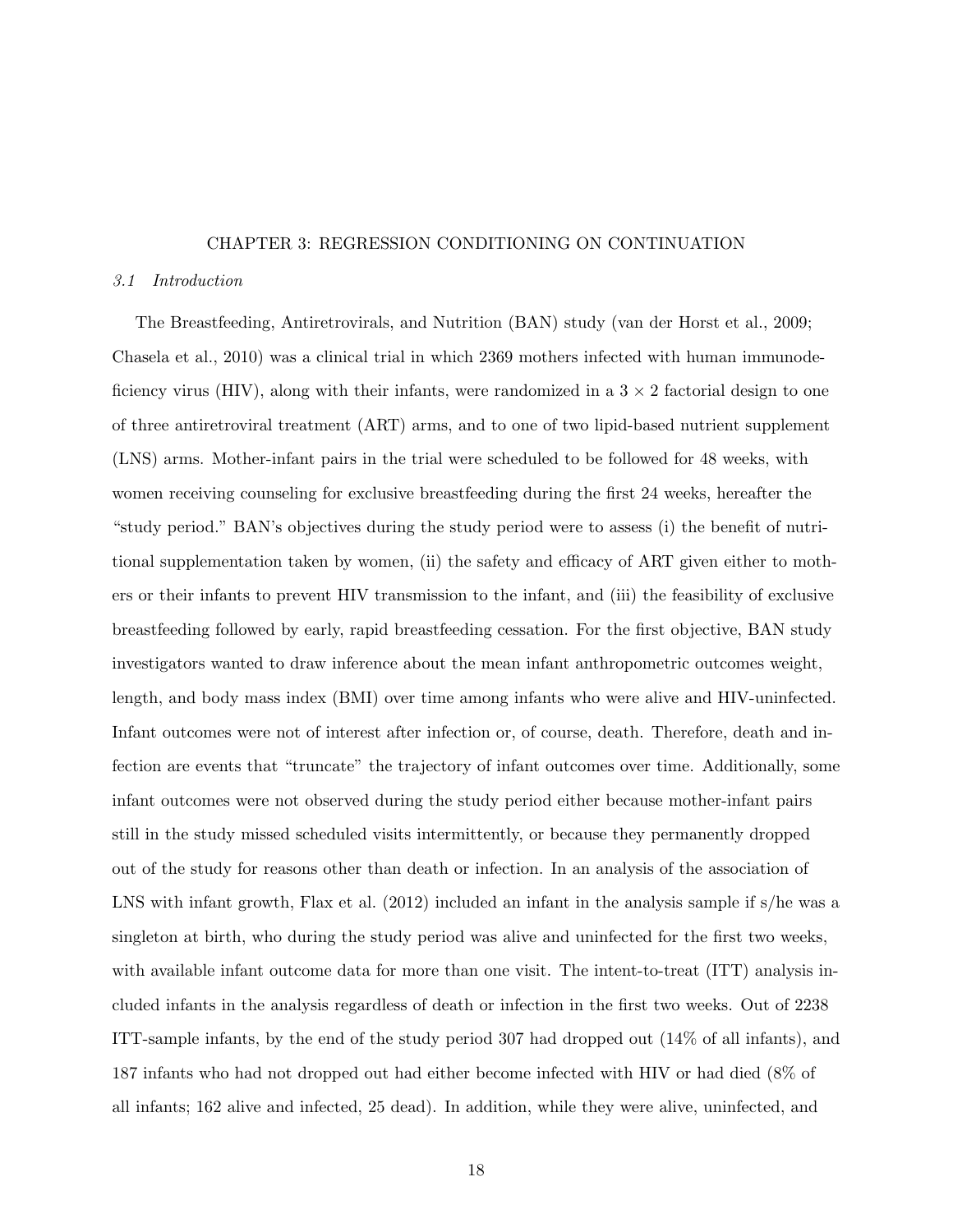still in the study, 645 infants missed 973 scheduled visits intermittently (5% of all scheduled visits before truncation or dropout).

Typical approaches to handling missing data such as weighted estimating equations (WEE) or maximum likelihood based on mixed-effects models frequently do not distinguish truncation from dropout, in essence envisaging infant outcomes past the point of death or infection. Kurland and Heagerty (2005) describe such approaches that implicitly assume the existence of infant outcomes after truncation as "unconditional regression" (UR) models because they estimate the mean outcome averaged over individuals who have and have not been truncated. Kurland et al. (2009) consider both standard selection models and conditional submodels of pattern-mixture models to be UR models. Mean infant outcomes for alive and uninfected infants may be estimated indirectly with these two types of UR models, with additional modeling assumptions (Kurland et al., 2009). As an alternative to UR models, joint modeling of longitudinal measurements and time to truncation might be employed (Henderson et al., 2000; Guo and Carlin, 2004; Kurland et al., 2009).

In order to estimate mean outcomes without relying on additional assumptions or joint modeling, Kurland and Heagerty (2005) developed a regression method conditional on being alive for a population with monotonic dropout, treating death as a truncating event. Because we are interested in outcomes for infants who continue on in the study not just alive but also uninfected, we will call this approach regression conditioning on continuation (RCC), where continuation is the complement of truncation. Shardell and Miller (2008) subsequently extended Kurland and Heagerty (2005) to handle missing covariates in addition to missing primary outcomes, and to allow intermittent missingness (IM) via the same mechanism as dropout. RCC consistently estimates longitudinal mean infant outcomes by utilizing weights based on the inverse of the estimated probability of dropout only for subjects with a continuing outcome at any given time point.

To date, RCC methods such as those of Kurland and Heagerty (2005) and Shardell and Miller (2008) do not allow for different reasons for dropout and IM. Such differences may be important in settings such as the BAN study, in which the reason a participant misses a study visit may differ from the reason for dropout. Yang and Shoptaw (2005) and Yang et al. (2008) recognized the substantive importance of distinguishing between dropout and IM in such instances, and hence

19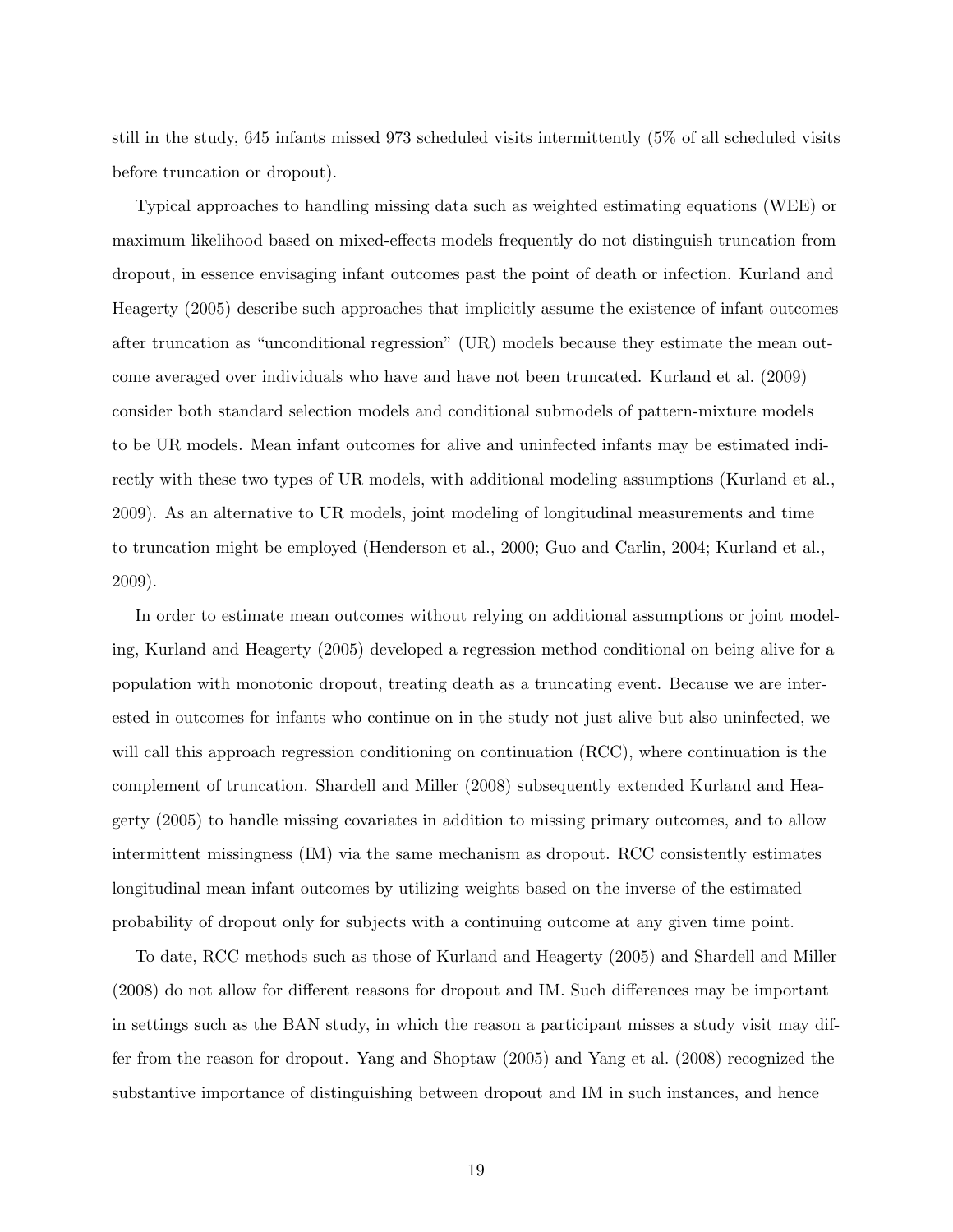developed the likelihood-based method of multiple partial imputation (MPI) that adjusts for IM before handling dropout. Another limitation of RCC methods is that the empirical properties of these estimators have only been characterized in a few settings. For example, Kurland and Heagerty (2005) examined the empirical bias of the UR and RCC estimators for RCC parameters of interest when the truncation time was correlated with outcome, and when dropout depended on the truncation time but not on the outcome. They did not, however, investigate scenarios wherein dropout and IM depend on outcomes via different mechanisms, which is likely to be the case in practice.

Motivated by the BAN study, we develop an RCC method that defines IM as being conditional on non-dropout (similar to the MPI approach) in order to adjust for both IM and dropout. In Section 3.2, we introduce notation and key assumptions, motivate the use of RCC, and extend the method to allow for different IM and dropout mechanisms. In Section 3.3, the empirical bias and variance of the RCC and UR estimators are characterized in a simulation study. BAN study data are subsequently analyzed using RCC in Section 3.4, and some concluding remarks are given in Section 3.5. Additional details are provided in Sections 3.6 and 3.8.

## 3.2 Methods

### 3.2.1 Notation & Assumptions

Consider a random sample of  $i = 1, \ldots, n$  subjects, each of whom is scheduled to be measured at fixed study time points  $j = 1, \ldots, m$ . Where it is not ambiguous, the dependence on i will be suppressed for notational ease. Let  $Y_j$  denote the outcome at time point j. Let  $C_j = 1$  if the truncating event, i.e., death or infection, has not occurred by time point j, and let  $C_j = 0$  otherwise. Assume the outcome  $Y_j$  is well defined if and only if  $C_j = 1$ . Assume that the truncated state is irreversible such that  $C_j = 0$  implies  $C_k = 0$  for all  $k > j$ . If  $C_j = 1$ , let  $R_j = 1$  if the outcome is observed at time point j; otherwise, let  $R_j = 0$ . If  $C_j = 1$ , let  $R_j^D = 1$  if an individual has not dropped out by time point j; otherwise, let  $R_j^D = 0$ . Dropout is defined to occur by time point j if all non-truncated outcomes are missing at and beyond time point j; i.e.,  $R_k = 0$  for all  $k \geq j$  if  $C_k = 1$ . Note that  $R_j^D = 0$  implies  $R_k^D = 0$  for all  $k > j$  such that  $C_k = 1$ . We use \* to denote all undefined values, and adopt the convention that  $Y_j = *$ ,  $R_j = *$ , and  $R_j^D = *$  if  $C_j = 0$ . Let  $S = \sum_{j=1}^m C_j$  denote the number of visits before a trajectory was truncated, with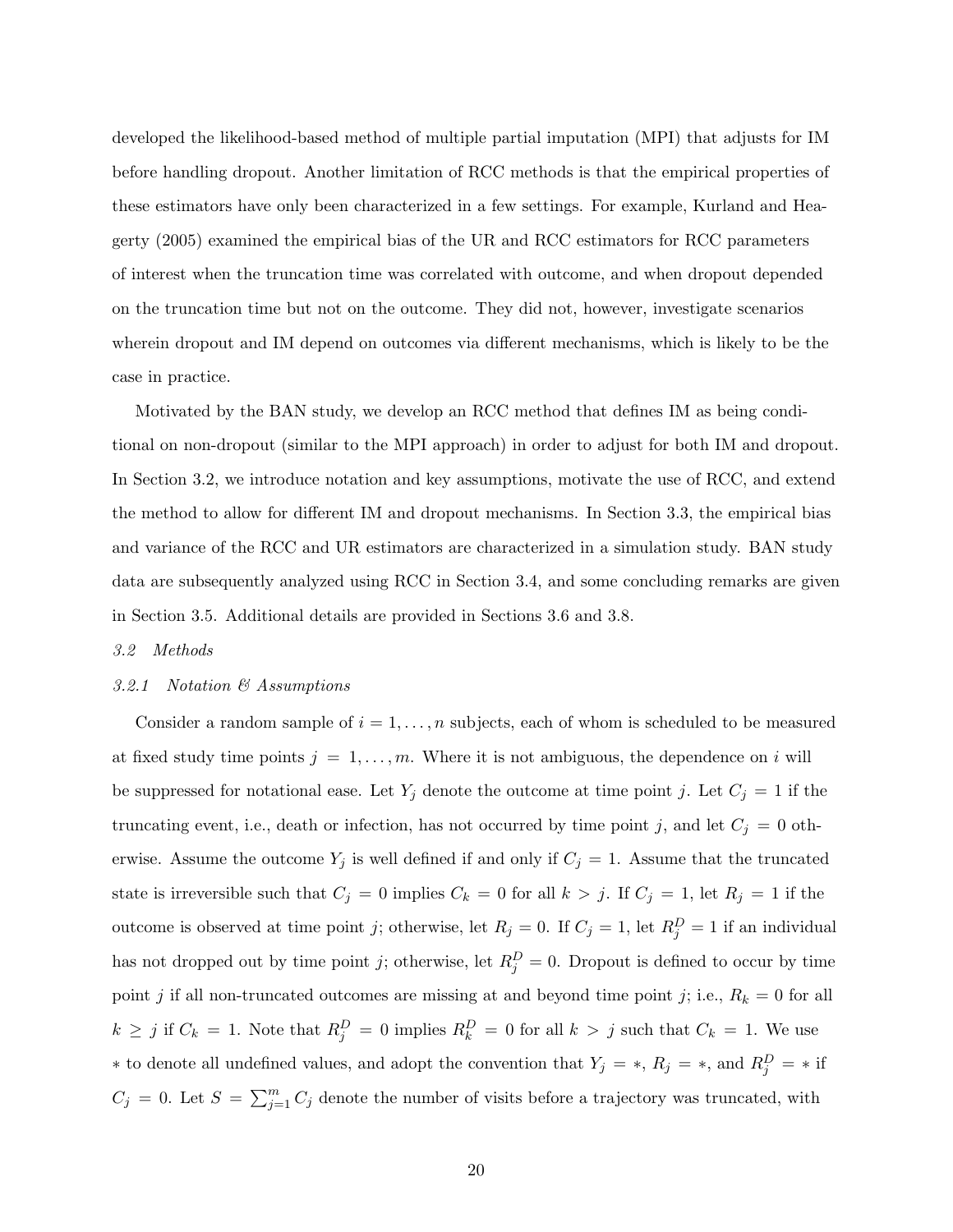$S = m$  indicating that the trajectory was not truncated. The following shorthand notation will be used for clarity wherever possible. For any random variable  $A$ , let  $A_j$  denote the value of  $A$  at time point j, and let  $\bar{A}_j = (A_1, \ldots, A_j)$  so that  $\bar{A}_{j-1}$  represents an individual's history of A prior to time point j, where  $\overline{A}_{j-1} = \emptyset$  at  $j = 1$ . For any random variable A, if A is discrete then let  $p(a)$  denote  $Pr(A = a)$ , the mass of A at a. Likewise, if A is continuous then let  $p(a)$  denote  $f(a)$ . the density of A at a. Let  $p(\cdot|a)$  denote  $p(\cdot|A = a)$ .

# 3.2.2 Dropout & Intermittent Missingness Mechanisms

In this section, we describe different assumptions regarding the probabilities of dropout and IM. The following conditional probabilities are needed for making our assumptions about dropout and IM. Let

$$
\lambda_j^D(c_j) = \Pr\left(R_j^D = 1 | \bar{r}_{j-1}, R_{j-1}^D = 1, \bar{y}_{j-1}^{\text{obs}}, c_j\right),
$$

where  $\bar{y}_j^{\text{obs}} = \{y_k : R_k = 1, k \leq j\}$  denotes the observed values of  $\bar{y}_j$ . Thus, the probability of dropping out conditional on the history of missingness, on past non-dropout, on the history of observed outcomes, and on current truncation status is  $1 - \lambda_j^D(c_j)$ . Let

$$
\lambda_j^{IM}(c_{j+1}, c_j) = \Pr(R_j = 1 | R_j^D = 1, \bar{r}_{j-1}, \bar{y}_{j-1}^{\text{obs}}, c_{j+1}, c_j),
$$

where  $\{c_{j+1}, c_j\} = \{c_j\}$  at  $j = m$ . Thus, for  $j \leq m$  the probability of IM conditional on current non-dropout, on the histories of missingness and observed outcomes, on truncation status at the next time point if  $j < m$ , and on current truncation status is  $1 - \lambda_j^{IM}(c_{j+1}, c_j)$ .

We now define analogous assumptions regarding the dropout and IM mechanisms. We say dropout is at random (DAR) if

$$
\Pr\left(R_j^D = 1 | \bar{r}_{j-1}, R_{j-1}^D = 1, \bar{y}_m, \bar{c}_m\right) = \lambda_j^D(c_j),
$$

and dropout is completely at random (DCAR) if

$$
\Pr\left(R_j^D = 1 | \bar{r}_{j-1}, R_{j-1}^D = 1, \bar{y}_m, \bar{c}_m\right) = \Pr\left(R_j^D = 1 | \bar{r}_{j-1}, R_{j-1}^D = 1, c_j\right).
$$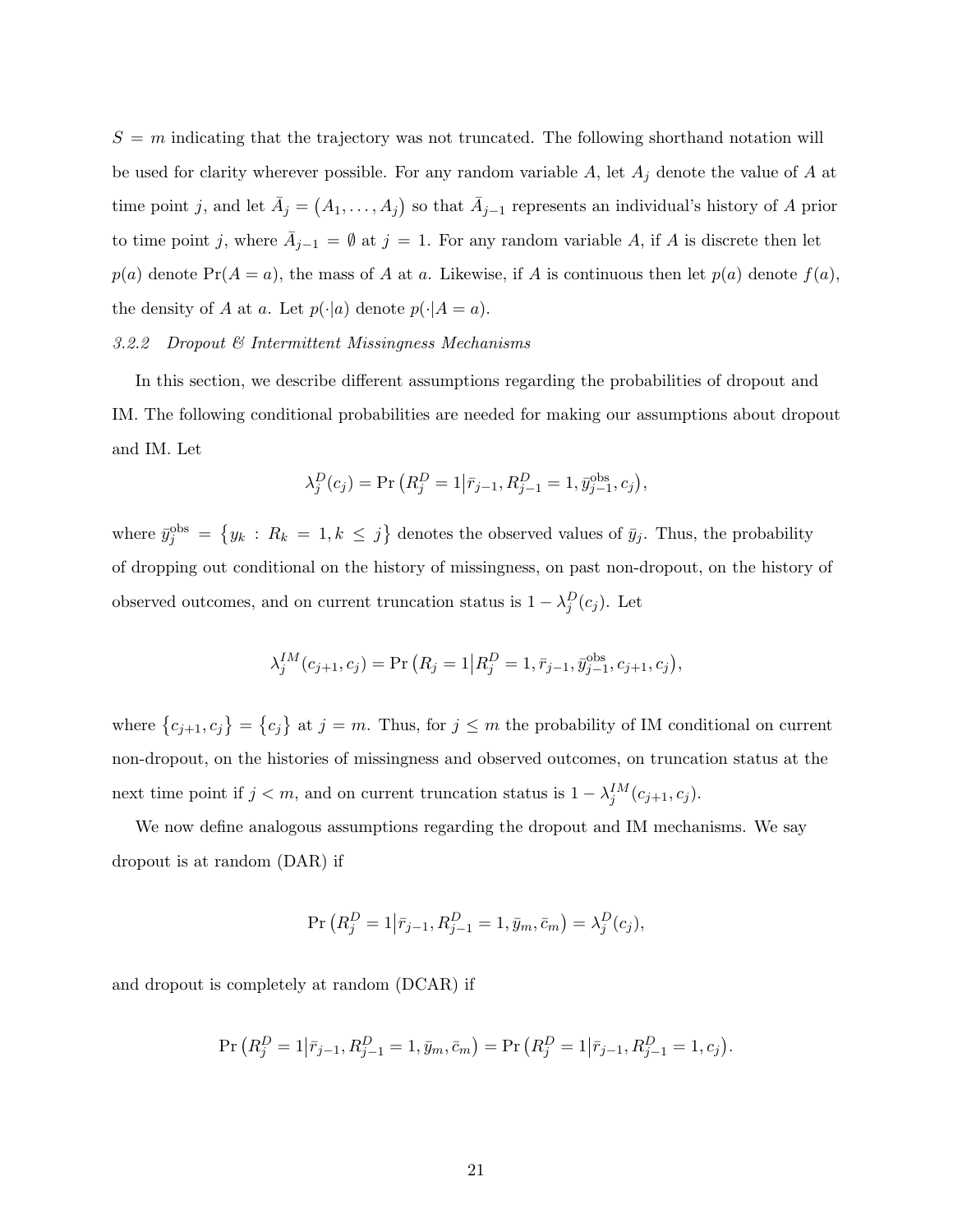Dropout is not at random if it is neither DAR nor DCAR. Likewise, we say IM is at random (IMAR) if

$$
\Pr(R_j = 1 | R_j^D = 1, \bar{r}_{j-1}, \bar{y}_m, \bar{c}_m) = \lambda_j^{IM}(c_{j+1}, c_j),
$$

and IM is completely at random (IMCAR) if

$$
\Pr(R_j = 1 | R_j^D = 1, \bar{r}_{j-1}, \bar{y}_m, \bar{c}_m) = \Pr(R_j = 1 | R_j^D = 1, \bar{r}_{j-1}, c_{j+1}, c_j).
$$

IM is not at random if it is neither IMAR nor IMCAR.

These assumptions will be shown to imply that outcomes are missing at random (MAR). Outcomes are said to be MAR if

$$
p\left(\bar{r}_m|\bar{y}_m,\bar{c}_m\right) = p\left(\bar{r}_m|\bar{y}_m^{\text{obs}},\bar{c}_m\right). \tag{3.4}
$$

Outcomes are missing completely at random (MCAR) if  $p(\bar{r}_m|\bar{y}_m,\bar{c}_m) = p(\bar{r}_m|\bar{c}_m)$ . Outcomes that are neither MAR nor MCAR are missing not at random. The left side of (3.4) can be expanded to

$$
p\left(\overline{r}_m\middle|\overline{y}_m,\overline{c}_m\right)=p\left(\overline{r}_m,\overline{r}_m^D\middle|\overline{y}_m,\overline{c}_m\right)=\prod_{j=1}^m p\left(r_j,r_j^D\middle|\overline{r}_{j-1},\overline{r}_{j-1}^D,\overline{y}_m,\overline{c}_m\right)
$$

because  $\bar{r}_m$  implies  $\bar{r}_m^D$ . Because  $R_j^D = 1$  and  $\bar{R}_j^D = (1, \ldots, 1)$  are equivalent statements, we have

$$
\Pr(R_j = 1, R_j^D = 1 | \bar{r}_{j-1}, \bar{r}_{j-1}^D, \bar{y}_m, \bar{c}_m)
$$
  
=  $r_{j-1}^D \times \Pr(R_j = 1 | R_j^D = 1, \bar{r}_{j-1}, \bar{y}_m, \bar{c}_m) \times \Pr(R_j^D = 1 | \bar{r}_{j-1}, R_{j-1}^D = 1, \bar{y}_m, \bar{c}_m),$ 

where we refer to  $1 - Pr(R_j = 1 | R_j^D = 1, \bar{r}_{j-1}, \bar{y}_m, \bar{c}_m)$  as the IM mechanism, and where we refer to  $1 - Pr(R_j^D = 1 | \bar{r}_{j-1}, R_{j-1}^D = 1, \bar{y}_m, \bar{c}_m)$  as the dropout mechanism. Hence, outcomes are MAR if DAR and IMAR are true.

Two common regression approaches misclassify truncation, dropout, or IM. The first is the UR approach mentioned earlier, which equates truncation with missingness. One may also define all missingness as IM and therefore only model missingness and not dropout, as was done in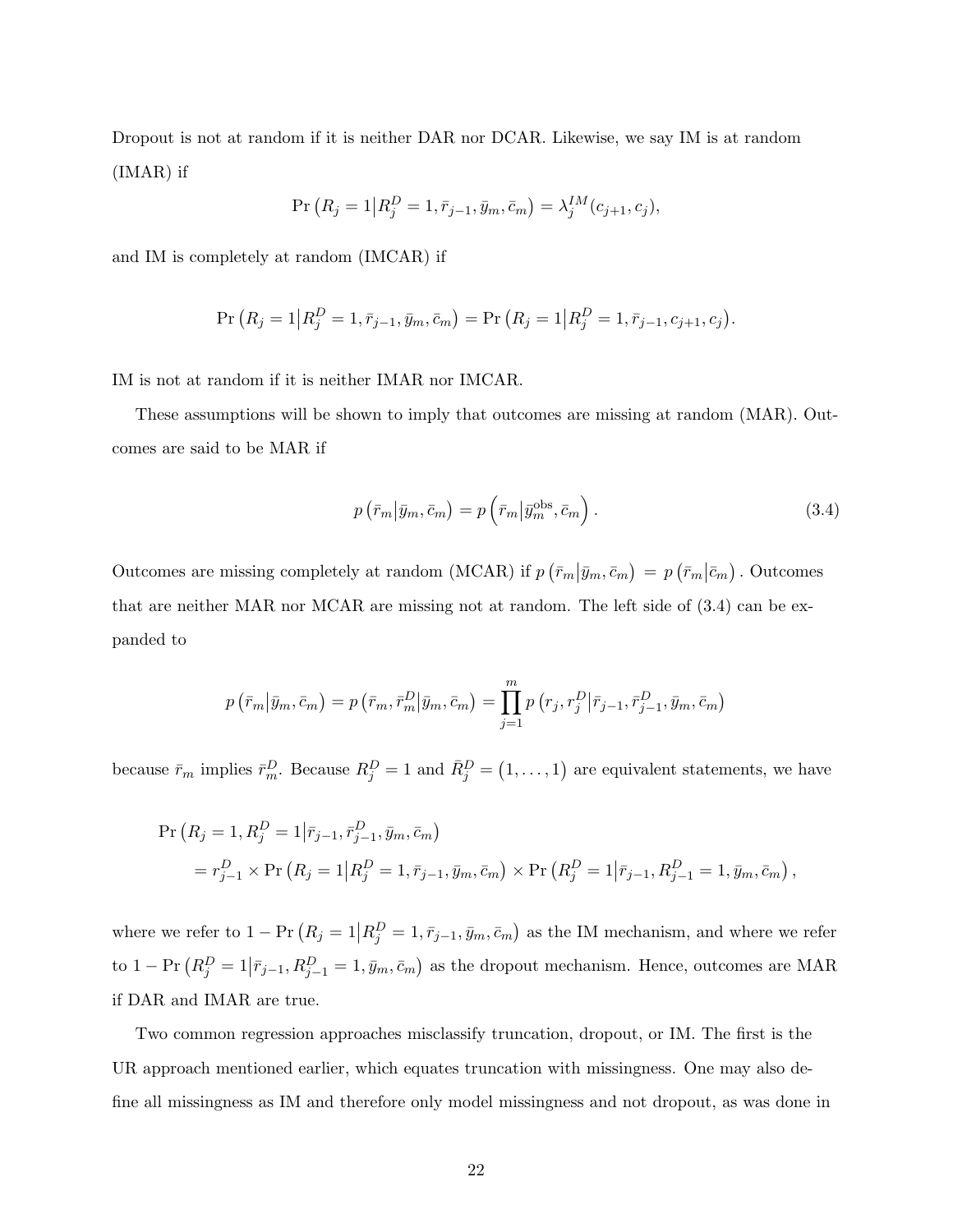Shardell and Miller (2008) with respect to the outcomes; call this the IMRCC approach. Define the UR analogues to  $\lambda_j^D(c_j)$  and  $\lambda_j^{IM}(c_{j+1}, c_j)$  as

$$
\lambda_j^{D\dagger} = \Pr\left(R_j^D = 1 | \bar{r}_{j-1}, R_{j-1}^D = 1, \bar{y}_{j-1}^{\text{obs}}\right),
$$
  

$$
\lambda_j^{IM\dagger} = \Pr\left(R_j = 1 | R_j^D = 1, \bar{r}_{j-1}, \bar{y}_{j-1}^{\text{obs}}\right),
$$

respectively, and let

$$
\lambda_j^{IM\dagger}(c_j) = \Pr(R_j = 1 | \bar{r}_{j-1}, \bar{y}_{j-1}^{obs}, C_j = c_j)
$$

represent the IMRCC analogue to  $\lambda_j^{IM}(c_{j+1}, c_j)$ . These quantities will be used in Section 3.2.3 to construct the UR and IMRCC estimators.

# 3.2.3 Estimators and Inference

In this section, we describe the RCC, UR, and IMRCC estimators used to draw inference about our estimand of interest, the mean outcome conditional on continuation at time point j for individual *i*, denoted  $\mu_{ij}^{RCC} = E(Y_{ij}|C_{ij} = 1)$ . In the regression setting, for a continuous and unbounded outcome we might posit a linear model of the form  $\mu_{ij}^{RCC} = \mathbf{x}'_{ij} \boldsymbol{\beta}^{RCC}$ , where  $\mathbf{x}_{ij}$  is an observed  $p \times 1$  vector of (possibly time-dependent) covariates with first element 1 for the intercept, and where  $\beta^{RCC}$  is the corresponding parameter vector. Following Kurland and Heagerty (2005), consider the vector estimating equation

$$
U(\beta^{RCC}) = \sum_{i=1}^{n} \sum_{j=1}^{m} x_{ij} C_{ij} \frac{R_{ij} R_{ij}^{D}}{\pi_{ij}} (Y_{ij} - \mu_{ij}^{RCC}), \qquad (3.5)
$$

where

$$
\pi_{ij} = \Pr(R_{ij} = 1, R_{ij}^D = 1 | \bar{r}_{i(j-1)}, \bar{r}_{i(j-1)}^D, \bar{y}_{im}, \bar{c}_{im})
$$

is the joint probability of not being missing and not having dropped out, conditional on the history of missingness and dropout, on all outcomes, and on the full truncation vector. We adopt the convention that if  $C_{ij} = 0$ , then the summand in (3.5) for individual i at time point j equals 0 rather than being undefined because of  $Y_{ij} = *$ . The probability  $\pi_{ij}$  is unknown in practice, but can be consistently estimated if the dropout and IM mechanism models are correctly specified.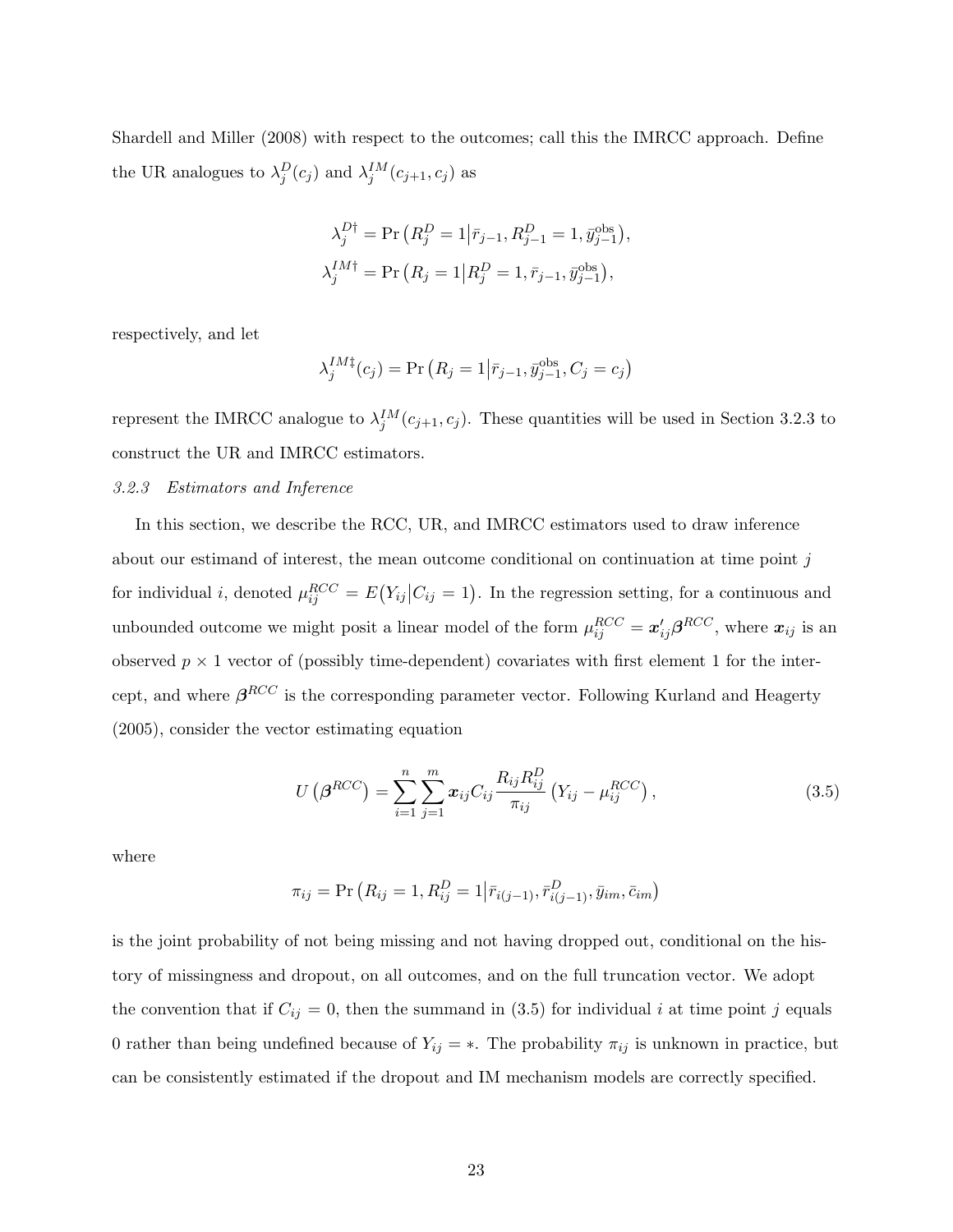The quantity  $1/\pi_{ij}$  is the corresponding inverse-probability weight (IPW). Suppose DAR and IMAR hold such that  $\pi_{ij} = \lambda_{ij}^{IM}(c_{i(j+1)}, c_{ij}) \lambda_{ij}^D(c_{ij})$ . Let  $\hat{\pi}_{ij} = \hat{\lambda}_{ij}^{IM}(c_{i(j+1)}, c_{ij}) \hat{\lambda}_{ij}^D(c_{ij})$  denote a consistent estimator of  $\pi_{ij}$ , and let  $\hat{\beta}$  denote the solution to  $U(\beta^{RCC}) = 0$  when  $\hat{\pi}_{ij}$  is substituted for  $\pi_{ij}$ . The estimator  $\hat{\beta}$  is consistent and asymptotically multivariate normal for  $\beta^{RCC}$ (Robins et al., 1995). Standard software packages allow the empirical sandwich estimator of the variance of  $\hat{\beta}$  to be computed as if the IPWs are known and fixed. This estimator is expected to be conservative (Robins et al., 2000; Robins, 2000; Preisser et al., 2002). Thus, 95% Wald confidence intervals (CIs) constructed using the empirical sandwich estimator should have a coverage probability for  $\beta^{RCC}$  of at least 95%.

Compared to RCC, the UR and IMRCC approaches each produce a different estimator that is generally not consistent for  $\beta^{RCC}$  when outcomes are DAR and IMAR. Comparing UR to RCC, outcomes for individuals with  $C_{ij} = 0$  are used to estimate  $\lambda_{ij}^{D\dagger}$  but not  $\lambda_{ij}^{D}(1)$ . And outcomes for individuals with  $C_{i(j+1)} = 0$  are used to estimate  $\lambda_{ij}^{IM\dagger}$  whereas  $\lambda_{ij}^{IM}(0,1) = 1$  is set. The UR estimator is the solution to  $U(\beta^{RCC}) = 0$  with  $\pi_{ij}$  replaced by  $\hat{\pi}_{ij}^{\dagger} = \hat{\lambda}_{ij}^{IM\dagger} \hat{\lambda}_{ij}^{D\dagger}$ . If there is no truncation, then the RCC and UR estimators are identical. Otherwise, the estimating equations (3.5) with  $\pi_{ij}$  replaced by  $\hat{\pi}_{ij}^{\dagger}$  will generally be biased for zero. Comparing IMRCC to RCC, outcomes for individuals with  $R_{ij}^D = 0$  are used to estimate  $\lambda_{ij}^{IM\ddagger}(1)$  but not  $\lambda_{ij}^{IM}(1,1)$ . At  $j = S_i$  in particular,  $\lambda_{ij}^{IM\ddagger}(1)$  is estimated while  $\lambda_{ij}^{IM}(0,1) = 1$  is set. The IMRCC estimator is the solution to  $U(\beta^{RCC}) = 0$  with  $\pi_{ij}$  replaced by  $\hat{\lambda}_{ij}^{IM^{\ddagger}}$ . If there is no dropout, then the RCC and IMRCC estimators are identical. Otherwise, the estimating equations (3.5) with  $\pi_{ij}$  replaced by  $\hat{\lambda}_{ij}^{IM\dagger}$  will generally be biased for zero. Hence, the UR and IMRCC estimators will generally not be consistent for  $\beta^{RCC}$ , and therefore  $\mu_{ij}^{RCC}$ .

# 3.3 Simulation Study

A simulation study was conducted to characterize the finite-sample performance of RCC and UR estimators. The continuous outcome of infant weight  $Y_{ij}$  was simulated for  $n = 2238$  infants, reflecting the 2238 analysis sample infants of the BAN study. The mean outcome of interest was  $\mu_{ij}^{RCC} = E(Y_{ij}|C_{ij} = 1)$  at visits  $j = 1, ..., 10$ . Outcomes were generated for  $m = 11$  visits to reflect the fact that BAN outcomes (and therefore, missingness) were observed past the last visit of analytical interest, i.e., visit 10. Recall that the IM mechanism at visit  $j$  depends on whether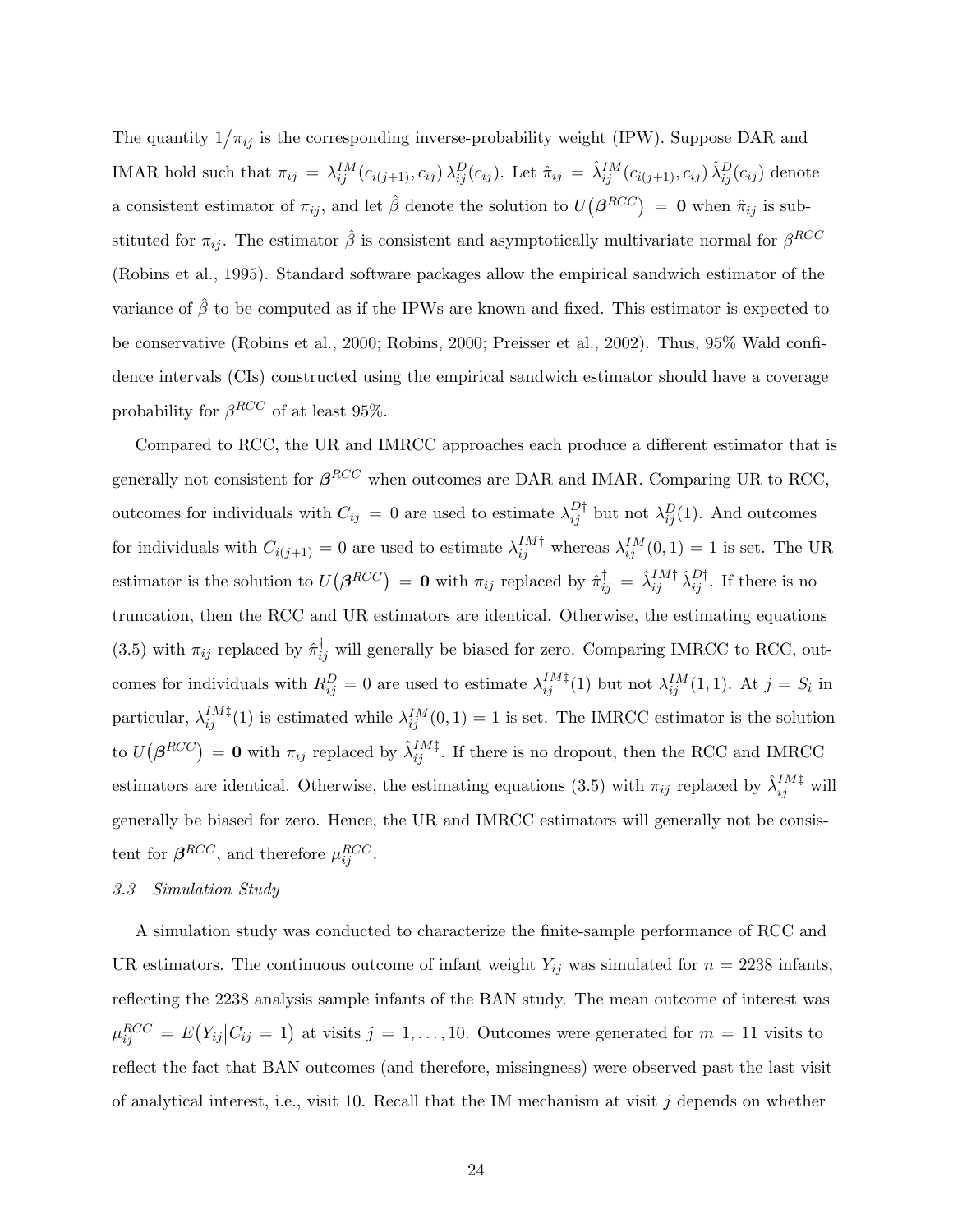or not  $j$  is the last visit. Hence, estimation of the IM IPW at the last analytical visit depends on whether or not this is also the last visit with outcomes available for IM IPW estimation.

Simulations were conducted under a variety of scenarios with different truncation and missingness mechanisms. Truncation was not at random (TNAR) if truncation was generated conditional on possibly unobserved outcomes by specifying  $\bar{c}_{im}$  associated with  $\bar{y}_{im}$  whereby lighter infants were more likely to be truncated. Truncation was completely at random (TCAR) if truncation was generated independently of the outcomes by specifying  $\bar{c}_{im}$  independent of  $\bar{y}_{im}$ . Simulation parameters were chosen so that heavier infants were more likely to drop out under DAR. Infant weight trajectories were simulated according to combinations of the following mechanisms: TCAR or TNAR; DCAR or DAR; and IMCAR, IMAR similar to the truncation mechanism (IMART), or IMAR similar to the dropout mechanism (IMARD). For each of the 12 resulting scenarios, we generated and analyzed  $\ell = 1, \ldots, 1000$  simulated data sets. All parameter values for generating outcomes and truncation indicators were derived from the BAN data, and can be found in Tables 3.2 and 3.3.

#### 3.3.1 Data Generation Procedure

Outcomes and truncation were generated first. For all infants and all visits, age at visit  $j$  was set equal to  $\mu_{age(j)}$ . Let  $T_i$  represent the natural logarithm of truncation time from birth for individual *i*. Let  $\tau_j = \log(\mu_{age(j)})$ , and define  $C_{ij} = I(T_i > \tau_j)$ . Let  $\rho_{y_jy_k}$  represent the autoregressive (lag-1) correlation between outcomes at time points j and k, and let  $\rho_{y_j t}$  represent the correlation between outcome at time point j and T. Let  $\Psi$  represent the symmetric  $(m + 1) \times (m + 1)$ matrix where  $\{\rho_{y_jy_k}\}\)$  comprise the first corresponding  $m \times m$  elements, and where  $\{\rho_{y_jt}\}\)$  comprise the corresponding elements of row  $m + 1$  and column  $m + 1$ , with element  $m + 1, m + 1$ equal to 1. Outcomes and logged truncation time were generated from the multivariate normal distribution of  $(Y_1, \ldots, Y_m, T)$  with means  $(\mu_{y_1}, \ldots, \mu_{y_m}, \mu_t)$ , variances  $(\sigma_{y_1}^2, \ldots, \sigma_{y_m}^2, \sigma_t^2)$ , and correlations  $\Psi$ . TNAR outcomes were generated by setting  $\rho_{y_j t} \equiv \gamma \sigma_{y_j} \sigma_t^{-1}$  where  $\gamma$  was a constant derived from the BAN data, while TCAR outcomes were generated by setting  $\rho_{yjt} \equiv 0$ . Note that realizations  $t_i$ ,  $c_{ij}$ , and  $s_i$  were thereby generated simultaneously.

Dropout and IM were subsequently generated. Note that  $S_i \geq j$  and  $C_{ij} = 1$  are equivalent statements, as are  $S_i = j$  and  $\{C_{i(j+1)} = 0, C_{ij} = 1\}$  where  $\{C_{i(j+1)}\} = \emptyset$  at  $j = m$ . We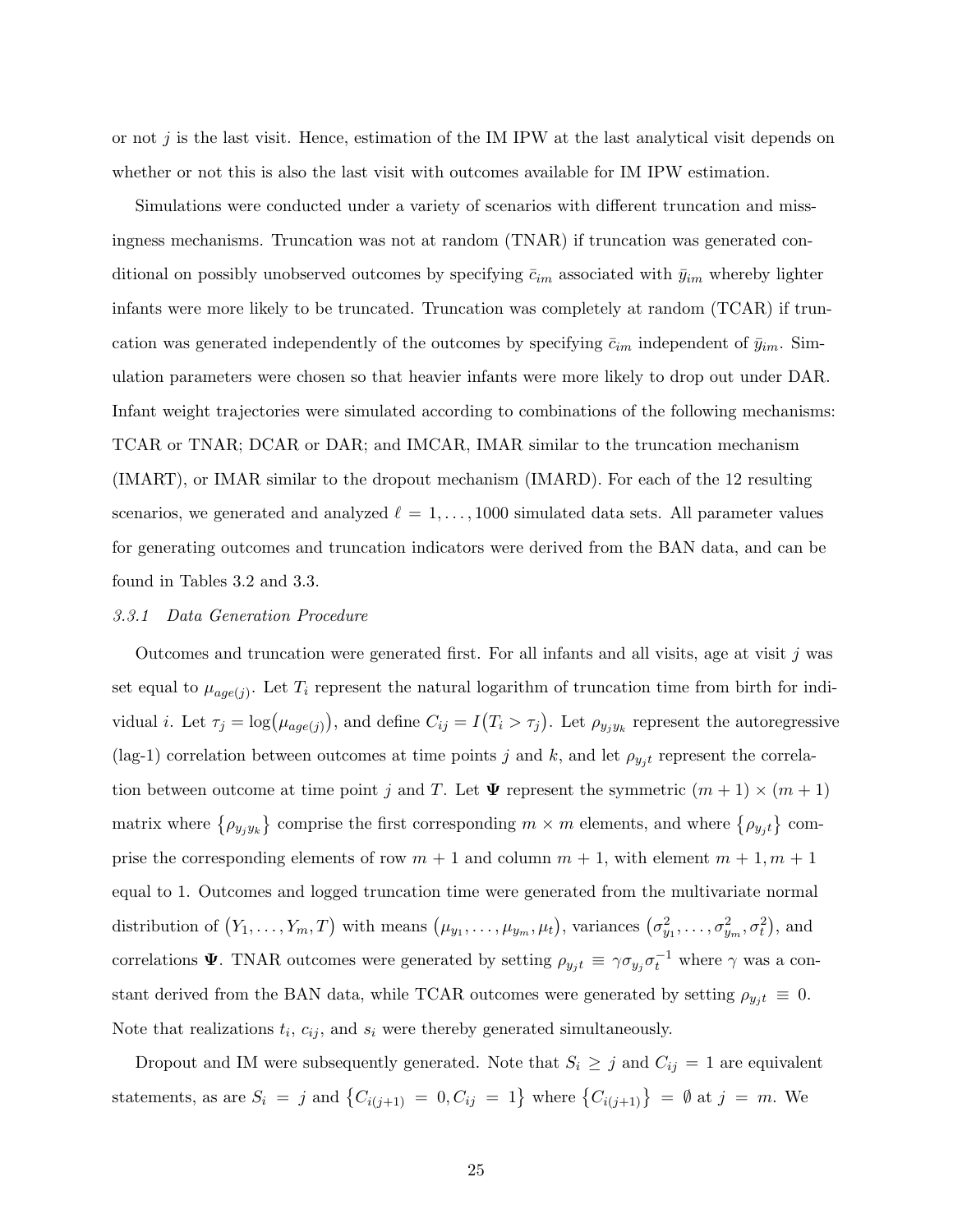proceeded as follows.

- 1. If  $s_i \geq 1$ , then  $r_{i1}^D$  was generated using  $\lambda_{i1}^D(1)$ .
- 2. If  $s_i > 1$ , the following was done for  $j < s_i$ . If  $r_{ij}^D = 0$ , then  $r_{ij} \equiv 0$  was set. Otherwise, if  $r_{ij}^D = 1$  then  $r_{ij}$  was generated using  $\lambda_{ij}^{IM}(1,1)$ . Subsequently, if  $r_{ij} = 0$  then  $r_{i(j+1)}^D \equiv r_{ij}^D$ was set. Otherwise, if  $r_{ij} = 1$  then  $r_{i(j+1)}^D$  was generated using  $\lambda_{i(j+1)}^D(1)$ .
- 3. At  $j = s_i$ ,  $r_{ij} \equiv r_{ij}^D$  was set.
- 4. For all  $j > s_i$ ,  $r_{ij}^D$  and  $r_{ij}$  were left undefined.

For a quantity b, let  $g_j(b) = (j-1)^{-1}b \sum_{k=1}^{j-1} k R_{ik} Y_{ik}$  for  $j > 1$ . Dropout was generated using the probit model  $\lambda_{ij}^D(1) = \Phi\{\eta_0^D + I(j>1)g_j(\eta_1^D)\}\$ , where  $\Phi(\cdot)$  is the standard normal cumulative distribution function,  $I(a) = 1$  if statement a is true and  $I(a) = 0$  otherwise, and  $\eta_0^D = \Phi^{-1}\big(p_D^{1/m}$  $\binom{1}{D}$  where a fixed value was assigned to  $p_D$ . IM was generated using a model identical to the dropout model, with  $\lambda_{ij}^D(1)$ ,  $\eta_0^D$ ,  $\eta_1^D$ , and  $p_D^{1/m}$  replaced with  $\lambda_{ij}^{IM}(1,1)$ ,  $\eta_0^{IM}$ ,  $\eta_1^{IM}$ , and  $p_{IM}$ , respectively, where a fixed value was assigned to  $p_{IM}$ . For each of the seven mechanisms, the simulation values  $p_D, \eta_1^D, p_{IM}$ , and  $\eta_1^{IM}$  are listed in Table 3.4. Values for  $p_D$  and  $p_{IM}$  were chosen so that truncation, dropout, and IM occurred at rates of approximately 8%, 14%, and 5%, respectively, by visit 10.

## 3.3.2 Results

For each simulated data set, the estimand of interest was parametrized as  $\mu_{ij}^{RCC} = \beta_0^{RCC} + \mu_{ij}^{RCC}$  $I(j > 1)\beta_{j-1}^{RCC}$ . Let  $\beta_{0}^{RCC} = (\beta_{0}^{RCC}, \ldots, \beta_{9}^{RCC})'$ , the parameter vector that was estimated for each data set using the following four regression methods.

- 1. URAR was estimated using GEE with autoregressive (AR) working correlation and no IPWs. This assumes truncation, dropout, and IM occur completely at random, and is not generally expected to be consistent.
- 2. UR was estimated using GEE with independence working correlation using IPWs. This allows truncation, dropout, and IM to occur at random, but assumes that all three events mask unobserved data. It is not generally expected to be consistent.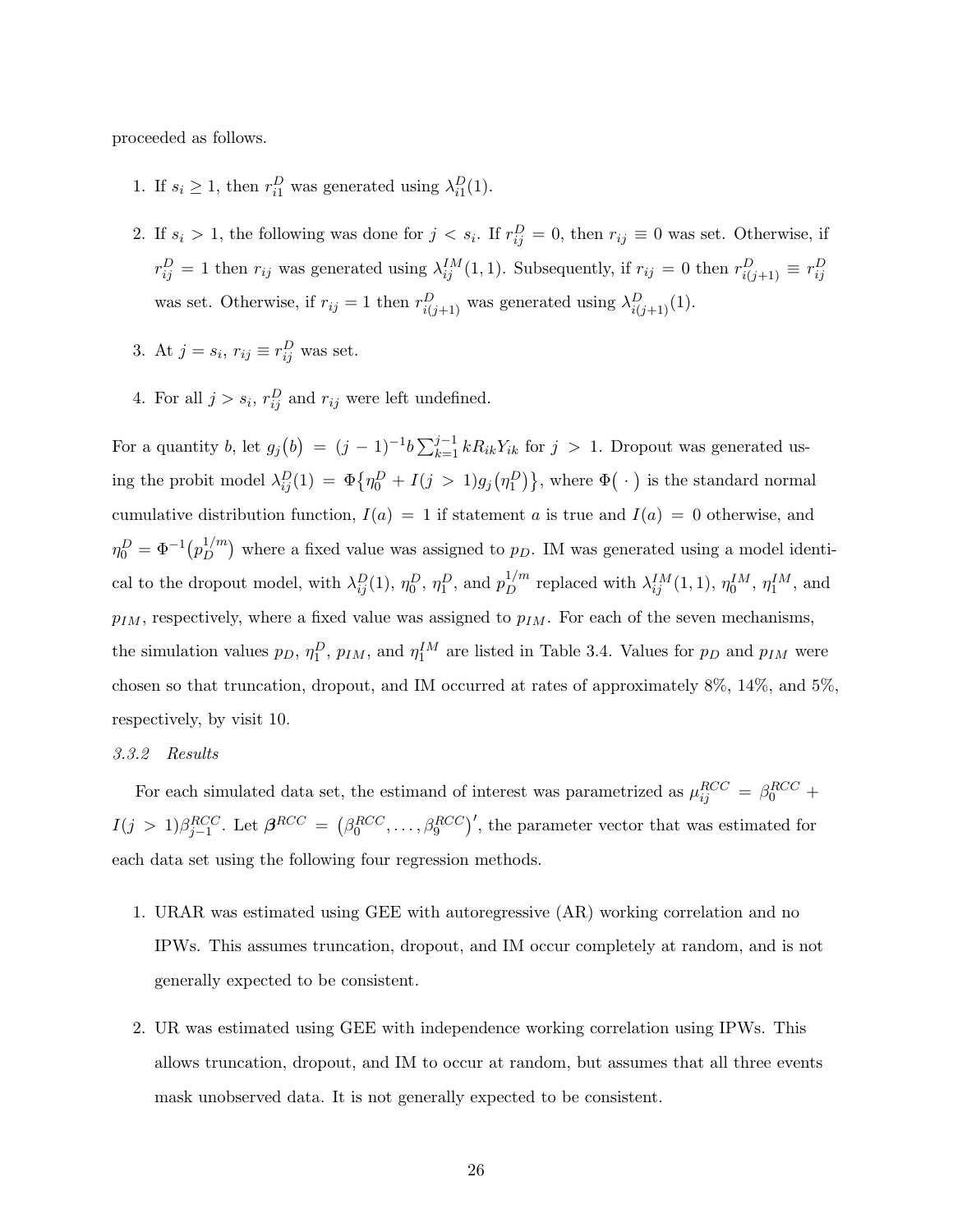- 3. IMRCC was estimated using GEE with independence working correlation using IPWs. This allows truncation and IM to occur at random, and assumes that only IM masks unobserved data. However, this method assumes there is no dropout, and only specifies an IM model. Estimates of  $\lambda_{ij}^{IM\ddagger}(1)$  were calculated by fitting the probit model for  $\lambda_{ij}^{IM}(1,1)$  defined in Section 3.3.1. IMRCC is not generally expected to be consistent.
- 4. RCC was estimated using GEE with independence working correlation using IPWs. This allows truncation, dropout, and IM to occur at random, and assumes that only dropout and IM mask unobserved data. It is expected to be consistent.

Empirical bias and coverage were then calculated for each method as follows. Let  $\hat{\beta}_{q\ell}$  denote the estimate of  $\beta_q^{RCC}$  for data set  $\ell$ . For each of the  $q = 0, \ldots, 9$  parameters, the empirical bias of  $\hat{\beta}_q$ was calculated as  $1000^{-1} \sum_{\ell=1}^{1000} \hat{\beta}_{q\ell} - \beta_q^{RCC}$ . The estimate  $\hat{\beta}_{\ell}$  and its empirical sandwich variance estimator were used to construct 95% Wald CIs. The empirical coverage probability of each  $\hat{\beta}_q$ was calculated as the proportion of CIs over all 1000 data sets that contained  $\beta_q^{RCC}$ . The true value of  $\mu_{ij}^{RCC}$ , a non-trivial function of  $\mu_{y_j}$ , was calculated as detailed in Section 3.7.

The results are summarized as follows, where good performance was defined as an absolute empirical bias of less than or equal to 0.005. RCC and UR performed as good as or better than URAR and IMRCC in all 12 scenarios, and RCC generally performed slightly better than UR. URAR and IMRCC each performed worst in 10 out of 12 scenarios. Most importantly, IMRCC performed worst even when all events occurred completely at random because at any visit  $j$ , the IPW for an individual who had dropped out earlier was generally larger than the IPW for an individual who had not yet dropped out. This occurred because past (and therefore smaller) observed outcomes of individuals who had previously dropped out were overrepresented in estimating  $\lambda_{ij}^{IM\ddagger}(1)$ . The results for two scenarios are shown in Figure 3.1 for illustration. The increasing bias at later visits was a result of sample attrition, and was shown to decrease with samples of size 10000 (results not shown). The over-coverage of RCC was an expected result of using the empirical sandwich estimator to conservatively estimate the variance.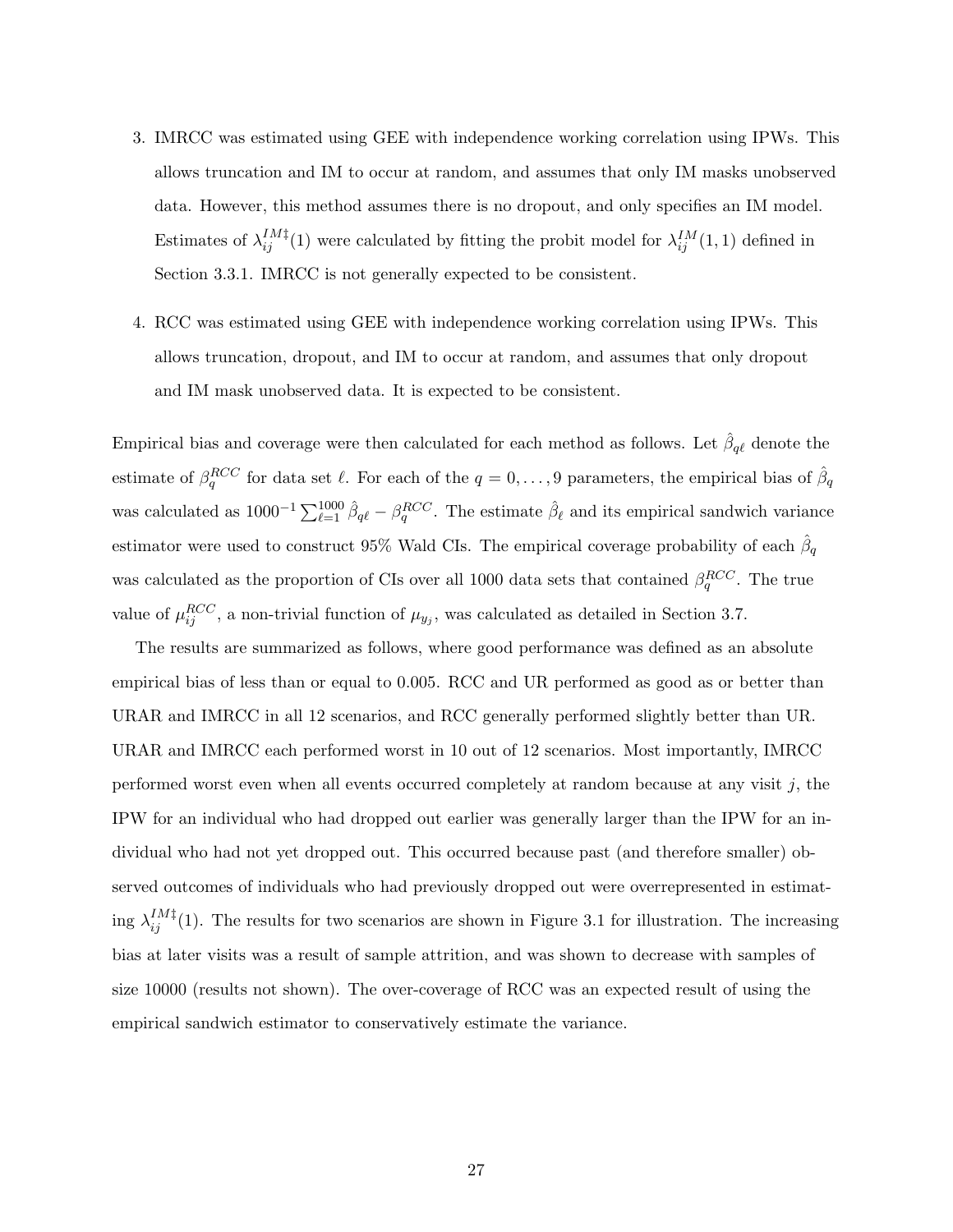# 3.4 Analysis of the BAN Study

We applied the RCC method to the BAN data in our sample of  $n = 2238$  infants. Our goal was to estimate mean infant outcome at each of nine scheduled follow-up visits for those infants who were alive and uninfected (i.e., who had continuing outcome trajectories) at that visit, while accounting for 307 dropouts, 187 truncations, and 973 IM observations.

The mean outcome for infant i at visit j conditional on continuation,  $\mu_{ij} = E(Y_{ij}|C_{ij} = 1)$ , was modeled separately for boys and girls because their growth patterns were considered to be different a priori. We modeled the mean outcome as a linear function of 1.) drug assignment to no ART (the reference), maternal ART, or infant ART, 2.) supplement assignment to no LNS (the reference) or LNS, 3.) dummy indicator variables for visit with visit 1 as the reference, and 4.) interactions between drug assignment, supplement assignment, and visit. The conditional probability of non-dropout,  $\lambda_{ij}^D(1)$ , was modeled as a probit function with observed past infant outcomes  $\bar{Y}_{i(j-1)}^{\text{obs}}$  and drug/supplement group assignments and their interactions as predictors. The conditional probability of non-IM,  $\lambda_{ij}^{IM}(1,1)$ , was modeled likewise. The corresponding IPWs were used to estimate the mean outcomes at each visit, and standard errors were estimated using the empirical sandwich variance estimator.

We report the primary results for the infant outcomes of length, BMI, and weight. Infant length was not significantly associated with drug or supplement in either boys (Wald test  $p =$ 0.72) or girls ( $p = 0.82$ ). Infant BMI was also not significantly associated with drug or supplement in either boys ( $p = 0.60$ ) or girls ( $p = 0.18$ ). Likewise, infant weight was not significantly associated with drug or supplement in either boys ( $p = 0.46$ ) or girls ( $p = 0.23$ ). Figure 3.2 depicts the estimated means and 95% CIs separately for girls and boys, for each treatment group at study period weeks 6, 12, 18, and 24 (i.e., visits 5, 7, 8, and 10, respectively).

These findings are consistent with those in Flax et al. (2012), who concluded that LNS was not significantly associated with infant weight. These authors also posited that LNS may have been associated with fewer adverse effects of ART on the weight of male infants. This result is generally supported by our findings. While Flax et al. (2012) considered all unobserved outcomes to be intermittently missing, our RCC approach distinguished truncation, dropout, and IM as different events by separating truncation from dropout and IM, and modeling dropout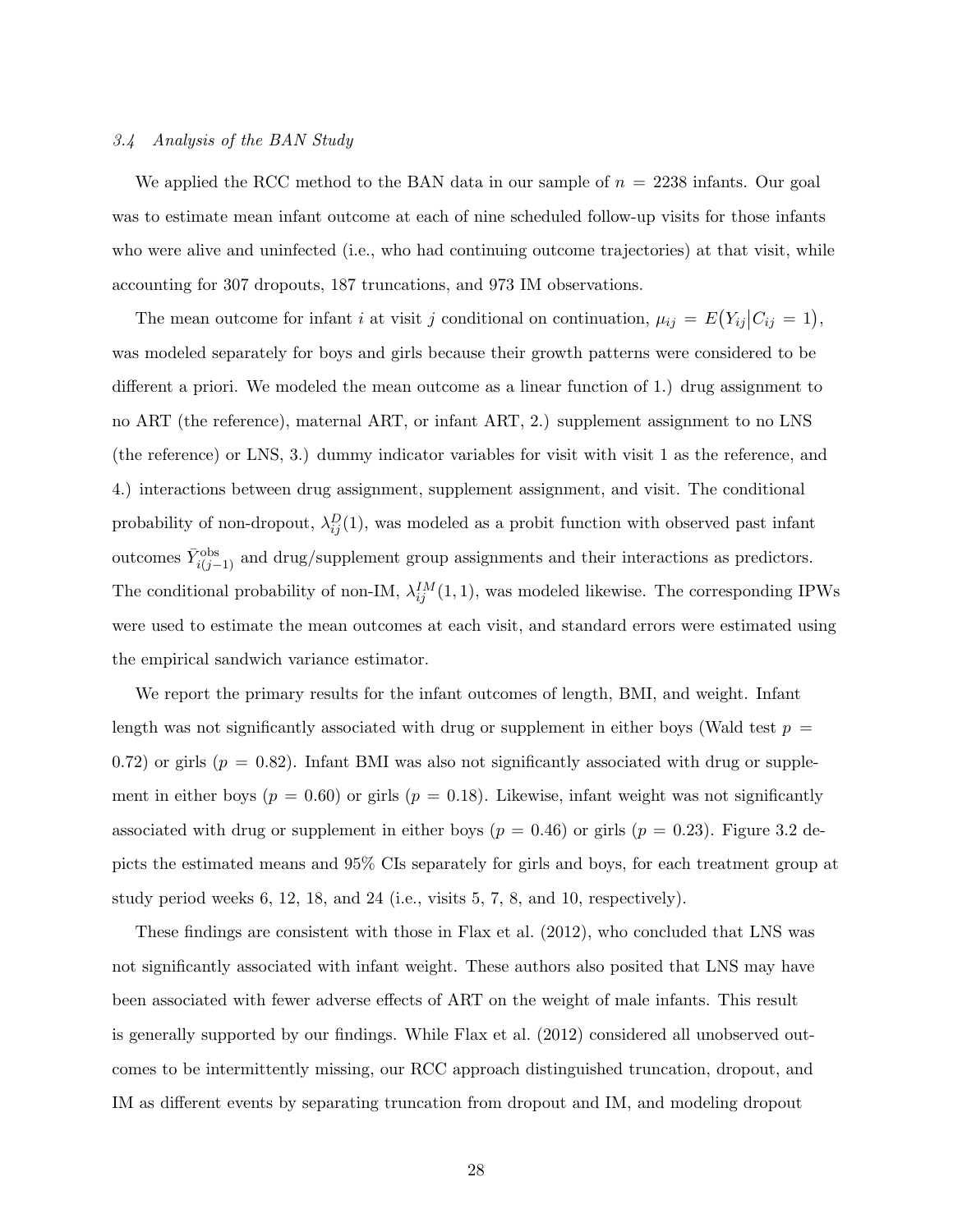and IM distinctly. Because our findings of statistical significance agree with those of the original analyses, they provide reassurance that the intermittent missingness, dropout, and truncation mechanisms may not have been notably different. However, the proportions of these events may also have been small enough to mask any true differences between mechanisms. Like Flax et al. (2012), we concluded that no treatments were substantively important in explaining the trend in mean infant weight over time, and instead report the reduced-model parameters in Table 3.1.

The BAN mean infant weight trajectories differed from the WHO median standard growth curves for children. These are plotted alongside their respective WHO growth curves (WHO Multicentre Growth Reference Study Group, 2006) in Figure 3.3. Exact values of WHO infant weights were not available for visits 8 through 10 (BAN study weeks 18, 21, and 24), and Figure 3.3 instead plots WHO weights at months 4, 5, and 6, which correspond to weeks 17.39, 21.74, and 26.09, respectively. The following discussion only applies to visits 2 through 7. At these visits, the BAN infant weights were significantly lower than those of girls and boys in the WHO standard population of children; i.e., the 95% confidence intervals of the BAN estimates did not overlap those of the WHO median infant weights at any visit. However, the BAN mean infant weights for both girls and boys fell above their respective WHO 25th percentiles (not shown). On average, the BAN girls were roughly 0.2 kg lighter than girls in the WHO standard population of children, while the BAN boys were roughly 0.3 kg lighter than boys in the WHO standard population of children.

#### 3.5 Discussion

In this paper, the method of RCC for continuous longitudinal outcomes was extended to accommodate different dropout and IM mechanisms. The empirical performance of estimators using each of three IPW variants was characterized for 12 scenarios with different mechanisms for truncation, dropout, and intermittent missingness. Our simulation study demonstrated that RCC achieved much smaller empirical bias and better coverage than did IMRCC in general, even when truncation, dropout, and IM had occurred completely at random. The simulations also illustrated that RCC may be applied to samples with various truncation patterns without having to model the actual truncation probabilities.

Analysis of the BAN study data using our RCC method supported the findings of the original

29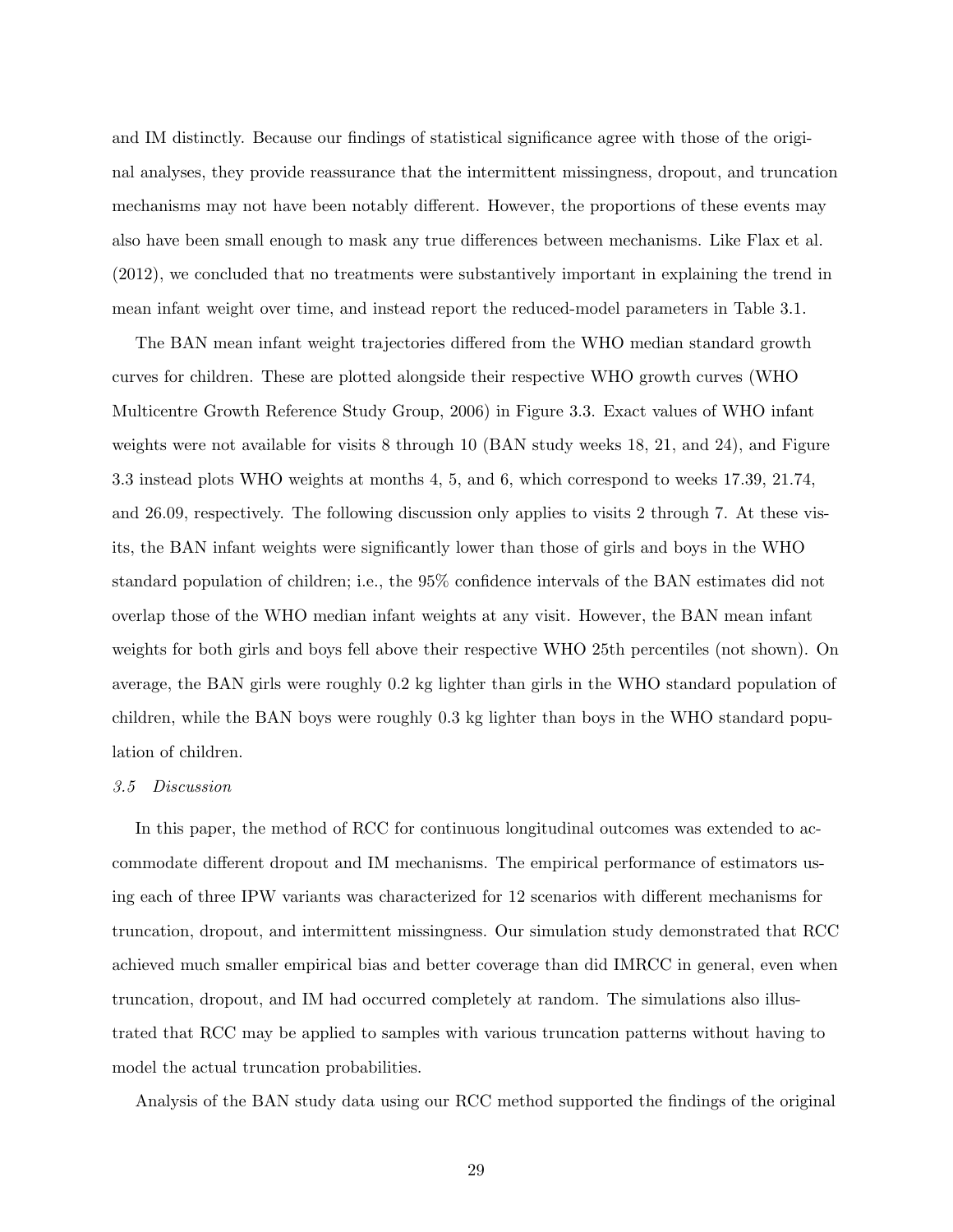study by Flax et al. (2012). Drug and supplement were not found to be significantly associated with weight in either HIV-negative infant girls or boys. Even after distinguishing truncation from dropout and IM, and modeling dropout and IM separately, mean model estimates did not substantially differ from the original findings that considered all unobserved outcomes to be intermittently missing at random. However, our investigation was limited to models that assumed atrandom mechanisms, while actual mechanisms may have been not-at-random. Additional studies of the sensitivity of the mean infant weight estimates to such mechanism misspecifications could be undertaken to assess the robustness of the results presented here.

## 3.6 Simulation Parameter Values

All BAN-derived parameters for generating outcomes and truncation are listed in Supporting Tables 3.2 and 3.3. All parameters for generating truncation, dropout, and IM for each of the 12 simulation scenarios are listed in Supporting Table 3.4.

Parameters for generating outcomes and truncation were derived from the BAN data as follow. We first fit the mean model

$$
Y_{ij} = \alpha'_0 + \alpha'_{j-1} I(j>1) + \varepsilon_{ij}
$$

to the BAN data, where  $\varepsilon_{ij} \sim N(0, \sigma_{\varepsilon_j}^2)$  was measurement error with  $cov(\varepsilon_{ij}, \varepsilon_{i'j'}) = 0$  for all  $i, j, i' \neq i$ , and j'. We assumed a lag-1 autoregressive correlation structure for the errors. Let  $\sigma_{y_j}^2 = V(Y_{ij}) = V(\varepsilon_{ij}) = \sigma_{\varepsilon_j}^2$  Let  $\rho_{y_j y_k}^{\prime} = \text{corr}(Y_j, Y_k)$  for  $k = 1, \ldots, m$ , and let  $\Psi' = {\rho_{y_j y_k}^{\prime}}$ represent the symmetric  $m \times m$  correlation matrix. Let

$$
\mu'_{y_j} = E(Y_{ij}) = \alpha'_0 + \alpha'_{j-1} I(j > 1).
$$

We thereby obtained estimates of coefficients  $\hat{\alpha}'_0, \ldots, \hat{\alpha}'_9$ , variances  $\hat{\sigma}'^2_{y_1}, \ldots, \hat{\sigma}'^2_{y_m}$ , correlations  $\hat{\Psi}'$ , and means  $\hat{\mu}'_0, \dots, \hat{\mu}'_9$ . Let

$$
T_i = \log(TD_i - BD_i),
$$

where  $TD_i$  and  $BD_i$  are the truncation date and birth date, respectively, for individual i. Let  $\mu'_t$ and  $\sigma_t^2$  represent the empirical mean and variance, respectively, of logged truncation times for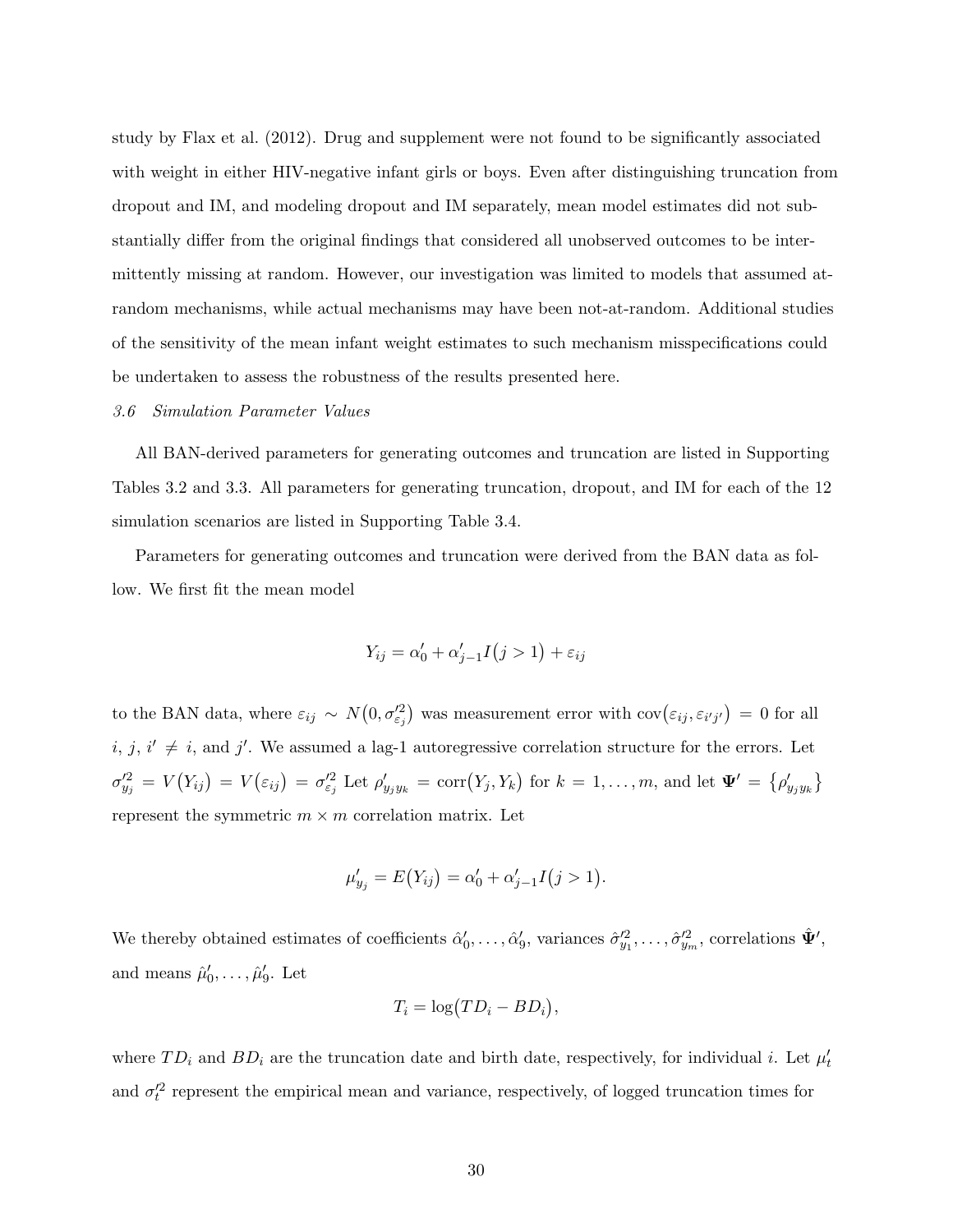| Sex    | Covariate | Estimate $(95\% \text{ CI})$ |
|--------|-----------|------------------------------|
| male   | intercept | $3.07$ $(3.05, 3.10)$        |
|        | visit 2   | 0.13(0.12, 0.15)             |
|        | visit 3   | $0.37$ $(0.36, 0.39)$        |
|        | visit 4   | 1.00(0.98, 1.03)             |
|        | visit 5   | $1.56$ $(1.54, 1.59)$        |
|        | visit 6   | 2.05(2.02, 2.08)             |
|        | visit 7   | 2.85(2.81, 2.89)             |
|        | visit 8   | $3.71$ $(3.66, 3.76)$        |
|        | visit 9   | 4.05(4.00, 4.10)             |
|        | visit 10  | 4.33(4.27, 4.38)             |
| female | intercept | 2.98(2.95, 3.00)             |
|        | visit 2   | $0.13$ $(0.12, 0.15)$        |
|        | visit 3   | $0.34$ $(0.32, 0.36)$        |
|        | visit 4   | 0.90(0.87, 0.92)             |
|        | visit 5   | 1.39(1.36, 1.42)             |
|        | visit 6   | 1.81(1.78, 1.84)             |
|        | visit 7   | $2.52$ $(2.48, 2.56)$        |
|        | visit 8   | 3.30(3.26, 3.35)             |
|        | visit 9   | $3.61$ $(3.56, 3.66)$        |
|        | visit 10  | $3.88$ $(3.82, 3.93)$        |

Table 3.1: BAN infant weight RCC parameter estimates for reduced models.

Note: All estimates were statistically significant at  $\alpha=0.001.$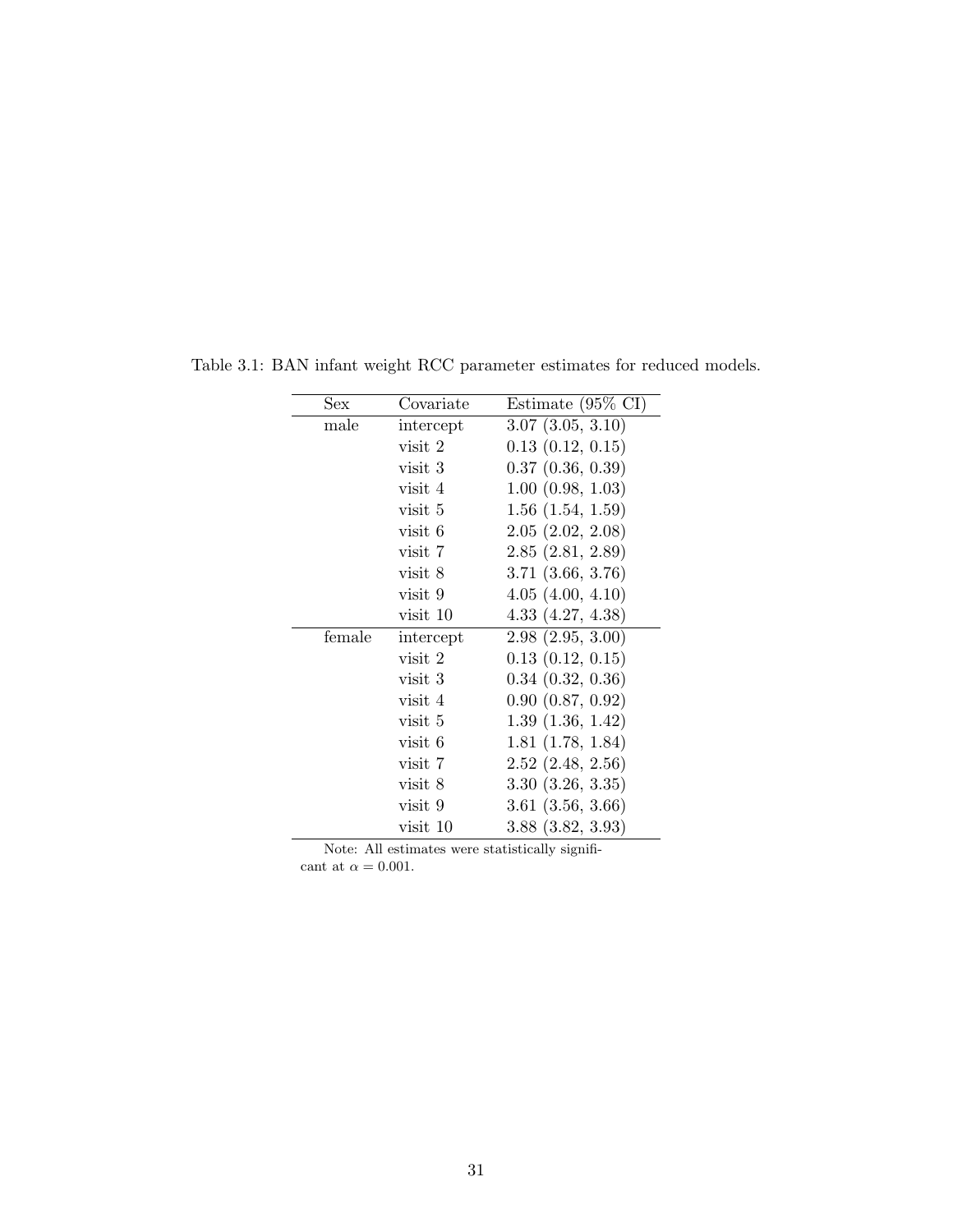

Figure 3.1: Simulation study: Empirical biases  $(\times 1000)$  and coverage probabilities  $(\%)$  under TCAR, DCAR, IMCAR and TNAR, DAR, IMARD. (1000 simulated datasets, 2,238 subjects; URAR  $\times$ , UR  $\Delta$ , IMRCC  $\boxplus$ , RCC  $\bullet$ . Dotted lines are marked at  $\pm 5$  on bias figures.)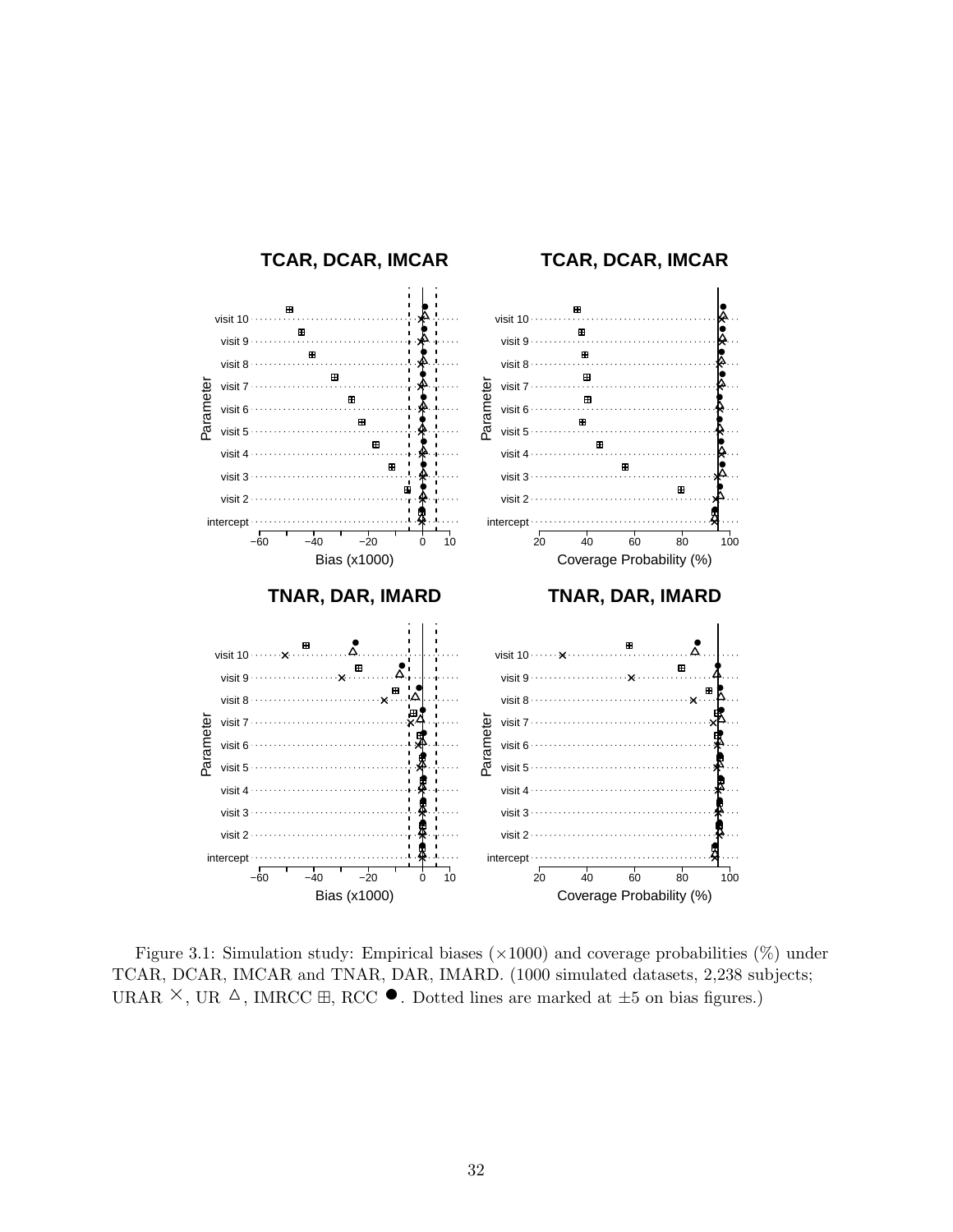

Figure 3.2: Estimates and 95% CIs of mean weight for HIV-negative, alive infants at study period weeks 6, 12, 18, and 24 using data from the BAN study. These correspond to study visits 5, 7, 8, and 10, respectively. The y-axis scales are identical. (TreatmentGroup:  $1 =$  control and no LNS,  $2 =$  maternal ART and no LNS,  $3 =$  infant ART and no LNS,  $4 =$  control and LNS,  $5 =$  maternal ART and LNS,  $6 = \text{infant ART}$  and LNS. Dashed lines correspond to CIs of the reference group, Treatment Group 1.)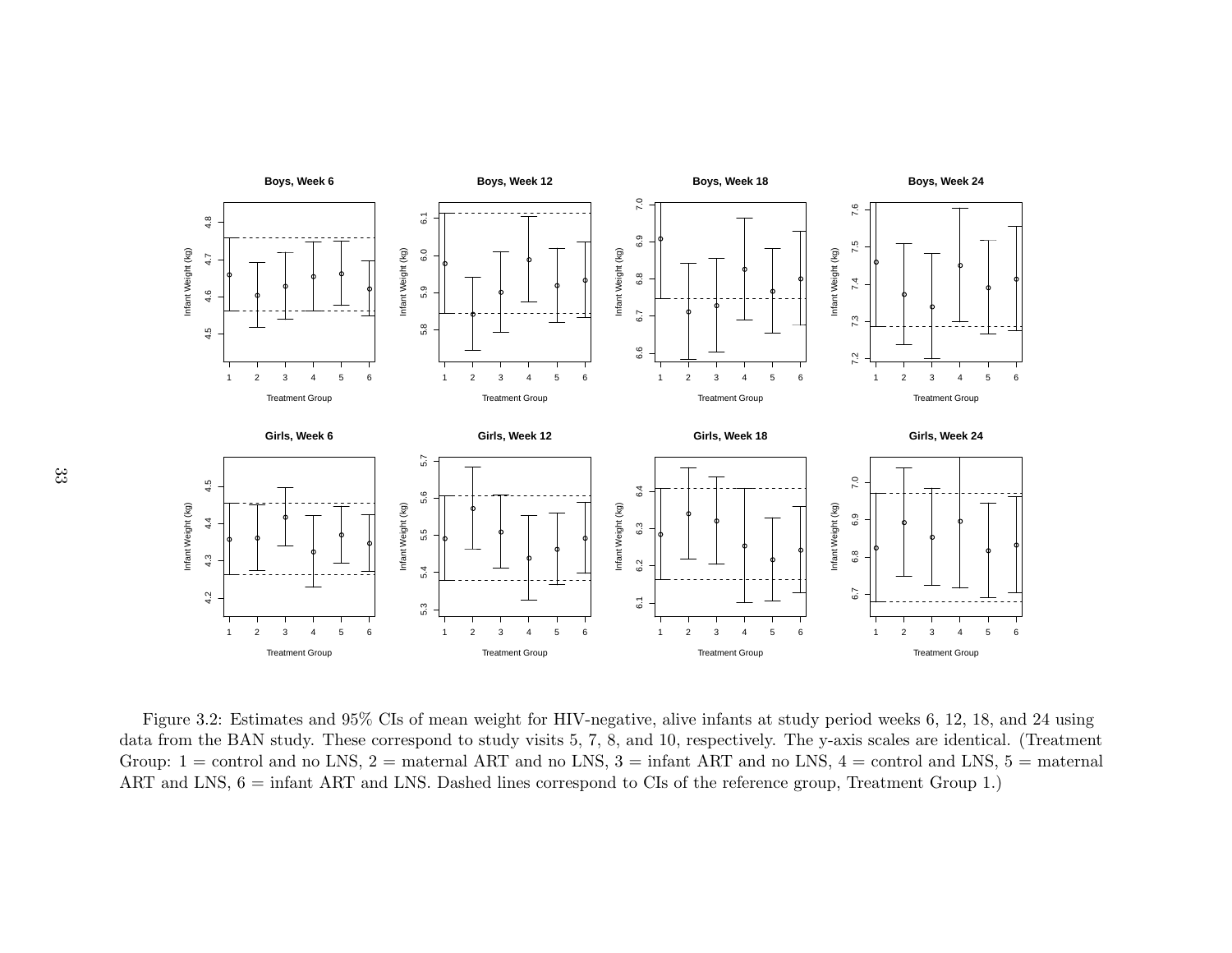

Figure 3.3: BAN study estimated mean weight trajectories and WHO median standard growth curves. (— BAN boys; - - - WHO boys; — BAN girls; - - - WHO girls)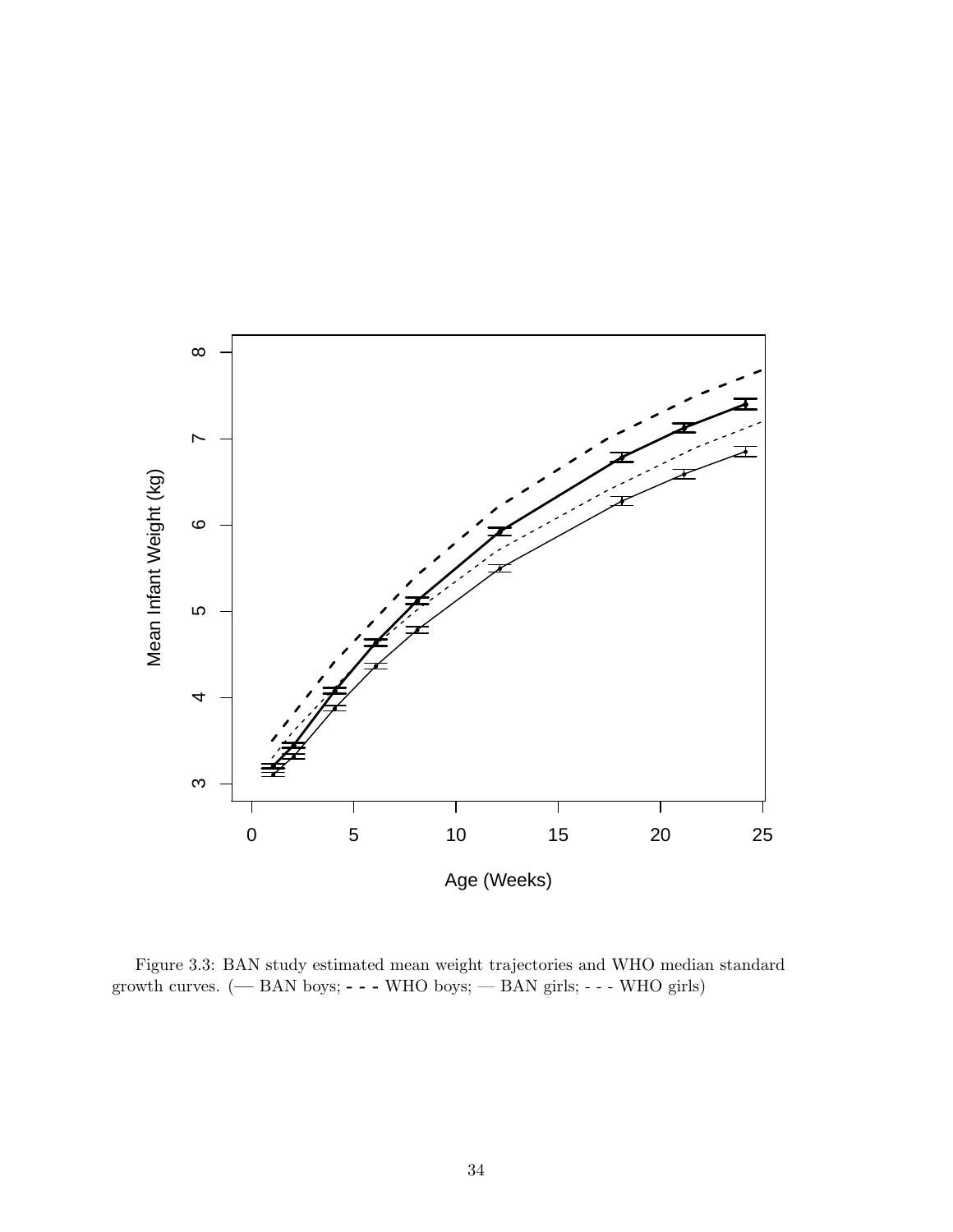individuals whose outcomes were eventually truncated, i.e.,  $\{t_i : c_{im} = 0\}$ . Let  $\mu'_{age(j)}$  denote the empirical mean age at visit j. At each visit  $j = 1, \ldots, m$ , we fit the mean model

$$
T_{ij} = \gamma'_0 + \gamma'_j Y_{ij} + \delta_{ij},
$$

where  $T_{ij} = T_i$ , and  $\delta_{ij} \sim N(0, \sigma_{\delta_j}^2)$  was measurement error with  $cov(\delta_{ij}, \delta_{i'j}) = 0$  for all i and  $i' \neq i$  at each j. Let

$$
\tilde{\gamma} = m^{-1} \sum_{j=1}^{m} \gamma'_j.
$$

We assumed  $cov(\delta_{ij}, \varepsilon_{i'j'}) = 0$  for all i, j, i', and j'. We thereby calculated the parameters  $\mu'_t$ ,  $\sigma_t^{\prime 2}$ , and  $\mu_{age(1)}^{\prime}, \ldots, \mu_{age(m)}^{\prime}$ , and the estimate  $\hat{\tilde{\gamma}}$ .

The parameters used for outcome and truncation generation were set equal to their corresponding BAN-derived estimate or parameter values; e.g.,  $\sigma_{y_4} \equiv \hat{\sigma}'_{y_4}$  and  $\mu_{age(1)} \equiv \mu'_{age(1)}$ . There were two important exceptions. We set  $\mu_t = \zeta_\mu \mu'_t$ , where  $\zeta_\mu \equiv 2.72$  was set to ensure the desired truncation rate of about 8% by visit 10. We also set  $\gamma = \zeta \hat{\gamma}$ , where  $\zeta_{\gamma} \equiv 5$  was set to ensure a desired magnitude of the association between outcome  $Y_{ij}$  and truncation time  $T_i$ .

## 3.7 Simulation Joint Distribution Properties

We will prove that  $\mu_{ij}^{RCC} = \mu_{y_j} - \omega_j$  where

$$
\omega_j = \frac{\phi\left(\frac{\tau_j - \mu_t}{\sigma_t}\right) \sigma_{y_j} \rho_{y_j t}}{\Phi\left(\frac{\tau_j - \mu_t}{\sigma_t}\right) - 1}.
$$

First, we will derive a skew-normal-type (SNT) distribution. We will then use properties of the SNT to complete the proof.

3.7.1 Skew-Normal-Type Distribution

Identity between a Cumulative Distribution Function and an Expectation

We first define some notation that only applies to this subsection. Let  $S$  and  $X$  be continuous random variables, and let a and b be constants. Define  $W = S - (aX + b)$ , so that  $F_S(aX + b) =$  $Pr(S < aX+b) = Pr{S-(aX+b) < 0}$  =  $Pr(W < 0)$ . For any distinct random variables A and B, let  $f_A(a)$  denote the probability density function (PDF) of A, and let  $f_{A|B}(a|b)$  denote the PDF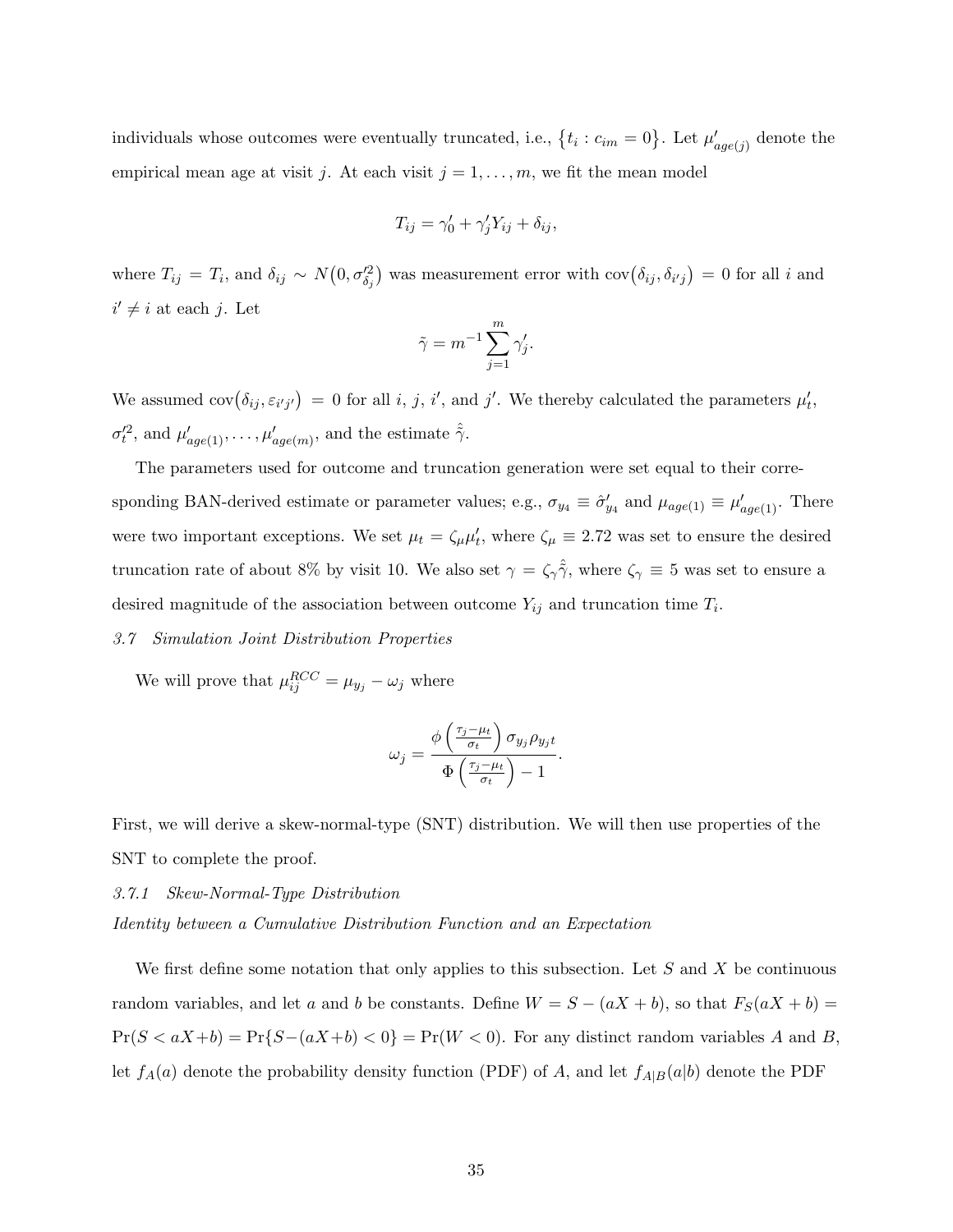of A conditioned on B. Let  $F_A(a)$  and  $F_{A|B}(a|b)$  denote the corresponding cumulative distribution functions (CDFs). Let  $E_A(A)$  and  $E_{A|B}(A|B)$  denote the corresponding expectations. It can be shown that

$$
F_S(aX + b) = E_X \{ F_S (aX + b) \}.
$$
\n(3.6)

In particular, if  $S \sim N(0, 1)$ ,  $X \sim N(\mu, \sigma^2)$ , and S and X are independent, then  $W \sim N(-\{\alpha\mu + \sigma^2\})$  $(b$ ,  $1 + a^2\sigma^2$ ). Let  $\Phi(\cdot)$  represent the standard normal CDF. In this case, we have

$$
F_S(aX + b) = \Phi\left(\frac{a\mu + b}{\sqrt{1 + a^2 \sigma^2}}\right),
$$

and from (3.6), we write

$$
E_X \{\Phi(aX + b)\} = \Phi(aX + b) = \Phi\left(\frac{a\mu + b}{\sqrt{1 + a^2 \sigma^2}}\right).
$$
 (3.7)

Similar results have been proven elsewhere (Ellison, 1964; Azzalini, 1985).

### Relationship to Skew-Normal Distribution

From (3.7), note that

$$
1 = \Phi\left(\frac{a\mu + b}{\sqrt{1 + a^2 \sigma^2}}\right)^{-1} \int \Phi(ax + b) f_X(x) dx.
$$

That is,

$$
f_Y(y) = \Phi\left(\frac{a\mu + b}{\sqrt{1 + a^2 \sigma^2}}\right)^{-1} \Phi(ay + b) f_X(y)
$$
 (3.8)

is itself a probability density function with moment-generating function

$$
M_Y(t) = E\left(e^{tY}\right) = \Phi\left\{\frac{a\mu + b}{\sqrt{1 + a^2\sigma^2}}\right\}^{-1} \exp\left\{\frac{t}{2}\left(t\sigma^2 + 2\mu\right)\right\} \Phi\left\{\frac{a\left(t\sigma^2 + \mu\right) + b}{\sqrt{1 + a^2\sigma^2}}\right\}
$$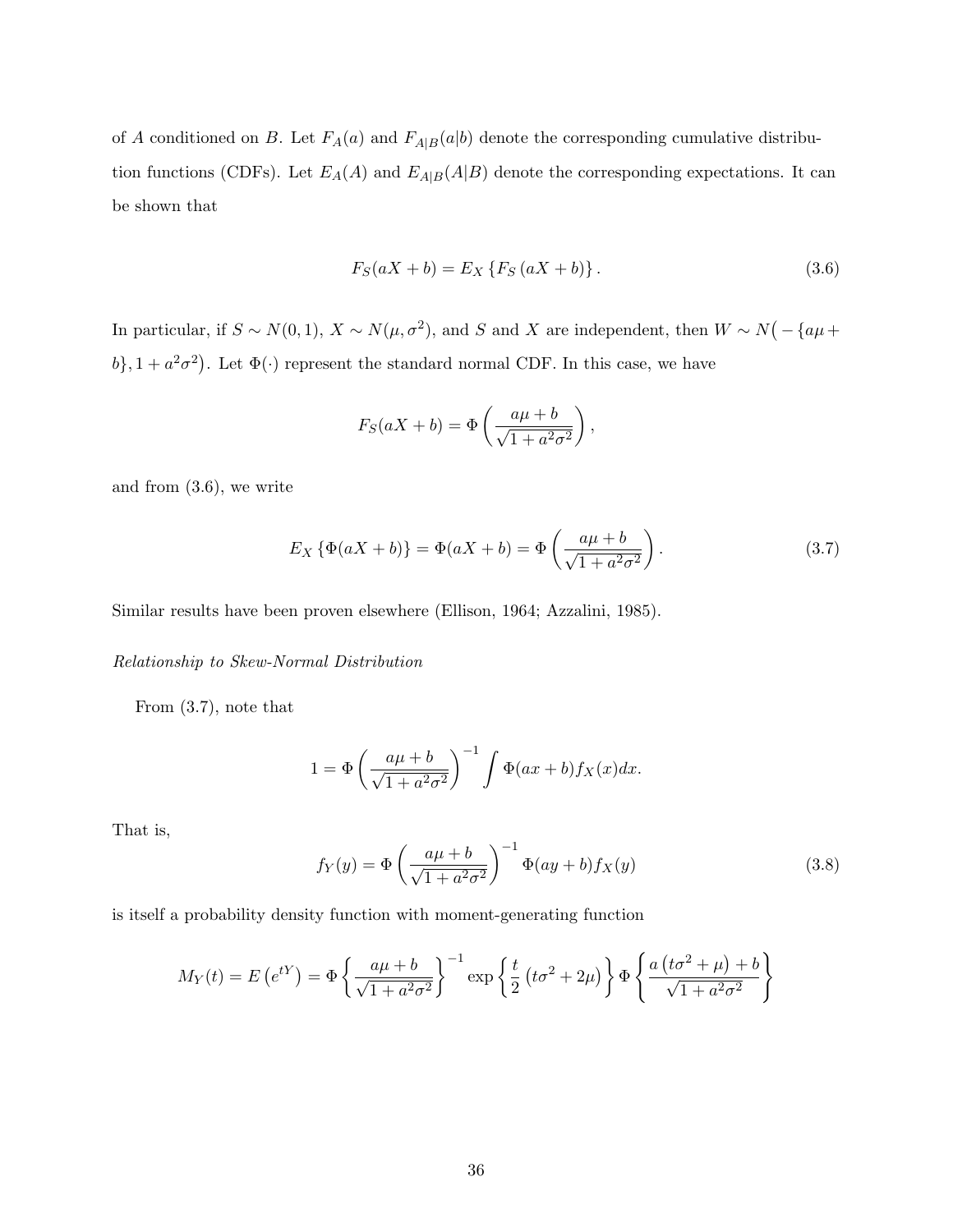and mean

$$
E(Y) = \frac{d}{dt} M_Y(t) \Big|_{t=0} = \mu + \Phi \left( \frac{a\mu + b}{\sqrt{1 + a^2 \sigma^2}} \right)^{-1} \phi \left( \frac{a\mu + b}{\sqrt{1 + a^2 \sigma^2}} \right) \frac{a\sigma^2}{\sqrt{1 + a^2 \sigma^2}},
$$
(3.9)

where  $\phi(\cdot)$  represents the standard normal PDF. The case when  $b = 0$  and  $X \sim N(0, 1)$  corresponds to the skew-normal distribution (Azzalini, 1985) with density

$$
f_Y(y) = 2\Phi(ay)\phi(y)
$$

and mean

$$
E_Y[Y] = \sqrt{\frac{2}{\pi}} \left( \frac{a}{\sqrt{1+a^2}} \right).
$$

We therefore say a random variable Y with density  $(3.8)$  has a skew-normal-type  $(SNT)$  distribution with mean (3.9).

### 3.7.2 Proof

We now use the notation defined in the main article. The notation in this subsection is distinct from that in subsection 3.7.1.

Recall that outcomes and logged truncation time were generated from the multivariate normal distribution of  $(Y_1, \ldots, Y_m, T)$  with means  $(\mu_{y_1}, \ldots, \mu_{y_m}, \mu_t)$ , variances  $(\sigma_{y_1}^2, \ldots, \sigma_{y_m}^2, \sigma_t^2)$ , and correlations **Ψ**. Also recall that  $\rho_{y_jy_k} = \text{corr}(Y_j, Y_k)$  represents the autoregressive (lag-1) correlation between outcomes at time points  $j = 1, \ldots, m$  and  $k = 1, \ldots, m$ , and that  $\rho_{y_j t} = \text{corr}(Y_j, T)$ represents the correlation between outcome at time point  $j = 1, \ldots, m$  and T. Let  $\phi(\cdot)$  represents the standard normal probability density function. Let  $f_A(a)$  and  $f(a)$  both denote the PDF of a continuous random variable A. Note that  $\rho_{y_j t} = \sigma_{y_j t} (\sigma_{y_j} \sigma_t)^{-1}$ .

We write  $\{T|Y_j\} \sim N(\mu_{t|y_j}, \sigma^2_{t|y_j})$  where

$$
\mu_{t|y_j} = \mu_t + \frac{\sigma_t}{\sigma_{y_j}} \rho_{y_j t} (y_j - \mu_{y_j}), \qquad \sigma_{t|y_j}^2 = \sigma_t \sqrt{1 - \rho_{y_j t}^2}.
$$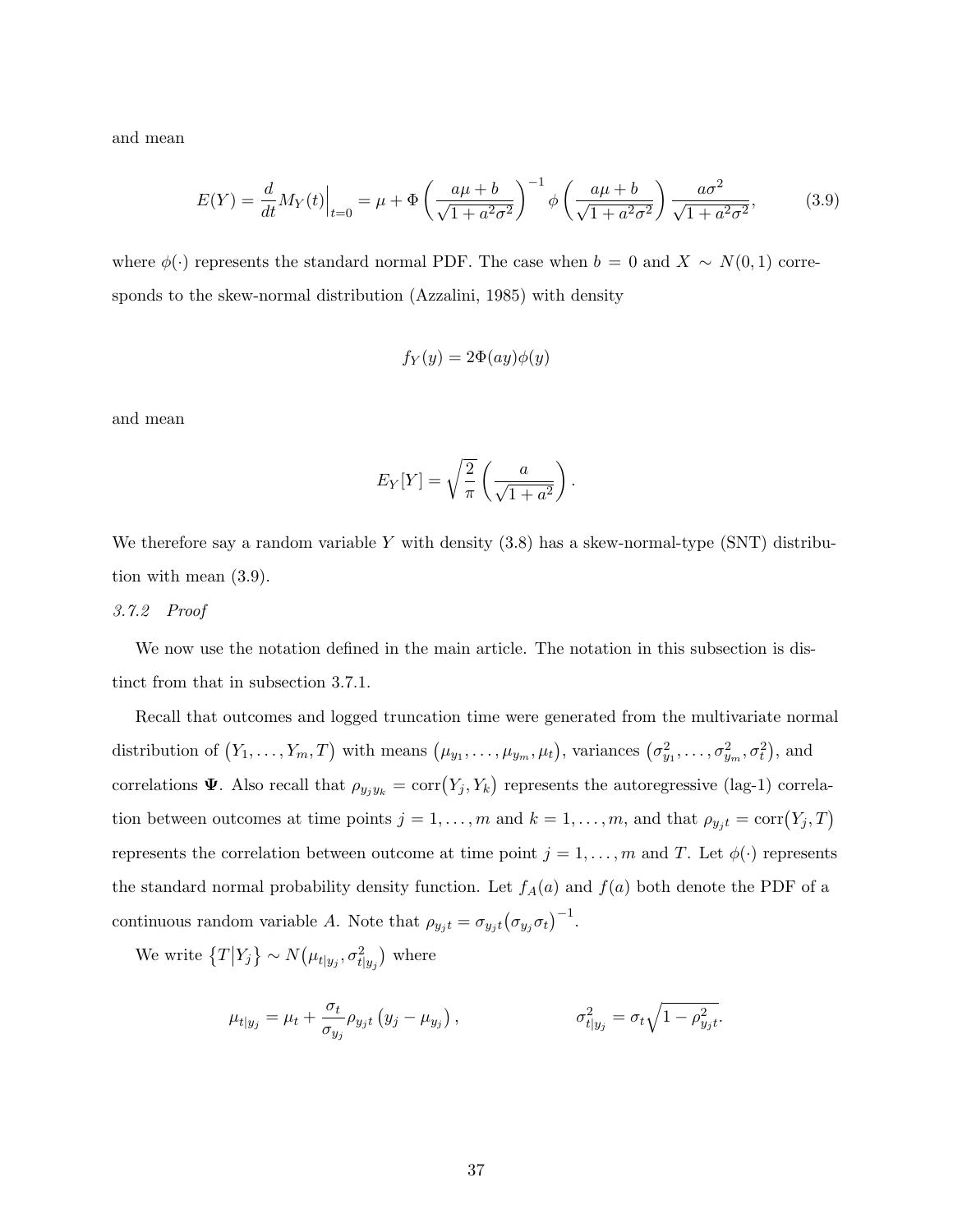Note that  $Pr(T \leq \tau_j | y_j) = \Phi(b_{0j} + b_{1j}y_j)$ , where  $b_{0j} = a_{0j} - b_{1j}\mu_{y_j}$  and

$$
a_{0j} = \frac{\tau_j - \mu_t}{\sigma_t \sqrt{1 - \rho_{y_j t}^2}}, \qquad b_{1j} = -\frac{\frac{\sigma_t}{\sigma_{y_j}} \rho_{y_j t}}{\sigma_t \sqrt{1 - \rho_{y_j t}^2}}.
$$

Let  $\xi_j = E\{\Phi(b_{0j} + b_{1j}Y_j)\}\$ , and note that  $\xi_j = \Phi\{(b_{0j} + b_{1j}\mu_{y_j})g_j\}$  by (3.7), where  $g_j =$  $1/\sqrt{1+b_{1j}^2\sigma_{y_j}^2}$ . Let  $h_j = b_{1j}\sigma_{y_j}^2g_j = -\sigma_{y_j}\rho_{y_jt}$ . We then have

$$
\mu_{ij}^{RCC} = E(Y_{ij}|C_j = 1)
$$
  
=  $E(Y_j|T > \tau_j)$   
=  $\frac{\int y_j \{1 - \Phi(b_{0j} + b_{1j}y_j)\} f(y_j) dy_j}{\int \{1 - \Phi(b_{0j} + b_{1j}y_j)\} f(y_j) dy_j}$   
=  $\frac{\mu_{y_j} - \int y_j \Phi(b_{0j} + b_{1j}y_j) f(y_j) dy_j}{1 - \xi_j}$  by (3.7)

$$
\xi_j^{-1} \left\{ \mu_{ij}^{RCC} \left( \xi_j - 1 \right) + \mu_{y_j} \right\} = \int w_j \xi_j^{-1} \Phi \left( b_{0j} + b_{1j} w_j \right) f_Y \left( w_j \right) dw_j
$$
  
=  $E[W_j]$  by (3.8)

$$
= \mu_{y_j} + \xi_j^{-1} \phi \left\{ \left( b_{0j} + b_{1j} \mu_{y_j} \right) g_j \right\} h_j \qquad \text{by (3.9)}
$$
  

$$
\mu_{ij}^{RCC} = \mu_{y_j} + \frac{\phi \left\{ \left( b_{0j} + b_{1j} \mu_{y_j} \right) g_j \right\} h_j}{\xi_j - 1}
$$
  

$$
= \mu_{y_j} + \frac{\phi \left( a_{0j} g_j \right) h_j}{\Phi \left( a_{0j} g_j \right) - 1}.
$$

Noting that  $a_{0j}g_j = (\tau_j - \mu_t)/\sigma_t$ , we therefore conclude

$$
\mu_{ij}^{RCC} = \mu_{y_j} - \frac{\phi\left(\frac{\tau_j - \mu_t}{\sigma_t}\right) \sigma_{y_j} \rho_{y_j t}}{\Phi\left(\frac{\tau_j - \mu_t}{\sigma_t}\right) - 1}.
$$

For additional algebraic details, please email the primary author at ericjaydaza@unc.edu.

П

## 3.8 Detailed Simulation Results

The empirical bias and coverage probability results for all 12 simulation scenarios are listed in Supporting Table 3.5. A scenario name is written in the format XXYYZZ, where XX, YY, and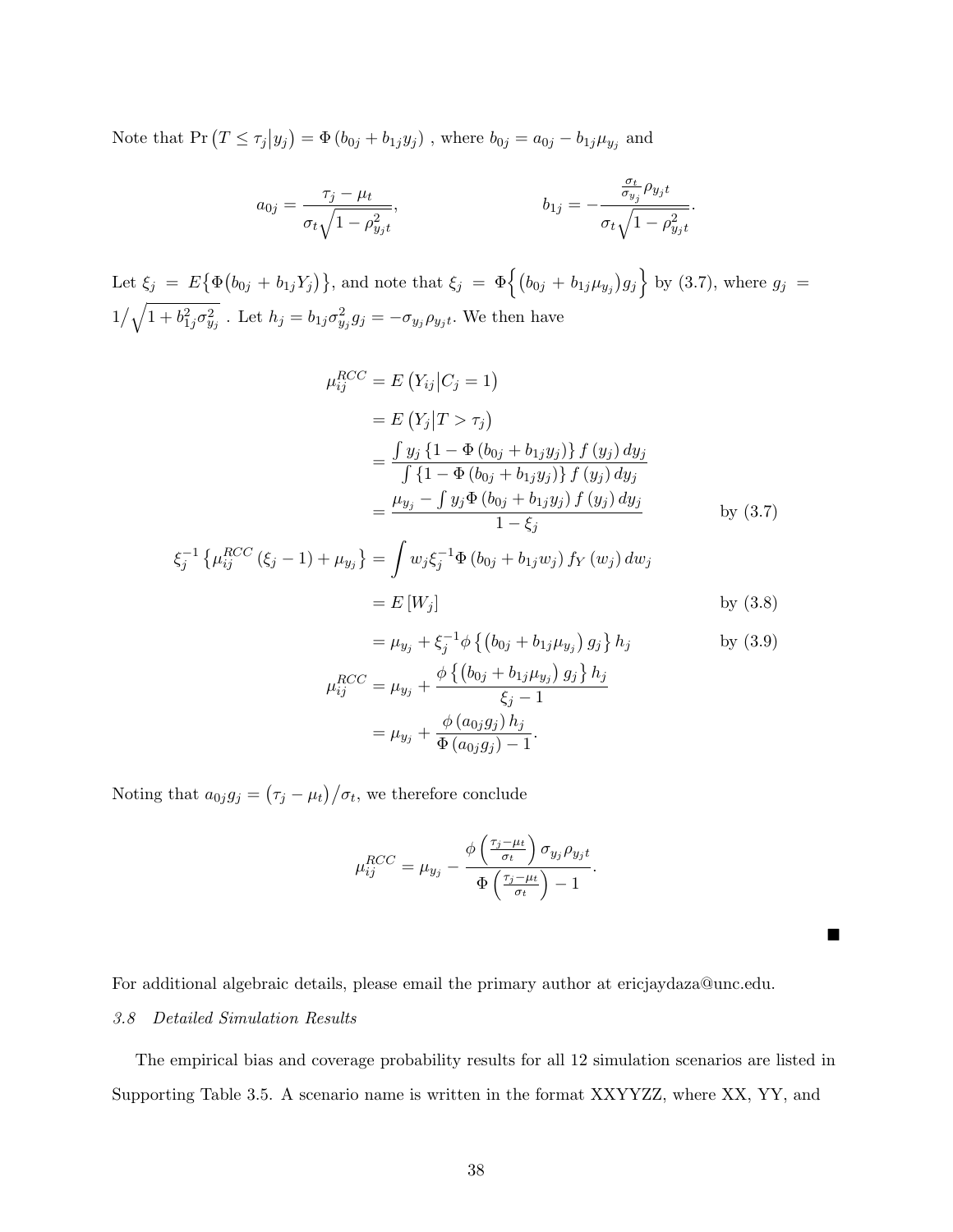ZZ represent abbreviations that indicate the truncation, dropout, and IM mechanisms, respectively. TCAR and TNAR are abbreviated TC and TN, respectively. DCAR and DAR are abbreviated DC and DA, respectively. IMCAR, IMART, and IMARD are abbreviated MC, MT, and MD, respectively.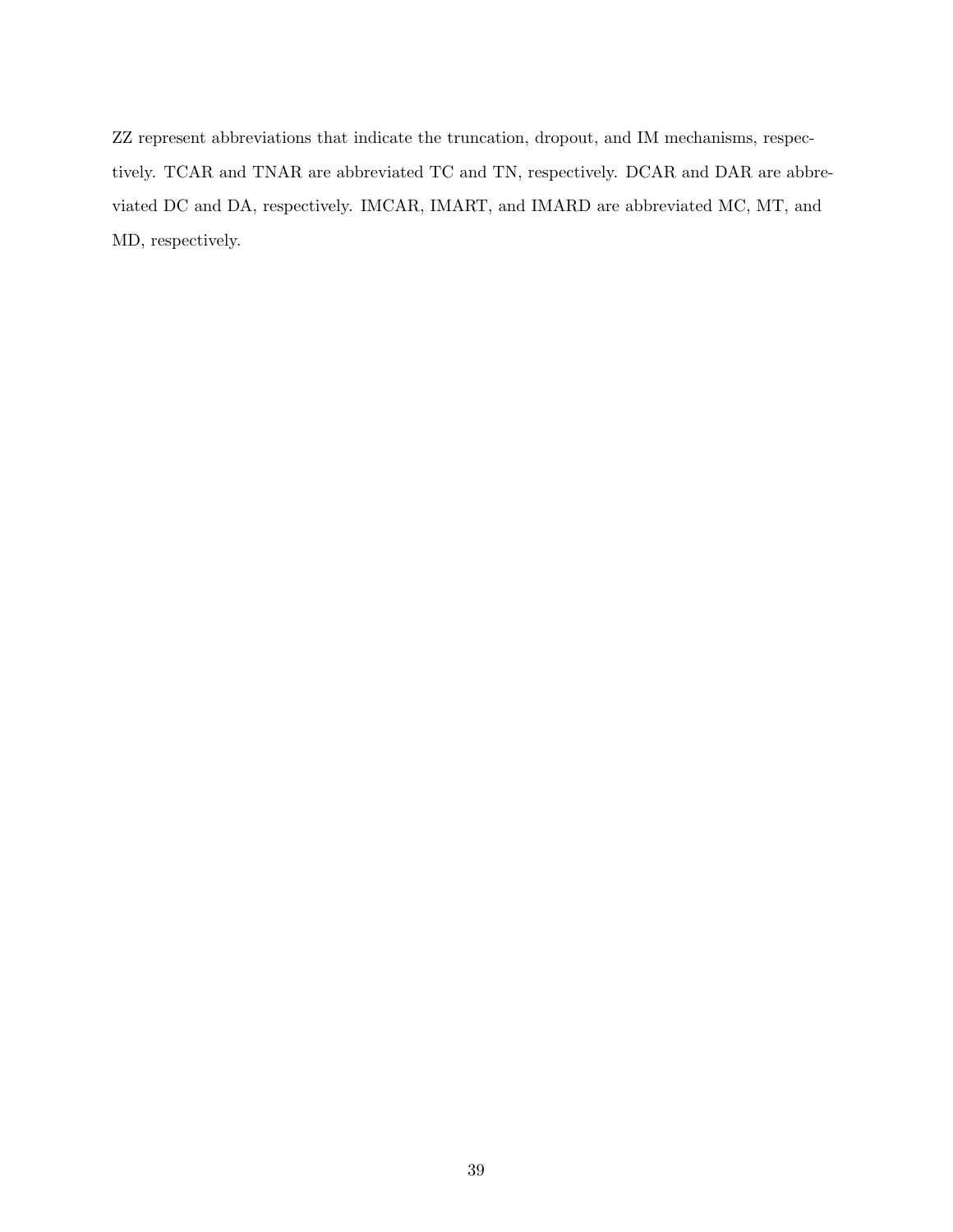| Parameter                             | Values |        |        |        |        |       |
|---------------------------------------|--------|--------|--------|--------|--------|-------|
| $\mu_{age(1)} \cdots \mu_{age(6)}$    | 0.87   | 7.87   | 14.87  | 28.87  | 42.87  | 56.87 |
| $\mu_{age(7)} \cdots \mu_{age(11)}$   | 84.87  | 126.87 | 147.87 | 168.87 | 196.87 |       |
| $\mu_{y_1} \cdots \mu_{y_6}$          | 3.03   | 3.16   | 3.39   | 3.99   | 4.52   | 4.97  |
| $\mu_{y_7}\cdots \mu_{y_{11}}$        | 5.72   | 6.55   | 6.88   | 7.14   | 7.44   |       |
| $\mu_t$                               | 8.55   |        |        |        |        |       |
| $\sigma_{y_1}\cdots\sigma_{y_6}$      | 0.41   | 0.42   | 0.44   | 0.51   | 0.55   | 0.61  |
| $\sigma_{y_7} \cdots \sigma_{y_{11}}$ | 0.70   | 0.83   | 0.86   | 0.90   | 0.94   |       |
| $\sigma_t$                            | 2.38   |        |        |        |        |       |
| $\gamma$                              | 0.11   |        |        |        |        |       |

Supporting Table 3.2: Simulation parameters

Supporting Table 3.3: Simulation correlation matrix Ψ

| 1             |               |               |                |                |      |                                                         |                |                |                  |                  |  |
|---------------|---------------|---------------|----------------|----------------|------|---------------------------------------------------------|----------------|----------------|------------------|------------------|--|
| 0.92          | -1            |               |                |                |      |                                                         |                |                |                  |                  |  |
| 0.84          | 0.92          | -1            |                |                |      |                                                         |                |                |                  |                  |  |
| 0.78          | 0.84          | 0.92          | $\overline{1}$ |                |      |                                                         |                |                |                  |                  |  |
| 0.71          | 0.78          | 0.84          | 0.92           | $\overline{1}$ |      |                                                         |                |                |                  |                  |  |
| 0.66          | 0.71          | 0.78          | 0.84           | 0.92           | - 1  |                                                         |                |                |                  |                  |  |
| 0.60          | 0.66          | 0.71          | 0.78           | 0.84           | 0.92 | - 1                                                     |                |                |                  |                  |  |
| 0.56          | 0.60          | 0.66          | 0.71           | 0.78           | 0.84 | 0.92                                                    | $\blacksquare$ |                |                  |                  |  |
| 0.51          | 0.56          | 0.60          | 0.66           | 0.71           | 0.78 | 0.84                                                    | 0.92           | $\overline{1}$ |                  |                  |  |
| 0.47          | 0.51          | 0.56          | 0.60           | 0.66           | 0.71 | 0.78                                                    | 0.84           | 0.92           | - 1              |                  |  |
| 0.43          | 0.47          | 0.51          | 0.56           | 0.60           | 0.66 | 0.71                                                    | 0.78           | 0.84           | 0.92             | - 1              |  |
| $\rho_{y_1t}$ | $\rho_{y_2t}$ | $\rho_{y_3t}$ |                |                |      | $\rho_{y_4t}$ $\rho_{y_5t}$ $\rho_{y_6t}$ $\rho_{y_7t}$ | $\rho_{yst}$   | $\rho_{ygt}$   | $\rho_{y_{10}t}$ | $\rho_{y_{11}t}$ |  |

Note: Values for  $\rho_{y_j t}$  depend on whether outcomes are TCAR or TNAR, and are derived in Table 3.4 using values from Table 3.2.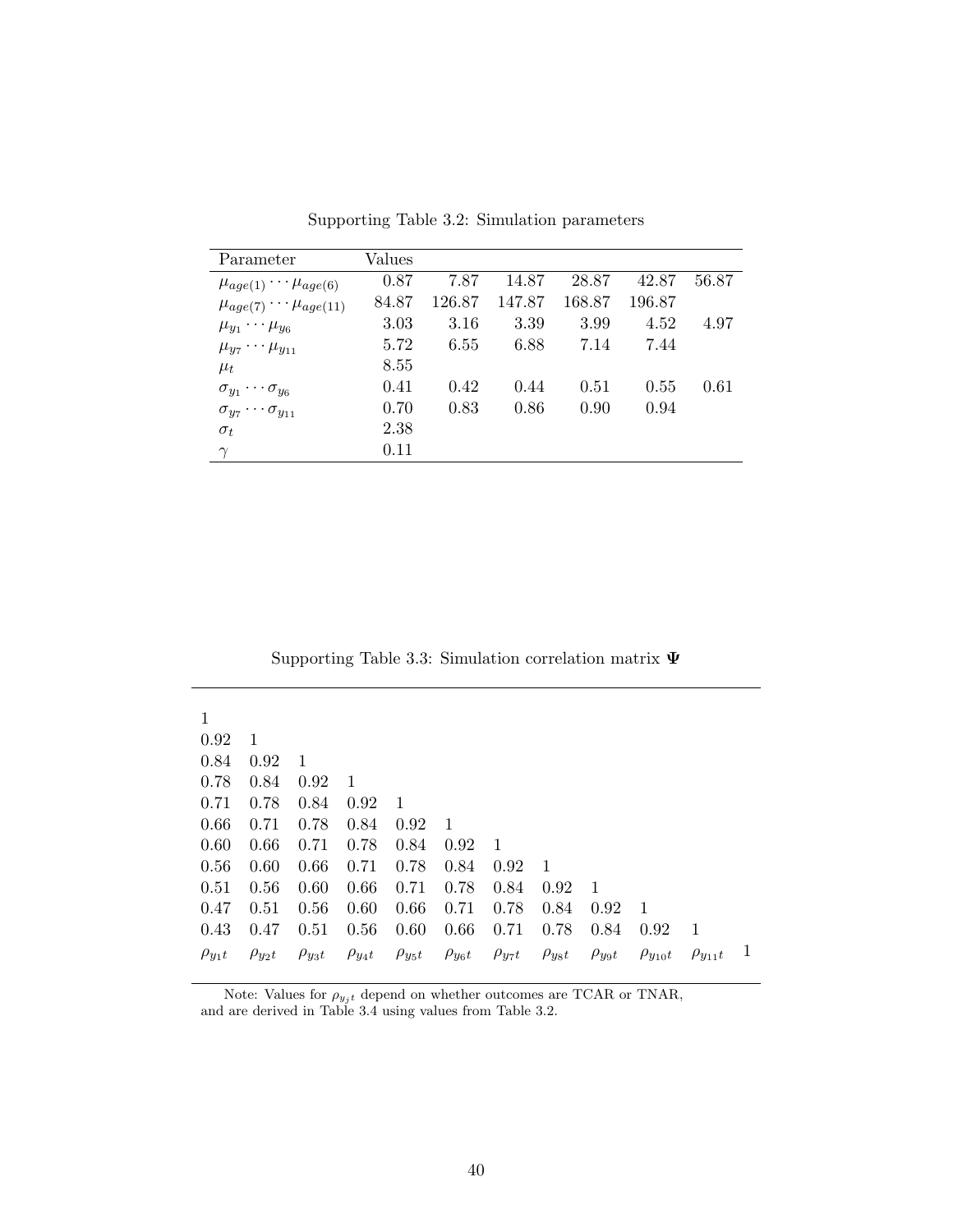Supporting Table 3.4: Truncation, dropout, and IM settings for 12 scenarios

| Scenario          | $\rho_{y_jt}$                       | $p_D$     | $\eta_1^-$ | $p_{IM}$ | ΙΜ<br>$\eta_1^*$ |
|-------------------|-------------------------------------|-----------|------------|----------|------------------|
| TCAR, DCAR, IMCAR | 0                                   | 0.150     | 0          | 0.140    | $\Omega$         |
| TCAR, DCAR, IMART | 0                                   | 0.150     | 0          | 0.260    | $\gamma$         |
| TCAR, DCAR, IMARD | $\theta$                            | 0.142     | $\Omega$   | 0.031    | $-\gamma$        |
| TCAR, DAR, IMCAR  | $\Omega$                            | 0.014     |            | 0.140    | $\theta$         |
| TCAR, DAR, IMART  | $\Omega$                            | 0.013     |            | 0.260    | $\gamma$         |
| TCAR, DAR, IMARD  | $\theta$                            | 0.013     |            | 0.031    | $-\gamma$        |
| TNAR, DCAR, IMCAR | $\gamma\sigma_{y_j}\sigma_t$        | $0.150\,$ | 0          | 0.140    | $\Omega$         |
| TNAR, DCAR, IMART | $\gamma \sigma_{y_j} \sigma_t^{-1}$ | 0.150     | 0          | 0.260    | $\gamma$         |
| TNAR, DCAR, IMARD | $\gamma \sigma_{y_i} \sigma_t^{-1}$ | 0.142     | $\Omega$   | 0.031    | $-\gamma$        |
| TNAR, DAR, IMCAR  | $\gamma \sigma_{y_i} \sigma_t^{-}$  | 0.014     | $-\gamma$  | 0.140    | $\Omega$         |
| TNAR, DAR, IMART  | $\gamma \sigma_{y_i} \sigma_t^{-}$  | 0.013     |            | 0.260    | $\gamma$         |
| TNAR, DAR, IMARD  | $\gamma \sigma_{y_i} \sigma_t$      | 0.013     |            | 0.031    |                  |

Note: Values for  $\gamma$ ,  $\sigma_{y_j}$ , and  $\sigma_t$  are listed in Table 3.2.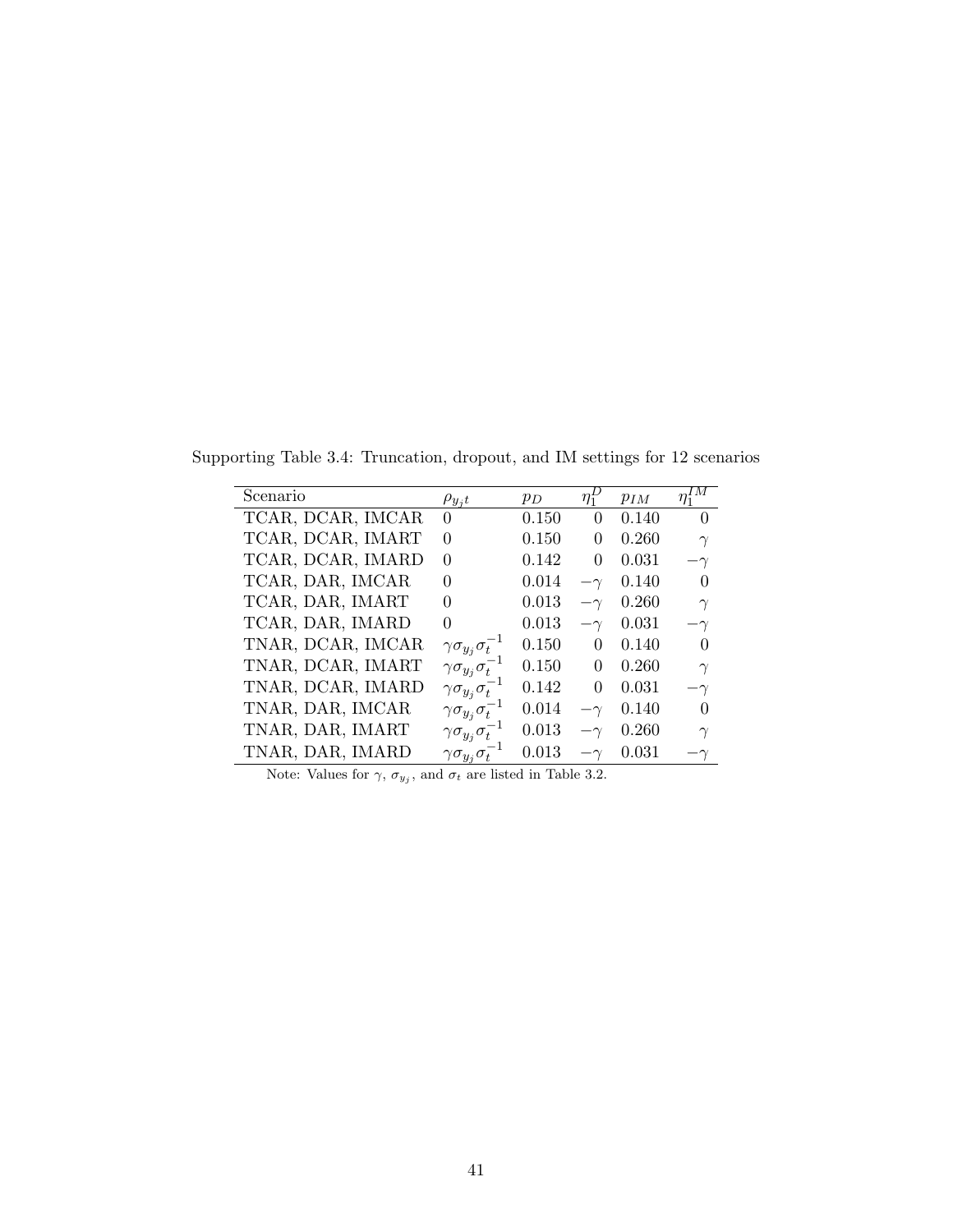Supporting Table 3.5: Detailed simulation results. Values are listed per coefficient as "empirical bias  $\times$  1000 (coverage probability)."

| Scenario      | Regression Method    | $\beta_0$     | $\beta_1$     | $\beta_2$      | $\beta_3$      | $\beta_4$      | $\beta_5$      | $\beta_6$      | $\beta_7$      | $\beta_8$      | $\beta_9$       |
|---------------|----------------------|---------------|---------------|----------------|----------------|----------------|----------------|----------------|----------------|----------------|-----------------|
| <b>TCDCMC</b> | <b>URAR</b>          | $-0.29(0.94)$ | $-0.06(0.94)$ | 0.00(0.95)     | $-0.21(0.96)$  | $-0.52(0.96)$  | $-0.40(0.96)$  | $-0.72(0.96)$  | $-0.66(0.95)$  | $-0.66(0.97)$  | $-0.51(0.96)$   |
|               | UR                   | $-0.39(0.94)$ | 0.16(0.96)    | 0.29(0.97)     | 0.28(0.97)     | $-0.09(0.96)$  | 0.23(0.96)     | 0.23(0.96)     | 0.26(0.96)     | 0.56(0.97)     | 0.78(0.97)      |
|               | <b>IMRCC</b>         | $-0.39(0.94)$ | $-5.57(0.80)$ | $-11.34(0.56)$ | $-17.14(0.45)$ | $-22.41(0.38)$ | $-26.15(0.40)$ | $-32.39(0.40)$ | $-40.67(0.39)$ | $-44.50(0.38)$ | $-48.97(0.36)$  |
|               | RCC                  | $-0.39(0.94)$ | 0.17(0.96)    | 0.27(0.97)     | 0.32(0.96)     | $-0.10(0.95)$  | 0.22(0.95)     | 0.03(0.97)     | 0.31(0.96)     | 0.51(0.97)     | 0.74(0.97)      |
| <b>TCDCMT</b> | URAR                 | $-0.18(0.94)$ | $-0.06(0.95)$ | $-0.41(0.96)$  | $-0.06(0.96)$  | $-0.42(0.95)$  | $-0.14(0.95)$  | $-0.24(0.95)$  | $-0.04(0.96)$  | $-0.42(0.95)$  | $-0.44(0.96)$   |
|               | UR                   | $-0.35(0.93)$ | 0.24(0.95)    | 0.20(0.96)     | 0.05(0.96)     | $-0.36(0.95)$  | $-0.06(0.95)$  | $-0.01(0.97)$  | $-0.10(0.96)$  | $-0.45(0.96)$  | $-0.55(0.97)$   |
|               | $IMRCC$              | $-0.35(0.93)$ | $-1.72(0.93)$ | $-6.05(0.88)$  | $-11.73(0.75)$ | $-16.76(0.63)$ | $-20.40(0.64)$ | $-26.75(0.61)$ | $-32.94(0.65)$ | $-34.75(0.69)$ | $-32.75(0.75)$  |
|               | $\operatorname{RCC}$ | $-0.35(0.93)$ | 0.25(0.95)    | 0.18(0.96)     | 0.08(0.96)     | $-0.39(0.95)$  | $-0.06(0.95)$  | $-0.21(0.96)$  | 0.02(0.96)     | $-0.52(0.96)$  | $-0.53(0.97)$   |
| <b>TCDCMD</b> | <b>URAR</b>          | $-0.24(0.94)$ | $-0.12(0.95)$ | $-0.12(0.96)$  | $-0.26(0.95)$  | $-0.68(0.95)$  | $-0.97(0.95)$  | $-2.65(0.94)$  | $-8.15(0.92)$  | $-17.45(0.83)$ | $-30.17(0.70)$  |
|               | UR                   | $-0.24(0.94)$ | $-0.10(0.97)$ | $-0.10(0.97)$  | $-0.20(0.96)$  | $-0.52(0.96)$  | $-0.44(0.96)$  | $-0.45(0.96)$  | $-0.09(0.96)$  | 0.21(0.97)     | 0.43(0.96)      |
|               | <b>IMRCC</b>         | $-0.24(0.94)$ | $-8.30(0.45)$ | $-8.71(0.68)$  | $-10.17(0.77)$ | $-13.17(0.73)$ | $-18.05(0.65)$ | $-30.58(0.42)$ | $-56.22(0.12)$ | $-89.54(0.01)$ | $-122.19(0.00)$ |
|               | $\operatorname{RCC}$ | $-0.24(0.94)$ | $-0.09(0.96)$ | $-0.11(0.97)$  | $-0.16(0.96)$  | $-0.55(0.96)$  | $-0.45(0.96)$  | $-0.63(0.96)$  | $-0.00(0.96)$  | 0.08(0.97)     | 0.33(0.97)      |
| <b>TCDAMC</b> | URAR                 | $-0.10(0.94)$ | $-0.09(0.94)$ | $-0.22(0.94)$  | $-0.24(0.95)$  | $-0.61(0.94)$  | $-0.65(0.94)$  | $-1.43(0.95)$  | $-3.60(0.94)$  | $-9.94(0.90)$  | $-25.33(0.71)$  |
|               | UR                   | $-0.18(0.94)$ | $-0.05(0.96)$ | 0.11(0.96)     | 0.12(0.97)     | $-0.18(0.95)$  | $-0.09(0.95)$  | $-0.84(0.96)$  | $-2.39(0.96)$  | $-7.73(0.94)$  | $-25.26(0.78)$  |
|               | <b>IMRCC</b>         | $-0.18(0.94)$ | $-0.04(0.95)$ | 0.06(0.96)     | 0.04(0.96)     | $-0.47(0.95)$  | $-0.77(0.95)$  | $-2.86(0.95)$  | $-7.32(0.94)$  | $-19.78(0.81)$ | $-47.84(0.38)$  |
|               | $\operatorname{RCC}$ | $-0.18(0.94)$ | $-0.04(0.95)$ | 0.10(0.96)     | 0.15(0.97)     | $-0.21(0.95)$  | $-0.09(0.95)$  | $-0.99(0.96)$  | $-2.24(0.96)$  | $-7.56(0.94)$  | $-24.89(0.79)$  |
| <b>TCDAMT</b> | <b>URAR</b>          | 0.06(0.95)    | $-0.10(0.95)$ | $-0.39(0.94)$  | $-0.12(0.95)$  | $-0.45(0.95)$  | $-0.43(0.95)$  | $-1.12(0.95)$  | $-3.30(0.94)$  | $-9.97(0.91)$  | $-26.27(0.71)$  |
|               | UR                   | $-0.43(0.94)$ | 0.10(0.95)    | 0.24(0.95)     | 0.23(0.96)     | $-0.09(0.96)$  | $-0.02(0.94)$  | $-0.57(0.95)$  | $-2.18(0.95)$  | $-7.73(0.94)$  | $-26.04(0.77)$  |
|               | <b>IMRCC</b>         | $-0.43(0.94)$ | 0.10(0.95)    | 0.21(0.95)     | 0.22(0.96)     | $-0.25(0.95)$  | $-0.56(0.95)$  | $-2.59(0.94)$  | $-7.59(0.93)$  | $-24.26(0.71)$ | $-69.25(0.08)$  |
|               | $\operatorname{RCC}$ | $-0.43(0.94)$ | 0.10(0.95)    | 0.22(0.95)     | 0.26(0.96)     | $-0.11(0.95)$  | $-0.02(0.95)$  | $-0.72(0.95)$  | $-2.04(0.95)$  | $-7.59(0.94)$  | $-25.67(0.79)$  |
| <b>TCDAMD</b> | URAR                 | $-0.20(0.93)$ | $-0.07(0.95)$ | $-0.11(0.95)$  | $-0.24(0.95)$  | $-0.62(0.95)$  | $-1.06(0.95)$  | $-3.45(0.94)$  | $-12.54(0.88)$ | $-27.58(0.64)$ | $-47.77(0.34)$  |
|               | UR                   | $-0.20(0.93)$ | $-0.07(0.96)$ | $-0.06(0.95)$  | $-0.16(0.96)$  | $-0.36(0.96)$  | $-0.38(0.95)$  | $-0.79(0.97)$  | $-2.69(0.96)$  | $-8.69(0.95)$  | $-25.60(0.86)$  |
|               | <b>IMRCC</b>         | $-0.20(0.93)$ | $-0.07(0.96)$ | $-0.11(0.96)$  | $-0.22(0.96)$  | $-0.73(0.95)$  | $-1.55(0.94)$  | $-4.32(0.94)$  | $-11.11(0.91)$ | $-24.34(0.77)$ | $-43.38(0.58)$  |
|               | $\operatorname{RCC}$ | $-0.20(0.93)$ | $-0.07(0.96)$ | $-0.08(0.96)$  | $-0.13(0.96)$  | $-0.38(0.95)$  | $-0.38(0.95)$  | $-0.94(0.96)$  | $-2.56(0.96)$  | $-8.60(0.96)$  | $-25.46(0.86)$  |
| <b>TNDCMC</b> | <b>URAR</b>          | $-0.24(0.94)$ | $-0.04(0.95)$ | $-0.12(0.94)$  | $-0.23(0.95)$  | $-0.70(0.96)$  | $-0.93(0.95)$  | $-1.40(0.94)$  | $-2.16(0.95)$  | $-2.59(0.96)$  | $-3.15(0.96)$   |
|               | <b>UR</b>            | $-0.28(0.93)$ | 0.11(0.96)    | 0.35(0.97)     | 0.38(0.96)     | 0.38(0.96)     | 0.58(0.96)     | 0.42(0.96)     | 0.22(0.96)     | 0.93(0.96)     | 0.82(0.96)      |
|               | <b>IMRCC</b>         | $-0.28(0.93)$ | $-5.49(0.81)$ | $-11.06(0.59)$ | $-16.76(0.47)$ | $-21.44(0.41)$ | $-25.54(0.43)$ | $-31.24(0.44)$ | $-39.44(0.44)$ | $-43.41(0.41)$ | $-48.60(0.39)$  |
|               | $\operatorname{RCC}$ | $-0.27(0.93)$ | 0.30(0.96)    | 0.56(0.97)     | 0.84(0.96)     | 0.79(0.96)     | 0.98(0.95)     | 1.20(0.96)     | 1.37(0.96)     | 1.48(0.97)     | 1.38(0.97)      |
| <b>TNDCMT</b> | <b>URAR</b>          | $-0.29(0.94)$ | 0.09(0.96)    | $-0.27(0.96)$  | $-0.16(0.94)$  | $-0.59(0.95)$  | $-0.71(0.95)$  | $-1.30(0.94)$  | $-2.03(0.95)$  | $-2.70(0.95)$  | $-3.14(0.95)$   |
|               | UR                   | $-0.20(0.93)$ | $-0.05(0.95)$ | 0.21(0.95)     | $-0.14(0.96)$  | $-0.34(0.95)$  | $-0.03(0.95)$  | $-0.43(0.95)$  | $-0.81(0.95)$  | $-0.49(0.96)$  | $-0.57(0.95)$   |
|               | <b>IMRCC</b>         | $-0.20(0.93)$ | $-1.83(0.94)$ | $-5.83(0.90)$  | $-11.60(0.76)$ | $-16.38(0.64)$ | $-20.16(0.65)$ | $-25.89(0.63)$ | $-32.20(0.66)$ | $-34.98(0.69)$ | $-32.21(0.77)$  |
|               | $\operatorname{RCC}$ | $-0.16(0.93)$ | 0.13(0.95)    | 0.42(0.95)     | 0.30(0.96)     | 0.02(0.95)     | 0.34(0.95)     | 0.28(0.95)     | 0.39(0.95)     | 0.05(0.95)     | $-0.07(0.96)$   |
| TNDCMD        | <b>URAR</b>          | $-0.19(0.94)$ | $-0.16(0.95)$ | $-0.21(0.95)$  | $-0.48(0.96)$  | $-1.02(0.96)$  | $-1.47(0.94)$  | $-3.47(0.94)$  | $-9.87(0.91)$  | $-19.67(0.80)$ | $-32.55(0.65)$  |
|               | <b>UR</b>            | $-0.19(0.94)$ | $-0.18(0.96)$ | $-0.10(0.97)$  | $-0.20(0.96)$  | $-0.18(0.96)$  | 0.07(0.95)     | $-0.17(0.96)$  | 0.11(0.96)     | 0.53(0.97)     | 0.89(0.98)      |
|               | <b>IMRCC</b>         | $-0.19(0.94)$ | $-8.18(0.46)$ | $-8.64(0.68)$  | $-9.76(0.78)$  | $-12.28(0.77)$ | $-17.27(0.69)$ | $-29.26(0.44)$ | $-55.18(0.13)$ | $-88.44(0.00)$ | $-120.90(0.00)$ |
|               | $\operatorname{RCC}$ | $-0.19(0.94)$ | 0.01(0.96)    | 0.11(0.97)     | 0.27(0.96)     | 0.22(0.96)     | 0.48(0.96)     | 0.59(0.96)     | 1.30(0.95)     | 1.09(0.97)     | 1.48(0.97)      |
| <b>TNDAMC</b> | URAR                 | $-0.06(0.94)$ | $-0.10(0.93)$ | $-0.29(0.94)$  | $-0.49(0.95)$  | $-0.89(0.94)$  | $-1.15(0.94)$  | $-2.28(0.94)$  | $-5.39(0.93)$  | $-12.17(0.90)$ | $-28.02(0.69)$  |
|               | UR                   | $-0.18(0.94)$ | $-0.09(0.96)$ | 0.03(0.97)     | 0.20(0.97)     | 0.07(0.95)     | 0.22(0.96)     | $-0.63(0.96)$  | $-2.50(0.95)$  | $-7.58(0.94)$  | $-25.12(0.78)$  |
|               | <b>IMRCC</b>         | $-0.18(0.94)$ | 0.10(0.96)    | 0.21(0.97)     | 0.56(0.96)     | 0.20(0.95)     | $-0.06(0.95)$  | $-1.73(0.95)$  | $-6.41(0.93)$  | $-18.92(0.81)$ | $-47.10(0.39)$  |
|               | RCC                  | $-0.17(0.94)$ | 0.10(0.96)    | 0.24(0.97)     | 0.66(0.96)     | 0.47(0.95)     | 0.64(0.96)     | 0.18(0.96)     | $-1.20(0.95)$  | $-6.73(0.95)$  | $-24.10(0.81)$  |
| <b>TNDAMT</b> | URAR                 | 0.23(0.95)    | $-0.17(0.95)$ | $-0.62(0.96)$  | $-0.51(0.95)$  | $-0.97(0.96)$  | $-1.10(0.95)$  | $-2.23(0.95)$  | $-5.35(0.94)$  | $-12.43(0.88)$ | $-29.50(0.64)$  |
|               | UR                   | $-0.34(0.94)$ | $-0.07(0.95)$ | 0.17(0.95)     | 0.16(0.95)     | $-0.06(0.96)$  | 0.21(0.95)     | $-0.59(0.95)$  | $-2.49(0.96)$  | $-7.80(0.93)$  | $-26.54(0.78)$  |
|               | <b>IMRCC</b>         | $-0.34(0.94)$ | 0.11(0.95)    | 0.37(0.96)     | 0.58(0.95)     | 0.18(0.95)     | 0.06(0.95)     | $-1.79(0.95)$  | $-6.86(0.93)$  | $-23.76(0.73)$ | $-69.79(0.08)$  |
|               | $\operatorname{RCC}$ | $-0.30(0.94)$ | 0.10(0.95)    | 0.38(0.96)     | 0.60(0.95)     | 0.29(0.95)     | 0.59(0.95)     | 0.17(0.95)     | $-1.25(0.96)$  | $-7.02(0.94)$  | $-25.62(0.79)$  |
| TNDAMD        | URAR                 | $-0.16(0.94)$ | $-0.10(0.95)$ | $-0.19(0.95)$  | $-0.46(0.95)$  | $-1.05(0.94)$  | $-1.59(0.95)$  | $-4.43(0.93)$  | $-14.13(0.85)$ | $-29.74(0.59)$ | $-50.56(0.30)$  |
|               | UR                   | $-0.16(0.94)$ | $-0.15(0.96)$ | $-0.06(0.95)$  | $-0.16(0.96)$  | $-0.21(0.96)$  | $-0.07(0.96)$  | $-0.82(0.96)$  | $-2.71(0.96)$  | $-8.46(0.94)$  | $-25.65(0.85)$  |
|               | <b>IMRCC</b>         | $-0.16(0.94)$ | 0.03(0.95)    | 0.12(0.96)     | 0.19(0.96)     | $-0.19(0.96)$  | $-0.85(0.95)$  | $-3.40(0.95)$  | $-9.98(0.91)$  | $-23.52(0.80)$ | $-42.90(0.58)$  |
|               | RCC                  | $-0.16(0.94)$ | 0.04(0.95)    | 0.15(0.96)     | 0.29(0.96)     | 0.18(0.96)     | 0.33(0.96)     | $-0.03(0.96)$  | $-1.41(0.96)$  | $-7.68(0.95)$  | $-24.77(0.86)$  |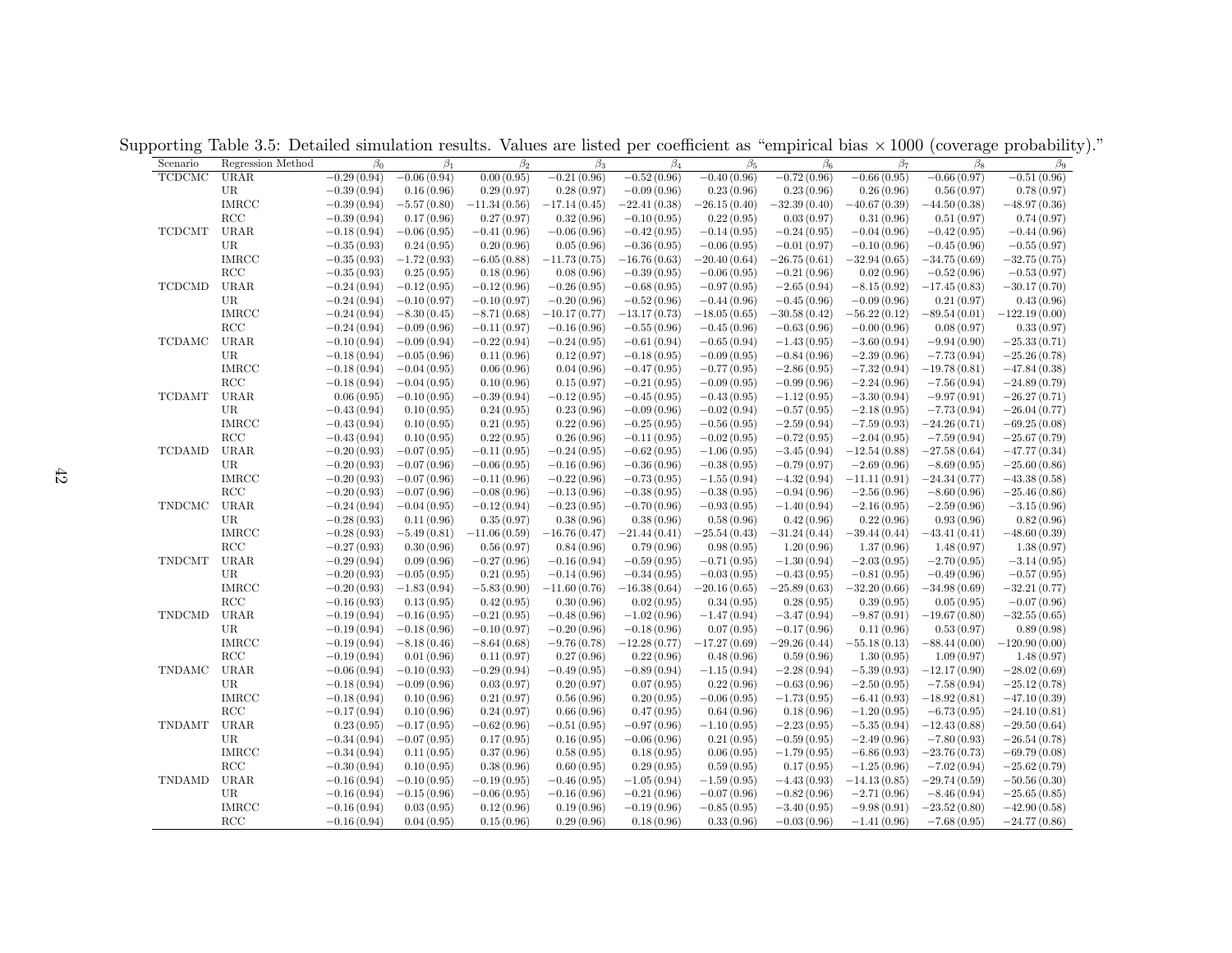## CHAPTER 4: THE XTRCCIPW COMMAND

### 4.1 Introduction

The method of generalized estimating equations (GEE) is frequently used to estimate the marginal means of a longitudinal outcome. When outcomes are missing completely at random (MCAR), a standard GEE estimator is consistent for these marginal means (Liang and Zeger, 1986; Diggle et al., 2002). When outcomes are either missing at random (MAR) or missing not at random, inverse-probability weights (IPWs) may be used to ensure consistency of the GEE estimator provided that the data missingness model is correctly specified (Robins et al., 1995; Scharfstein et al., 1999a). We refer to this approach as the IPW-GEE method.

An individual's outcomes over time form an outcome trajectory. Events such as death can truncate the trajectory, rendering the outcome at and after truncation undefined. The opposite of truncation is referred to as continuation. Death is a common truncating event in most biomedical studies (Ribaudo et al., 2000; Billingham and Abrams, 2002; Pauler et al., 2003; Dufouil et al., 2004; Shardell and Miller, 2008; Basu and Manning, 2010). For example, the Precipitating Events Project (PEP) is an ongoing longitudinal study of 754 community-living individuals aged 70 or older who were scheduled to be followed monthly for two years (Gill et al., 2001). Kurland and Heagerty (2005) considered inference about the probability of activities-of-daily-living (ADL) disability conditioning on being alive, treating death as a truncating event in the PEP data. Other events, such as disease relapse and HIV infection, have also been defined as truncating events. For instance, investigators of the Breastfeeding, Antiretrovirals, and Nutrition (BAN) study (van der Horst et al., 2009) wanted to draw inference about a target population of infants at high risk of HIV infection, but only while they were alive and uninfected (Flax et al., 2012). In this case, HIV infection and death are truncating events. In le Cessie et al. (2009), the target population consisted of patients with advanced breast cancer who had undergone chemotherapy. The authors wanted to draw inference about patients who were alive and disease-free, such that death and relapse are truncating events.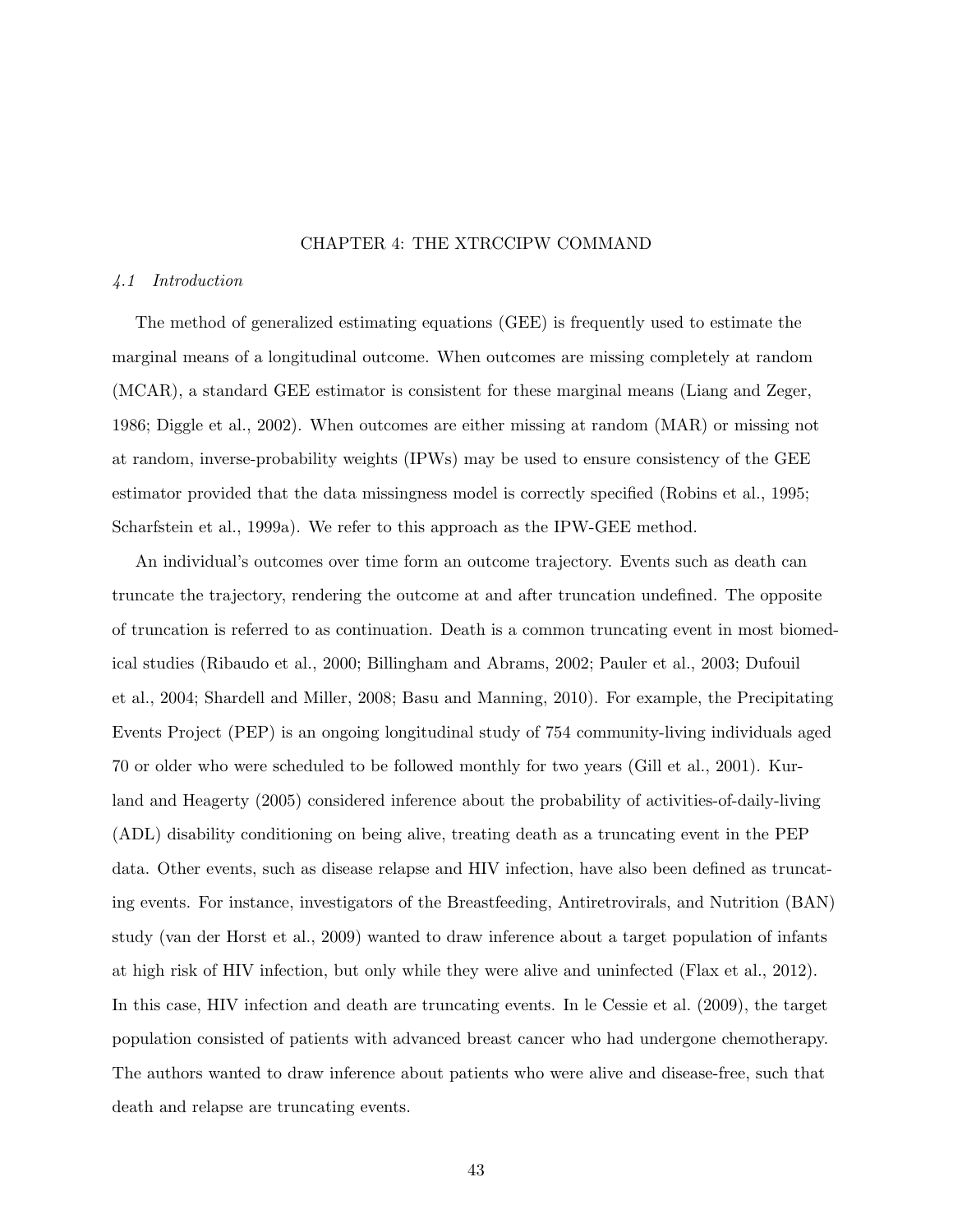For all of the aforementioned examples of truncated longitudinal data, outcomes were also missing for some individuals. Dropout events occur when an individual leaves the study permanently. For study dropout, the corresponding outcomes are unobserved but, unlike truncation, they are well-defined. Typical approaches to analyzing longitudinal outcomes with missing data include weighted GEE (WEE) or maximum likelihood based on mixed-effects models. These approaches generally do not distinguish truncation from dropout, in essence envisaging outcomes past the point of truncation. Kurland and Heagerty (2005) described such approaches that implicitly assume the existence of outcomes after truncation as "unconditional regression" (UR) models because they estimate the mean outcome averaged over individuals who have and have not been truncated. Kurland et al. (2009) consider both standard selection models and conditional submodels of pattern-mixture models to be UR models. Mean outcomes among continuing trajectories may be estimated indirectly with these two types of UR models, with additional modeling assumptions (Kurland et al., 2009). As an alternative to UR models, joint modeling of longitudinal measurements and time to truncation might be employed (Henderson et al., 2000; Guo and Carlin, 2004; Kurland et al., 2009).

In order to estimate mean outcomes without relying on additional assumptions or joint modeling, Kurland and Heagerty (2005) developed a method for regression conditioning on continuation (RCC), i.e., not being truncated. The RCC method consistently estimates continuing longitudinal mean outcomes by first modeling and estimating IPWs at each time point based on the probability of dropout, but only for subjects with a continuing outcome at that time point. RCC then applies these IPWs in a WEE framework. In the absence of truncation, the usual WEE method is therefore a special case of RCC. When there is truncation, WEE is a UR approach that will generally not produce consistent estimates for RCC estimands (Kurland and Heagerty, 2005). Unfortunately, there is currently no widely available Stata command for estimating the IPWs used in either RCC or WEE. The teffects commands aipw, ipw, and ipwra estimate IPWs with the goal of making causal inferences by estimating average treatment effects (StataCorp, 2013). However, these teffects commands cannot handle longitudinal or panel

44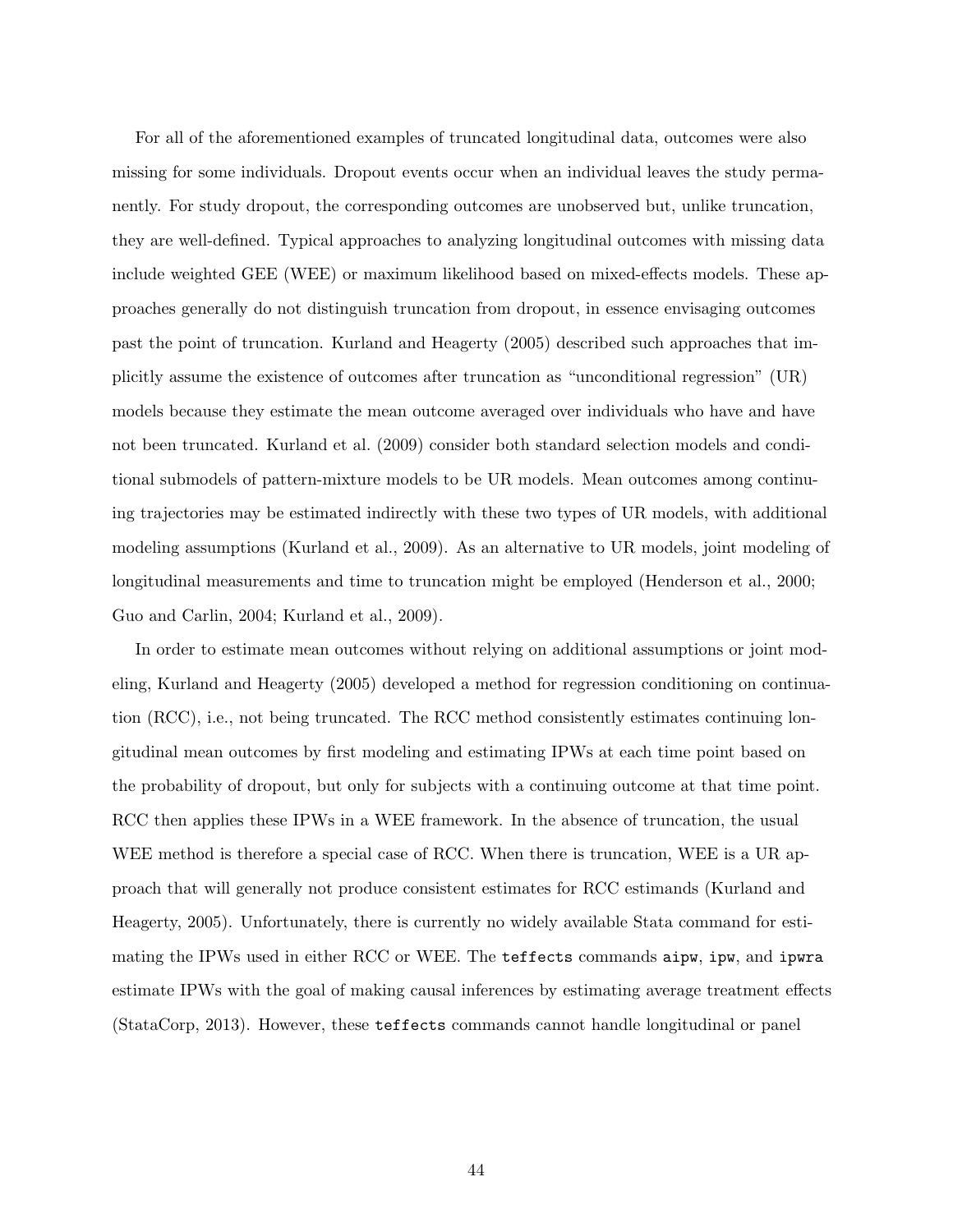data, nor can they properly account for truncation directly. Therefore, in this paper we introduce the xtrccipw command to allow Stata users to estimate the IPWs used by RCC in analyzing longitudinal data subject to missingness or truncation. The user then specifies these IPWs as the weights used by the glm command, which then performs WEE estimation. When there is no truncation, xtrccipw can also be used to estimate the IPWs used by the glm command in a WEE analysis.

The remainder of this paper is organized as follows. In Section 4.2, we introduce some notation and the assumptions behind the RCC method, detail the logit and probit link functions for modeling the dropout mechanism, and note some large-sample properties of the RCC estimator. The xtrccipw command is explained in Section 4.3. We conduct RCC in Section 4.4 on both a binary outcome and a continuous outcome using an example dataset. In Section 4.5, we reanalyze the original Kurland and Heagerty (2005) data. Finally, the command is summarized in Section 4.6, and its applications and future extensions are briefly discussed.

## 4.2 Background/Methods

## 4.2.1 Notation & Assumptions

Consider a random sample of  $i = 1, \ldots, n$  individuals, each of whom is scheduled to be measured at fixed study time points  $j = 1, \ldots, m$ . For any random variable A, let  $A_j$  denote the value of A at time point j, and let  $\bar{A}_j = (A_1, \ldots, A_j)$  so that  $\bar{A}_{j-1}$  represents an individual's history of A prior to time point j. Define  $a_j$  and  $\bar{a}_j$  likewise for any fixed variable a. Where it is not ambiguous, the dependence on i will be suppressed for notational ease. Let  $Y_j$  denote the outcome at time point j. Let  $C_j = 1$  if the truncating event has not occurred by time j, and let  $C_j = 0$  otherwise. Thus, the outcome  $Y_j$  is well defined if and only if  $C_j = 1$ . Assume that truncation is an irreversible state such that  $C_j = 0$  implies  $C_{j'} = 0$  for all  $j' > j$ . Define  $S = \sum_{j=1}^{m} C_j$ to be the number of time points before a trajectory is truncated, with  $S = m$  indicating that the trajectory is not truncated. If truncation occurs at time point  $j$ , then outcomes at that time point and beyond (i.e.,  $Y_j, \ldots, Y_m$ ) are undefined. We use  $*$  to denote all undefined values, which extends the support of both the outcome  $Y$  and the binary dropout event  $R$  defined below. If truncation does not occur by time point  $j$ , and if the individual drops out, then the outcome is still defined but is not observed. Next, we define the indicator variable for dropout. If  $C_j = 1$ , let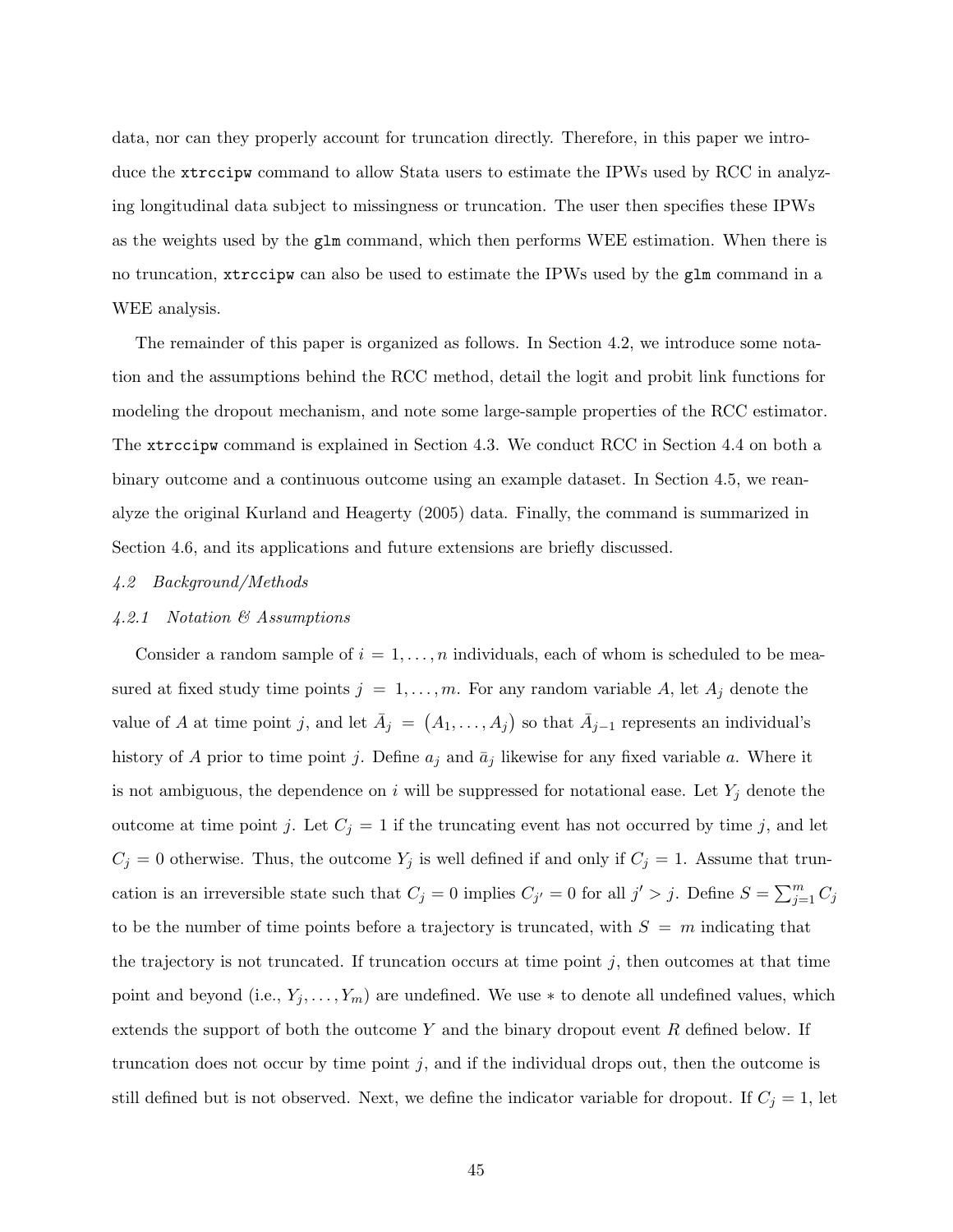$R_j = 1$  if an individual has not dropped out by time point j; otherwise, let  $R_j = 0$ . Assume there is no dropout at time point  $j = 1$  ( $R_1 = 1$ ), and that dropout is monotonic such that  $R_j = 0$ implies  $R_{j'} = 0$  for all  $j' > j$ . If  $C_j = 0$ , then we adopt the convention that  $R_j = *$ .

Let  $\pi_j^{(r)} = \Pr(R_j = r | \bar{Y}_m, \bar{C}_m)$ . Thus, the probability of dropping out conditional on the history of dropout, on all outcomes, and on the full truncation vector is denoted  $\pi_i^{(0)}$  $j^{(0)}$ . Assume  $\pi_1^{(r)} = \Pr(R_1 = r|C_1)$ . We refer to outcomes as MAR if  $\pi_j^{(r)} = \Pr(R_j = r|\bar{Y}_{j-1}^{\text{obs}}, \bar{C}_j)$  for  $j > 1$ , where  $\bar{Y}_j^{\text{obs}} = \{Y_k : R_k = 1, k \leq j\}$  denotes the observed values of  $\bar{Y}_j$ . We refer to outcomes as MCAR if  $\pi_j^{(r)} = \Pr(R_j = r | \bar{C}_j)$  for  $j > 1$ . Outcomes that are neither MAR nor MCAR are missing not at random. Under MAR,  $\pi_j^{(1)} = \prod_{k=1}^j \lambda_k$  where  $\lambda_k = \Pr(R_k = 1 | R_{k-1} = 1, \bar{Y}_{k-1}^{\text{obs}}, \bar{C}_k)$ for  $k > 1$  and  $\lambda_1 = \pi_1^{(1)}$  $1^{(1)}$ . The xtrccipw command lets the user specify a model for  $\lambda_k$ . 4.2.2 The Full and Reduced Dropout Models

In the presence of dropout, the RCC method requires specifying a parametric dropout model. The xtrccipw command allows the user to choose between two models. In particular, let  $g(\cdot)$ represent the logit or probit link function. The default dropout mechanism modeled by xtrccipw is

$$
g\left(\lambda_{ik}\right) = \alpha_{0k} + \alpha_{1k}z_{ik} + \alpha_{2k}\bar{Y}_{i(k-1)}^{\text{obs}}I\left(k > 1\right),\tag{4.10}
$$

where  $\alpha_{0k}$  is the intercept;  $z_{ik}$  represents the vector of both time-dependent and time-independent fixed covariates, with conformable parameter vector  $\alpha_{1k}$ ; and  $\alpha_{2k}$  represents the conformable parameter vector corresponding to lagged outcome values  $\bar{Y}_{i(k-1)}^{\text{obs}}$ . Equation (4.10) is referred to as the full dropout model. Note that the parameters  $\alpha_{0k}$ ,  $\alpha_{1k}$ , and  $\alpha_{2k}$  are time point-specific; i.e., the dropout model is estimated at each time point by default. If dropout is assumed or known to happen completely at random, but truncation is present, the user has the option to specify an MCAR model instead, which sets  $\alpha_{2k} = 0$ .

The user may want to estimate a reduced model with fewer lags, with possible values  $lag =$  $1, \ldots, m-1$ . In this case, the dropout mechanism is instead modeled as

$$
g(\lambda_{ik}) = \begin{cases} \alpha_{0k} + \alpha_{1k} z_{ik} + \alpha_{2k} L_{ik} & \text{if } k \leq lag \\ \alpha_0 + \alpha_1 z_{ik} + \alpha_2 L_{ik} & \text{if } k > lag \end{cases}
$$
\n
$$
(4.11)
$$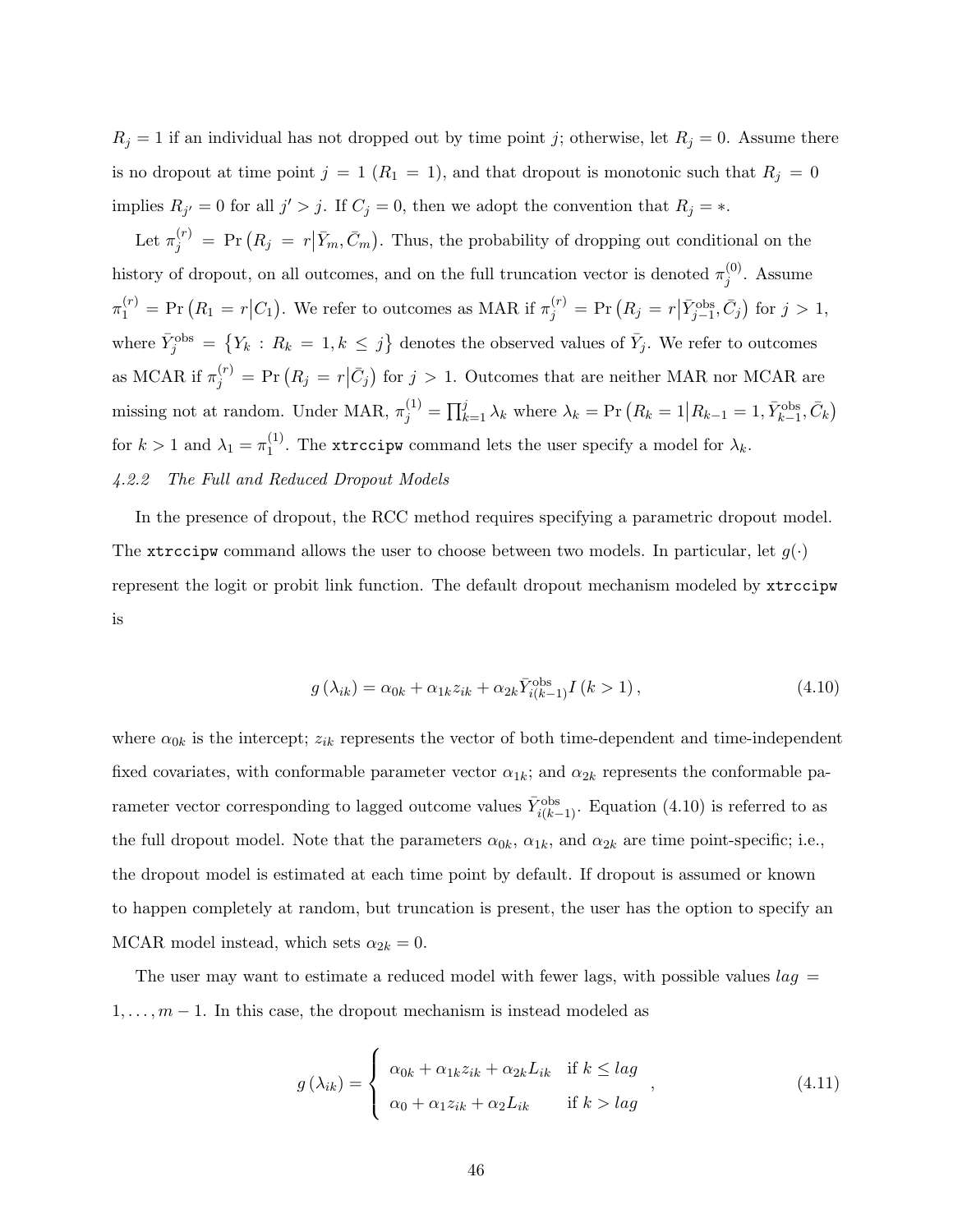where  $L_{ik} = 0$  at  $k = 1$ , and  $L_{ik} = (\max\{Y_{i1}, Y_{i(k-lag)}\}, \ldots, Y_{i(k-1)})$  at  $k > 1$ . Equation (4.11) is referred to as the reduced dropout model. This model is time point-specific for time points  $k \leq lag$ , but shares the same parameters for time points  $k > lag$ . This approach allows xtrccipw to estimate fewer parameters by assuming a common dropout model once all of the requested lagged outcomes potentially become available for estimation (i.e., for time points  $k > lag$ ). The user has the option to specify a reduced MCAR model instead, which estimates the model  $g(\lambda_{ik}) = \alpha_0 + \alpha_1 z_{ik}$ .

Note that the full and reduced MAR models are identical when  $lag = m - 1$  is set, while the full and reduced MCAR models are different. The full MCAR model specifies a model at each time point, while the reduced MCAR model specifies a common model across all time points. 4.2.3 Inference

We are now prepared to draw inference on longitudinal mean outcomes for continuing individuals, conditional on covariates. Let  $\mu_{ij}^{RCC} = E(Y_{ij} | C_{ij} = 1)$  denote the mean outcome for individual i whose trajectory is still continuing at time point j. In the regression setting, we might posit a generalized linear model of the form  $h(\mu_{ij}^{RCC}) = \mathbf{x}_{ij}' \boldsymbol{\beta}^{RCC}$ , where  $h(\cdot)$  is a link function,  $\mathbf{x}_{ij}$  is an observed  $p \times 1$  vector of (possibly time-dependent) covariates that includes a column of ones for the intercept, and  $\beta^{RCC}$  is the corresponding parameter vector. Let  $d'_{ij} = \partial \mu_{ij}^{RCC}/\partial \beta^{RCC}$ denote the Jacobian of partial derivatives of  $\mu_{ij}^{RCC}$  with respect to  $\beta^{RCC}$ .

Following Kurland and Heagerty (2005), consider the vector estimating equation

$$
U(\beta^{RCC}) = \sum_{i=1}^{n} \sum_{j=2}^{m} d_{ij} C_{ij} \frac{R_{ij}}{\pi_{ij}^{(1)}} (Y_{ij} - \mu_{ij}^{RCC}).
$$
 (4.12)

We adopt the convention that if  $C_{ij} = 0$ , the summand for individual i at time point j equals 0 rather than being undefined. The IPW probability  $\pi_{ij}$  is unknown in practice, but can be consistently estimated if the dropout mechanism model is correctly specified. Let  $\hat{\pi}_{ij}$  represent a consistent estimator of  $\pi_{ij}$ , and let  $\hat{\beta}$  denote the solution to  $U(\beta^{RCC}) = 0$  under MAR when  $\hat{\pi}_{ij}$  is substituted for  $\pi_{ij}$ . The estimator  $\hat{\beta}$  is consistent and asymptotically multivariate normal for  $\beta_{RCC}$  (Robins et al., 1995). The glm command is ideal for calculating  $\hat{\beta}$  because by default it assumes the independence working correlation structure required by RCC, and it allows the user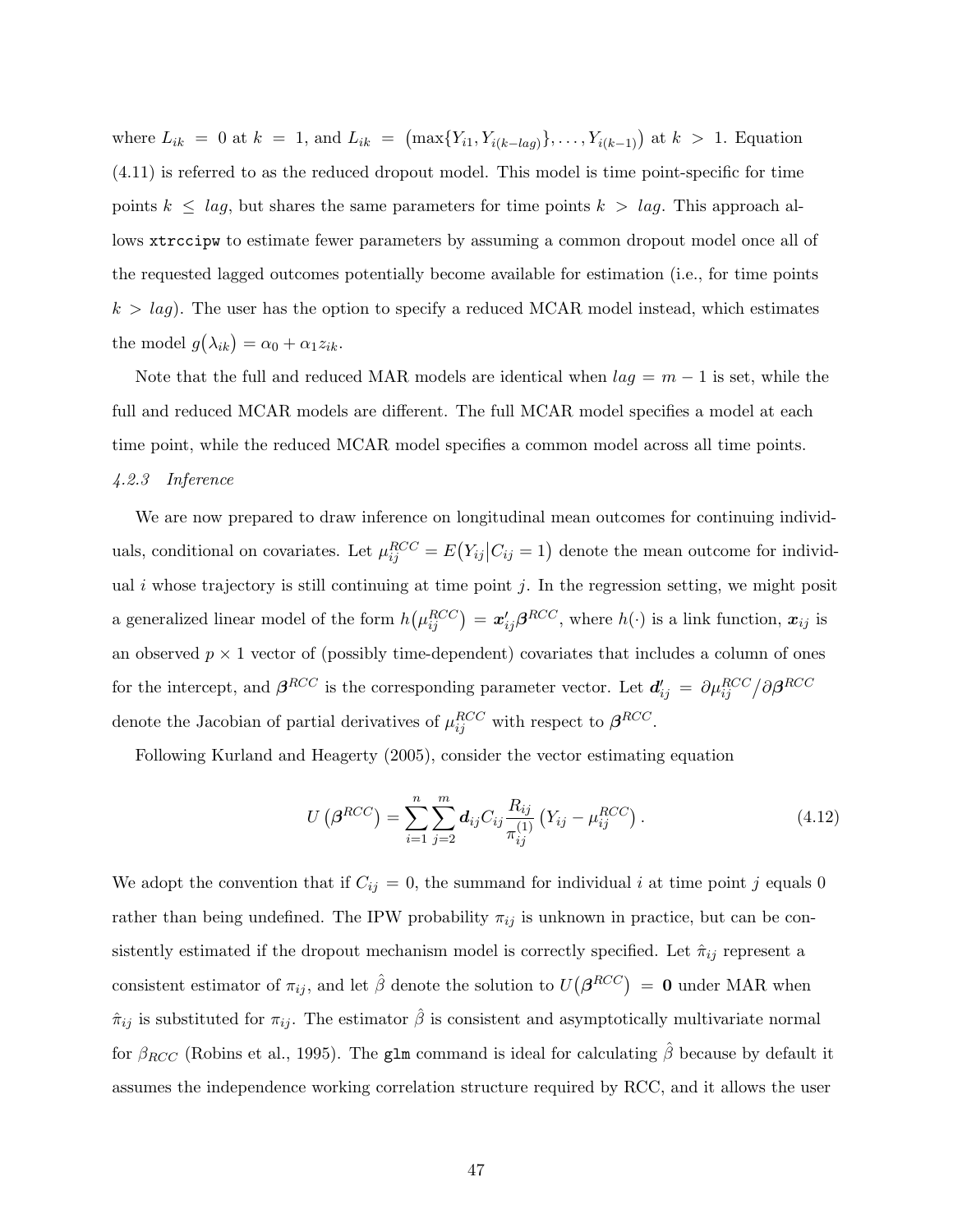to specify time-varying IPWs through the pweight option. The empirical sandwich estimator of the variance of  $\hat{\beta}$  is readily available by specifying the glm command option vce(cluster clustvar), where clustvar is the variable that identifies individuals. When computed as if the IPWs are known and fixed, the empirical sandwich estimator is expected to be conservative (Robins et al., 2000; Robins, 2000). Thus, 95% Wald confidence intervals (CIs) constructed using the empirical sandwich estimator should have a coverage probability for  $\beta^{RCC}$  of at least 95%.

### 4.3 The xtrccipw command

## 4.3.1 Description

The xtrccipw command estimates time-specific weights equal to the inverse of the dropout probability conditioning on continuation. This command uses either the logit or probit commands to estimate IPWs. The user must then run glm while specifying the pweight and vce (cluster clustvar) options in order to calculate RCC estimates of the mean-model parameters, along with variance estimates constructed using the empirical sandwich estimator. The xtrccipw command runs under Stata 13.

The rest of this section is organized as follows. Input dataset requirements will be described and illustrated in an example. The command syntax will then be presented, along with definitions of all relevant variables and options. Finally, we will describe the displayed outputs and saved results, and instruct the user on subsequent inference using the glm command.

### 4.3.2 Input Datasets

The xtrccipw command accepts datasets in Stata long format (i.e., each row corresponds to one observation at one measurement time point). It then creates indicator variables for truncation and dropout based on the supplied variables for measurement time, truncation time, and mean-model outcome.

The dataset must include the following variables: unique individual identifiers, measurement time, measurement time index, outcome, and dropout-model covariates. Each row must provide values for unique individual identifiers, measurement time, and measurement time index. For each individual, unique individual identifier values must be identical on all rows, and rows for all possible measurement times and time indices must be included in order to create truncation and dropout indicators, regardless of outcome value being missing or not missing on any given row.

48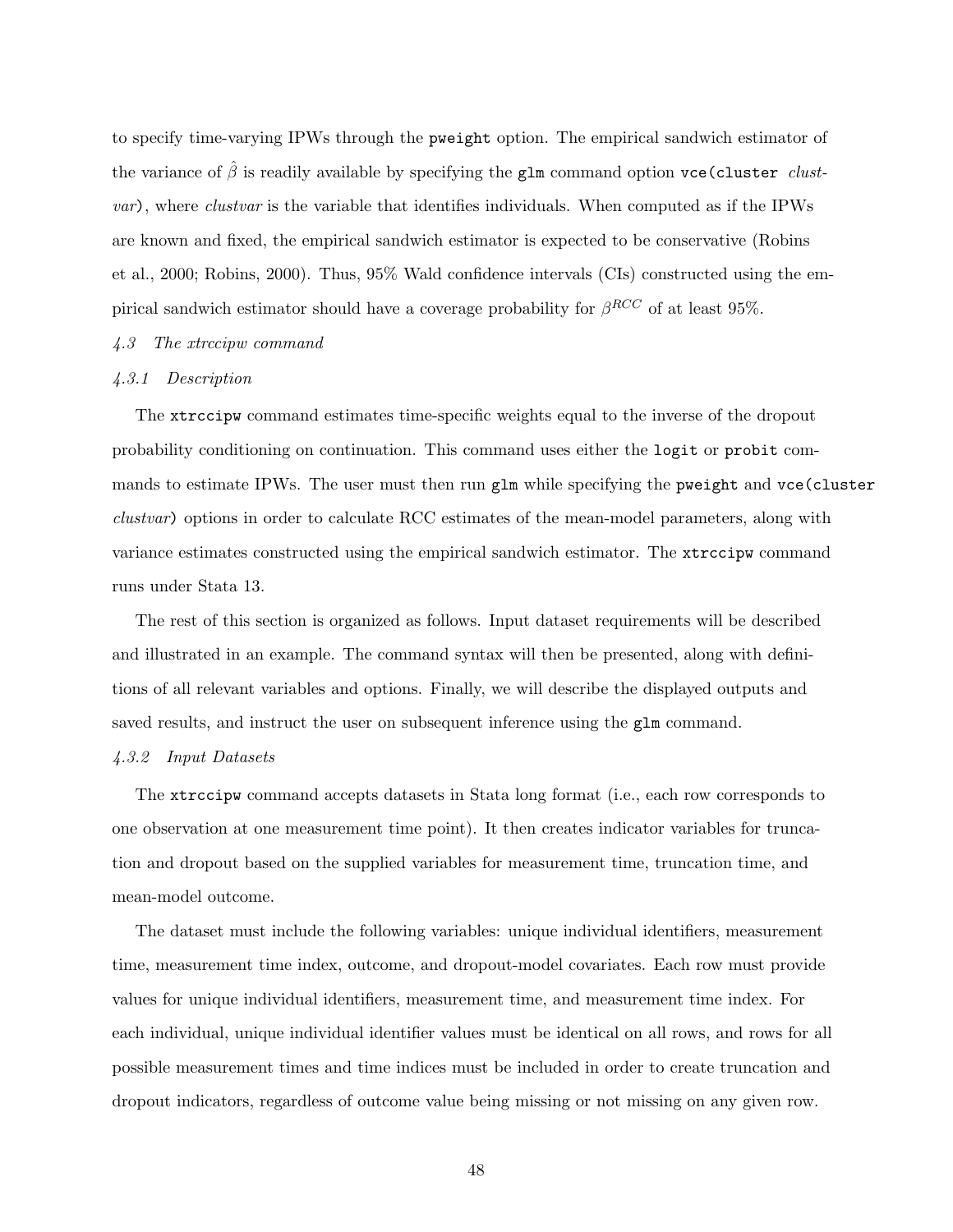At the current time index, values for all dropout model covariates (except for past outcomes) must be provided if an individual had not dropped out by the previous time index (i.e., if an outcome value was provided at the previous time index) and had not been truncated by the current time index. The dataset must additionally include a variable for truncation time if truncation occurred for any individual, in which case truncation time must be identical on all rows for each individual with a truncation time. Truncation time must be left missing on all rows for each individual without a truncation time.

An example dataset is illustrated in Table 4.1. The variable names correspond to a unique individual identifier idvar, measurement time timevar, measurement time index timeidxvar, continuous outcome outcomevar, dropout-model time-dependent continuous covariate dtdcovar, dropout-model time-independent binary covariate dticovar, and truncation time trtimevar. 4.3.3 Syntax

```
xtrccipw outcomevar \lceil if \rceil , idvar(varlist) timevar(varname) timeidxvar(varname)
    generate(name) [ timeidxf(\#) timeidxl(\#) trtimevar(varname) dlinkfxn(string)
    \texttt{dtdcovars}(\textit{varlist}) \texttt{dticovars}(\textit{varlist}) \texttt{dcar reducedlag}(\#) \; \; \; \; \;
```
outcomevar is the mean-model outcome variable that is used as a covariate in the dropout probability mechanism model. If *outcomevar* is an indicator/categorical factor variable, it must be preceded with "i.". The other unary operators "c." and "o." are not allowed.

4.3.4 Options

 $i$ dvar $(varlist)$  defines variables used to uniquely identify individuals (e.g., subjects, panels). This is analogous to *panelvar* in xtset. This is a required option.

timevar(varname) defines the variable representing the measurement time (e.g., visit date).

This is analogous to *timevar* in xtset. This is a required option.

timeidxvar(varname) defines the variable representing the measurement time index (e.g., visit number). All index values must be integers. This is a required option.

generate(name) defines the variable that will contain the estimated IPW. This is a required option.

time idxf( $\#$ ) denotes the first time index value, which must be an integer, to be used in the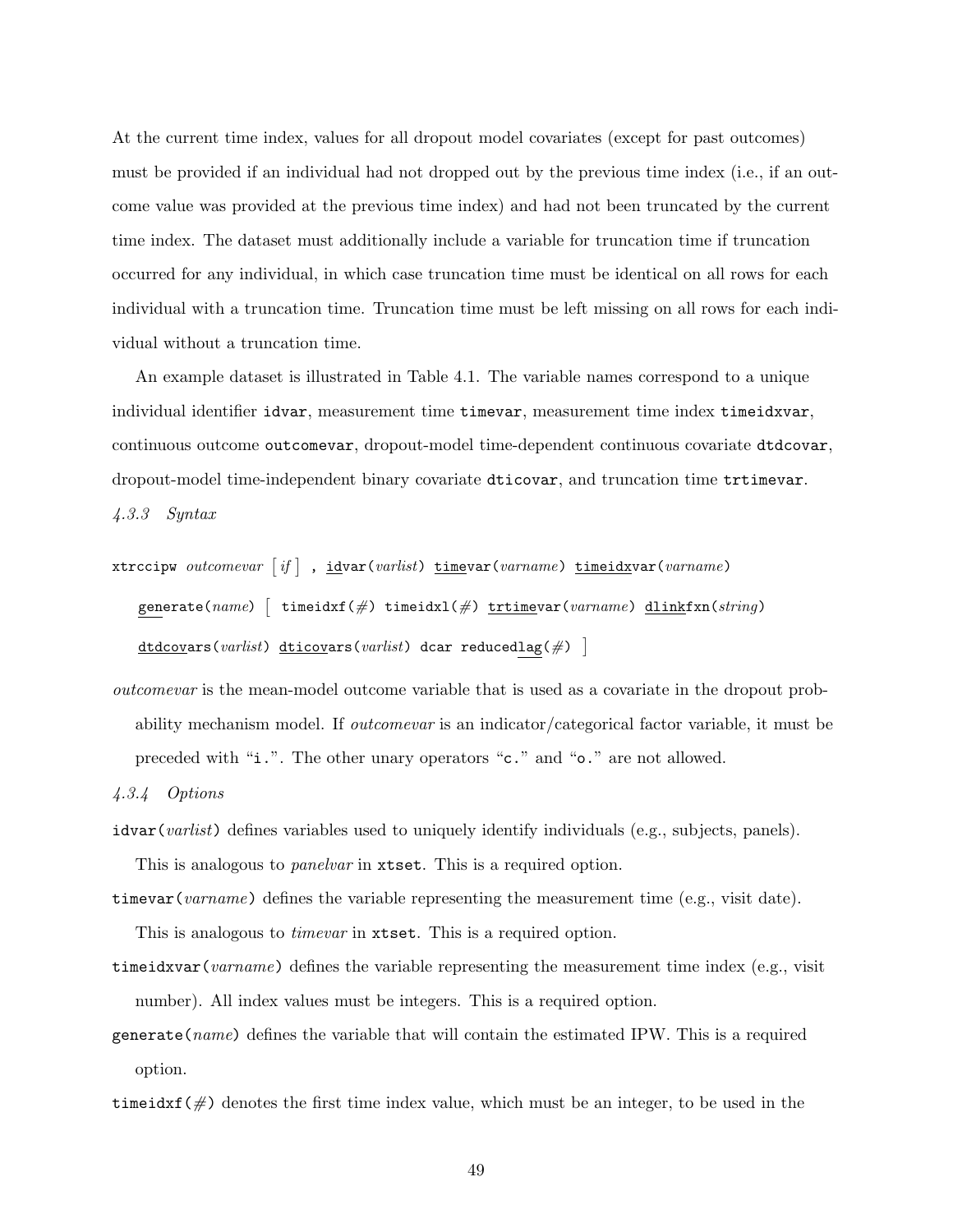mean-model analysis. This must be specified along with timeidxl(). The default is the first non-missing index value found in the current dataset after  $\lceil i f \rceil$  is applied.

- time idxl( $\#$ ) denotes the last time index value, which must be an integer, to be used in the mean-model analysis. This must be specified along with timeidxf(). The default is the last non-missing index value found in the current after  $\lceil i f \rceil$  is applied.
- trtimevar(varname) denotes the truncation time (e.g., truncation date). The default is no truncation.
- dlinkfxn(string) specifies the dropout-model binary link function, and only accepts the values logit or probit. The default is logit.
- dtdcovars(varlist) defines the dropout-model time-dependent variables, in addition to the meanmodel outcome variable. Use spaces to separate multiple variables. Each indicator/categorical factor variable argument in dtdcovars() must be preceded with "i.". The other unary operators "c." and "o." are not allowed, and neither is variable-interaction notation (i.e., "#" or "##"). The varlist syntax is otherwise identical to the indepvars syntax for the logit or probit commands. New variables representing the interactions between variables must be created and included separately. For example, suppose we have time-dependent binary variables, x and y, and the continuous variable z. If we wish to model dropout dependent on x, y, z, the interaction between x and y, and the interaction between x and z, we would first create the interaction variables; e.g., "gen  $xy = x * y$ " and "gen  $xz = x * z$ ". Then we would correspondingly type something like  $dtdcovars(i.x i.y i.xy z xz)$ . The default is no additional time-dependent variables.
- dticovars(varlist) defines the dropout-model time-independent variables, in addition to the mean-model outcome variable. The same description as that for dtdcovars(*varlist*) applies. The default is no additional time-independent variables.
- dcar defines whether to use the full MCAR model. This option cannot be specified simultaneously with reducedlag(). The default is the full MAR model.
- reducedlag( $\#$ ) defines whether to use the reduced dropout model. The number of lags  $\#$  can range from 1 to  $m - 1$ . However, specifying  $m - 1$  lags is identical to specifying the full MAR model. To specify the reduced MCAR model, type reducedlag(0). This option cannot be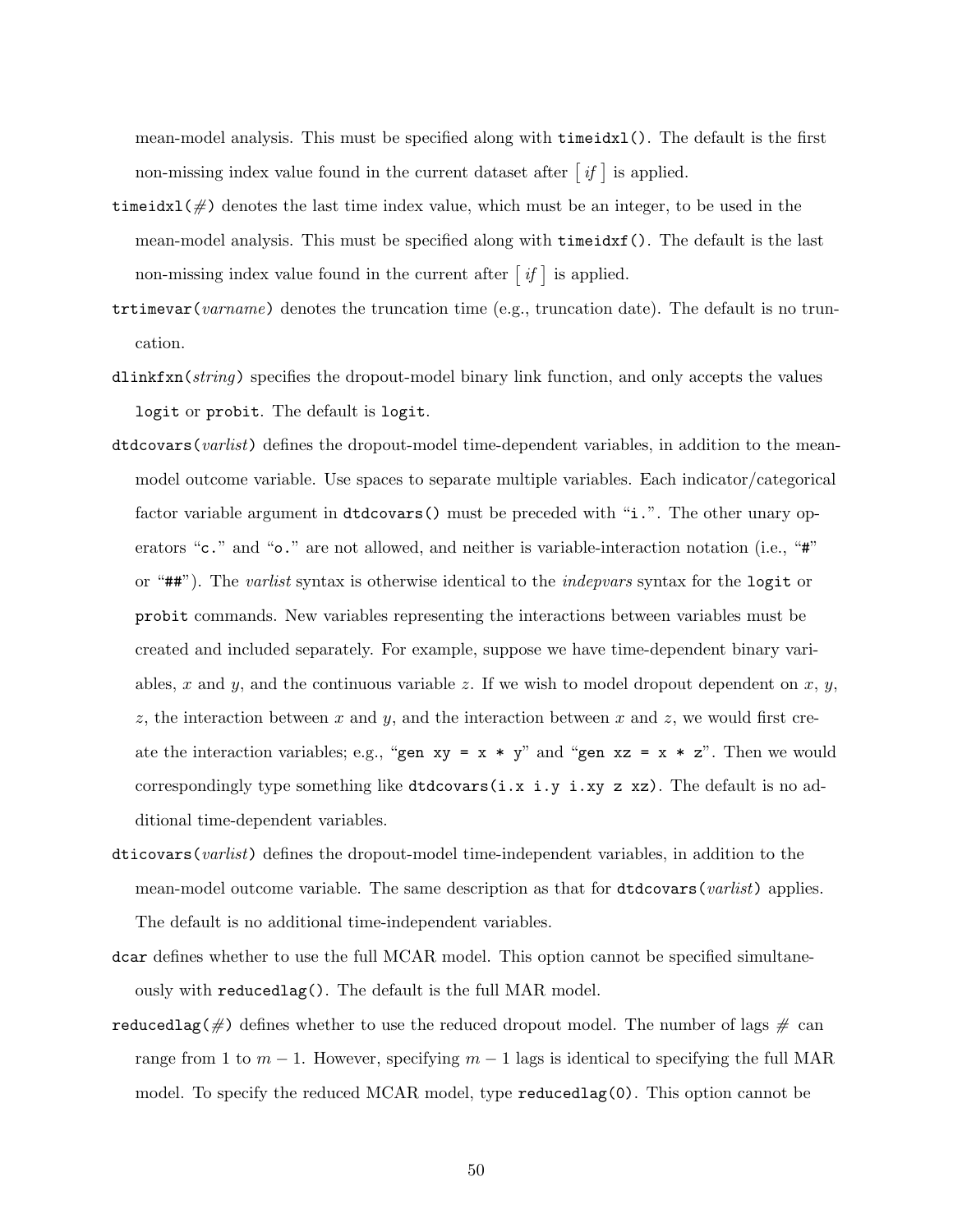specified simultaneously with dcar. The default is the full MAR model.

#### 4.3.5 Displayed outputs

Two outputs are shown. The first is a list of all arguments for verification by the user. The second is a tabulation of the observed values of the regerrorcode xtrccipularity variable, which indicates the number of observations at each time point for which dropout regression and probability estimation were successful, or for which there were errors. It takes on the values "success", "failure 1: outcome does not vary" when there is either no dropout or all dropout at that time point, "failure 2: collinearities and other errors" (e.g., all eligible observations dropped due to regression collinearities), or "failure 3: prediction unavailable" if the regression succeeded, but estimation was unsuccessful. In any of the failure cases, the dropout probability is estimated as the empirical mean of dropout in the risk set (i.e., among observations with  $R_{i(j-1)} = 1$ ).

## 4.3.6 Saved results

The command attaches five variables to the input dataset. The outcome variable used in estimating the dropout probability while accounting for truncation is stored as  $x\text{trccipw}\_outcomevar$ . The values of this variable only differ from *outcomevar* in that in cases when a truncation event and outcome are both recorded at time point  $j$ ,  $\star$ **rccipw** treats truncation as having occurred before the outcome, and sets xtrccipw *outcomevar* as undefined (i.e., "."). The indicators for truncation ( $\texttt{xtrccipwCi}=0, =1$  otherwise) and dropout ( $\texttt{xtrccipwRi}=0, =1$  otherwise) used to estimate the IPWs are also saved, as are the estimated IPWs themselves (as the variable specified by generate()). Finally, the regerrorcode xtrccipwRi variable is also output.

## 4.3.7 Relationship to glm

The xtrocipw command calculates IPWs, but the glm command must still be run on the resulting dataset. However, for the resulting GEE mean-model estimates to be consistent, it is necessary when running  $g \text{Im}$  to include two options. The option [pweight=name] must be included, with name equal to that specified in generate (name). The option vce (cluster idvars) must also be included, with  $idvars = varlist$  as specified in  $idxar(varlist)$ .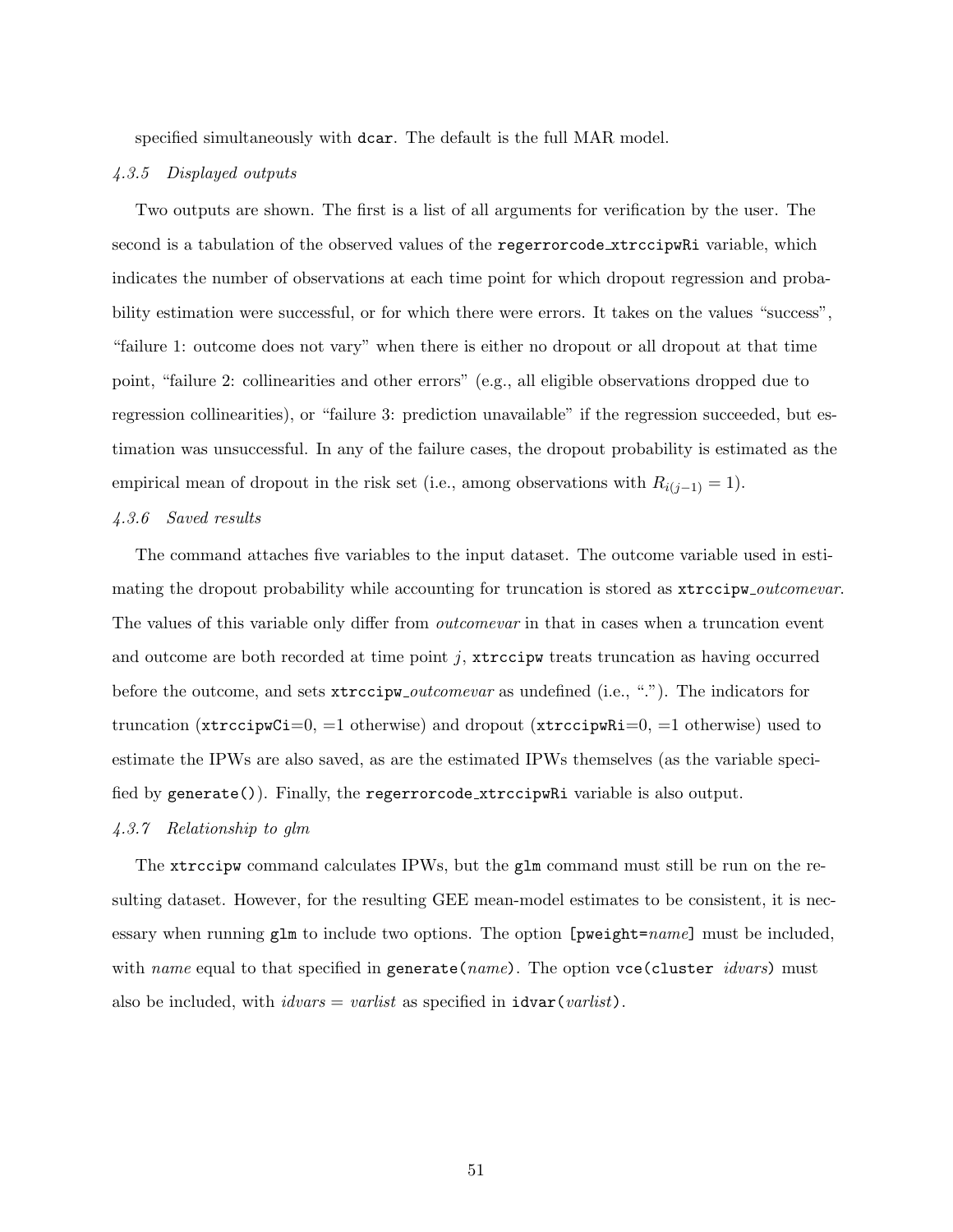### 4.4 Examples

Our example data came from the National Longitudinal Survey of Young Women (NLSYW). We took a subsample of an available Stata dataset for our analysis, generated truncation, and then analyzed both a binary and a continuous outcome from this analysis sample. Example code for creating the example dataset is available in the Appendix.

We started with the dataset http://www.stata-press.com/data/r13/nlswork5.dta, a subsample of 4,711 young women ages 14-26 in 1968 that was derived to illustrate how to use the xt commands. These data comprised "women in years when employed, not enrolled in school and evidently having completed their education, and with wages in excess of \$1/hour but less than \$700/hour" (StataCorp, 2011).

The longitudinal outcomes of interest were union membership union  $(=1 \text{ if yes}, =0 \text{ if no})$  and weeks unemployed in the previous year wks ue; the former is binary, the latter, continuous. The covariates we used were  $age$ ,  $ln(wage/GNP$  deflator)  $ln_wage$ , total work experience  $ttl\_exp$ , birth year birth yr, and college graduate indicator collgrad ( $=1$  if yes,  $=0$  if no). The identifier variables were NLS ID idcode and interview year.

For our analysis, we selected the nlswork5.dta subsample of women with non-missing values for any of these outcomes or covariates from years 70 through 73, 77, 78, and 80, which gave us 357 individuals. We then generated truncation at follow-up years, indicated by Ci=0. No truncation was generated for baseline year 70. Truncation was generated with probability 0.2 if union membership in the previous year was missing. Otherwise, truncation was generated with higher probability if an individual was a union member in the previous year, and with lower probability if she was not a member. The degree of increase or decrease in truncation probability itself increased over time.

### 4.4.1 Binary Outcome

We first regressed union on age,  $\ln\text{wage}$ , and  $\text{birth}\text{-}\text{yr}$ . Dropout was modeled on ttlexp and collgrad using a probit link. The IPW variable was generated as xtrccipw ipw.

- . xtrccipw i.union, idvar(idcode) timevar(year) timeidxvar(yearidx)
- > generate(xtrccipw\_ipw) trtimevar(truncyear) dlinkfxn(probit) dtdcovars(ttl\_exp)
- > dticovars(i.collgrad)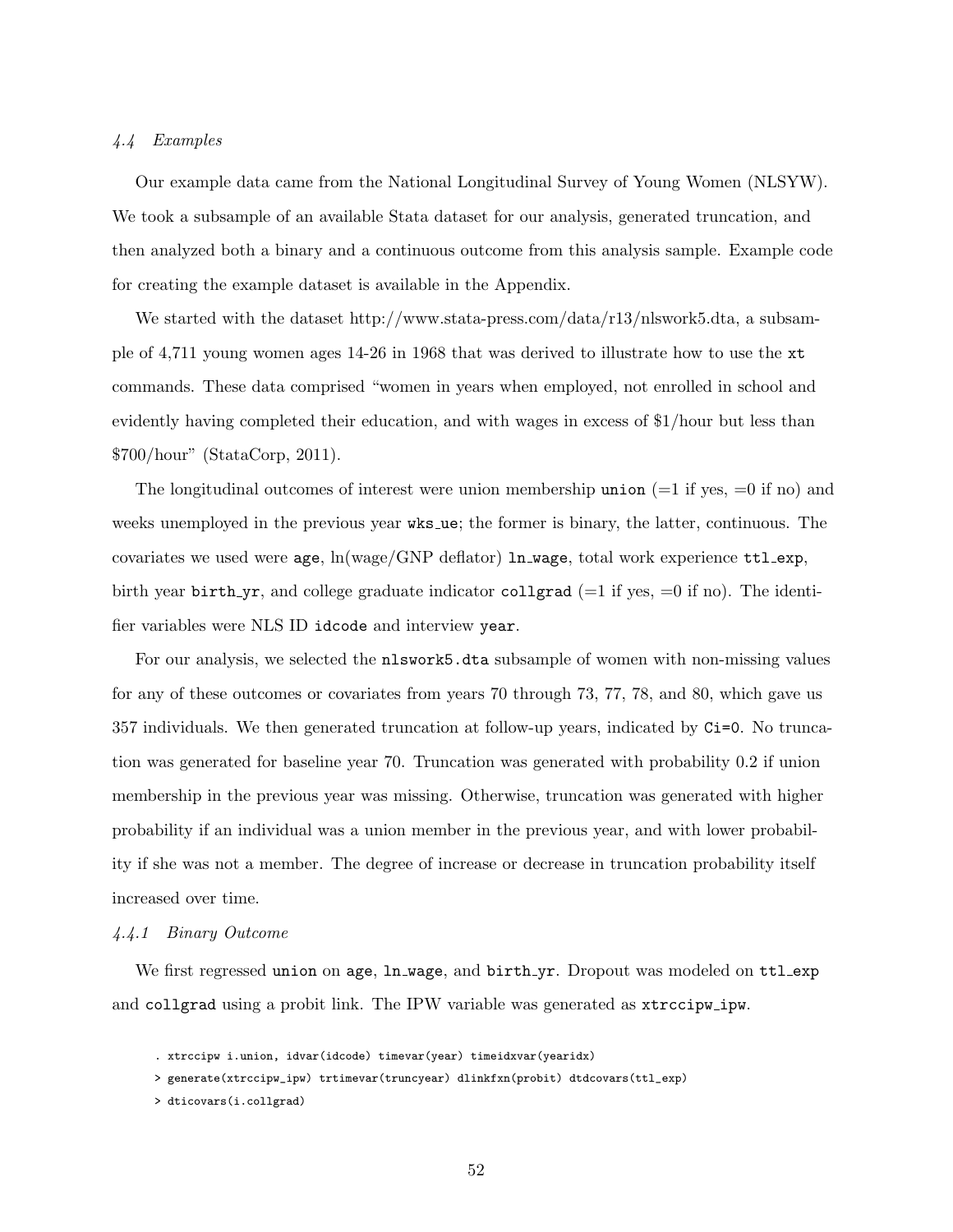The xtrccipw arguments were output to the Stata log screen for verification. Here, timeidxf and timeidxl took on values derived from the dataset because they were not specified. The dropout event regression result for each month can also be quickly scanned for errors by the automatic tabulation of errors via the regerrorcode xtrccipwRi variable.

```
outcomevar = i.union
idvar = idcode
timevar = year
timeidxvar = yearidx
generate = xtrccipw_ipw
timeidxf = 1timeidxl = 7
trtimevar = truncyear
dlinkfxn = probit
dtdcovars = ttl_exp
dticovars = i.collgrad
dcar =
reducedlag =
```

| interview      | regerrorcode_xtrccipwRi |          |                     |       |  |  |  |  |
|----------------|-------------------------|----------|---------------------|-------|--|--|--|--|
| year           | success                 |          | failure 1 failure 3 | Total |  |  |  |  |
|                |                         |          |                     |       |  |  |  |  |
| $\mathbf{1}$   | 357                     | $\Omega$ | 0                   | 357   |  |  |  |  |
| $\overline{2}$ | 155                     | $\Omega$ | 0                   | 155   |  |  |  |  |
| 3              | 106                     | $\Omega$ | 0                   | 106   |  |  |  |  |
| 4              | 78                      | $\Omega$ | 0                   | 78    |  |  |  |  |
| 5              | 0                       | 55       | 0                   | 55    |  |  |  |  |
| 6              | 43                      | $\Omega$ | 7                   | 50    |  |  |  |  |
| 7              | 36                      | $\Omega$ | 7                   | 43    |  |  |  |  |
|                |                         |          |                     |       |  |  |  |  |
| Total          | 775                     | 55       | 14                  | 844   |  |  |  |  |

At this point, the IPW xtrccipw ipw has been calculated and attached to the input dataset. We then ran the main RCC regression for union membership using  $g1m$ , which by default assumes an independence working correlation structure as required by RCC. The probability of being a union member was modeled using a logit link.

```
. glm union age ln_wage birth_yr [pweight=xtrccipw_ipw], family(binomial)
> vce(cluster id)
Iteration 0: log pseudolikelihood = -684.98061
```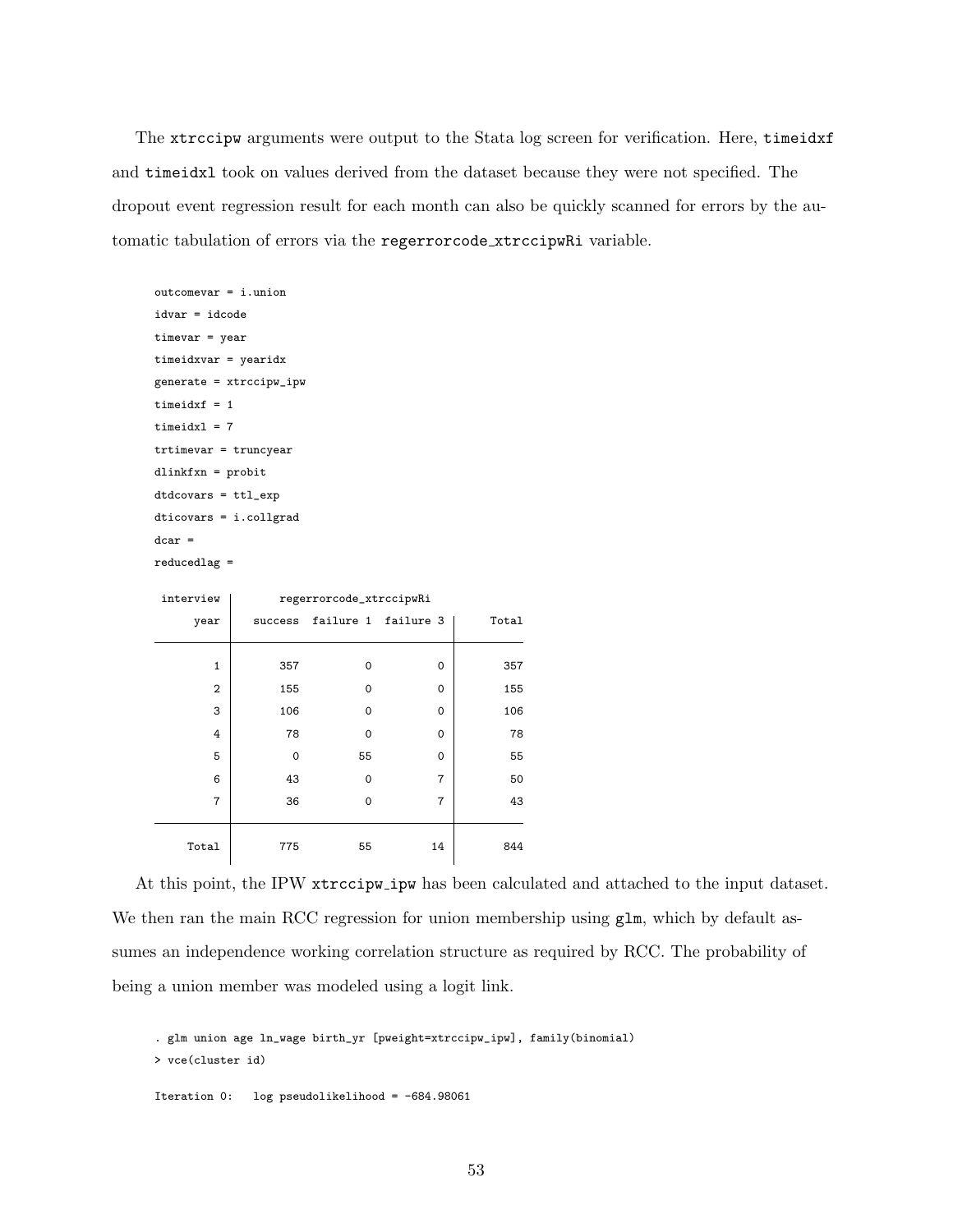| Iteration 1:              | $log$ pseudolikelihood = -677.41818     |                              |     |               |
|---------------------------|-----------------------------------------|------------------------------|-----|---------------|
| Iteration 2:              | $log$ pseudolikelihood = $-677.3618$    |                              |     |               |
| Iteration 3:              | $log$ pseudolikelihood = $-677.3618$    |                              |     |               |
|                           |                                         |                              |     |               |
| Generalized linear models |                                         | $No. of obs =$               |     | 622           |
| Optimization : ML         |                                         | Residual df                  | $=$ | 618           |
|                           |                                         | Scale parameter $=$          |     | $\mathbf{1}$  |
| Deviance                  | $= 1354.723594$                         | $(1/df)$ Deviance = 2.192109 |     |               |
| Pearson                   | $= 1616.083078$                         | $(1/df)$ Pearson = 2.615021  |     |               |
|                           | Variance function: $V(u) = u * (1-u/1)$ | [Binomial]                   |     |               |
|                           |                                         |                              |     |               |
|                           | Link function : $g(u) = \ln(u/(1-u))$   | [Logit]                      |     |               |
|                           |                                         |                              |     |               |
|                           |                                         | AIC                          |     | $= 2.190874$  |
|                           | Log pseudolikelihood = $-677.3617969$   | BIC                          |     | $= -2620.833$ |
|                           |                                         |                              |     |               |

(Std. Err. adjusted for 205 clusters in idcode)

|          |             | Robust    |              |        |             |                      |
|----------|-------------|-----------|--------------|--------|-------------|----------------------|
| union    | Coef.       | Std. Err. | $\mathbf{z}$ | P >  z |             | [95% Conf. Interval] |
|          |             |           |              |        |             |                      |
| age      | $-.1633892$ | .0508454  | $-3.21$      | 0.001  | $-.2630443$ | $-.063734$           |
| ln_wage  | 1.156356    | .3594872  | 3.22         | 0.001  | .4517743    | 1.860938             |
| birth_yr | $-.0577466$ | .0794246  | $-0.73$      | 0.467  | $-.213416$  | .0979228             |
| $\_cons$ | 3.250271    | 4.481489  | 0.73         | 0.468  | $-5.533287$ | 12.03383             |
|          |             |           |              |        |             |                      |

Note that while there were 844 IPW values calculated, only 622 were used by glm. This is because xtrccipw estimates dropout probabilities for all time points in the set of observations at risk for dropout; i.e., every time point with a non-missing outcome at the previous time point. Hence, this risk set includes the subset of time points immediately after an individual's last outcome is observed, and at which outcome is missing. Because glm only uses complete cases (i.e., non-missing outcomes), this subset is excluded from its analysis. In the example above, there were 222 time points in this subset.

Excluding trtimevar(truncyear) from the xtrccipw call resulted in truncation being treated exactly like dropout, with the following dropout regression error and UR glm results.

| interview | regerrorcode_xtrccipwRi |                   |  |  |  |  |  |
|-----------|-------------------------|-------------------|--|--|--|--|--|
| year      |                         | success failure 3 |  |  |  |  |  |
|           |                         |                   |  |  |  |  |  |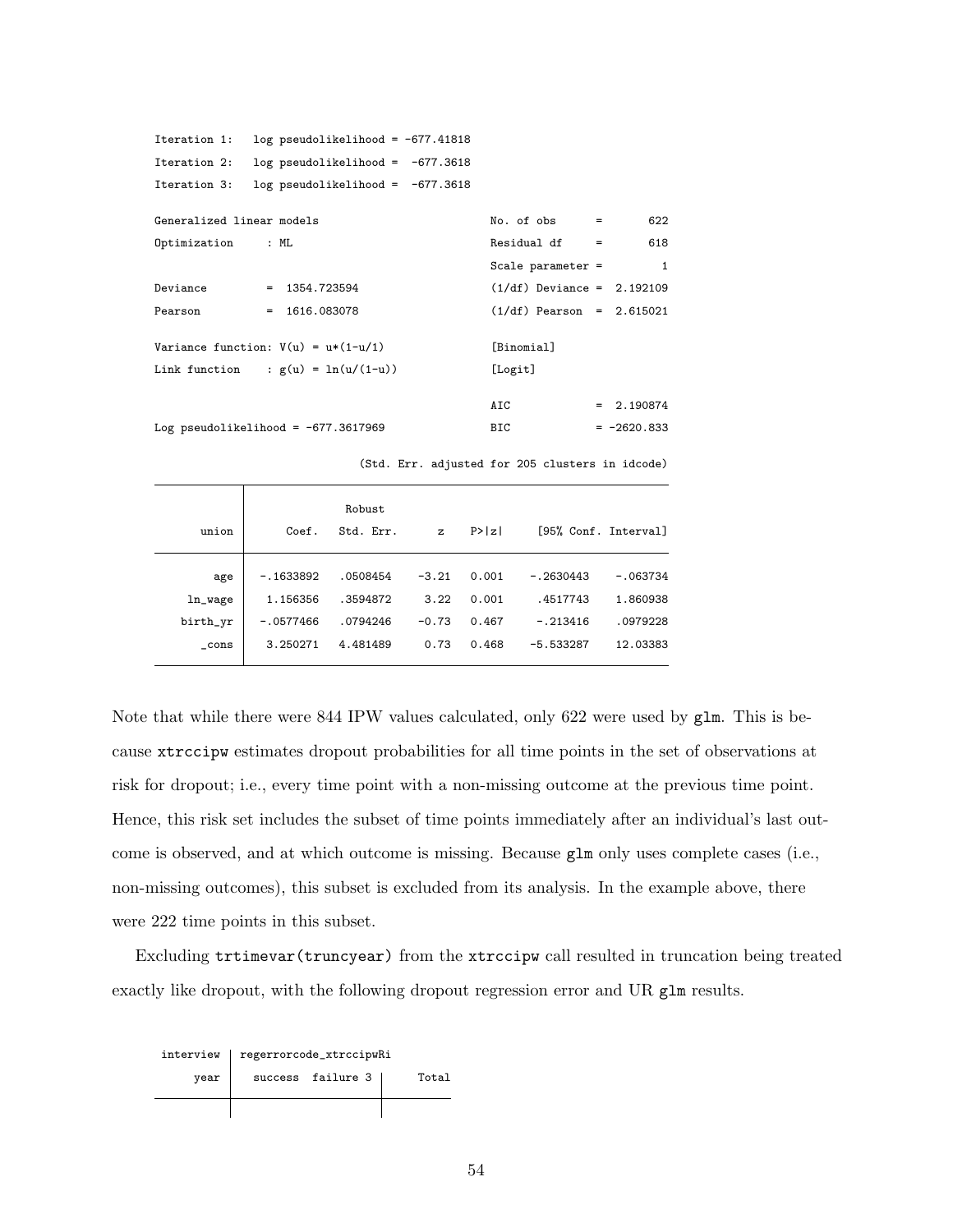| 1                                     | 357                                   | 0        | 357                                  |                              |     |               |
|---------------------------------------|---------------------------------------|----------|--------------------------------------|------------------------------|-----|---------------|
| $\overline{2}$                        | 205                                   | $\Omega$ | 205                                  |                              |     |               |
| 3                                     | 116                                   | 0        | 116                                  |                              |     |               |
| 4                                     | 101                                   | 0        | 101                                  |                              |     |               |
| 5                                     | $\overline{2}$                        | 57       | 59                                   |                              |     |               |
| 6                                     | 43                                    | 12       | 55                                   |                              |     |               |
| 7                                     | 36                                    | 9        | 45                                   |                              |     |               |
| Total                                 | 860                                   | 78       | 938                                  |                              |     |               |
| Iteration 0:                          |                                       |          | $log$ pseudolikelihood = -940.69266  |                              |     |               |
| Iteration 1:                          |                                       |          | $log$ pseudolikelihood = -924.46856  |                              |     |               |
| Iteration 2:                          |                                       |          | $log$ pseudolikelihood = $-924.2712$ |                              |     |               |
| Iteration 3:                          |                                       |          | $log$ pseudolikelihood = -924.27109  |                              |     |               |
| Iteration 4:                          |                                       |          | $log$ pseudolikelihood = -924.27109  |                              |     |               |
|                                       | Generalized linear models             |          |                                      | No. of obs                   | $=$ | 622           |
| Optimization                          | : ML                                  |          |                                      | Residual df                  | $=$ | 618           |
|                                       |                                       |          |                                      | Scale parameter $=$          |     | $\mathbf{1}$  |
| Deviance                              | $= 1848.542185$                       |          |                                      | $(1/df)$ Deviance = 2.991169 |     |               |
| Pearson                               | $= 2414.920004$                       |          |                                      | $(1/df)$ Pearson = 3.907638  |     |               |
| Variance function: $V(u) = u*(1-u/1)$ | [Binomial]                            |          |                                      |                              |     |               |
| Link function                         | : $g(u) = ln(u/(1-u))$                |          |                                      | [Logit]                      |     |               |
|                                       |                                       |          |                                      | <b>AIC</b>                   |     | 2.984795      |
|                                       | Log pseudolikelihood = $-924.2710925$ |          |                                      | BIC                          |     | $= -2127.015$ |

(Std. Err. adjusted for 205 clusters in idcode)

|          |             | Robust    |              |        |             |                      |
|----------|-------------|-----------|--------------|--------|-------------|----------------------|
| union    | Coef.       | Std. Err. | $\mathbf{z}$ | P >  z |             | [95% Conf. Interval] |
|          |             |           |              |        |             |                      |
| age      | $-.2074534$ | .0569579  | $-3.64$      | 0.000  | $-.3190888$ | $-.095818$           |
| ln_wage  | 1.228034    | .3972456  | 3.09         | 0.002  | .4494474    | 2.006622             |
| birth_yr | $-.0845777$ | .0845946  | $-1.00$      | 0.317  | $-.2503801$ | .0812247             |
| cons     | 5.516462    | 4.764426  | 1.16         | 0.247  | $-3.821642$ | 14.85457             |
|          |             |           |              |        |             |                      |

Compared to their RCC counterparts, the UR parameter estimates kept the same signs, and did not change much in magnitude. Levels of statistical significance also resembled those under RCC.

The full and reduced MCAR models produced different output, as illustrated below. The following is the output for the corresponding RCC full MCAR model.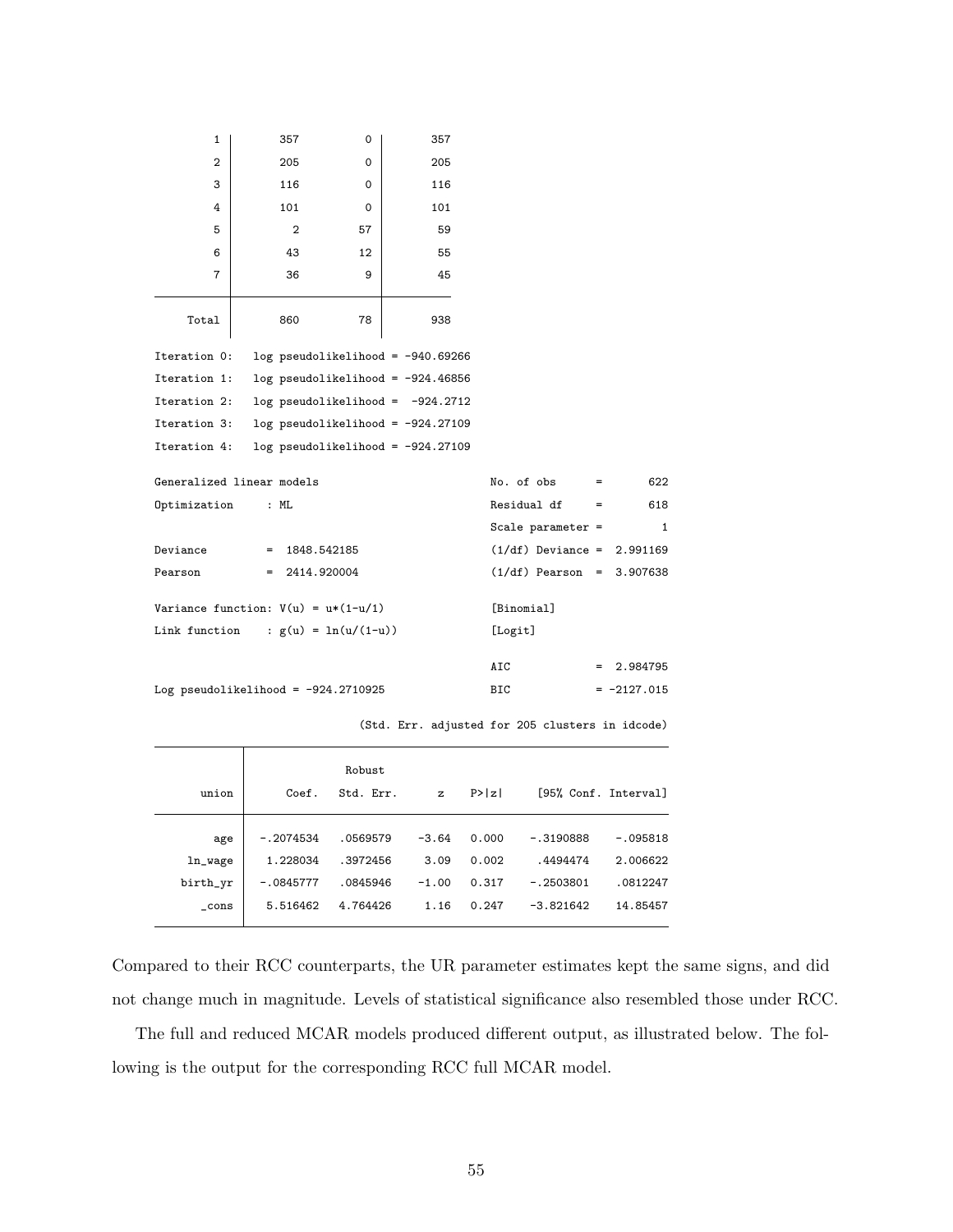```
outcomevar = i.union
idvar = idcode
timevar = year
timeidxvar = yearidx
generate = xtrccipw_ipw
timeidxf = 1timeidx1 = 7trtimevar = truncyear
dlinkfxn = probit
dtdcovars = ttl_exp
dticovars = i.collgrad
dcar = dcar
reducedlag =
```

| interview                             |          | regerrorcode_xtrccipwRi             |          |                                                 |                     |               |
|---------------------------------------|----------|-------------------------------------|----------|-------------------------------------------------|---------------------|---------------|
| year                                  | success  | failure 1 failure 3                 |          | Total                                           |                     |               |
|                                       |          |                                     |          |                                                 |                     |               |
| $\mathbf{1}$                          | 357      | $\Omega$                            | $\Omega$ | 357                                             |                     |               |
| $\overline{2}$                        | 155      | $\Omega$                            | $\Omega$ | 155                                             |                     |               |
| 3                                     | 106      | $\Omega$                            | $\Omega$ | 106                                             |                     |               |
| 4                                     | 78       | $\Omega$                            | $\Omega$ | 78                                              |                     |               |
| 5                                     | $\Omega$ | 55                                  | 0        | 55                                              |                     |               |
| 6                                     | 47       | $\Omega$                            | 3        | 50                                              |                     |               |
| 7                                     | 40       | 0                                   | 3        | 43                                              |                     |               |
|                                       |          |                                     |          |                                                 |                     |               |
| Total                                 | 783      | 55                                  | 6        | 844                                             |                     |               |
| Iteration 0:                          |          | $log$ pseudolikelihood = -694.10882 |          |                                                 |                     |               |
| Iteration 1:                          |          | log pseudolikelihood = $-687.47893$ |          |                                                 |                     |               |
| Iteration 2:                          |          | $log$ pseudolikelihood = -687.43162 |          |                                                 |                     |               |
| Iteration 3:                          |          | $log$ pseudolikelihood = -687.43162 |          |                                                 |                     |               |
| Generalized linear models             |          |                                     |          | No. of obs                                      | $=$                 | 622           |
| Optimization                          | : ML     |                                     |          |                                                 | Residual df<br>$=$  | 618           |
|                                       |          |                                     |          |                                                 | Scale parameter $=$ | $\mathbf{1}$  |
| Deviance                              |          | $= 1374.863241$                     |          |                                                 | $(1/df)$ Deviance = | 2.224698      |
| Pearson                               | $=$      | 1574.215399                         |          |                                                 | $(1/df)$ Pearson =  | 2.547274      |
|                                       |          |                                     |          |                                                 |                     |               |
| Variance function: $V(u) = u*(1-u/1)$ |          |                                     |          | [Binomial]                                      |                     |               |
| Link function                         |          | : $g(u) = ln(u/(1-u))$              |          | [Logit]                                         |                     |               |
|                                       |          |                                     |          | AIC                                             |                     | 2.223253      |
| Log pseudolikelihood = $-687.4316203$ |          |                                     |          | BIC                                             |                     | $= -2600.694$ |
|                                       |          |                                     |          |                                                 |                     |               |
|                                       |          |                                     |          | (Std. Err. adjusted for 205 clusters in idcode) |                     |               |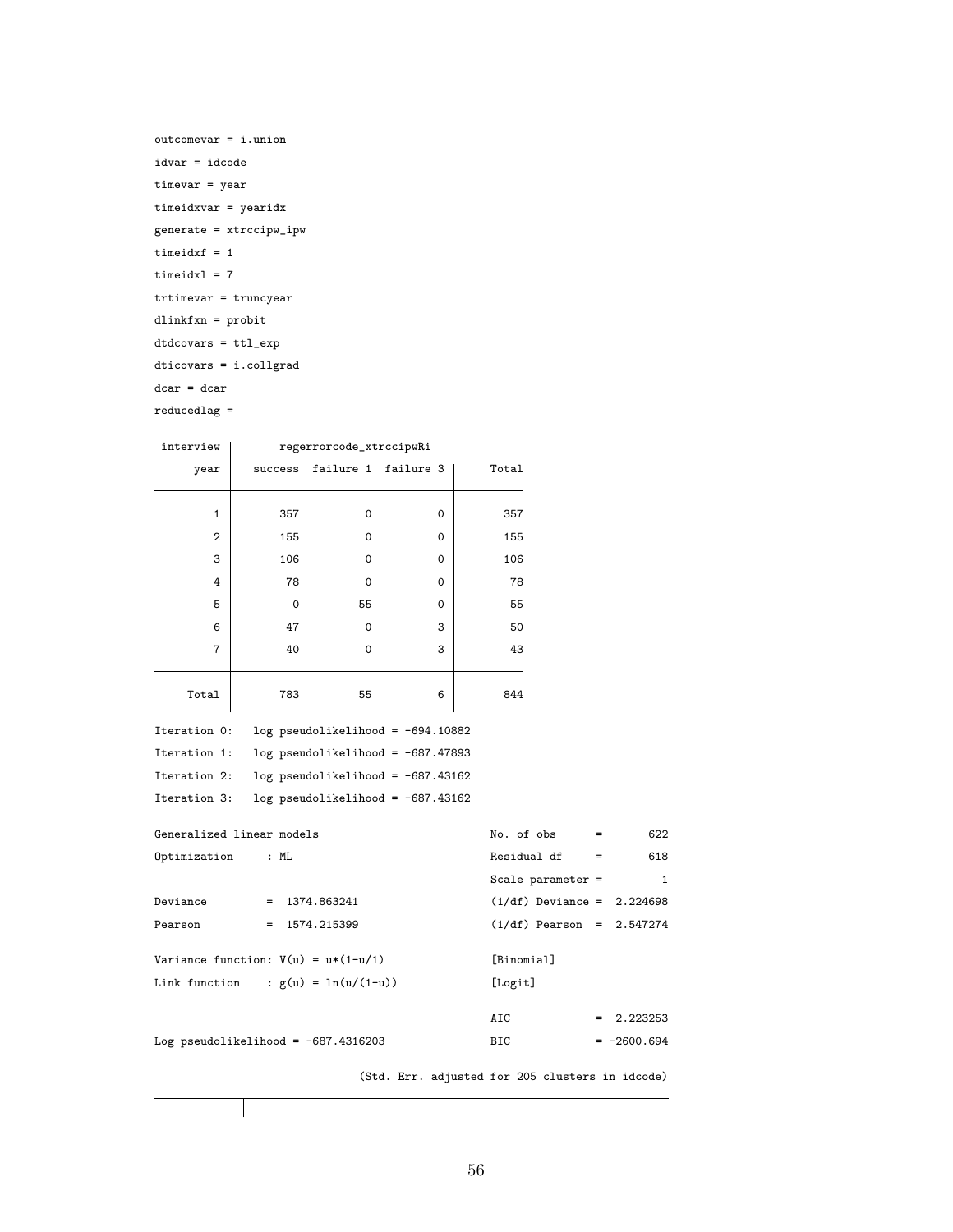|          |             | Robust    |              |        |             |                      |
|----------|-------------|-----------|--------------|--------|-------------|----------------------|
| union    | Coef.       | Std. Err. | $\mathbf{z}$ | P >  z |             | [95% Conf. Interval] |
|          |             |           |              |        |             |                      |
| age      | $-.1588589$ | .0498965  | $-3.18$      | 0.001  | $-.2566542$ | $-.0610637$          |
| ln_wage  | 1.158728    | .3630167  | 3.19         | 0.001  | .4472285    | 1.870228             |
| birth_yr | $-.0516636$ | .0795114  | $-0.65$      | 0.516  | $-.2075031$ | .104176              |
| cons     | 2.909992    | 4.464318  | 0.65         | 0.515  | $-5.83991$  | 11.65989             |

And here is the output for the corresponding RCC reduced MCAR model for comparison.

```
outcomevar = i.union
idvar = idcode
timevar = year
timeidxvar = yearidx
generate = xtrccipw_ipw
timeidxf = 1timeidx1 = 7trtimevar = truncyear
dlinkfxn = probit
dtdcovars = ttl_exp
dticovars = i.collgrad
dcar =
reducedlag = 0
```

|              | regerrorco    |                                       |  |
|--------------|---------------|---------------------------------------|--|
| interview    | de_xtrccipwRi |                                       |  |
| year         | success       | Total                                 |  |
| $\mathbf{1}$ | 357           | 357                                   |  |
| 2            | 155           | 155                                   |  |
| 3            | 106           | 106                                   |  |
| 4            | 78            | 78                                    |  |
| 5            | 55            | 55                                    |  |
| 6            | 50            | 50                                    |  |
| 7            | 43            | 43                                    |  |
| Total        | 844           | 844                                   |  |
| Iteration 0: |               | $log$ pseudolikelihood = $-738.57945$ |  |
| Iteration 1: |               | $log$ pseudolikelihood = $-730.94243$ |  |
| Iteration 2: |               | $log$ pseudolikelihood = $-730.88735$ |  |
| Iteration 3: |               | $log$ pseudolikelihood = $-730.88735$ |  |

Generalized linear models  $\blacksquare$  No. of obs = 622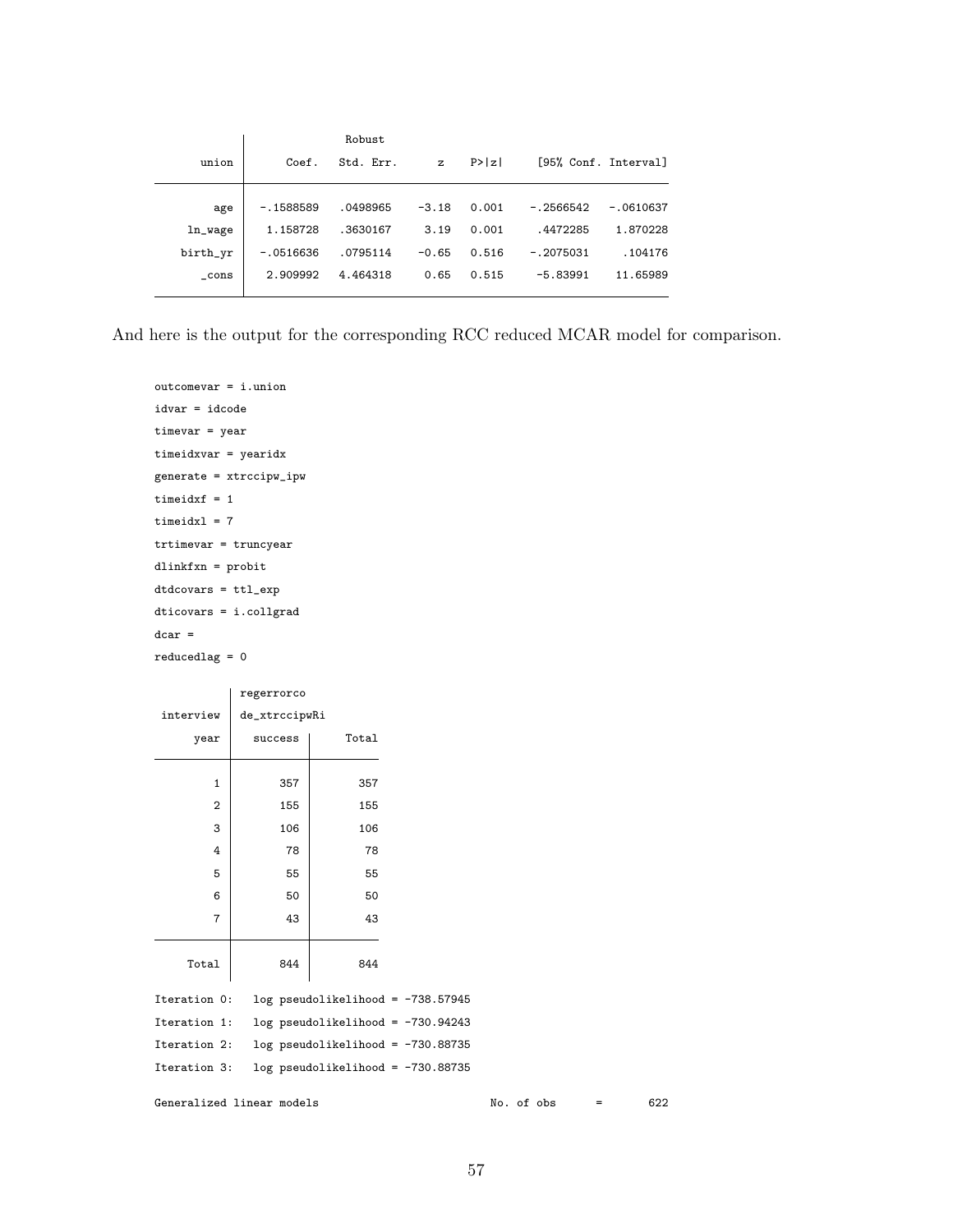| Optimization : ML |                                         | $Residual df =$              | 618           |
|-------------------|-----------------------------------------|------------------------------|---------------|
|                   |                                         | Scale parameter $=$          | $\mathbf{1}$  |
| Deviance          | $= 1461.774699$                         | $(1/df)$ Deviance = 2.365331 |               |
| Pearson           | $= 1706.799805$                         | $(1/df)$ Pearson = 2.761812  |               |
|                   |                                         |                              |               |
|                   | Variance function: $V(u) = u * (1-u/1)$ | [Binomial]                   |               |
|                   | Link function : $g(u) = ln(u/(1-u))$    | [Logit]                      |               |
|                   |                                         |                              |               |
|                   |                                         | AIC                          | $= 2.362982$  |
|                   | Log pseudolikelihood = $-730.8873493$   | BIC                          | $= -2513.782$ |

(Std. Err. adjusted for 205 clusters in idcode)

|          |             | Robust    |              |        |             |                      |
|----------|-------------|-----------|--------------|--------|-------------|----------------------|
| union    | Coef.       | Std. Err. | $\mathbf{z}$ | P >  z |             | [95% Conf. Interval] |
|          |             |           |              |        |             |                      |
| age      | $-.1647539$ | .0514639  | $-3.20$      | 0.001  | $-.2656214$ | $-.0638865$          |
| ln_wage  | 1.115535    | .3651293  | 3.06         | 0.002  | .3998944    | 1.831175             |
| birth_yr | $-.0488252$ | .0818688  | $-0.60$      | 0.551  | $-.2092851$ | .1116348             |
| cons     | 3.01862     | 4.602351  | 0.66         | 0.512  | $-6.001822$ | 12.03906             |
|          |             |           |              |        |             |                      |

## 4.4.2 Continuous Outcome

We then regressed wks ue on age, ln wage, and birth yr. Dropout was again modeled on ttl exp and collgrad using a probit link, with the IPW variable generated as xtrccipw ipw. The dropout regression error and RCC glm results follow below.

```
. xtrccipw wks_ue, idvar(idcode) timevar(year) timeidxvar(yearidx)
```

```
> generate(xtrccipw_ipw) trtimevar(truncyear) dlinkfxn(probit) dtdcovars(ttl_exp)
```

```
> dticovars(i.collgrad)
```
(output omitted )

| interview      | regerrorcode_xtrccipwRi |          |                     |       |  |  |  |
|----------------|-------------------------|----------|---------------------|-------|--|--|--|
| year           | success                 |          | failure 1 failure 3 | Total |  |  |  |
|                |                         |          |                     |       |  |  |  |
| 1              | 332                     | $\Omega$ | 25                  | 357   |  |  |  |
| $\overline{2}$ | 256                     | $\Omega$ | 20                  | 276   |  |  |  |
| 3              | 175                     | $\Omega$ | 85                  | 260   |  |  |  |
| 4              | 171                     | $\Omega$ | 62                  | 233   |  |  |  |
| 5              | 0                       | 228      | 0                   | 228   |  |  |  |
| 6              | 223                     | $\Omega$ | $\Omega$            | 223   |  |  |  |
| 7              | 215                     | $\Omega$ | $\Omega$            | 215   |  |  |  |
|                |                         |          |                     |       |  |  |  |
| Total          | 1,372                   | 228      | 192                 | 1,792 |  |  |  |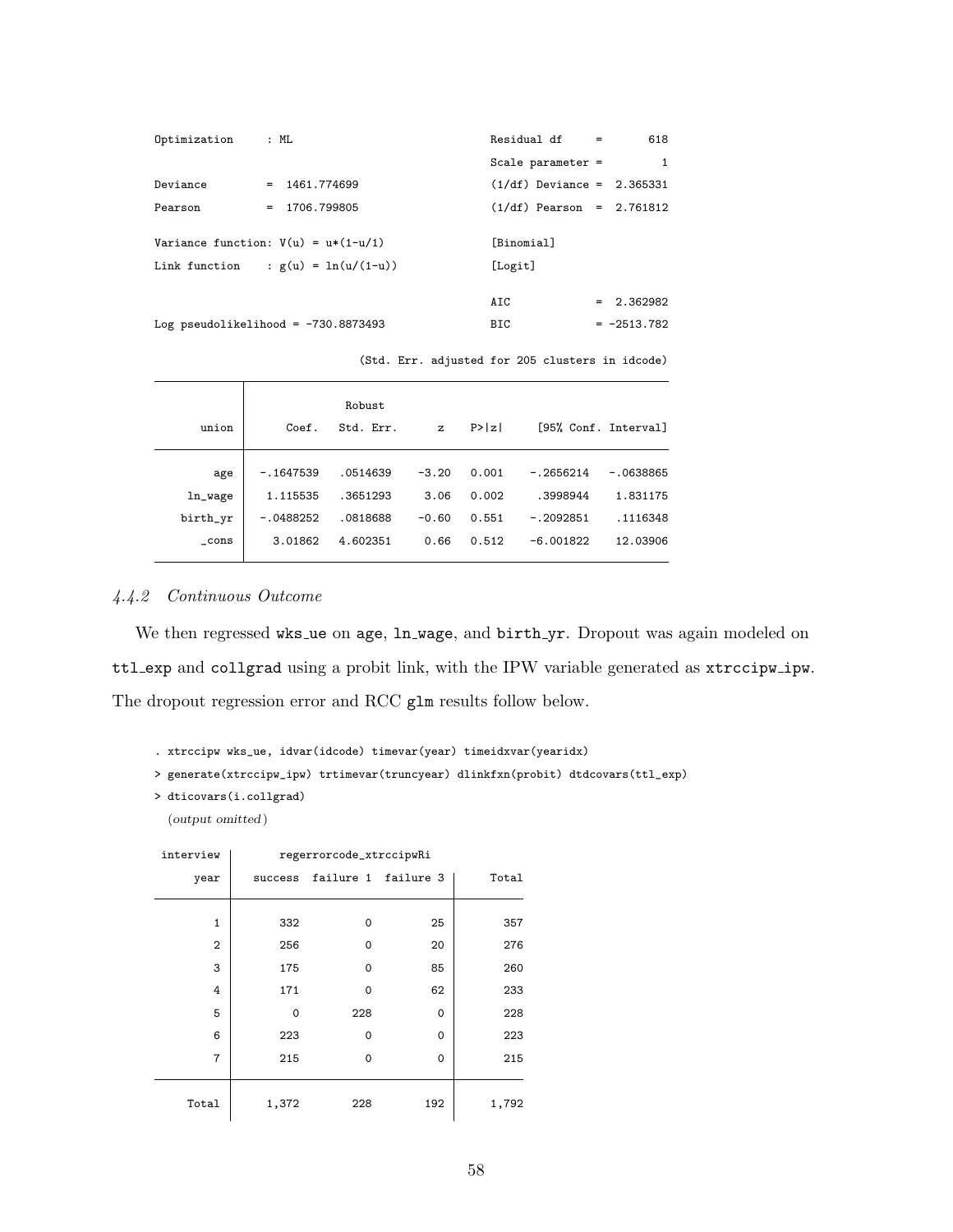. glm wks\_ue age ln\_wage birth\_yr [pweight=xtrccipw\_ipw], vce(cluster id)

Iteration 0: log pseudolikelihood = -6222.7092

| Generalized linear models                                   |                 | $No. of obs =$               | 1607         |
|-------------------------------------------------------------|-----------------|------------------------------|--------------|
| Optimization : ML                                           |                 | $Residual df =$              | 1603         |
|                                                             |                 | Scale parameter = $45.98446$ |              |
| Deviance                                                    | $= 73713.08961$ | $(1/df)$ Deviance = 45.98446 |              |
| Pearson                                                     | $= 73713.08961$ | $(1/df)$ Pearson = 45.98446  |              |
| Variance function: $V(u) = 1$<br>Link function : $g(u) = u$ |                 | [Gaussian]<br>[Identity]     |              |
|                                                             |                 | AIC                          | $= 7.749482$ |
| Log pseudolikelihood = $-6222.709174$                       |                 | BIC                          | $= 61879.54$ |

(Std. Err. adjusted for 347 clusters in idcode)

| wks_ue   | Coef.       | Robust<br>Std. Err. | $\mathbf{z}$ | P >  z |             | [95% Conf. Interval] |
|----------|-------------|---------------------|--------------|--------|-------------|----------------------|
| age      | .086099     | .0634442            | 1.36         | 0.175  | $-.0382493$ | .2104472             |
| ln_wage  | $-.5719055$ | 1.089603            | $-0.52$      | 0.600  | $-2.707488$ | 1.563677             |
| birth_yr | .3239657    | .1216133            | 2.66         | 0.008  | .0856081    | .5623233             |
| cons     | $-14.54912$ | 7.865388            | $-1.85$      | 0.064  | $-29.965$   | .8667553             |

Excluding trtimevar(truncyear) from the xtrccipw call resulted in truncation being treated exactly like dropout, with the following dropout regression error and UR glm results.

| interview      | regerrorcode_xtrccipwRi |           |       |  |  |
|----------------|-------------------------|-----------|-------|--|--|
| year           | success                 | failure 3 | Total |  |  |
|                |                         |           |       |  |  |
| 1              | 332                     | 25        | 357   |  |  |
| $\overline{2}$ | 347                     | 0         | 347   |  |  |
| 3              | 250                     | 20        | 270   |  |  |
| 4              | 256                     | 0         | 256   |  |  |
| 5              | 106                     | 126       | 232   |  |  |
| 6              | 228                     | 0         | 228   |  |  |
| 7              | 217                     | $\Omega$  | 217   |  |  |
| Total          | 1,736                   | 171       | 1,907 |  |  |

. . .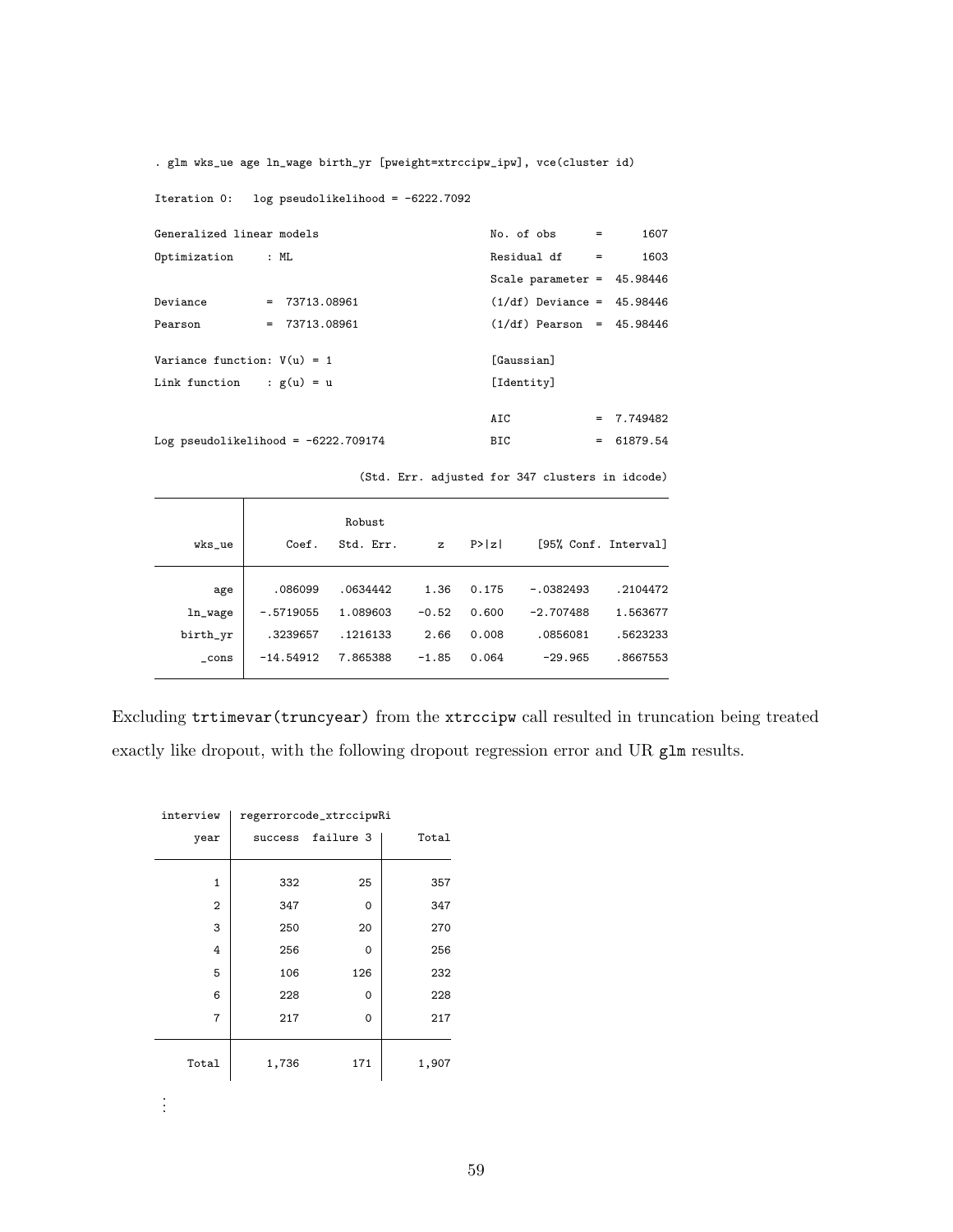Iteration 0: log pseudolikelihood = -8323.6825

| Generalized linear models                      |                 | $No. of obs =$                  | 1607         |
|------------------------------------------------|-----------------|---------------------------------|--------------|
| Optimization                                   | : ML            | $Residual df =$                 | 1603         |
|                                                |                 | Scale parameter = $62.08307$    |              |
| Deviance                                       | $= 99519.16617$ | $(1/df)$ Deviance = 62.08307    |              |
| Pearson                                        | $= 99519.16617$ | $(1/df)$ Pearson = 62.08307     |              |
| Variance function: $V(u) = 1$<br>Link function | : $g(u) = u$    | <b>[Gaussian]</b><br>[Identity] |              |
|                                                |                 | AIC                             | $= 10.36426$ |
| Log pseudolikelihood = $-8323.682502$          |                 | BIC                             | $= 87685.62$ |

(Std. Err. adjusted for 347 clusters in idcode)

|          |             | Robust    |              |        |             |                      |
|----------|-------------|-----------|--------------|--------|-------------|----------------------|
| wks_ue   | Coef.       | Std. Err. | $\mathbf{z}$ | P >  z |             | [95% Conf. Interval] |
|          |             |           |              |        |             |                      |
| age      | .0836737    | .0669348  | 1.25         | 0.211  | $-.0475162$ | .2148636             |
| ln_wage  | $-.1151565$ | 1.260023  | $-0.09$      | 0.927  | $-2.584757$ | 2.354444             |
| birth_yr | .3092506    | .1330989  | 2.32         | 0.020  | .0483816    | .5701197             |
| $\_cons$ | $-14.6233$  | 8.829574  | $-1.66$      | 0.098  | $-31.92895$ | 2.682348             |
|          |             |           |              |        |             |                      |

As in the regressions of the binary outcome union, UR parameter estimates kept the same signs as the corresponding RCC estimates. However, birth yr was less than half as statistically significant under UR as it was under RCC. Also, while not statistically significant in either scenario, the magnitude of ln wage changed notably.

## 4.5 PEP Data Analysis

We now reanalyze the Kurland and Heagerty (2005) analysis data from the PEP study. Few individuals dropped out  $(n = 17, 2.3\%)$ , and only 62 (8.2%) died in the first two years of the study. Out of 432 low-risk individuals, 30 died (7%); 14 of 213 (6%) died in the medium-risk group; and 18 of 107 (17%) died in the high-risk group. They estimated the association of ADL disability with ADL-disability risk group (i.e., risk levels low, medium, and high), month, month<sup>2</sup>, and the interaction between month and risk group. Their dropout model included all of these covariates in addition to sex, ADL-disability status at the previous month to reflect the MAR assumption, and a baseline depression indicator.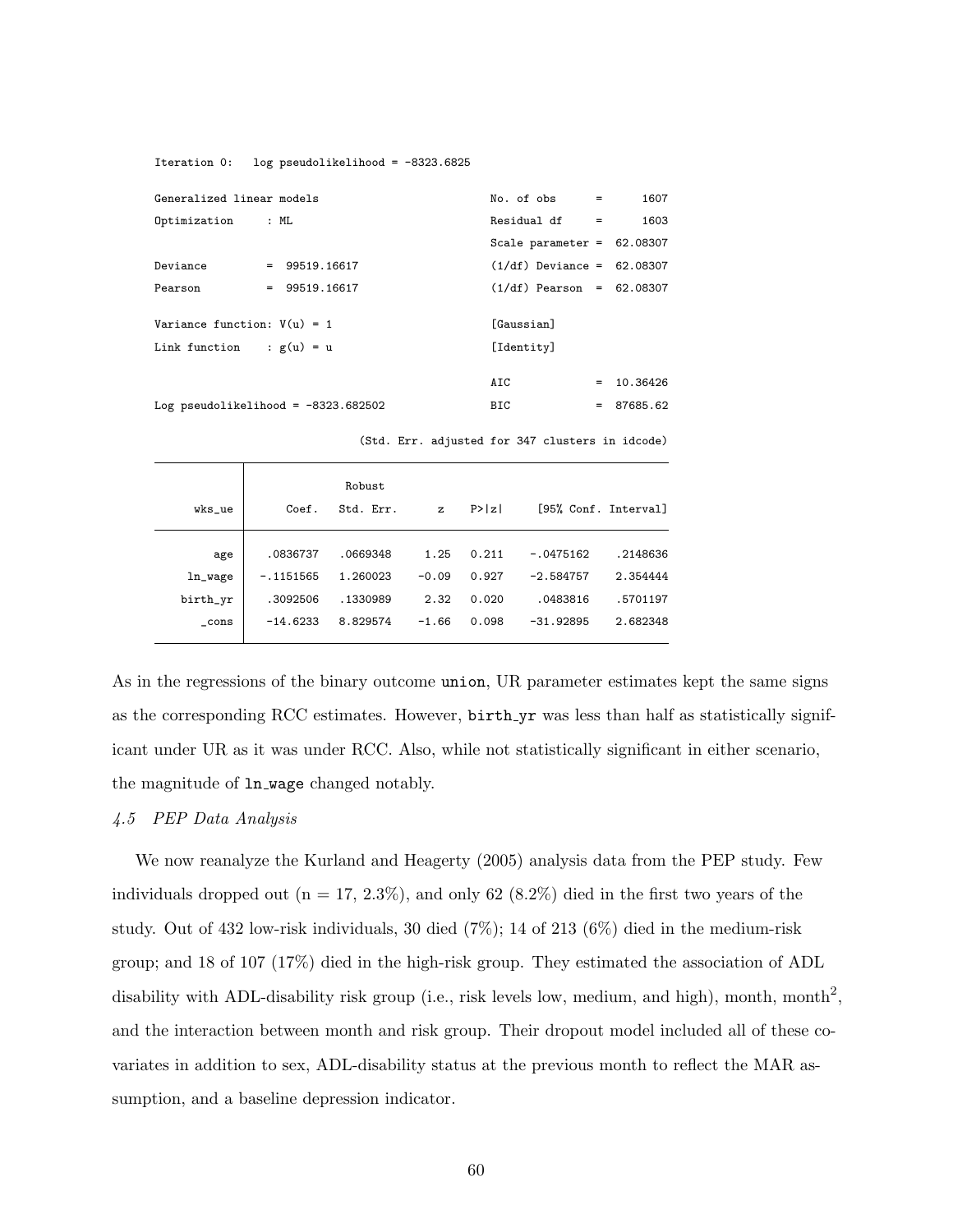The xtrccipw and glm commands were called as follows, with the relevant output displayed. The variables were study ID (studyid), month (month), month index (monthidx), ADL disability  $(adldis = 1$  if disabled; = 0 otherwise), risk group (rgamed = 0, rgahigh = 0 for low; rgamed = 1, rgahigh = 0 for medium; and rgamed = 0, rgahigh = 1 for high), month<sup>2</sup> (monthsq), medium risk interaction with month (rgamedmonth  $=$  rgamed  $*$  month), high risk interaction with month (rgahighmonth = rgahigh  $*$  month), and ADL disability status at the previous month (reducedlag  $= 1$ ). The dropout mechanism was modeled using a logit model.

```
. xtrccipw i.adldis, idvar(studyid) timevar(month) timeidxvar(monthidx)
> generate(xtrccipw_ipw) trtimevar(deathmo) dtdcovars(month monthsq rgamedmonth
> rgahighmonth) dticovars(i.rgamed i.rgahigh i.sex i.depresbl) reducedlag(1)
outcomevar = i.adldis
idvar = studyid
timevar = month
timeidxvar = monthidx
generate = xtrccipw_ipw
timeidxf = 1
timeidxl = 24trtimevar = deathmo
dlinkfxn = logit
dtdcovars = month monthsq rgamedmonth rgahighmonth
dticovars = i.rgamed i.rgahigh i.sex i.depresbl
dcar =
reducedlag = 1
```

|                | regerrorcode_xtrccipwRi |           |       |  |
|----------------|-------------------------|-----------|-------|--|
| monthidx       | success                 | failure 1 | Total |  |
|                |                         |           |       |  |
| $\mathbf{1}$   | 0                       | 752       | 752   |  |
| $\overline{2}$ | 750                     | 0         | 750   |  |
| 3              | 748                     | 0         | 748   |  |
| 4              | 743                     | 0         | 743   |  |
| 5              | 742                     | 0         | 742   |  |
| 6              | 740                     | 0         | 740   |  |
| 7              | 735                     | 0         | 735   |  |
| 8              | 731                     | 0         | 731   |  |
| 9              | 730                     | 0         | 730   |  |
| 10             | 729                     | 0         | 729   |  |
| 11             | 727                     | 0         | 727   |  |
| 12             | 721                     | 0         | 721   |  |
|                |                         |           |       |  |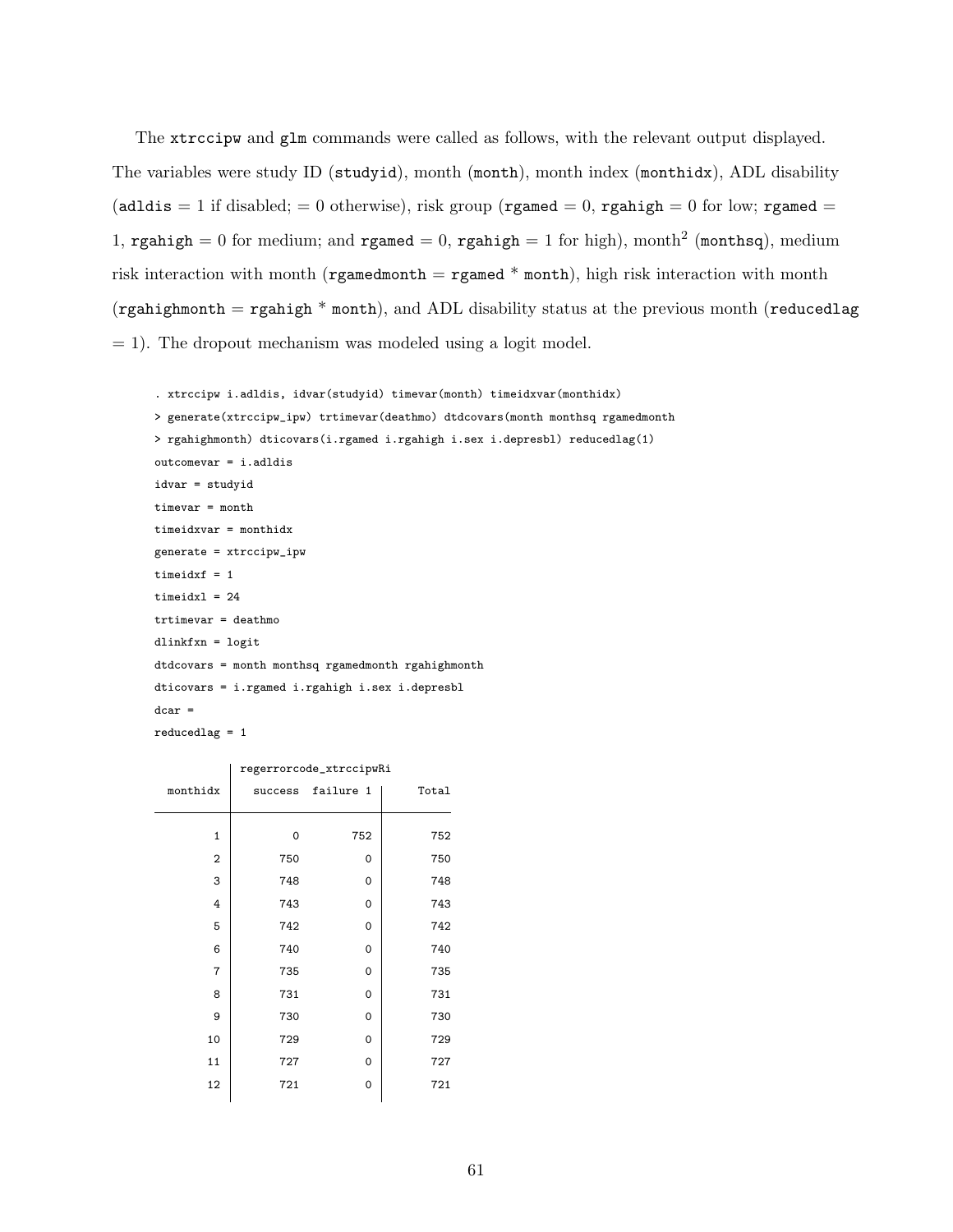| 13    | 715    | 0   | 715    |
|-------|--------|-----|--------|
| 14    | 712    | 0   | 712    |
| 15    | 710    | 0   | 710    |
| 16    | 706    | 0   | 706    |
| 17    | 701    | 0   | 701    |
| 18    | 700    | 0   | 700    |
| 19    | 696    | 0   | 696    |
| 20    | 690    | 0   | 690    |
| 21    | 686    | 0   | 686    |
| 22    | 681    | 0   | 681    |
| 23    | 677    | 0   | 677    |
| 24    | 674    | 0   | 674    |
| Total | 16,444 | 752 | 17,196 |

 $\frac{1}{2}$ 

. glm adldis month monthsq rgamedmonth rgahighmonth i.rgamed i.rgahigh

> [pweight=xtrccipw\_ipw], family(binomial) vce(cluster studyid)

```
Iteration 0: log pseudolikelihood = -4805.9074
Iteration 1: log pseudolikelihood = -4456.9226
Iteration 2: log pseudolikelihood = -4448.8392
Iteration 3: log pseudolikelihood = -4448.7424
Iteration 4: log pseudolikelihood = -4448.7424
Generalized linear models No. of obs = 17177
Optimization : ML Residual df = 17170
```

|                                       |                 | Scale parameter $=$          | 1             |
|---------------------------------------|-----------------|------------------------------|---------------|
| Deviance                              | $= 8897.484773$ | $(1/df)$ Deviance = .5181995 |               |
| Pearson                               | $= 17402.11245$ | $(1/df)$ Pearson = 1.013518  |               |
|                                       |                 |                              |               |
| Variance function: $V(u) = u*(1-u/1)$ |                 | [Binomial]                   |               |
| Link function : $g(u) = \ln(u/(1-u))$ |                 | [Logit]                      |               |
|                                       |                 |                              |               |
|                                       |                 | AIC                          | $= 0.5188033$ |
| Log pseudolikelihood = $-4448.742386$ |                 | BIC                          | $= -158532.8$ |

(Std. Err. adjusted for 752 clusters in studyid)

|              |             | Robust    |              |        |             |                      |
|--------------|-------------|-----------|--------------|--------|-------------|----------------------|
| adldis       | Coef.       | Std. Err. | $\mathbf{z}$ | P >  z |             | [95% Conf. Interval] |
|              |             |           |              |        |             |                      |
| month        | .042531     | .0136743  | 3.11         | 0.002  | .0157298    | .0693322             |
| monthsq      | $-.0023904$ | .0007797  | $-3.07$      | 0.002  | $-.0039185$ | $-.0008622$          |
| rgamedmonth  | .0007953    | .0159911  | 0.05         | 0.960  | $-.0305466$ | .0321372             |
| rgahighmonth | .0239548    | .0186385  | 1.29         | 0.199  | $-.012576$  | .0604855             |
| 1.rgamed     | 1.869464    | .2275534  | 8.22         | 0.000  | 1.423468    | 2.31546              |
|              |             |           |              |        |             |                      |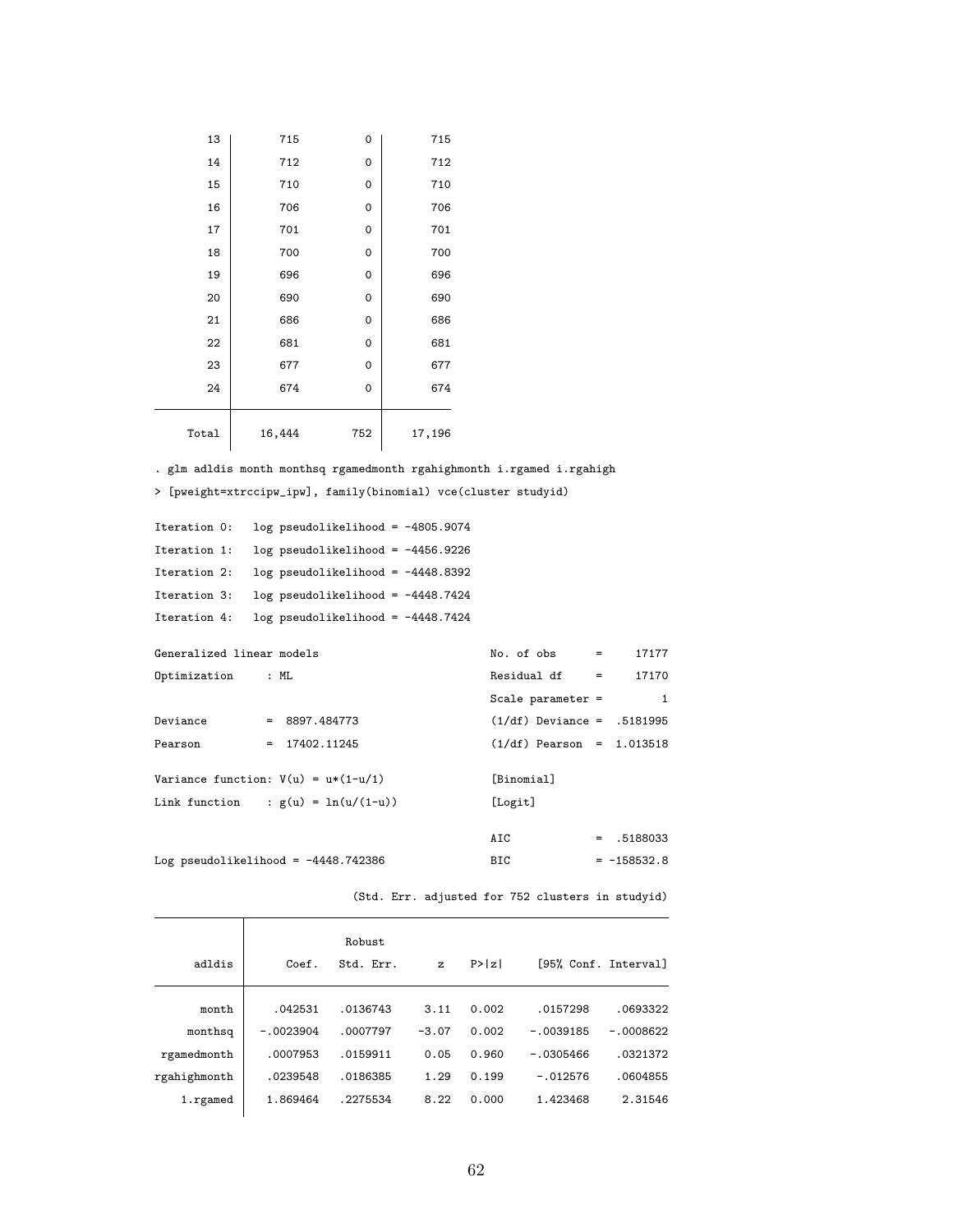| 1.rgahigh   2.186206 .2463283 8.88 0.000 |  | 1.703412                                                                       | 2.669001 |
|------------------------------------------|--|--------------------------------------------------------------------------------|----------|
|                                          |  | $_{\rm \sim}$ cons $\vert$ -3.532125 .1850643 -19.09 0.000 -3.894844 -3.169405 |          |

These estimates were used to produce Figure 4.4. The predicted trajectories match the fitted curves for the IPCW-IEE estimator in Figure 3 of Kurland and Heagerty (2005). The fitted odds ratio comparing odds of disability in the high-risk group to that of the low-risk group at the last time point is 8.90, while Kurland and Heagerty (2005) estimated this odds ratio as 8.95. This minor difference likely results from our use of 752 individuals in the data we were provided (from Professor Kurland), compared to 754 individuals used by Kurland and Heagerty (2005).

## 4.6 Discussion

In this paper, we introduced the **xtrccipw** command to estimate the inverse-probability weights used to conduct weighted GEE regression, and in particular, regression conditioning on continuation. The assumed dropout probability mechanism can be specified using either a logit or probit link function. Large-sample properties of the resulting  $g1m$  mean and empirical sandwich variance estimates were also noted, and xtrccipw was demonstrated using examples with binary and continuous outcomes. Finally, the command was used to reanalyze the original study findings in Kurland and Heagerty (2005). Note that the xtrccipw command produces IPWs that all equal 1 when there is only truncation but no dropout, so that running glm afterward is equivalent to unweighted GEE regression.

The xtrccipw command does have some limitations. The command can only estimate IPWs if missingness is monotonic, while many studies suffer from non-monotonic (i.e., arbitrary or intermittent) missingness. To use xtrccipw, an "artificial" dropout indicator that treats the first instance of missingness as dropout may be constructed, discarding any subsequent non-missing outcomes (Robins et al., 1995). One can also try imputing arbitrarily missing outcomes up until the last non-missing outcome, as done in Kurland and Heagerty (2005).

The RCC method is appropriate when one wishes to draw inference about a target population or real-world population that is itself subject to truncation, when one is interested only in the subset of the target population consisting of continuing outcomes. In the PEP study of individuals aged 70 or older, the mortality pattern seen in the study sample population can be seen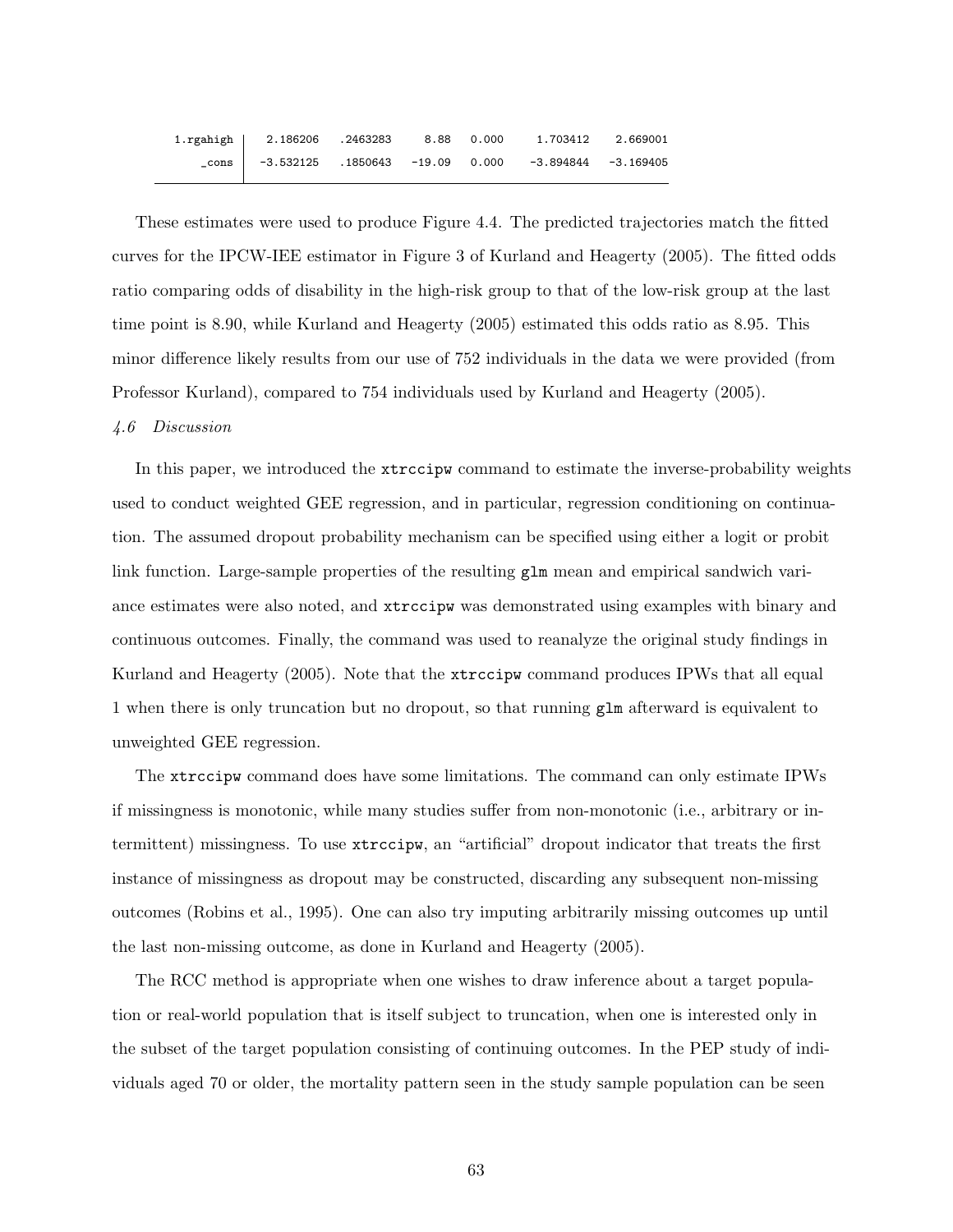to represent that of the target population, so that up-weighting outcomes for those who had died might not be reasonable because these up-weighted outcomes may be interpreted as representing outcomes that do not exist in the target population. Regardless of the debate surrounding this interpretation of the effect of using IPWs (Chaix et al., 2012; Tchetgen Tchetgen et al., 2012), the PEP study investigators were only interested in the target population of living individuals. This is the type of research question that RCC is specifically designed to handle. The xtrccipw command gives the user readily available software to run a weighted GEE or RCC analysis without having to write her own code to construct IPWs.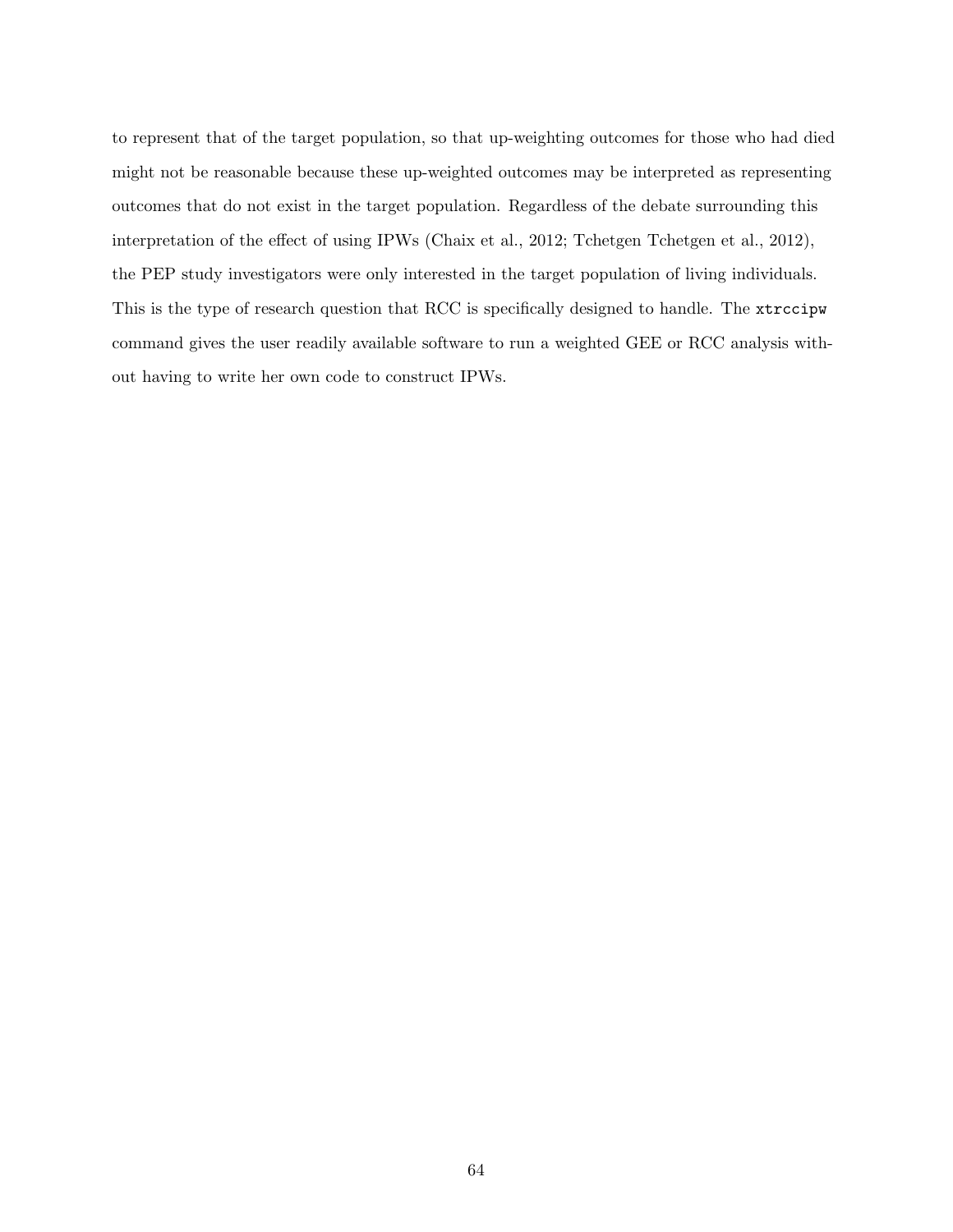| idvar          | timevar                | timeidxvar     | outcomevar | dtdcovar  | dticovar               | trtimevar  |
|----------------|------------------------|----------------|------------|-----------|------------------------|------------|
| 1              | 05apr1979              | 1              | 13.2       | 432       | yes                    |            |
| 1              | 04may1979              | $\overline{2}$ | 14.3       | 65        | yes                    |            |
| 1              | 05jun1979              | 3              | 08.0       | -5        | yes                    |            |
| $\overline{2}$ | 18sep1982              | 1              | 24.1       | 83        | no                     |            |
| $\overline{2}$ | 20oct1982              | $\overline{2}$ | 32.9       | 23        | no                     |            |
| $\overline{2}$ | 21nov1982              | 3              |            | 633       | $\mathbf{n}\mathbf{o}$ | $\bullet$  |
| 3              | 15sep1983              | 1              | 25.8       | 441       | $\mathbf{n}\mathbf{o}$ | 16 nov1983 |
| 3              | 19oct1983              | $\overline{2}$ | 23.3       | 76        | $\mathbf{no}$          | 16nov1983  |
| 3              | 16nov1983              | 3              |            | $\bullet$ | $\cdot$                | 16nov1983  |
| $\overline{4}$ | $14$ jan $1979$        | 1              | 15.0       | $-23$     | $\mathbf{no}$          | 24feb1979  |
| $\overline{4}$ | 14feb1979              | $\overline{2}$ |            | 455       | no                     | 24feb1979  |
| $\overline{4}$ | 16 <sub>mar</sub> 1979 | 3              |            |           |                        | 24feb1979  |

Supporting Table 4.1: Short example dataset.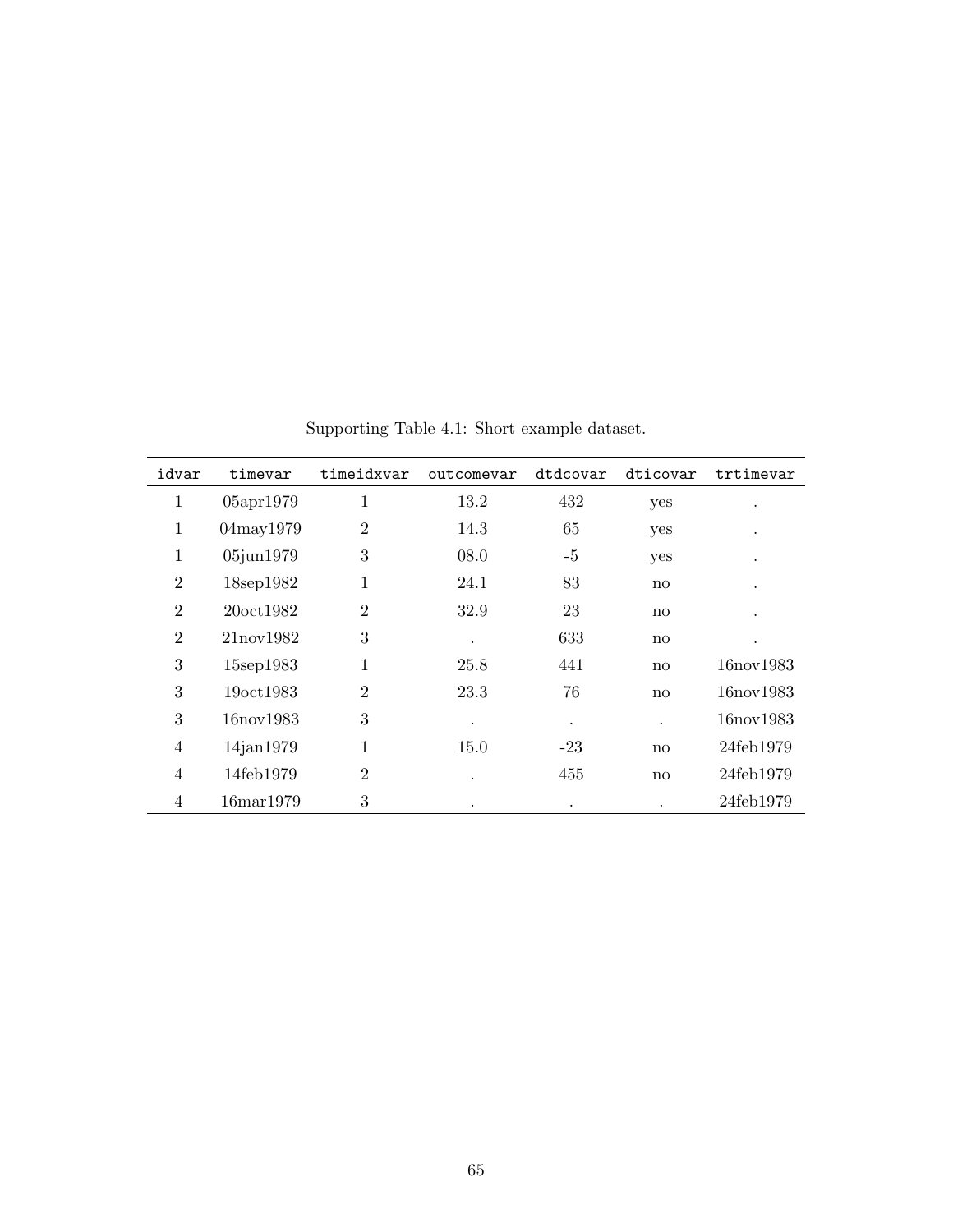

Supporting Figure 4.4: Predicted trajectories for PEP data by risk group.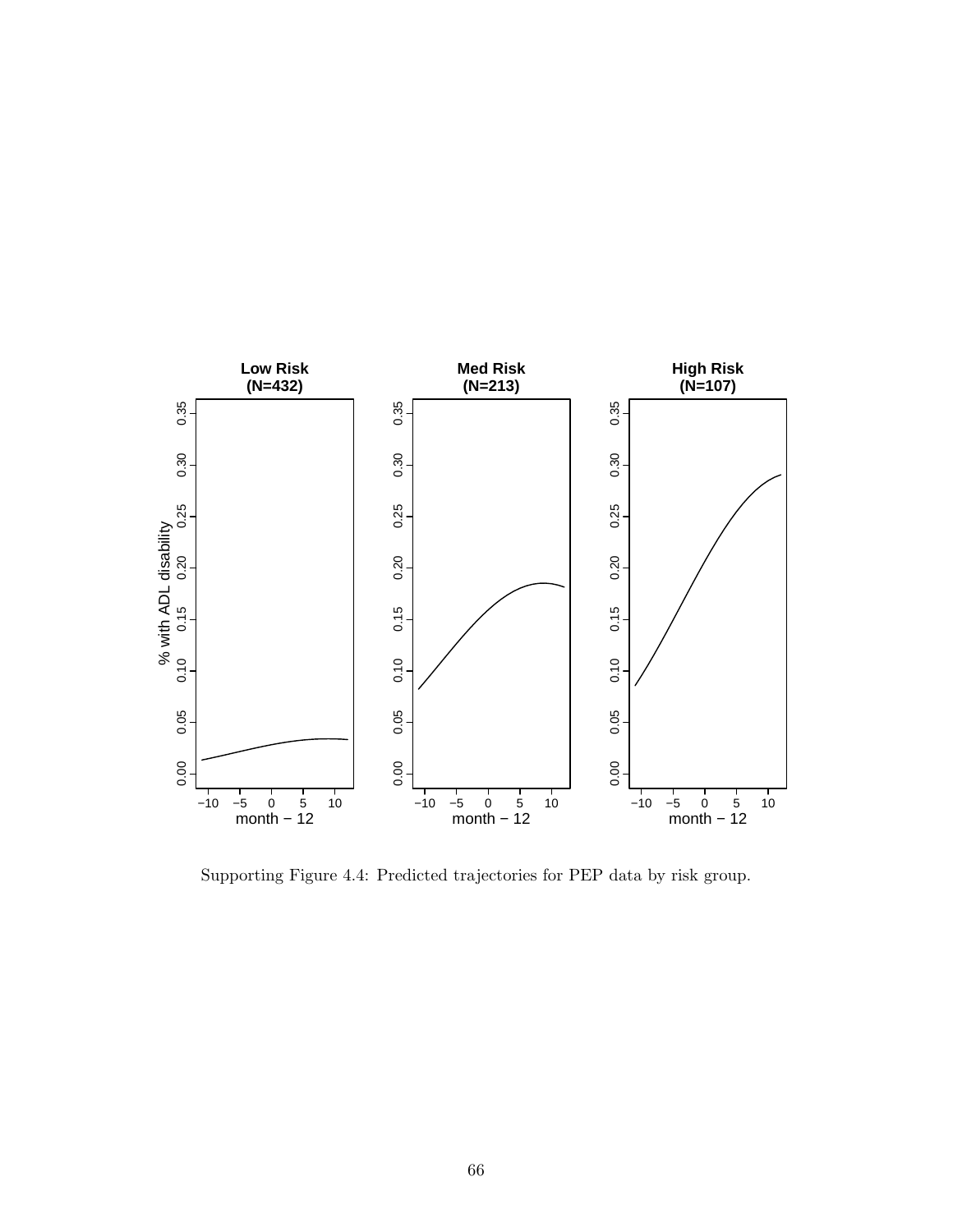# CHAPTER 5: AUGMENTED REGRESSION CONDITIONING ON CONTINUATION

## 5.1 Introduction

Previously, we introduced the Breastfeeding, Antiretrovirals, and Nutrition (BAN) study (van der Horst et al., 2009; Chasela et al., 2010), a clinical trial of 2369 mothers infected with human immunodeficiency virus (HIV) who (along with their infants) were randomized in a  $3 \times 2$  factorial design of interventions. For one of the study objectives, investigators wanted to draw inference about mean infant weight, length, and body mass index (BMI) over time, as long as infants were alive and not infected with HIV. Death and infection were therefore conceptualized as "truncating" the temporal trajectory of such outcomes, rendering such outcomes undefined past the point of truncation; the opposite of truncation was called "continuation". By the end of the 24-week study period, 14% of all 2238 analysis-sample infants had dropped out, and 8% of all other infants had truncated trajectories. While infants were alive, uninfected, and still in the study, infants missed 5% of their scheduled visits intermittently. To address the difference between outcomes rendered undefined due to truncation, and outcomes that were missing but well-defined, Kurland and Heagerty (2005) developed a method based on weighted generalized estimating equations (GEE) for directly estimating continuing longitudinal mean outcomes. We extended their method to be able to accommodate different mechanisms behind dropout (i.e., monotonic missingness) and intermittent missingness (IM) using an approach similar to that of Shardell and Miller (2008), added some large-sample results to perform inference, and called this approach regression conditioning on continuation (RCC). This was achieved by specifying different probability models for the dropout and IM processes in constructing the inverse-probability weights (IPWs) used in a weighted-GEE analysis (IPWGEE). However, a fundamental weakness of most non-sampling IPWGEE methods is that while the missing-data model is unknown in practice, it must nonetheless be correctly specified to obtain consistent mean-outcome estimates (Robins et al., 1995). Simulations have shown that weighted GEE with a misspecified dropout model can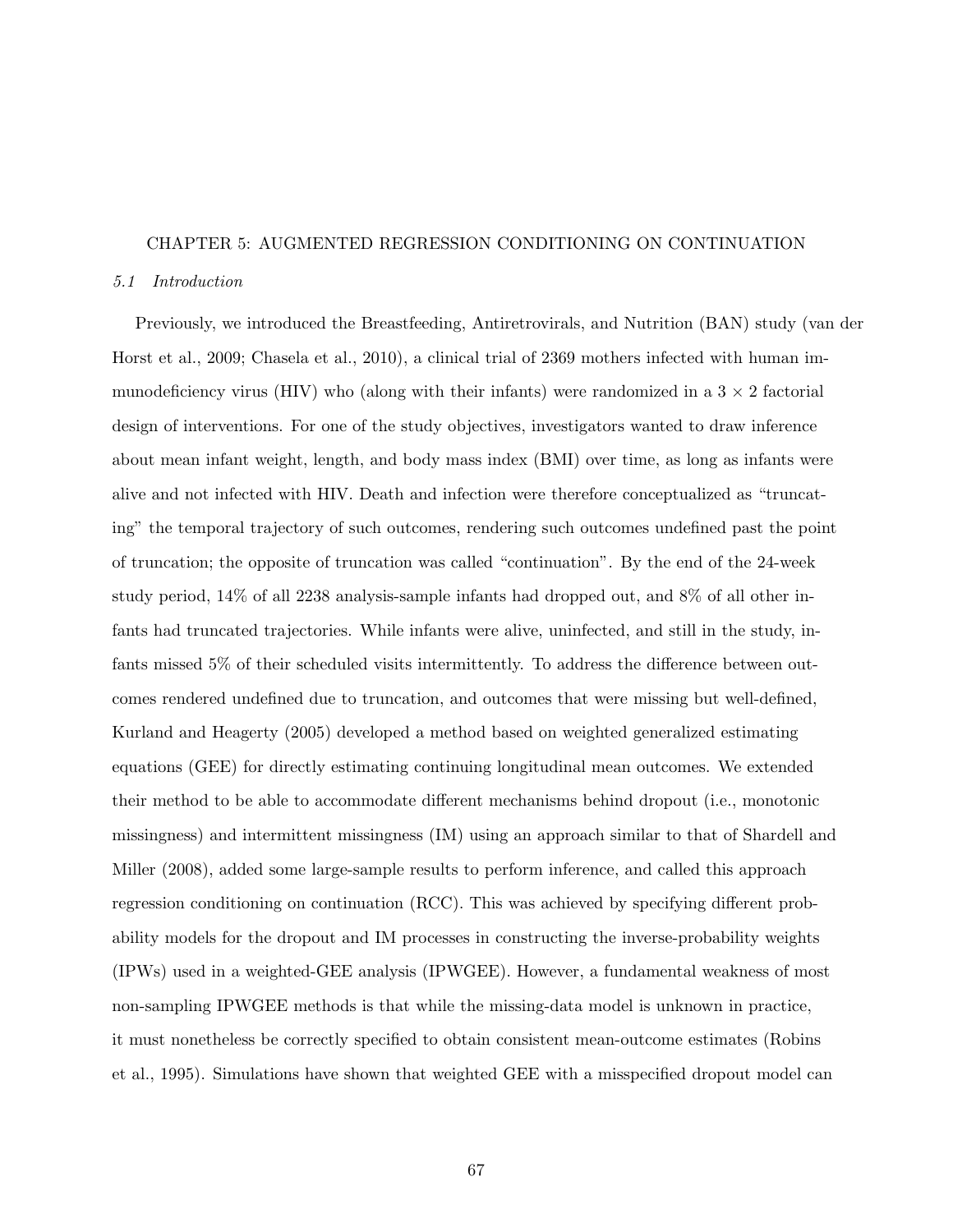even perform worse than unweighted GEE (Preisser et al., 2002). RCC therefore performs consistent parameter estimation in general only if the models for dropout and IM are correct.

To protect against such missingness-model misspecification, methods that adjust IPW-equipped estimating equations have been widely developed. Significant progress has been made in both the missing-data and causal-inference literatures (Robins et al., 1995; Rotnitzky et al., 1998; Scharfstein et al., 1999a; van der Laan and Robins, 2003; Bang and Robins, 2005; Kang and Schafer, 2007; Wooldridge, 2007) on the development and use of these augmented estimating equations (AEE). These approaches entail adding a term with mean 0 to each summand in the estimating equation; i.e., this extra component is said to "augment" IPWGEE. The augmentation component is derived by projecting the estimating equations onto the tangent space of the missingness model, which is a Hilbert space spanned by functions of the missingness model with mean 0, and then taking the orthogonal complement of that projection (Robins and Rotnitzky, 1995; van der Laan and Robins, 2003; Carpenter and Kenward, 2006; Tsiatis, 2006; Chen and Zhou, 2011; Shardell et al., 2015). This component is often a function of the complete data (Bang and Robins, 2005). For the resulting estimator to be consistent, either the IPW or complete-data model must be correctly specified, but not necessarily both; i.e., such an estimator is "doubly robust" to model misspecification (Scharfstein et al., 1999b; Bang and Robins, 2005; Kang and Schafer, 2007; Vansteelandt et al., 2007).

Recently, the AEE approach has been applied in longitudinal settings that distinguish among truncation, dropout, or IM. Similar to work done by Shardell and Miller (2008), Chen and Zhou (2011) developed a method that allows IM in both outcomes and covariates. While they dealt with binary outcomes, they defined a framework general enough to accommodate continuous outcomes. Tchetgen Tchetgen et al. (2012) proposed a principal-stratification approach to draw causal inference from longitudinal data with a continuous outcome subject to truncation. Shardell et al. (2015) subsequently extended their work by augmenting the IPW-equipped estimating equations used to estimate the g-formulas used in the original approach, and allowed for distinct dropout and truncation mechanisms to be specified in the construction of the IPWs.

Nevertheless, these methods do not allow the AEE IPWs to be modeled with distinct mechanisms for dropout and IM, while also accounting for truncation. The method developed by Chen

68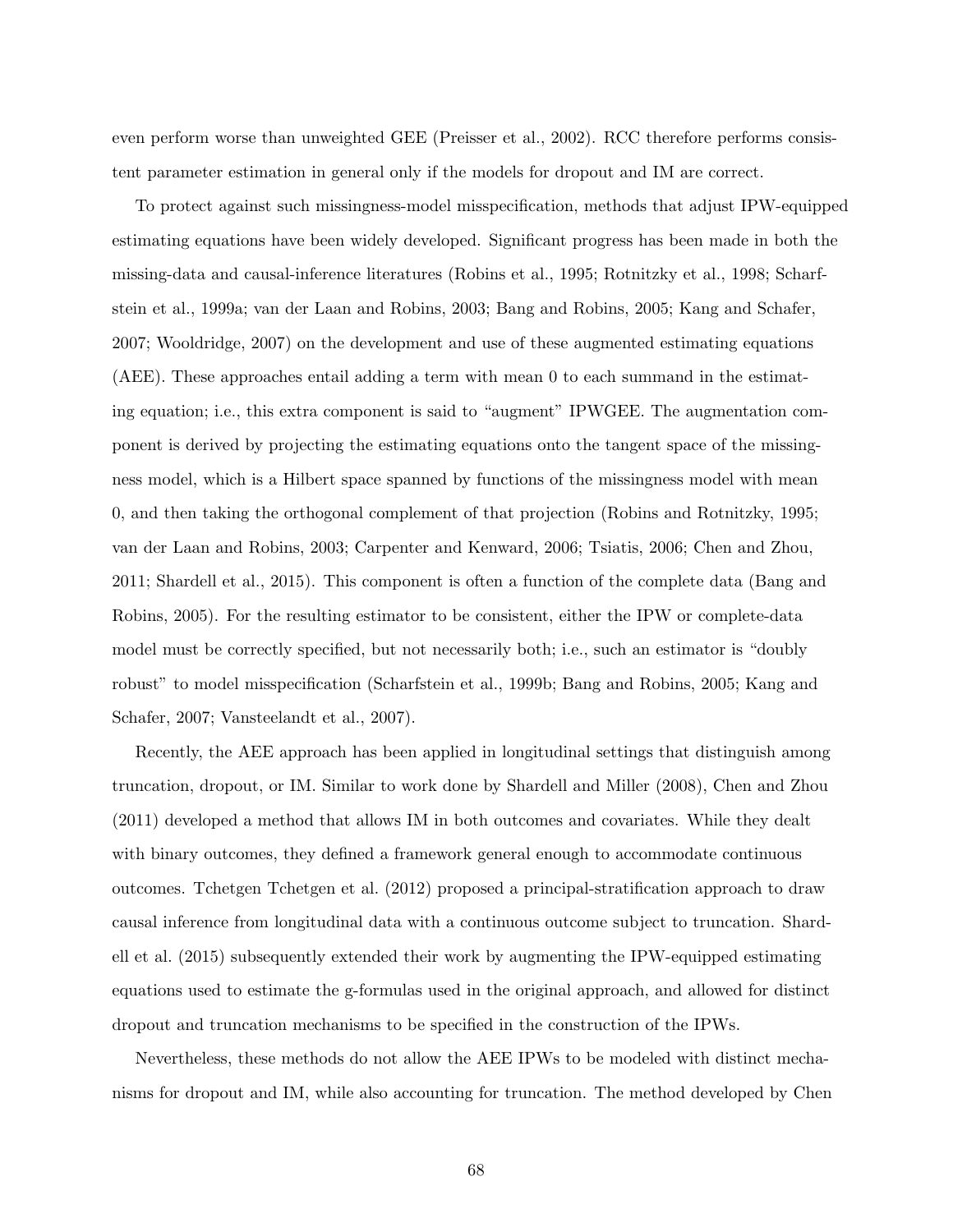and Zhou (2011) accommodates both outcome and covariate IM. However, they do not distinguish dropout from IM, and their method does not handle truncation. The approach of Shardell et al. (2015) does handle truncation and dropout, but does not allow for IM. The RCC method properly adjusts for truncation, and additionally distinguishes dropout from standard definitions of IM by instead defining IM as being conditional on non-dropout. That is, most IPW methods that allow for arbitrary or non-monotonic missingness define any such missingness as IM, while RCC restricts the definition of IM to missingness that occurs only before dropout.

In this article, we propose to extend the IPW-based RCC approach by augmenting its weighted estimating equations with expected outcomes conditional on continuation and observed data. We call this the augmented RCC (ARCC) method. In Section 5.2, we introduce notation and key assumptions, construct the augmentation component, and present the ARCC estimating equation. In Section 5.3, the empirical bias and variance of the ARCC and RCC estimators are characterized in a simulation study. The BAN data are then analyzed in Section 5.4 using ARCC. We conclude with a brief discussion in Section 5.5.

## 5.2 Methods

## 5.2.1 Notation & Assumptions

Suppose we have a random sample of  $i = 1, ..., n$  subjects measured at up to  $j = 1, ..., m$ fixed study time points. The dependence on i will be suppressed for notational ease when not ambiguous. Let  $Y_j$  denote the outcome at time point j. Let  $C_j = 1$  if the truncating event has not occurred by time point j, and let  $C_j = 0$  otherwise. Assume the outcome  $Y_j$  is well defined if and only if  $C_j = 1$ . Assume that truncation is irreversible such that  $C_j = 0$  implies  $C_k = 0$ for all  $k > j$ . If  $C_j = 1$ , let  $R_j = 1$  if the outcome is observed at time point j; otherwise, let  $R_j = 0$ . If  $C_j = 1$ , let  $R_j^D = 1$  if an individual has not dropped out by time point j; otherwise, let  $R_j^D = 0$ . Dropout is defined to occur by time point j if all non-truncated outcomes are missing at and beyond time point j; i.e.,  $R_k = 0$  for all  $k \geq j$  if  $C_k = 1$ . All undefined values are denoted as \*, and we adopt the convention that  $Y_j = *$ ,  $R_j = *$ , and  $R_j^D = *$  if  $C_j = 0$ . For any time-indexed quantity A, let  $A_j$  denote the value of A at time point j, and let  $\bar{A}_j = (A_1, \ldots, A_j)$ . Hence,  $\bar{A}_{j-1}$ represents an individual's history of A prior to time point j, where  $\overline{A}_{j-1} = \emptyset$  at  $j = 1$ . For any random variable A, if A is discrete then let  $p(a)$  denote  $Pr(A = a)$ , the mass of A at a. Likewise,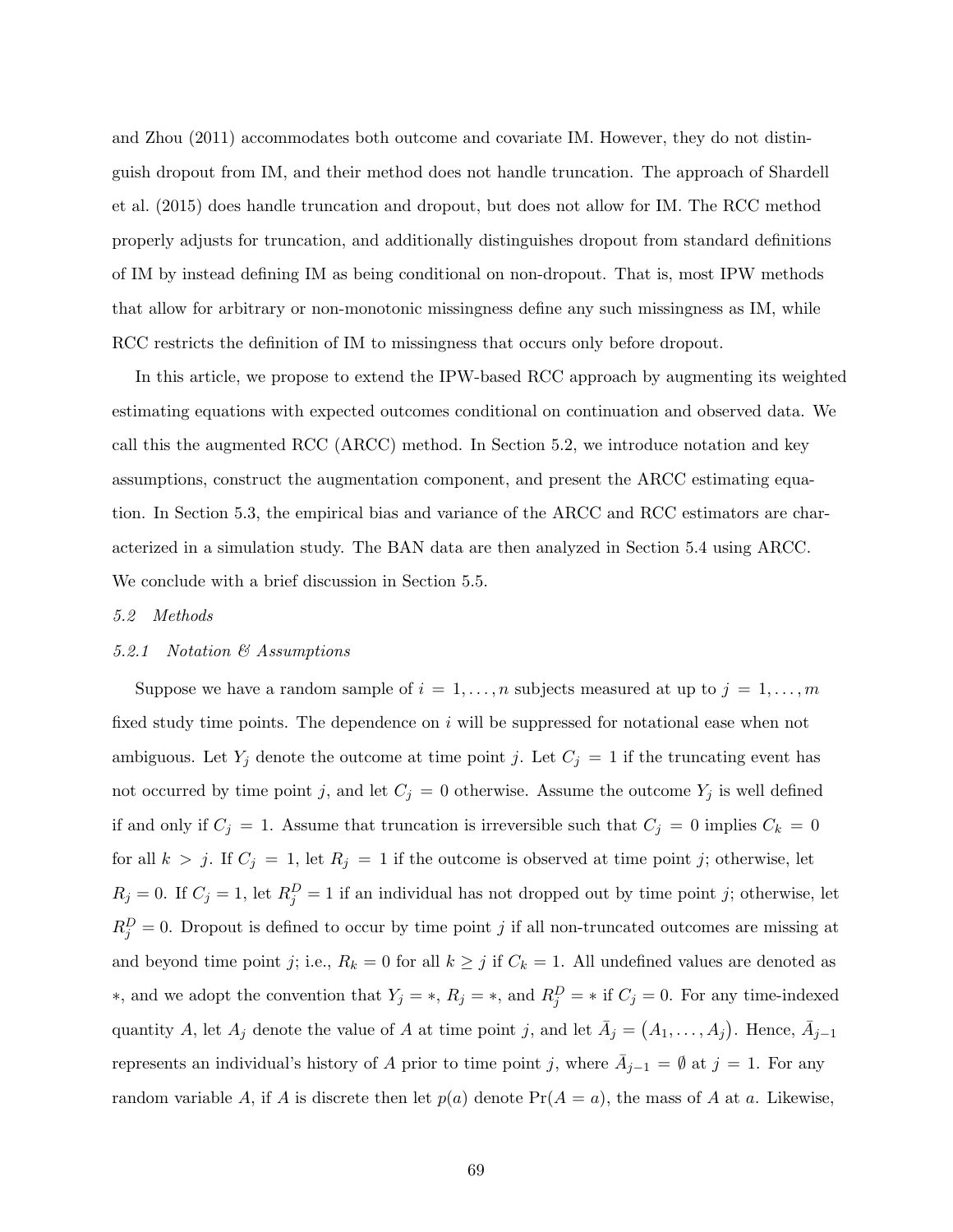if A is continuous then let  $p(a)$  denote  $f(a)$ , the density of A at a. Let  $p(\cdot|a)$  denote  $p(\cdot|A = a)$ . Let  $S = \sum_{j=1}^{m} C_j$  denote the number of time points before a trajectory was truncated, with  $S =$ m indicating that the trajectory was not truncated. In the regression setting, we might posit a generalized linear model of the form  $h(\mu_j(s)) = x'_j \beta_s$ , where  $\mu_j(s) = E(Y_j|S = s)$ ,  $h(\cdot)$  is a link function,  $x_j$  is an observed  $p \times 1$  vector of (possibly time-dependent) covariates that includes a column of ones for the intercept, and  $\beta_s$  is the corresponding parameter vector.

# 5.2.2 Dropout & Intermittent Missingness Mechanisms

In this section, we describe different assumptions regarding the probabilities of dropout and IM. The following conditional probabilities are characterized in order to make assumptions about dropout and IM. Conditioning on  $\bar{x}_m$  is assumed in all expressions, so this notation is suppressed in this section. Let

$$
\lambda_j^D(c_j) = \Pr\left(R_j^D = 1 | \bar{r}_{j-1}, R_{j-1}^D = 1, \bar{y}_{j-1}^{\text{obs}}, c_j\right),
$$

where  $\bar{y}_j^{\text{obs}} = \{y_k : R_k = 1, k \leq j\}$  denotes the observed values of  $\bar{y}_j$ . Let

$$
\lambda_j^{IM}(c_{j+1}, c_j) = \Pr(R_j = 1 | R_j^D = 1, \bar{r}_{j-1}, \bar{y}_{j-1}^{\text{obs}}, c_{j+1}, c_j),
$$

where  $\{c_{j+1}, c_j\} = \{c_j\}$  at  $j = m$ . The probability of dropping out conditional on the history of missingness, on past non-dropout, on the history of observed outcomes, and on current truncation status is  $1 - \lambda_j^D(c_j)$ . For  $j \leq m$  the probability of IM conditional on current non-dropout, on the histories of missingness and observed outcomes, on truncation status at the next time point if  $j < m$ , and on current truncation status is  $1 - \lambda_j^{IM}(c_{j+1}, c_j)$ .

Analogous assumptions regarding the dropout and IM mechanisms are now defined. If

$$
\Pr\left(R_j^D = 1 | \bar{r}_{j-1}, R_{j-1}^D = 1, \bar{y}_m, \bar{c}_m\right) = \lambda_j^D(c_j),
$$

then dropout is said to be at random (DAR). If

$$
\Pr\left(R_j^D = 1\middle|\bar{r}_{j-1}, R_{j-1}^D = 1, \bar{y}_m, \bar{c}_m\right) = \Pr\left(R_j^D = 1\middle|\bar{r}_{j-1}, R_{j-1}^D = 1, c_j\right),\
$$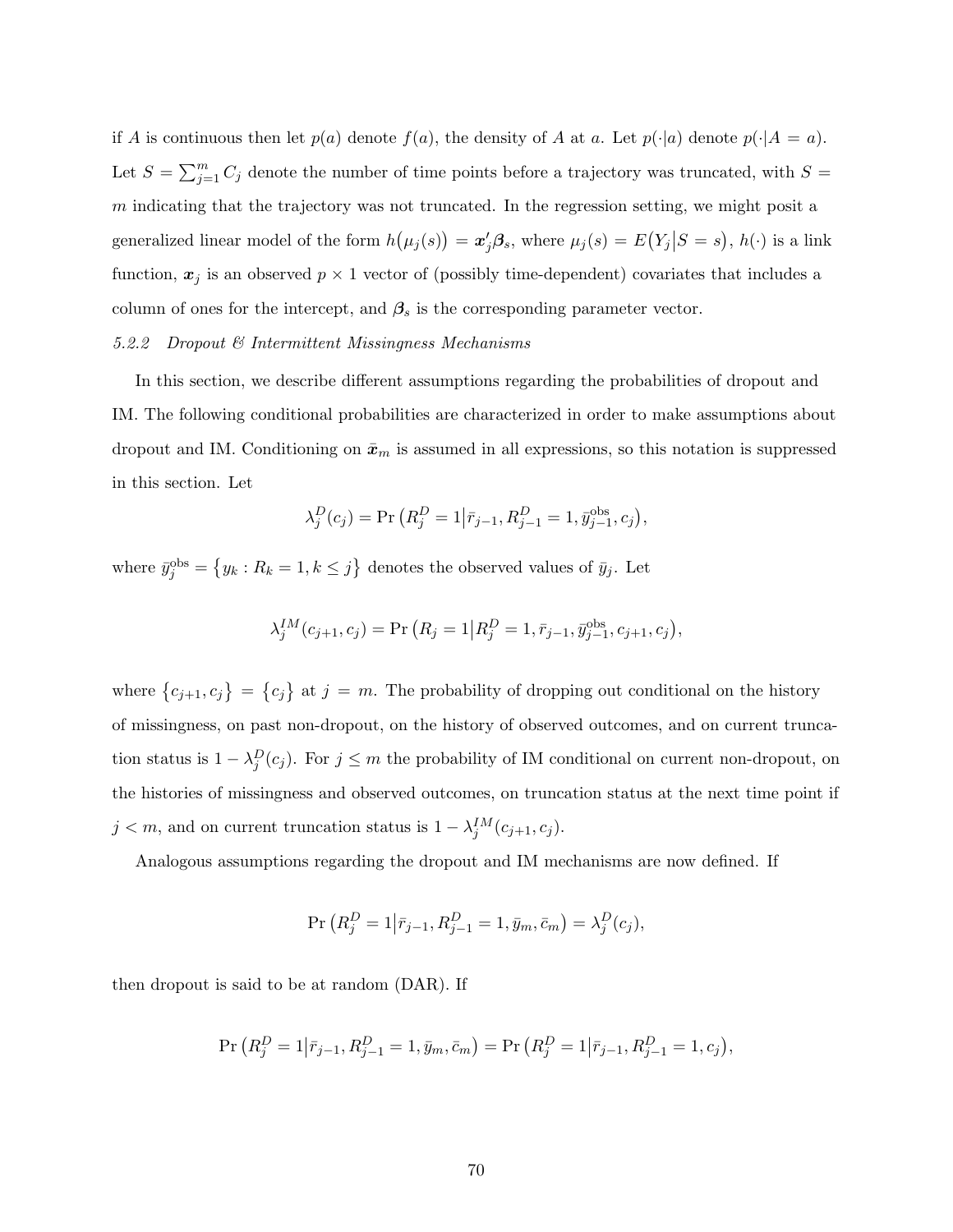then dropout is said to be completely at random (DCAR). Likewise, if

$$
\Pr(R_j = 1 | R_j^D = 1, \bar{r}_{j-1}, \bar{y}_m, \bar{c}_m) = \lambda_j^{IM}(c_{j+1}, c_j),
$$

then IM is said to be at random (IMAR), and if

$$
\Pr(R_j = 1 | R_j^D = 1, \bar{r}_{j-1}, \bar{y}_m, \bar{c}_m) = \Pr(R_j = 1 | R_j^D = 1, \bar{r}_{j-1}, c_{j+1}, c_j),
$$

then IM is said to be completely at random (IMCAR). Dropout is not at random if it is neither DAR nor DCAR, and IM is not at random if it is neither IMAR nor IMCAR. It can be shown that these assumptions imply that outcomes are missing at random (MAR), defined as

$$
p\left(\bar{r}_m\middle|\bar{y}_m,\bar{c}_m\right)=p\left(\bar{r}_m\middle|\bar{y}_m^{\text{obs}},\bar{c}_m\right).
$$

In particular, if DAR and IMAR are true for a set of outcomes, then these outcomes are MAR.

One approach to missingness can misclassify dropout and IM. Suppose that all missingness for continuing outcomes is defined as IM, an approach akin to that of Shardell and Miller (2008) with respect to the outcomes. We denote the corresponding IPWs that consider all missing and truncated outcomes to be IM as IMRCC-IPWs, and let

$$
\pi_j^{IM\dagger} = \Pr(R_j = 1 | \bar{r}_{j-1}, \bar{y}_{j-1}^{obs}, C_j = 1).
$$

This quantity will be used in Section 5.2.4 to construct the IMRCC-IPW-based estimators. 5.2.3 Augmentation Component

The functional component used to augment the standard IPWGEE expression is described in this section. Let  $\bar{Y}_{m(-j)}^{\text{obs}} = \{Y_k : Y_k \in \bar{Y}_m^{\text{obs}}, k \neq j\}$ , and define  $\bar{Y}_{m(-j)}^{\text{mis}}$  likewise. In our data setting, it can be shown that the augmentation component of Chen and Zhou (2011) reduces to the expected outcome at time point j conditional on observed outcomes at any other time point, and on current continuation. Elsewhere in the literature, when similar augmentation components have been modeled and estimated, the corresponding estimator has been called an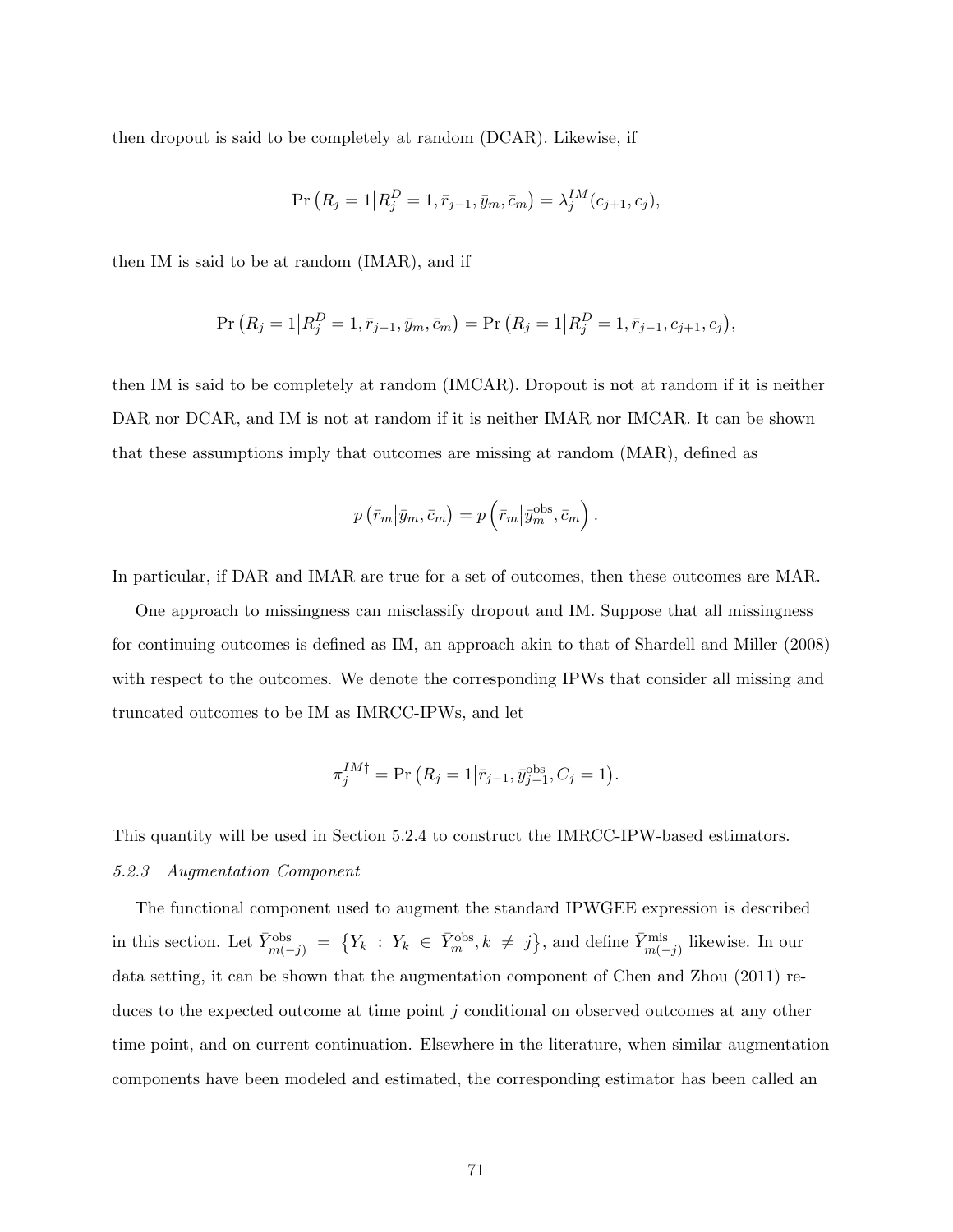outcome-regression (OR) estimator (Bang and Robins, 2005; Vansteelandt et al., 2010; Shardell et al., 2015). Adopting this terminology here, we let

$$
\mu_j^{\text{OR}}(s) = E\left(Y_j|\bar{y}_{m(-j)}^{\text{obs}}, \bar{x}_m, \bar{c}_m\right) = E\left(Y_j|\bar{y}_{m(-j)}^{\text{obs}}, \bar{x}_m, S = s\right)
$$
(5.13)

denote the augmentation component with a functional form defined using OR models.

To solve the estimating equations in Section 5.2.4,  $\mu_j^{\text{OR}}(s)$  must be estimable. Expression (5.13) suggests taking a pattern-mixture approach that stratifies by truncation time, similar to what was done in le Cessie et al. (2009). Let  $p_{s_k} = \Pr(S = k | \bar{x}_m)$ , and let  $\mu_j(s) = E(Y_j | \bar{x}_m, S =$ s) represent the mean outcome conditional on  $S = s$  for  $s > 0$ . The RCC estimand of interest is

$$
\mu_j^{RCC} = E\left(Y_j | \bar{x}_m, C_j = 1\right) = \frac{\sum_{k=j}^m \mu_j(k) p_{s_k}}{\sum_{\ell=j}^m p_{s_\ell}}.
$$
\n(5.14)

Specifying the distribution  $f(\bar{y}_m | \bar{x}_m, S = s)$  would allow straightforward calculation of  $\mu_j^{\text{OR}}(s)$ and  $\mu_j(s)$ . We henceforth refer to a model for  $f(\bar{y}_m | \bar{x}_m, S = s)$  as an OR model.

In pattern-mixture applications, the multivariate-normal distribution is commonly used to specify an OR model for mean continuous outcomes with an identity link. The components of  $(5.13)$  are specified using a multivariate-normal distribution as follows. Let  $[A]$  represent the probability distribution of a random variable A. Let  $q_j = \sum_{k=1}^m r_k I(k \neq j)$ , where  $I(a) = 1$ if statement a is true and  $I(a) = 0$  otherwise. The density  $f(\bar{y}_m | \bar{x}_m, S = s)$  is defined using  $[\bar{Y}_m | \bar{x}_m, S = s] = N(\bar{\mu}_m(s), \Sigma)$ , where  $\bar{\mu}_m(s) = E(\bar{Y}_m | \bar{x}_m, S = s)$  denotes the mean outcome vector conditioned on s, and  $\Sigma$  is an  $m \times m$  covariance matrix. Hence,  $\left[\bar{Y}_{m(-j)}^{\text{obs}}\right]S = s$  =  $N(\bar{\mu}(s)_{m(-j)}^{\text{obs}}, \Sigma_{q_j})$  where  $\bar{\mu}(s)_{m(-j)}^{\text{obs}} = E(\bar{Y}_{m(-j)}^{\text{obs}} | \bar{x}_m, S = s)$  is a  $q_j \times 1$  sub-vector of  $\bar{\mu}_m(s)$ , and  $\Sigma_{q_j}$  is the corresponding  $q_j \times q_j$  sub-matrix of  $\Sigma$ . Hence,

$$
\mu_j^{\text{OR}}(s) = \mu_j(s) + \boldsymbol{\sigma}_{q_j} \boldsymbol{\Sigma}_{q_j}^{-1} \boldsymbol{e}_{q_j}(s),
$$

where  $\sigma_{q_j}$  is a 1 ×  $q_j$  subvector defined with the corresponding elements of  $\Sigma$ , and  $e_{q_j}(s)$  =  $\bar{y}^{\text{obs}}_{m(-j)} - \bar{\mu}(s)^{\text{obs}}_{m(-j)}.$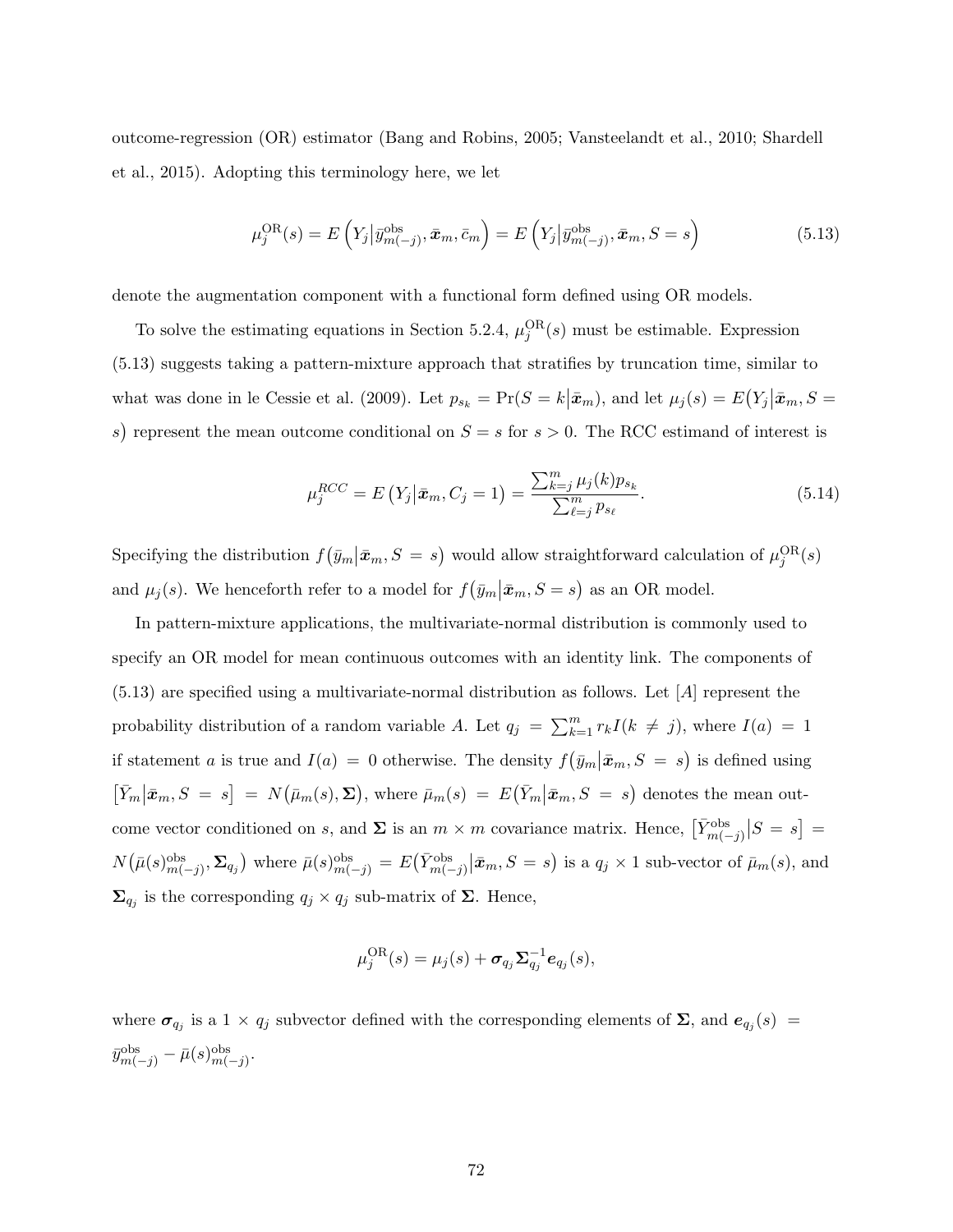## 5.2.4 Estimators and Inference

In this section, we describe the ARCC and RCC estimators for our estimand of interest, the mean outcome conditional on continuation at time point j for individual i; i.e.,  $\mu_{ij}^{RCC}$ . This estimand is formulated as in (5.14), so our attention is focused on the necessary intermediate quantity  $\mu_{ij}(s) = E(Y_{ij}|\bar{x}_{im}, S = s)$ . Let  $d'_{ij} = \partial \mu_{ij}(s)/\partial \beta_s$  denote the Jacobian of partial derivatives of  $\mu_{ij}(s)$  with respect to  $\beta_s$ . Let  $n_s$  denote the number of individuals with  $S = s$ .

Following Chen and Zhou (2011), consider the vector estimating equation

$$
U(\beta_s) = \sum_{i=1}^{n_s} \sum_{j=1}^{s} d_{ij} (W_{ij} - \mu_{ij}(s)),
$$
\n(5.15)

where

$$
W_{ij} = \frac{R_{ij}}{\pi_{ij}} (Y_{ij} - \mu_{ij}^{\text{OR}}(s)) + \mu_{ij}^{\text{OR}}(s)
$$

and

$$
\pi_{ij} = \Pr\left(R_{ij} = 1 | \bar{r}_{i(j-1)}, \bar{r}_{i(j-1)}^D, \bar{y}_{im}, \bar{x}_{im}, S_i = s\right)
$$

is the joint probability of not being missing, conditional on the history of missingness and dropout, on all outcomes and covariates, and on the full truncation vector. The IPW probability  $\pi_{ij}$  is unknown in practice, but can be consistently estimated if the dropout and IM mechanism models are correctly specified. The OR quantity  $\mu_{ij}^{\text{OR}}(s)$  is also unknown in practice, but can likewise be consistently estimated by correctly specifying the relevant OR model.

The RCC quantity  $\mu_{ij}^{RCC}$  is estimated in two steps. The quantity  $\mu_{ij}(s)$  is first estimated, and subsequently the correspondence in (5.14) is used to calculate  $\mu_{ij}^{RCC}$  using a consistent estimator of  $p_{s_k}$ . Suppose DAR and IMAR hold such that  $\pi_{ij} = \lambda_{ij}^{IM}(c_{j+1}, c) \lambda_{ij}^D(c)$ . Let  $\hat{\pi}_{ij}$  represent an estimator of  $\pi_{ij}$  with estimates  $\hat{\lambda}_{ij}^{IM}$  and  $\hat{\lambda}_{ij}^D$  substituted for  $\lambda_{ij}^{IM}$  and  $\lambda_{ij}^D$ , respectively, and let  $\hat{\mu}_{ij}^{\text{OR}}$  likewise represent an estimator of  $\mu_{ij}^{\text{OR}}(s)$ . Let  $\hat{\boldsymbol{\beta}}$  denote the solution to  $U(\boldsymbol{\beta}_s) = \mathbf{0}$  when  $\hat{\pi}_{ij}$ and  $\hat{\mu}_{ij}^{\text{OR}}$  are substituted for  $\pi_{ij}$  and  $\mu_{ij}^{\text{OR}}(s)$ , respectively. If  $\hat{\pi}_{ij}$  and  $\hat{\mu}_{ij}^{\text{OR}}$  are both consistent for their respective estimands, then  $\hat{\beta}$  is consistent and asymptotically normal for  $\beta_s$  (Robins et al., 1995). Furthermore,  $\hat{\beta}$  is doubly robust to misspecification in the sense that  $\hat{\beta}$  is consistent for  $\beta_s$  even if only one (and not both) of either  $\hat{\pi}_{ij}$  or  $\hat{\mu}_{ij}^{OR}$  is consistent for its estimand. This can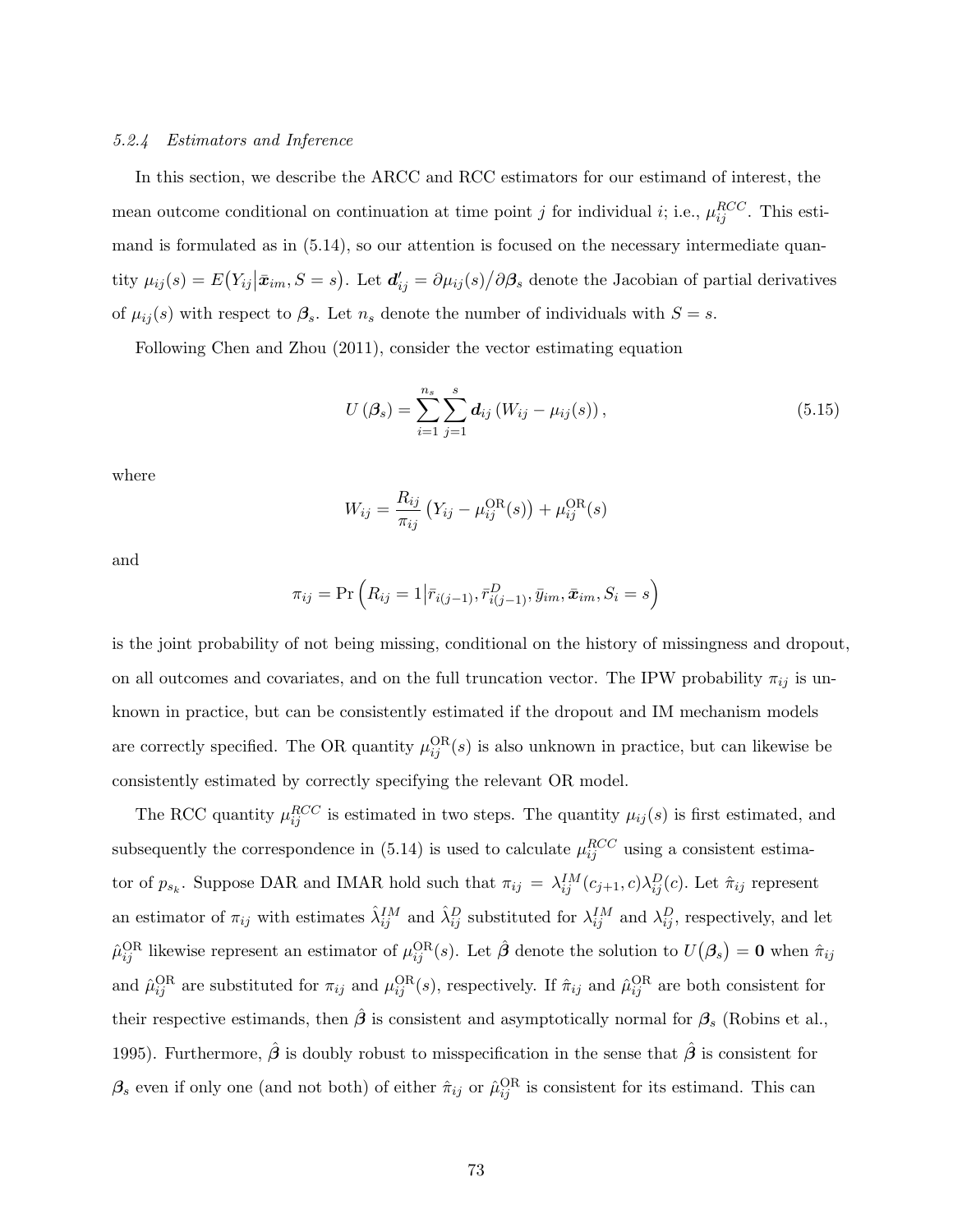be seen by noting that  $C_{ij}$  is an always-observed time-varying covariate in the notation of Robins et al. (1995), Chen and Zhou (2011), and Shardell et al. (2015). Hence, the large-sample consistency results in these articles apply here as well. The estimator  $\hat{\beta}$  is also asymptotically normal (Robins et al., 1995, section 6 material on  $\tilde{\beta}^{\dagger}$  and  $\tilde{\beta}$ ). Let  $\hat{p}_{s_k}$  denote a consistent estimator for  $p_{s_k}$ . Let  $\hat{\mu}_{ij}^{RCC}$  represent (5.14) with  $\hat{\mu}_{ij}(s) = h^{-1}(\boldsymbol{x}_{ij}'\hat{\boldsymbol{\beta}}_s)$  substituted for  $\mu_{ij}(s)$  and  $\hat{p}_{s_k}$  substituted for  $p_{s_k}$ . By the continuous mapping theorem, if  $\hat{\beta}$  is consistent for  $\beta_s$  then  $\hat{\mu}_{ij}^{RCC}$  is consistent for  $\mu_{ij}^{RCC}$ . The variance of  $\hat{\mu}_{ij}^{RCC}$  can be consistently estimated using the bootstrap estimator.

Compared to RCC, ARCC provides more robust estimation in cases when IPWs are incorrectly modeled as IMRCC-IPWs. When outcomes are DAR and IMAR, implementing RCC with IMRCC-IPWs produces estimators that are generally not consistent for  $\beta_s$ . However, running ARCC with IMRCC-IPWs and the correct OR model will still produce a consistent estimator. Let  $\hat{\pi}_{ij}^{IM\dagger}$  represent a consistent estimator of  $\pi_{ij}^{IM\dagger}$ , and let  $\hat{\beta}^{IM\dagger}$  denote the solution to  $U(\beta_s)$  = **0** when  $\hat{\pi}_{ij}^{IM\dagger}$  and  $\hat{\mu}_{ij}^{OR}$  are substituted for  $\pi_{ij}$  and  $\mu_{ij}^{OR}(s)$ , respectively. If there is no truncation and no dropout, then  $\hat{\beta}$  and  $\hat{\beta}^{IM\dagger}$  are identical. If there is truncation or dropout, and if  $\hat{\mu}_{ij}^{OR}$  is consistent for  $\mu_{ij}^{\text{OR}}(s)$ , then  $\hat{\beta}^{IM\dagger}$  will still be consistent for  $\beta_s$ . However, if there is truncation or dropout and if  $\mu_{ij}^{\text{OR}}(s)$  is misspecified, then  $\hat{\beta}^{IM\dagger}$  will generally not be consistent for  $\beta_s$ . 5.3 Simulation Study

A simulation study was conducted to characterize the empirical performance of ARCC and RCC estimators. The continuous outcome of infant weight  $Y_{ij}$  was simulated for  $n = 1000$  infants. The mean outcome of interest was  $\mu_{ij}^{RCC} = E(Y_{ij}|C_{ij} = 1)$  at visits 1, 4, 6, 8, and 10 that correspond to time points  $j = 1, \ldots, 5$ , respectively. However, outcomes were generated and estimated for up to visit 12, i.e., time point  $m = 6$ , because estimation of the IM IPW at the last analytical visit depends on whether or not this is also the last visit with outcomes available for IM IPW estimation. Modeling and consistent estimation of the model parameters of the OR quantity also required use of all outcomes possibly available up to time point  $m$ .

Truncation was not at random (TNAR) if outcomes were generated conditional on truncation by specifying  $f(\bar{y}_{im}|s_i)$  as the generating probability density function (PDF). Truncation was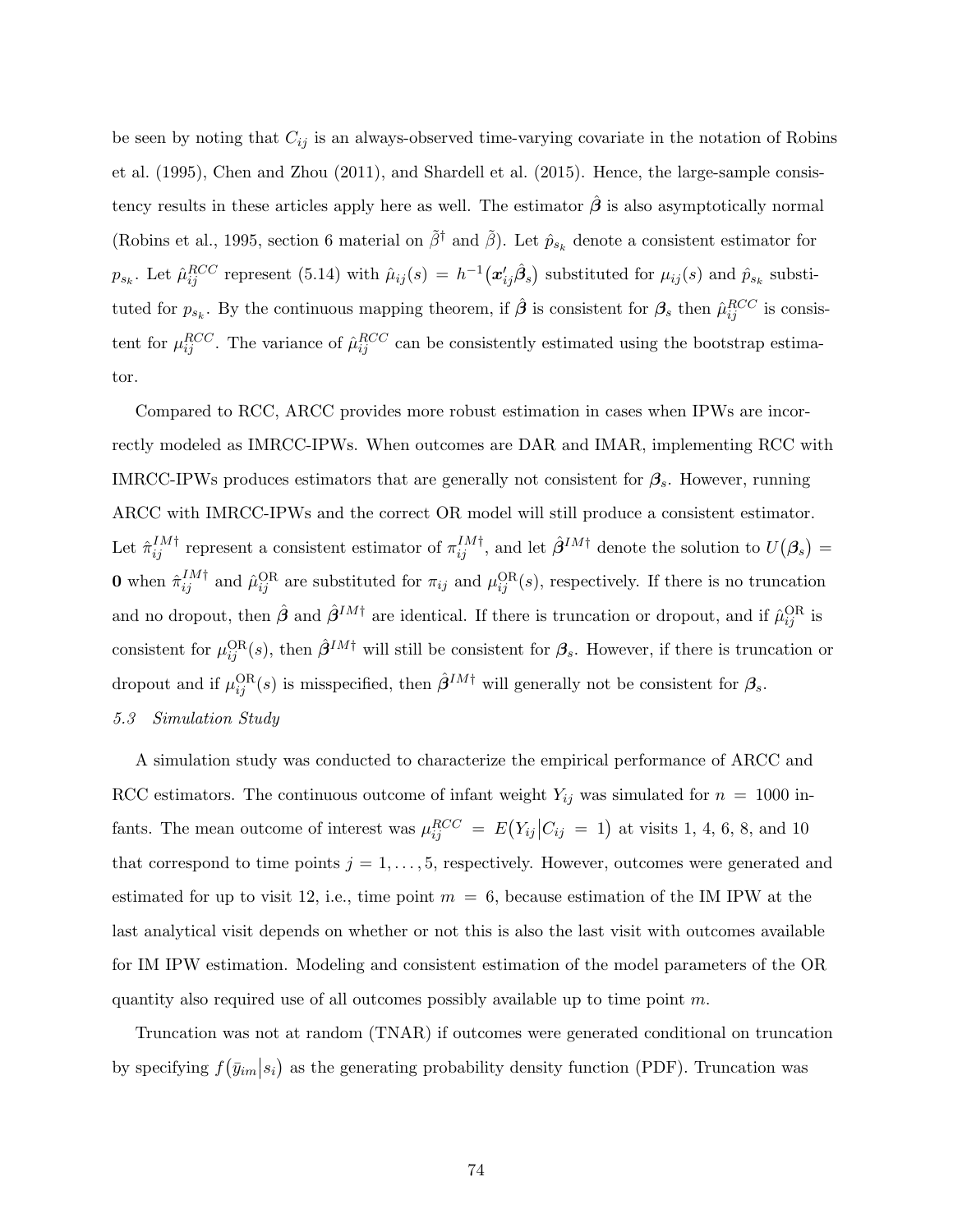completely at random (TCAR) if outcomes were generated independently of truncation by specifying  $f(\bar{y}_{im})$  as the PDF. Simulation parameters were chosen so that outcomes of lighter infants were more likely to be truncated under TNAR, while heavier infants were more likely to drop out under DAR. Infant weight trajectories were simulated according to combinations of the following mechanisms: TCAR or TNAR; DCAR or DAR; and IMCAR, IMAR similar to the truncation mechanism (IMART), or IMAR similar to the dropout mechanism (IMARD). For each of the 12 resulting scenarios, we generated and analyzed  $\ell = 1, \ldots, 31$  simulation data sets. All parameters for generating outcomes were derived from the BAN data, and can be found in Tables 3.2 and 3.3.

## 5.3.1 Data Generation Procedure

For all infants and all time points, age at time point  $j$  was set to the corresponding mean BAN age, i.e.,  $age_{ij} \equiv \mu_{age(j)}$ . About half of all infants were generated with  $sex_i = 0$ , and the remaining half with  $sex_i = 1$ . Simulated outcomes and events were generated as follows. Note that  $S_i \geq j$  and  $C_{ij} = 1$  are equivalent statements, as are  $S_i = j$  and  $\{C_{i(j+1)} = 0, C_{ij} = 1\}$  where  $\{C_{i(j+1)}\} = \emptyset$  at  $j = m$ .

- 1. For each individual i, the number of continuing time points  $S_i$  was generated using a multinomial distribution with probabilities  $p_{s_0} = p_{s_1} = p_{s_2} = 0, p_{s_3} = p_{s_4} = p_{s_5} = 0.1$ , and  $p_{s_6} = 0.7$  to ensure about 30% truncation by time point 5 (i.e., visit 10). Note that realizations  $c_{ij}$  and  $s_i$  were thereby generated simultaneously.
- 2. Set  $\mu_{ij}(s_i) = w(s_i)\alpha_0 + \alpha_1 age_{ij} + \alpha_2 age_{ij}^2$  for  $s > 0$ , with  $\alpha_0 = 2.9964$ ,  $\alpha_1 = 0.0389$ , and  $\alpha_2 = -0.0001$ . If  $c_{ij} = 1$ , then an outcome was generated as  $Y_{ij} = \mu_{ij}(s_i) + b_i + \varepsilon_{ij}$ , where  $b_i \sim N(0, \sigma_b^2)$  was the random shift generated for individual i, and measurement error was generated as  $\varepsilon_{ij} \sim N(0, \sigma_{\varepsilon}^2)$ , with  $\sigma_b = 0.59$  and  $\sigma_{\varepsilon} = 0.44$ . We set  $b_i \perp \!\!\! \perp \varepsilon_{ij}$  for all j, and  $\bar{Y}_{im} \perp \bar{Y}_{i'm}$  for all  $i' \neq i$ . Hence, outcomes for each individual i conditional on  $s_i$ were distributed as  $N(\bar{\mu}_m(s_i), \Sigma)$ , where  $\Sigma$  was a compound-symmetric (i.e., exchangeable) covariance matrix with diagonal elements  $\sigma_b^2 + \sigma_{\varepsilon}^2$  and non-diagonal elements  $\sigma_b^2$ . TCAR outcomes were generated by setting  $w(s_i) = 1$ , while TNAR outcomes were generated by letting  $w(s_i) = \zeta_0 + \zeta_1(s_i - 1)/(m - 1)$ , where  $\zeta_1 = 2(1 - \zeta_0)$  and  $0 < \zeta_0 < 1$ . In our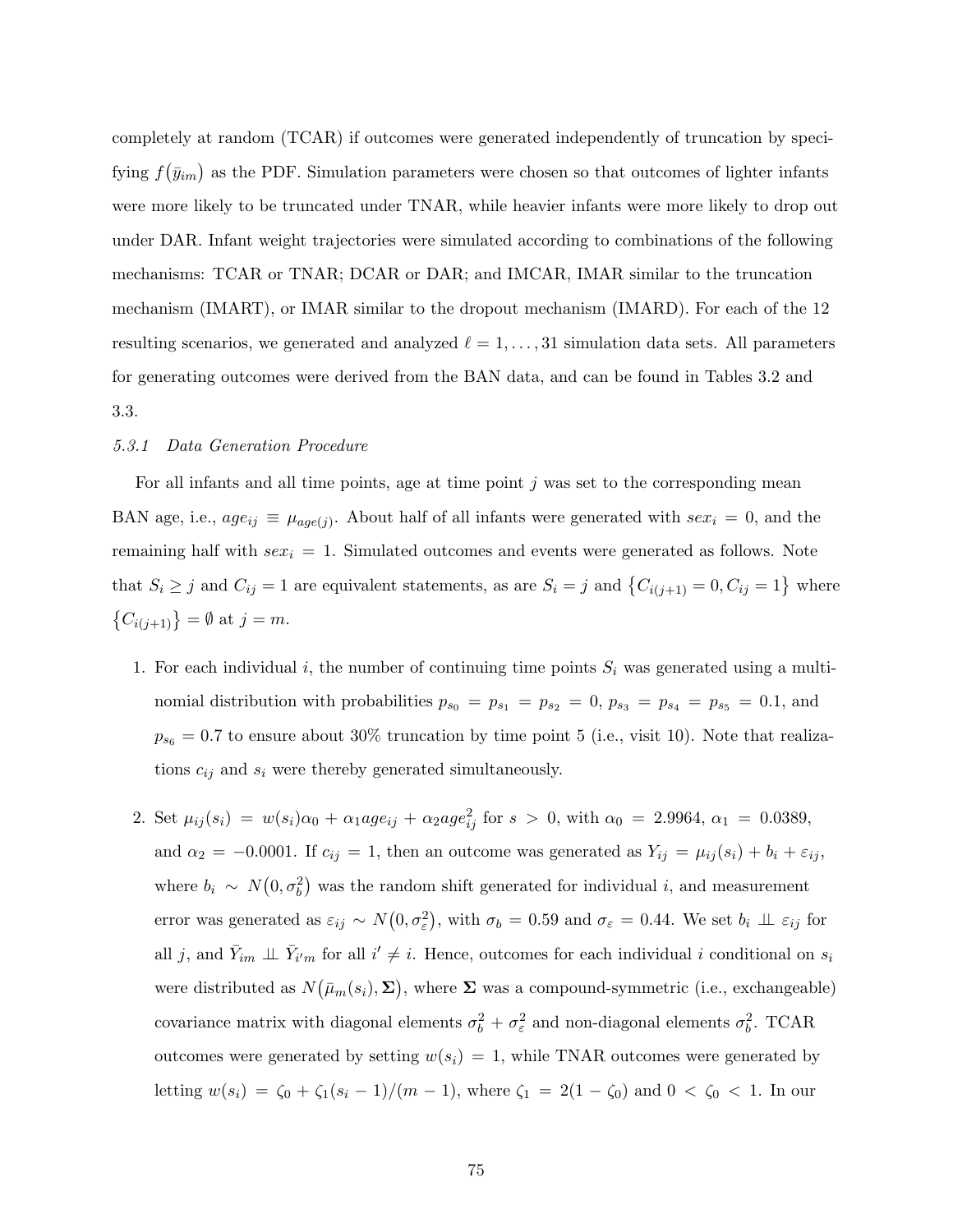simulations, we set  $\zeta_0 = 0.8$ . Under TNAR,  $w(s_{med}) = 1$  at the median value  $s_{med} =$  $(m+1)/2$ , but otherwise  $\mu_{ij}(s_i)$  was shifted by some distance with range  $\left[\zeta_0, \zeta_0 + \zeta_1\right]$  from the median value. Hence, heavier infants tended to continue longer.

- 3. If  $s_i \geq 1$ , then  $r_{i1}^D$  was generated using  $\lambda_{i1}^D(1)$ .
- 4. If  $s_i > 1$ , the following was done for  $j < s_i$ . If  $r_{ij}^D = 0$ , then  $r_{ij} \equiv 0$  was set. Otherwise, if  $r_{ij}^D = 1$  then  $r_{ij}$  was generated using  $\lambda_{ij}^{IM}(1,1)$ . Subsequently, if  $r_{ij} = 0$  then  $r_{i(j+1)}^D \equiv r_{ij}^D$ was set. Otherwise, if  $r_{ij} = 1$  then  $r_{i(j+1)}^D$  was generated using  $\lambda_{i(j+1)}^D(1)$ .
- 5. At  $j = s_i$ ,  $r_{ij} \equiv r_{ij}^D$  was set.
- 6. For all  $j > s_i$ ,  $r_{ij}^D$  and  $r_{ij}$  were left undefined.

For a quantity b, let  $g_j(b) = (j-1)^{-1}b \sum_{k=1}^{j-1} k R_{ik} Y_{ik}$  for  $j > 1$ . Dropout was generated using a probit model specified as  $\lambda_{ij}^D(1) = \Phi\{\eta_0^D + I(j>1)g_j(\eta_1^D)\}\$ , where  $\Phi(\cdot)$  is the standard normal cumulative distribution function, and  $\eta_0^D = \Phi^{-1}(p_D^{1/m})$  $\binom{1/m}{D}$  where a fixed value was assigned to p<sub>D</sub>. IM was generated likewise with an identical model, but with  $\lambda_{ij}^{IM}(1,1)$ ,  $\eta_0^{IM}$ ,  $\eta_1^{IM}$ , and  $p_{IM}$ replacing  $\lambda_{ij}^D(1)$ ,  $\eta_0^D$ ,  $\eta_1^D$ , and  $p_D^{1/m}$ , respectively, where a fixed value was assigned to  $p_{IM}$ . For each of the seven mechanisms, the simulation values  $p_D$ ,  $\eta_1^D$ ,  $p_{IM}$ , and  $\eta_1^{IM}$  are listed in Table 3.4. Values for  $p_D$  and  $p_{IM}$  were chosen so that truncation, dropout, and IM occurred at rates of approximately 8%, 14%, and 5%, respectively, by time point 3.

## 5.3.2 Results

Six regression methods were used to estimate  $E(Y_{ij}|C_{ij} = 1)$  for  $j = 1, ..., 6$ . The event probability  $\pi_{ij}$  was modeled correctly by specifying  $\lambda_{ij}^{D(1)}$  and  $\lambda_{ij}^{IM(1)}$  as the probit models defined in Section 5.3.1, while  $\pi_{ij}$  was wrongly specified as  $\pi_{ij}^{IM\dagger}$ . Estimates of  $\pi_{ij}^{IM\dagger}$  were calculated by using all observations regardless of the corresponding  $C_{i(j+1)}$ ,  $C_{ij}$ , or  $R_{ij}^D$  values. The correct OR model was specified by fitting  $Y_{ij} = \mu_{ij}(s_i) + b_i + \varepsilon_{ij}$ , where  $\mu_{ij}(s_i) = \alpha_{0s_i} + \alpha_{1s_i} age_{ij} + \alpha_{2s_i} age_{ij}^2$ . The wrong OR model does not account for truncation, and was specified as  $Y_{ij} = \mu_j^{\dagger} + b_i + \varepsilon_{ij}$ , where  $\mu_j^{\dagger} = \alpha_0^{\dagger} + \alpha_1^{\dagger}$  $\iota_1^{\text{I}}age_{ij}$ . For both models,  $b_i$  and  $\varepsilon_{ij}$  were specified correctly as in the generating OR model.

For each simulated data set,  $\mu_{ij}^{RCC}$  was modeled as  $E(Y_{ij}|C_{ij} = 1) = \beta_0^{RCC} + I(j > 1)\beta_{j-1}^{RCC}$ .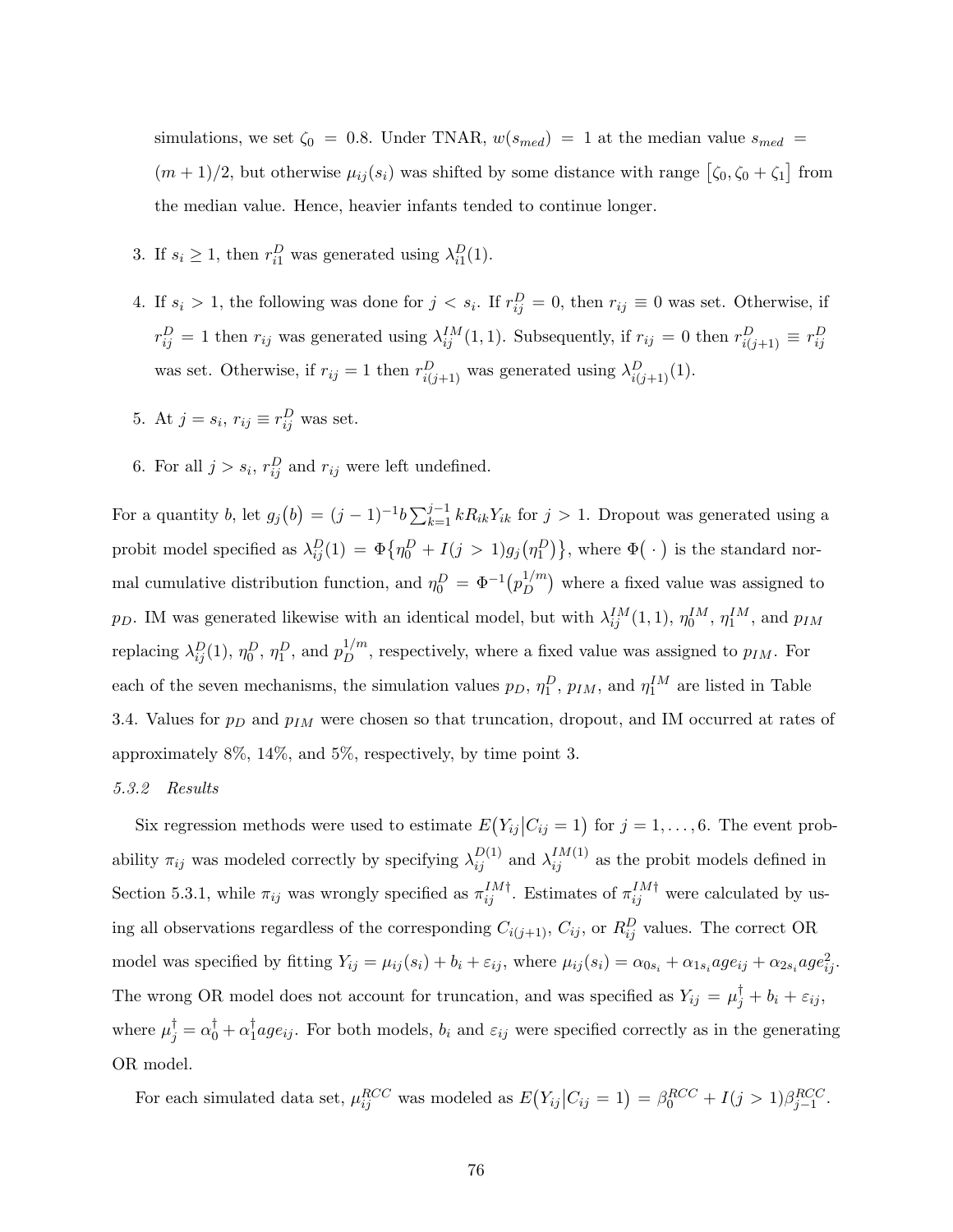Denote the parameter vector that was estimated for each data set using the following six regression methods as  $\beta^{RCC} = (\beta_0^{RCC}, \beta_1^{RCC}, \beta_2^{RCC}, \beta_3^{RCC})'$ . Each parameter was estimated using the correspondence in (5.14) after using the sample proportion  $\hat{p}_{s_k} = 1/n \sum_{i=1}^n I(s_i = k)$  to consistently estimate  $p_{s_k}$ , and estimating all relevant  $\alpha$  coefficients.

- 1. ARCC-11. The correct models  $\pi_{ij}$  and  $\mu_{ij}(s_i)$  were fit. This ARCC estimator was expected to be consistent.
- 2. ARCC-10. The correct model  $\pi_{ij}$  and the wrong model  $\mu_j^{\dagger}$  $j(s_i)$  were fit. This ARCC estimator was expected to be consistent.
- 3. ARCC-01. The wrong model  $\pi_{ij}^{IM\dagger}$  and the correct model  $\mu_{ij}(s_i)$  were fit. This ARCC estimator was expected to be consistent.
- 4. ARCC-00. The wrong models  $\pi_{ij}^{IM\dagger}$  and  $\mu_j^{\dagger}$  $j(s_i)$  were fit. This ARCC estimator was generally not expected to be consistent.
- 5. RCC-1. The correct model  $\pi_{ij}$  was fit. This RCC estimator was expected to be consistent.
- 6. RCC-0. The wrong model  $\pi_{ij}^{IM\dagger}$  was fit. This RCC estimator was generally not expected to be consistent.

Empirical bias and coverage were then calculated for each method as follows. Let  $\hat{\beta}_{p\ell}$  denote the estimate of  $\beta_p^{RCC}$  for data set  $\ell$ . For each of the  $p = 0, \ldots, 3$  parameters, the empirical bias of  $\hat{\beta}_p$ was calculated as  $31^{-1} \sum_{\ell=1}^{31} \hat{\beta}_{p\ell} - \beta_p^{RCC}$ .

The results are summarized as follows, where good performance was defined as an absolute empirical bias of less than or equal to 0.003. As in our previous study on RCC, RCC0 performed worst in all 12 scenarios. In all six TCAR scenarios, all four ARCC methods and RCC1 performed well. The following are the results for the six TNAR scenarios. ARCC11 and RCC1 performed best, and ARCC10 generally performed well (i.e., for 15 out of 18 coefficients). ARCC01 and ARCC00 both performed decently (i.e., for 11 out of 18 coefficients). Hence, ARCC was shown to protect against misspecification of the IPW model. Figure 5.5 illustrates typical results from two scenarios.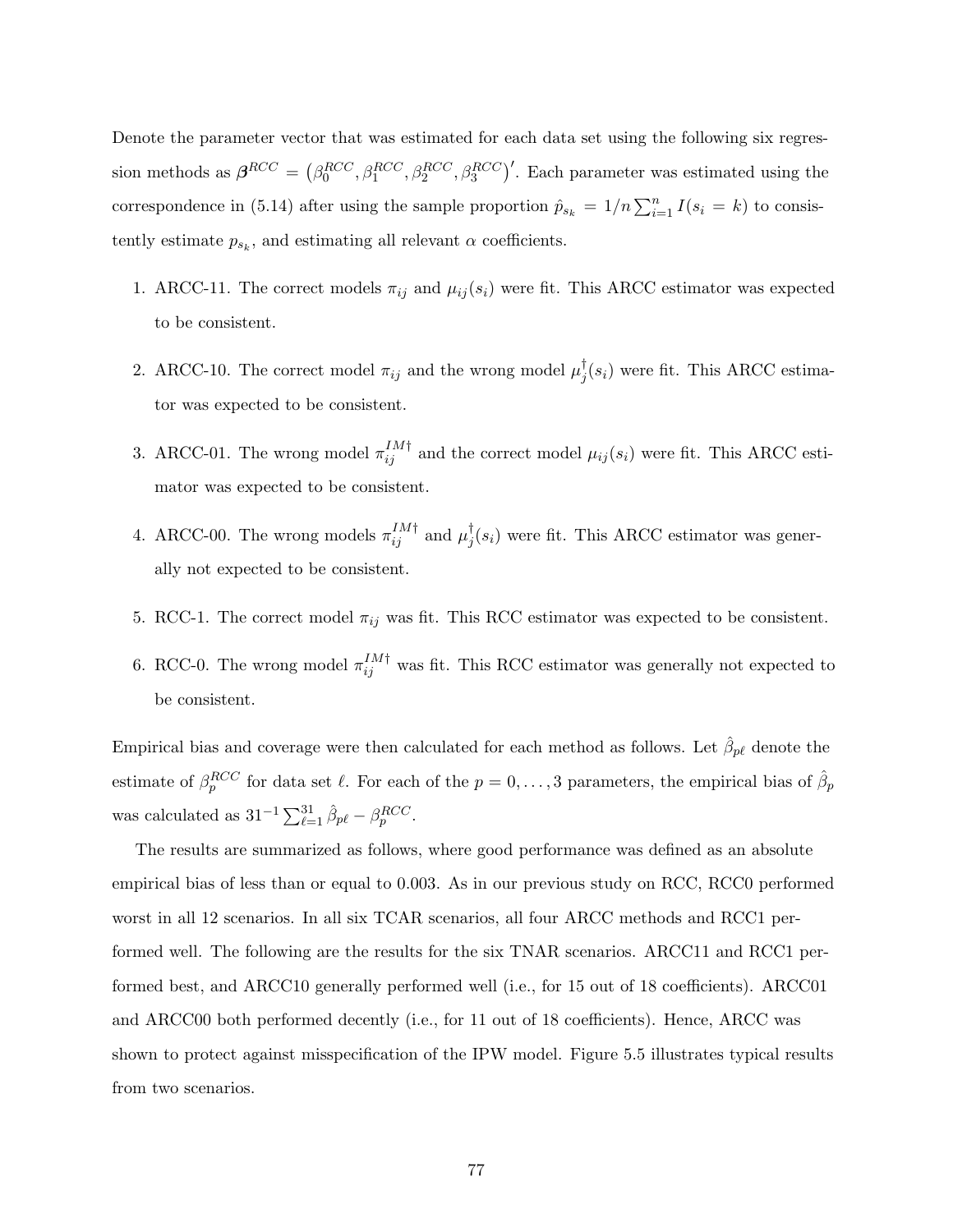## 5.4 Analysis of the BAN Study

The ARCC method was applied to our sample of  $n = 2238$  infants in the BAN data, accounting for 307 dropouts, 187 truncations, and 973 IM observations. The goal was to estimate the mean infant outcome at each of nine scheduled follow-up visits for those infants who were alive and uninfected (i.e., who had continuing outcome trajectories) at that visit.

Growth patterns of girls and boys were considered to be different a priori. Hence, the mean outcome for infant *i* at visit *j* conditional on continuation,  $\mu_{ij} = E(Y_{ij}|C_{ij} = 1)$ , was modeled separately for girls and boys. The mean outcome was modeled as a linear function of 1.) drug assignment to no ART (the reference), maternal ART, or infant ART, 2.) supplement assignment to no LNS (the reference) or LNS, 3.) dummy indicator variables for visit with visit 1 as the reference, and 4.) interactions between drug assignment, supplement assignment, and visit. We modeled the conditional probability of non-dropout,  $\lambda_{ij}^D(1)$ , as a probit function with observed past infant outcomes  $\bar{Y}_{i(j-1)}^{\text{obs}}$  and drug/supplement group assignments and their interactions as predictors. The conditional probability of non-IM,  $\lambda_{ij}^{IM}(1,1)$ , was modeled likewise. The OR model was specified as the mixed-effect model conditioned on  $s_i = 1, \ldots, m$ , defined as  $Y_{ij} = \alpha_0(s_i) + \alpha_1(s_i)age_{ij} + \alpha_2(s_i)age_{ij}^2 + b_i + \varepsilon_{ij}$ , where  $b_i \sim N(0, \sigma_b^2)$  was the shift for individual *i*, and  $\varepsilon_{ij} \sim N(0, \sigma_{\varepsilon}^2)$  was measurement error. The corresponding IPWs were used to estimate the mean outcomes at each visit, and standard errors were estimated using the empirical sandwich variance estimator.

The results for the infant outcomes of length, BMI, and weight are reported as follows. Infant length was not significantly associated with drug or supplement in either boys (Wald test  $p = 0.60$ ) or girls ( $p = 0.89$ ). Infant BMI was also not significantly associated with drug or supplement in either boys ( $p = 0.56$ ) or girls ( $p = 0.10$ ). Likewise, infant weight was not significantly associated with drug or supplement in either boys ( $p = 0.37$ ) or girls ( $p = 0.10$ ). Figure 5.6 depicts the estimated means and 95% CIs separately for girls and boys, for each treatment group at study period weeks 6, 12, 18, and 24 (i.e., visits 5, 7, 8, and 10, respectively).

Our findings are consistent with the results from our original application of RCC to the BAN study data, in which LNS was not significantly associated with infant weight. The application of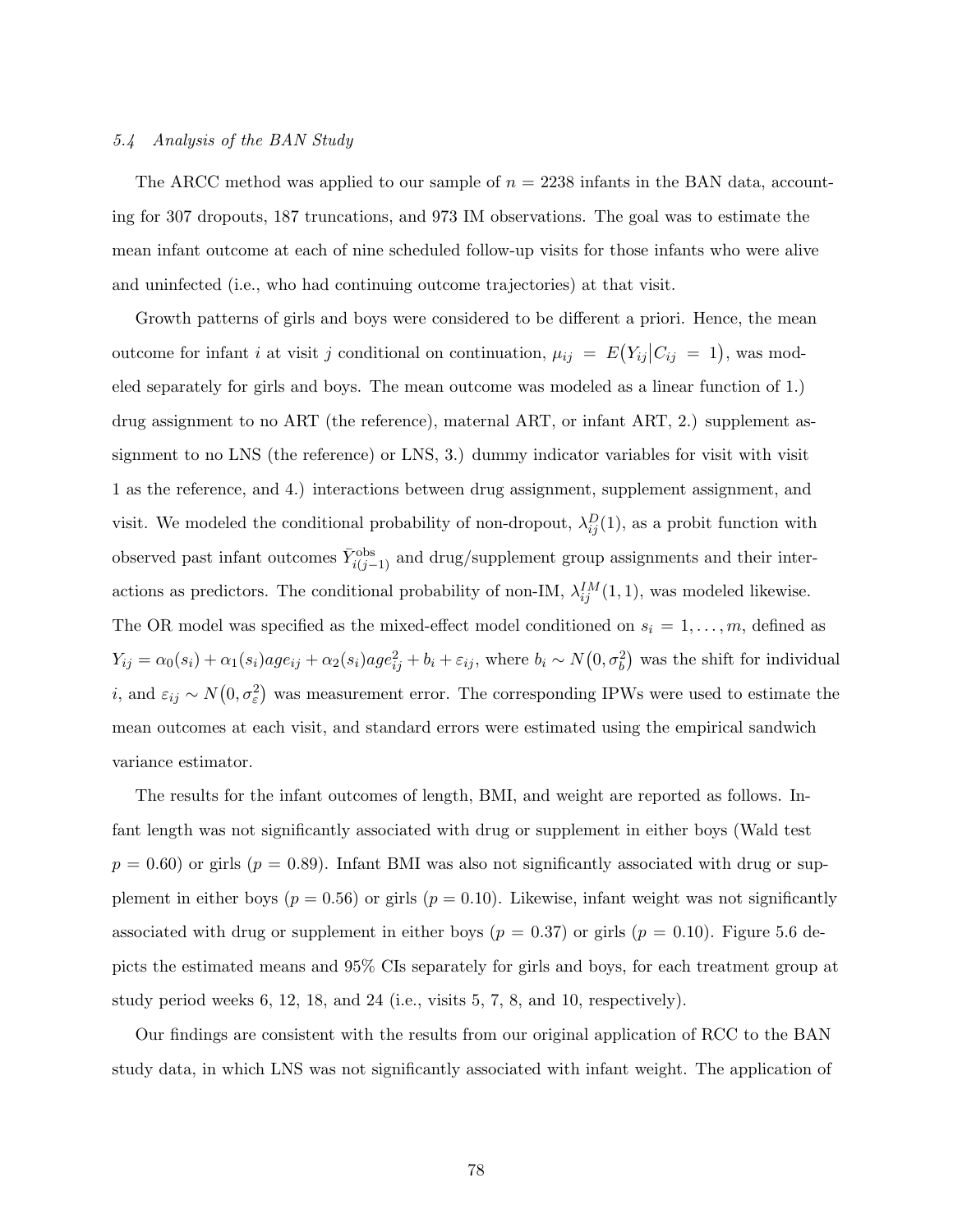ARCC to this same analysis is additional evidence that the truncation, dropout, and intermittent missingness mechanisms may not have been different, and may have been unrelated to infant weight. The caveat still remains, however, that there may simply have been too few of these events to indicate any true variation between the mechanisms. The reduced-model parameters in Table 5.1.

#### 5.5 Discussion

The method of regression conditioning on continuation for continuous longitudinal outcomes was extended using an augmented estimating equation approach, and the resulting augmented RCC estimator is doubly robust to misspecification of either the missingness or joint-outcome model. Truncation, dropout, and intermittent missingness mechanisms were varied to produce 12 simulation scenarios used to compare the performance of ARCC with that of RCC. The results indicated that ARCC is indeed doubly robust, and the method was applied to the BAN study data. These findings resembled the original RCC results, further providing evidence that the truncation, dropout, and intermittent missingness mechanisms may not have differed from each other, and may have been unassociated with infant weight.

As alluded to by Kurland and Heagerty (2005), the inferences acquired via ARCC may be applied towards future out-of-sample predictions without having to specify the full truncation distribution. This is advantageous in clinical practice, wherein a clinician likely will not know a patient's future continuation status, yet will nonetheless be able to use previously derived ARCC results to predict a continuing patient's current outcome. However, in our development of both RCC and ARCC, both IPW and OR-quantity estimation required future knowledge of truncation status. That is, truncation status for at least one time point beyond the current time point was needed to estimate model parameters. While this is not problematic if the ARCC analysis results will be used for future in-clinic predictions, further extensions might involve developing ARCC techniques that do not rely on such future knowledge. Such extensions would allow for real-time ARCC analysis to be conducted across a common set of patients, and across clinics, to better inform clinical decision-making.

79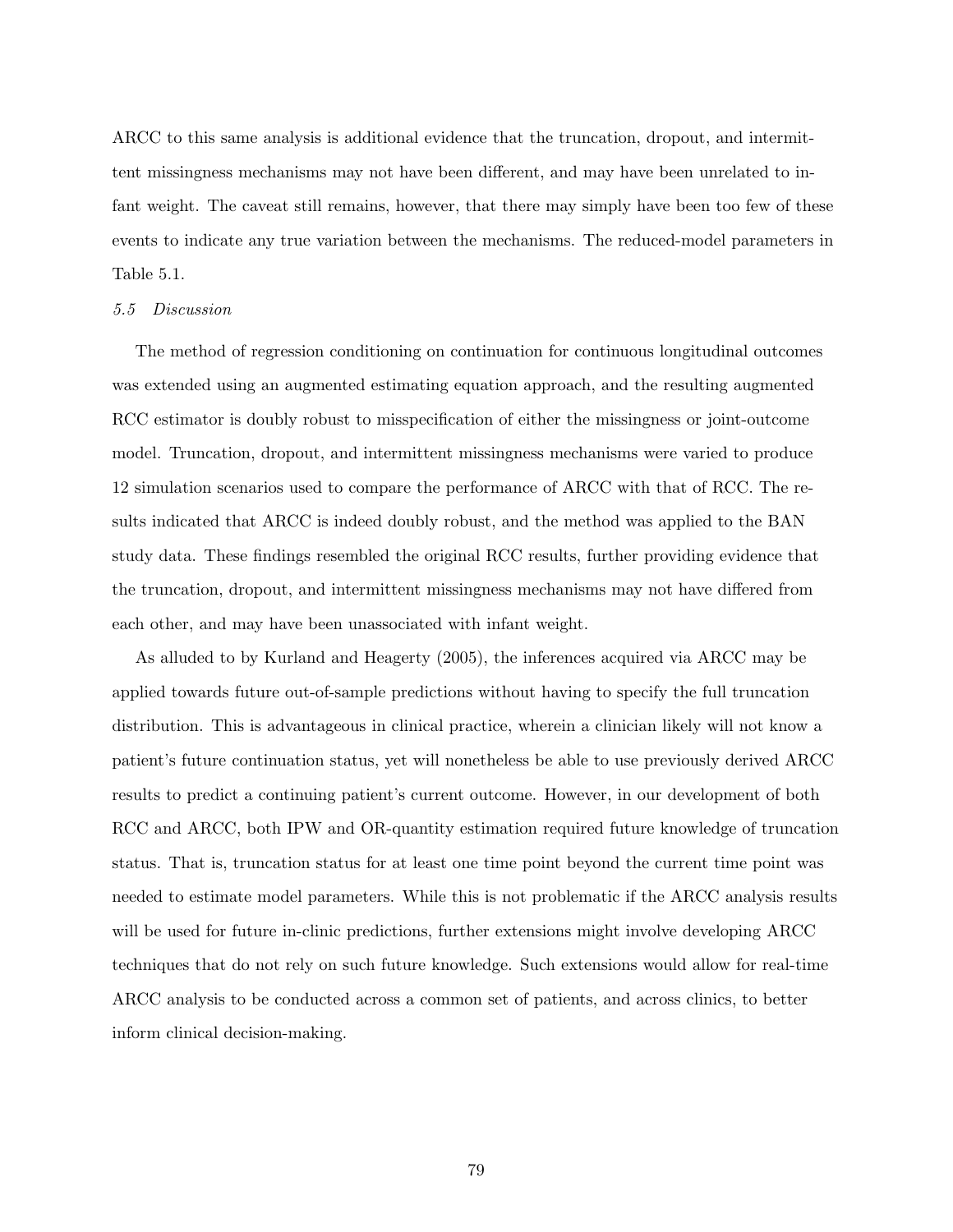While specification of parametric mechanisms facilitated our statistical study of RCC properties, methods that allow the functional forms of the mechanisms to vary may be more compatible with the aims of the BAN study researchers, who were not concerned with specifying models for the dropout or IM mechanisms. For example, machine learning might be applied to find the best-fitting mechanism models, since human interpretability is not required for these so-called nuisance models. If ARCC is the planned analysis, this type of approach might also be applied to the OR model. In ARCC, a model for the joint outcomes is not of primary interest, as might be the case if the planned primary analysis is a maximum likelihood estimation or multiple-imputation procedure. We also limited our investigation to at-random mechanisms, while actual mechanisms may produce data subject to not-at-random dropout or IM. Studies of the sensitivity of the mean infant weight estimates to such mechanism misspecifications would assist researchers in deciding how to explicitly model distributions of dropout, IM, and the joint outcomes.

## 5.6 ARCC GEE Derivation from Chen and Zhou (2011)

We derive the ARCC GEE expression (5.15) using the general framework and notation of Chen and Zhou (2011), hereafter referred to as CZ2011. Specifically, (5.15) is derived from their expression

$$
\boldsymbol{S}_{1}\left(\theta\right)=\sum_{i=1}^{n}\boldsymbol{S}_{1i}\left(\theta\right)=\sum_{i=1}^{n}\left[\boldsymbol{D}_{i}\boldsymbol{M}_{i}\left(\boldsymbol{Y}_{i}-\mu_{i}\right)+E_{\left(\boldsymbol{Y}_{i}^{m},\boldsymbol{X}_{i}^{m}\vert\boldsymbol{Y}_{i}^{o},\boldsymbol{X}_{i}^{o},\boldsymbol{Z}_{i},\boldsymbol{R}_{i}\right)}\left\{\boldsymbol{D}_{i}\boldsymbol{N}_{i}\left(\boldsymbol{Y}_{i}-\mu_{i}\right)\right\}\right]
$$

as follows, specifying each quantity. In this section, "page" refers to the CZ2011 article page. The following material will be organized by article section number.

## (2.1) Response Process

Refer to the following mean-outcome expression.

$$
g(\mu_{ij})=X_{ij}\beta_x+\mathbf{Z}_{ij}'\beta_z.
$$

We do not consider the case with missing covariates, so we exclude  $X_{ij}$  and  $\beta_x$  from all expressions where relevant, exclude all results concerning  $X_{ij}$  where relevant. Let  $v_{ij} = \sigma^2$  for all i and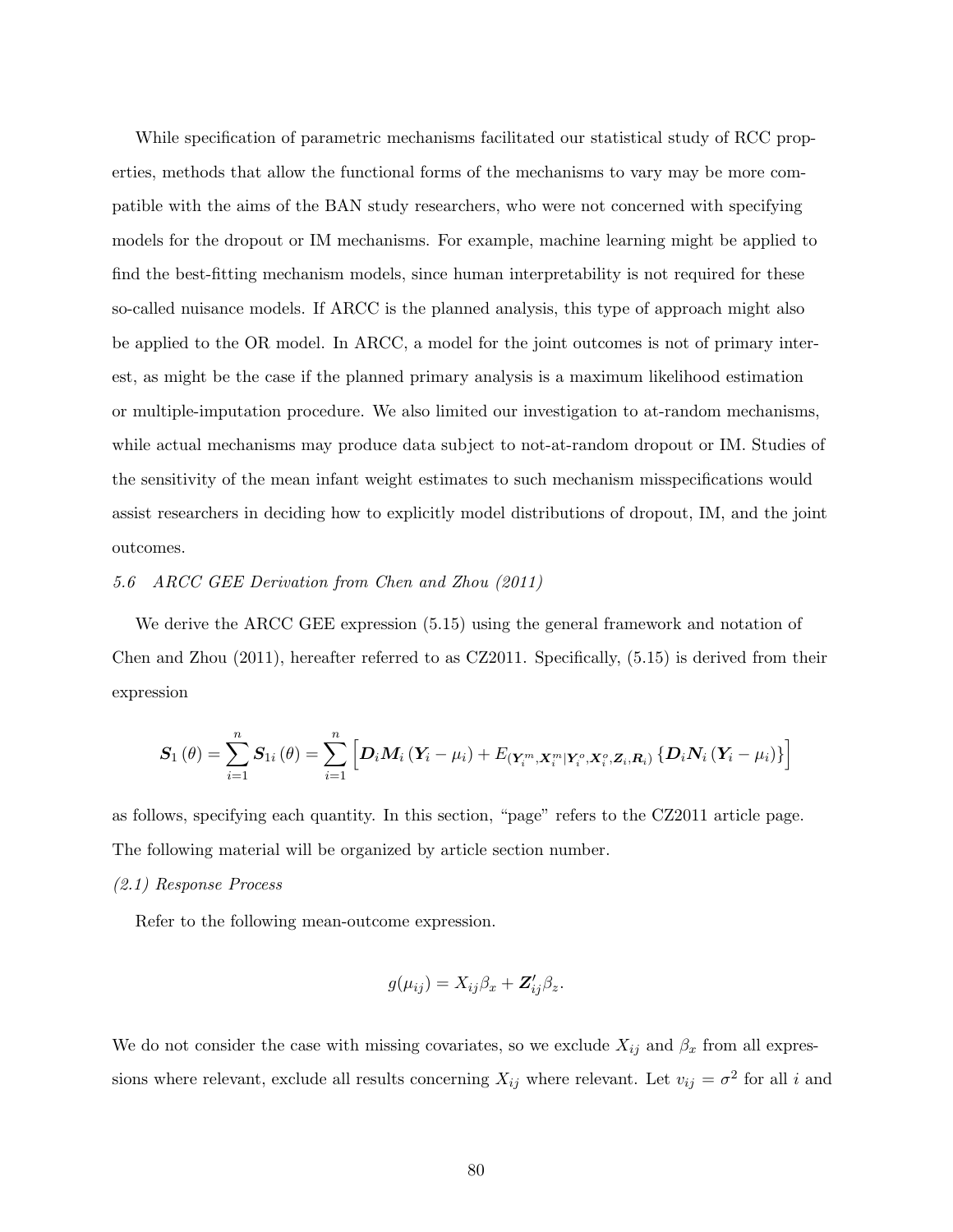| Sex    | Covariate | Estimate $(95\% \text{ CI})$ |
|--------|-----------|------------------------------|
| male   | intercept | $3.07$ $(3.05, 3.10)$        |
|        | visit 2   | 0.14(0.12, 0.15)             |
|        | visit 3   | $0.38$ $(0.36, 0.40)$        |
|        | visit 4   | $1.00$ $(0.98, 1.02)$        |
|        | visit 5   | $1.56$ $(1.53, 1.59)$        |
|        | visit 6   | $2.04$ $(2.01, 2.07)$        |
|        | visit 7   | $2.83$ $(2.80, 2.87)$        |
|        | visit 8   | $3.70$ $(3.66, 3.74)$        |
|        | visit 9   | 4.05(4.00, 4.09)             |
|        | visit 10  | 4.33(4.29, 4.38)             |
| female | intercept | 2.98(2.95, 3.00)             |
|        | visit 2   | 0.13(0.12, 0.15)             |
|        | visit 3   | $0.34$ $(0.32, 0.35)$        |
|        | visit 4   | 0.89(0.87, 0.92)             |
|        | visit 5   | 1.37(1.35, 1.40)             |
|        | visit 6   | $1.79$ $(1.76, 1.82)$        |
|        | visit 7   | 2.50(2.47, 2.53)             |
|        | visit 8   | $3.29$ $(3.25, 3.33)$        |
|        | visit 9   | $3.61$ $(3.57, 3.65)$        |
|        | visit 10  | $3.88$ $(3.84, 3.93)$        |

Supporting Table 5.1: BAN infant weight RCC parameter estimates for reduced models.

Note: All estimates were statistically significant at  $\alpha=0.001.$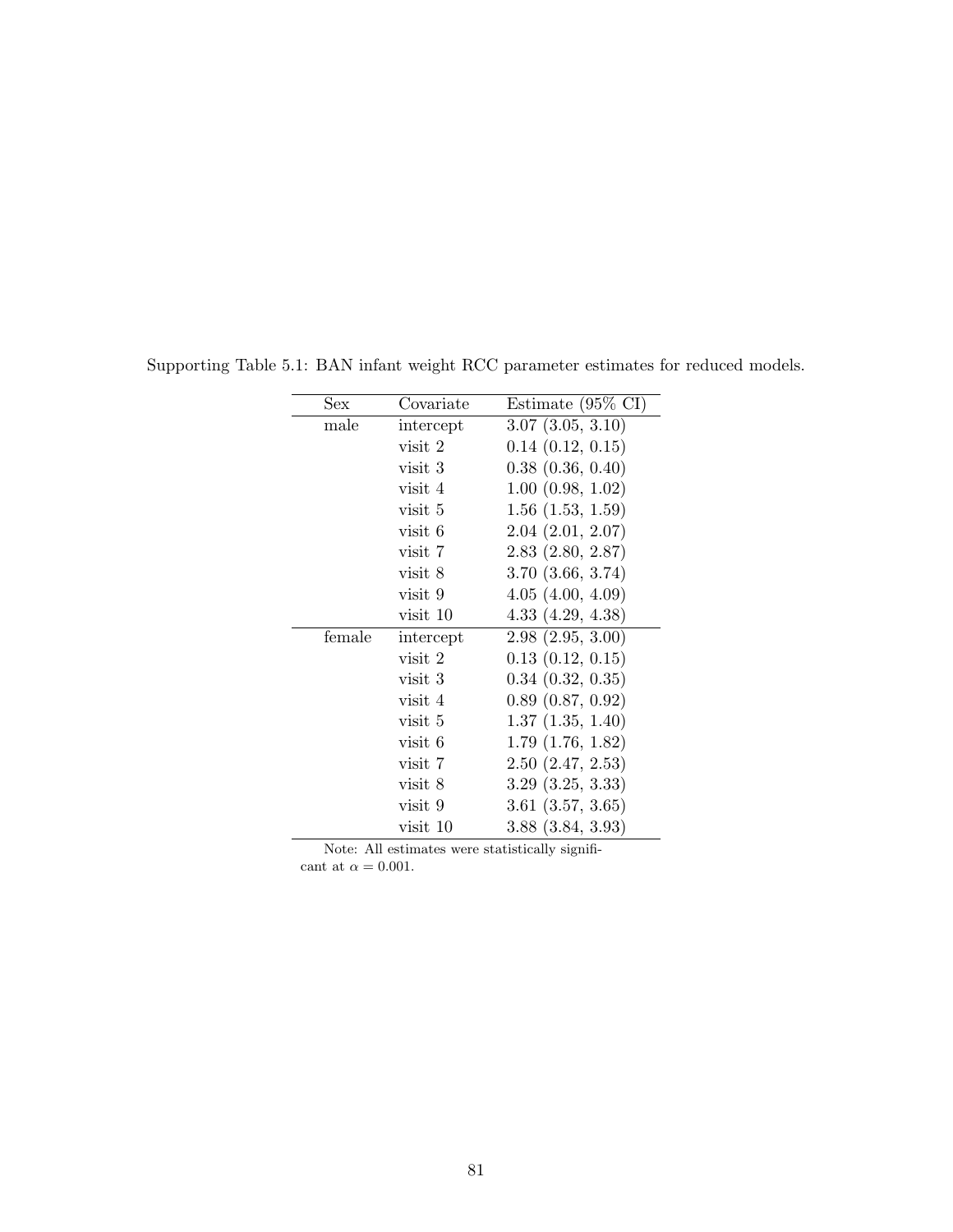

Supporting Figure 5.5: Simulation study: Empirical biases  $(\times 1000)$  under TCAR, DCAR, IM-CAR and TNAR, DAR, IMARD. (50 simulated datasets, 1000 subjects; ARCC-11  $\blacksquare$ , ARCC-10  $\star$ , ARCC-01 **△**, ARCC-00 □, RCC-1 ●, RCC-0 ○. Dotted lines are marked at  $\pm 20$  on bias figures.)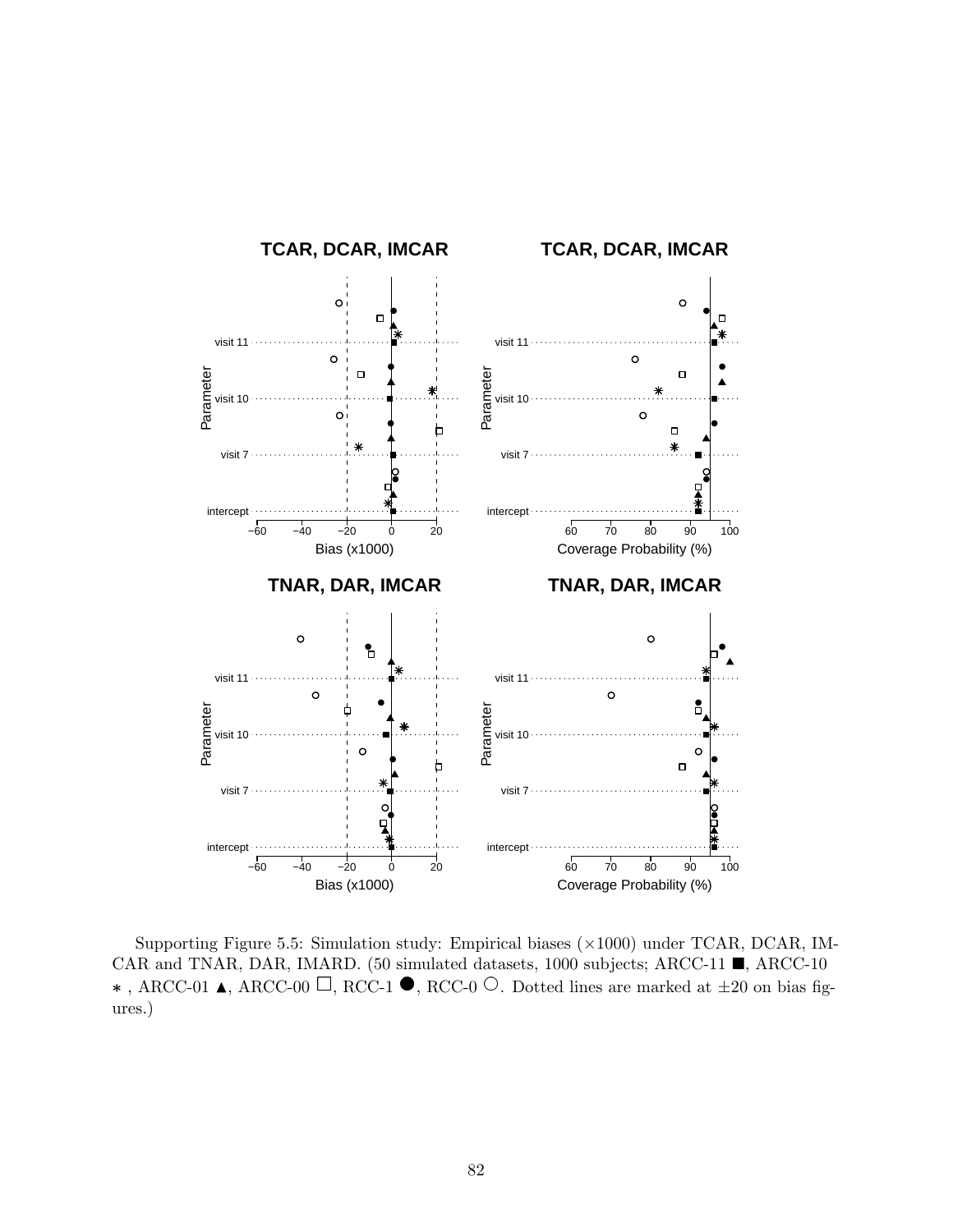

Supporting Figure 5.6: Estimates and 95% CIs of mean weight for HIV-negative, alive infants at study period weeks 6, 12, 18, and 24 using data from the BAN study. These correspond to study visits 5, 7, 8, and 10, respectively. The y-axis scales are identical. (Treatment Group: <sup>1</sup> <sup>=</sup> control and no LNS, <sup>2</sup> <sup>=</sup> maternal ART and no LNS, <sup>3</sup> <sup>=</sup> infant ART and no LNS, <sup>4</sup> <sup>=</sup> control andLNS,  $5 =$  maternal ART and LNS,  $6 =$  infant ART and LNS. Dashed lines correspond to CIs of the reference group, Treatment Group 1.)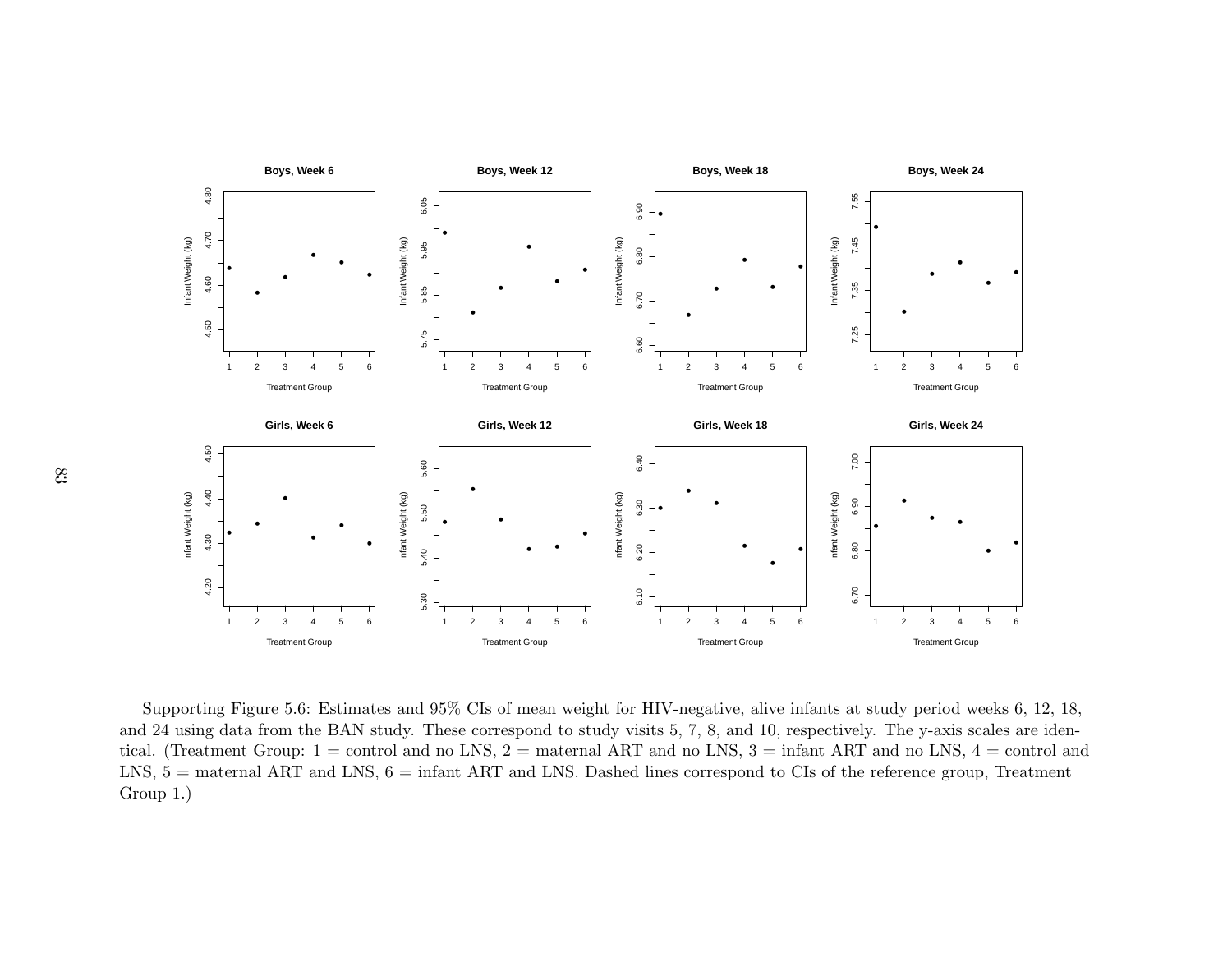# (2.2) Missing Data Process

For notational consistency with the article material, let  $R_{ij} = 1$  if  $Y_{ij}$  is missing, and let  $R_{ij} =$  $3$  if  $Y_{ij}$  is observed. In our case, for MAR mechanisms we require

$$
P\left(\boldsymbol{R}_{i}=\boldsymbol{r}_{i}\big|\boldsymbol{Y}_{i},\boldsymbol{Z}_{i}\right)=P\left(\boldsymbol{R}_{i}=\boldsymbol{r}_{i}\big|\boldsymbol{Y}_{i}^{o},\boldsymbol{Z}_{i}\right),
$$

and we make the further assumption that

$$
P\left(R_{ij}=r_{ij}\big|\bar{\boldsymbol{R}}_{ij},\boldsymbol{Y}_i,\boldsymbol{Z}_i\right)=P\left(R_{ij}=r_{ij}\big|\bar{\boldsymbol{R}}_{ij},\bar{\boldsymbol{Y}}_{ij}^o,\boldsymbol{Z}_i\right),
$$

which implies MAR defined above. Let

$$
\pi_{ij} = P(R_{ij} = 3 | Y_i, Z_i)
$$
\n
$$
= \sum_{\tilde{r}_{ij}} P(R_{ij} = 3, \tilde{R}_{ij} = \tilde{r}_{ij} | Y_i, Z_i)
$$
\n
$$
= \sum_{\tilde{r}_{ij}} P(R_{ij} = 3 | \tilde{R}_{ij} = \tilde{r}_{ij}, Y_i, Z_i) P(\tilde{R}_{ij} = \tilde{r}_{ij} | Y_i, Z_i)
$$
\n
$$
= \sum_{\tilde{r}_{ij}} P(R_{ij} = 3 | \tilde{R}_{ij} = \tilde{r}_{ij}, Y_i, Z_i) P(R_{i,j-1} = r_{i,j-1}, \tilde{R}_{i,j-1} = \tilde{r}_{i,j-1} | Y_i, Z_i)
$$
\n
$$
= \sum_{\tilde{r}_{ij}} P(R_{ij} = 3 | \tilde{R}_{ij} = \tilde{r}_{ij}, Y_i, Z_i) P(R_{i,j-1} = r_{i,j-1} | \tilde{R}_{i,j-1} = \tilde{r}_{i,j-1}, Y_i, Z_i) \times
$$
\n
$$
P(\tilde{R}_{i,j-1} = \tilde{r}_{i,j-1} | Y_i, Z_i)
$$
\n
$$
= \sum_{\tilde{r}_{ij}} P(R_{ij} = 3 | \tilde{R}_{ij} = \tilde{r}_{ij}, Y_i, Z_i) P(R_{i,j-1} = r_{i,j-1} | \tilde{R}_{i,j-1} = \tilde{r}_{i,j-1}, Y_i, Z_i) \times \cdots
$$
\n
$$
\times P(R_{i3} = r_{i3} | \tilde{R}_{i3} = \tilde{r}_{i3}, Y_i, Z_i) P(R_{i2} = r_{i2} | R_{i1} = r_{i1}, Y_i, Z_i) P(R_{i1} = r_{i1} | Y_i, Z_i)
$$
\n
$$
= \sum_{\tilde{r}_{ij}} P(R_{ij} = 3 | \tilde{R}_{ij} = \tilde{r}_{ij}, Y_i, Z_i) \prod_{k=1}^{j-1} P(R_{ik} = r_{ik} | \tilde{R}_{ik} = \tilde{r}_{ik}, Y_i, Z_i) \text{ under MAR},
$$

where  $\bar{\mathbf{R}}_{i1} = \emptyset$ .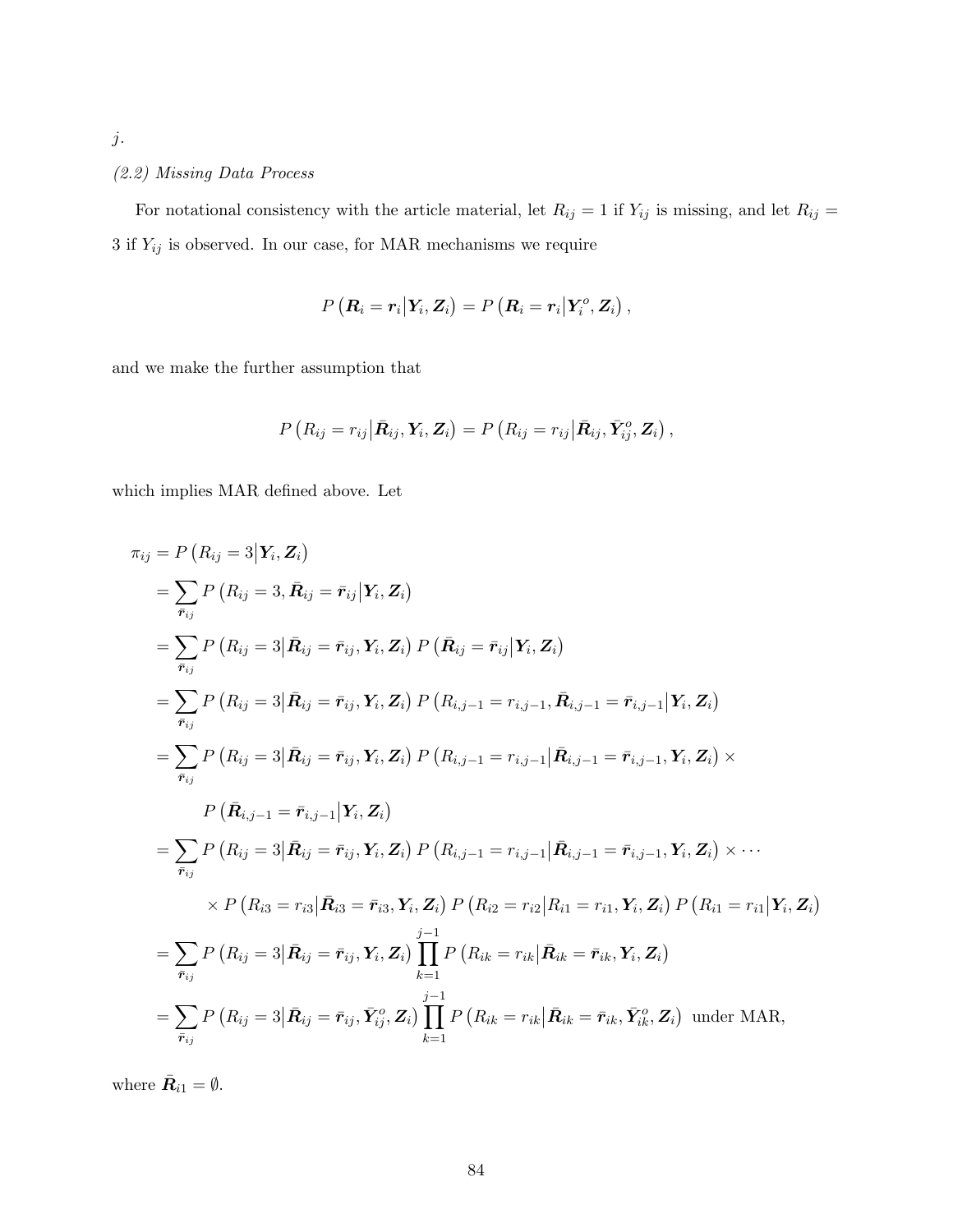# (3.1) Weighted Estimating Equation for the Response Parameters

Let  $\boldsymbol{D}_{ij} = \partial \mu_{ij} / \partial \beta_z$ , and note that

$$
\boldsymbol{D}_{i}=\frac{\partial \mu'_{i}}{\partial \beta_{z}}=\left(\boldsymbol{D}_{i1},\ldots,\boldsymbol{D}_{iJ_{i}}\right)_{p\times J_{i}}.
$$

We use a working independence assumption such that the working correlation matrix is  $C_i = I$ . Let

$$
\boldsymbol{F}_i = \text{diag}(v_{ij}, j = 1, \ldots, J_i) = \text{diag}(\sigma^2, j = 1, \ldots, J_i) = \sigma^2 \boldsymbol{I},
$$

where  $\boldsymbol{I}$  is the  $J_i \times J_i$  identity matrix. We now have

$$
M_i = F_i^{-1/2} (C_i^{-1} \cdot \Delta_i) F_i^{-1/2}
$$
  
=  $F_i^{-1/2} (I_i^{-1} \cdot \Delta_i) F_i^{-1/2}$  under working independence  
=  $F_i^{-1/2} \Delta_i^* (\alpha) F_i^{-1/2}$   
=  $\frac{1}{\sigma^2} \Delta_i^* (\alpha)$ ,

where • denotes the Hadamard product of matrices, and

$$
\Delta_i^*(\alpha) = \text{diag}\left(\frac{I(R_{ij}=3)}{\pi_{ij}}, 1 \le j \le J_i\right)
$$

is unchanged from the article. Note that the the definition of  $\delta_{ijj'}$  does not matter because the Hadamard product zeros all of these values under the working independence assumption. We also have

$$
N_i = F_i^{-1/2} \left\{ C_i^{-1} \bullet \left( 11' - \Delta_i \right) \right\} F_i^{-1/2}
$$
  
=  $F_i^{-1/2} \left\{ I^{-1} \bullet \left( 11' - \Delta_i \right) \right\} F_i^{-1/2}$  under working independence  
=  $F_i^{-1/2} \left\{ I - \Delta_i^* (\alpha) \right\} F_i^{-1/2}$   
=  $\frac{1}{\sigma^2} \left\{ I - \Delta_i^* (\alpha) \right\},$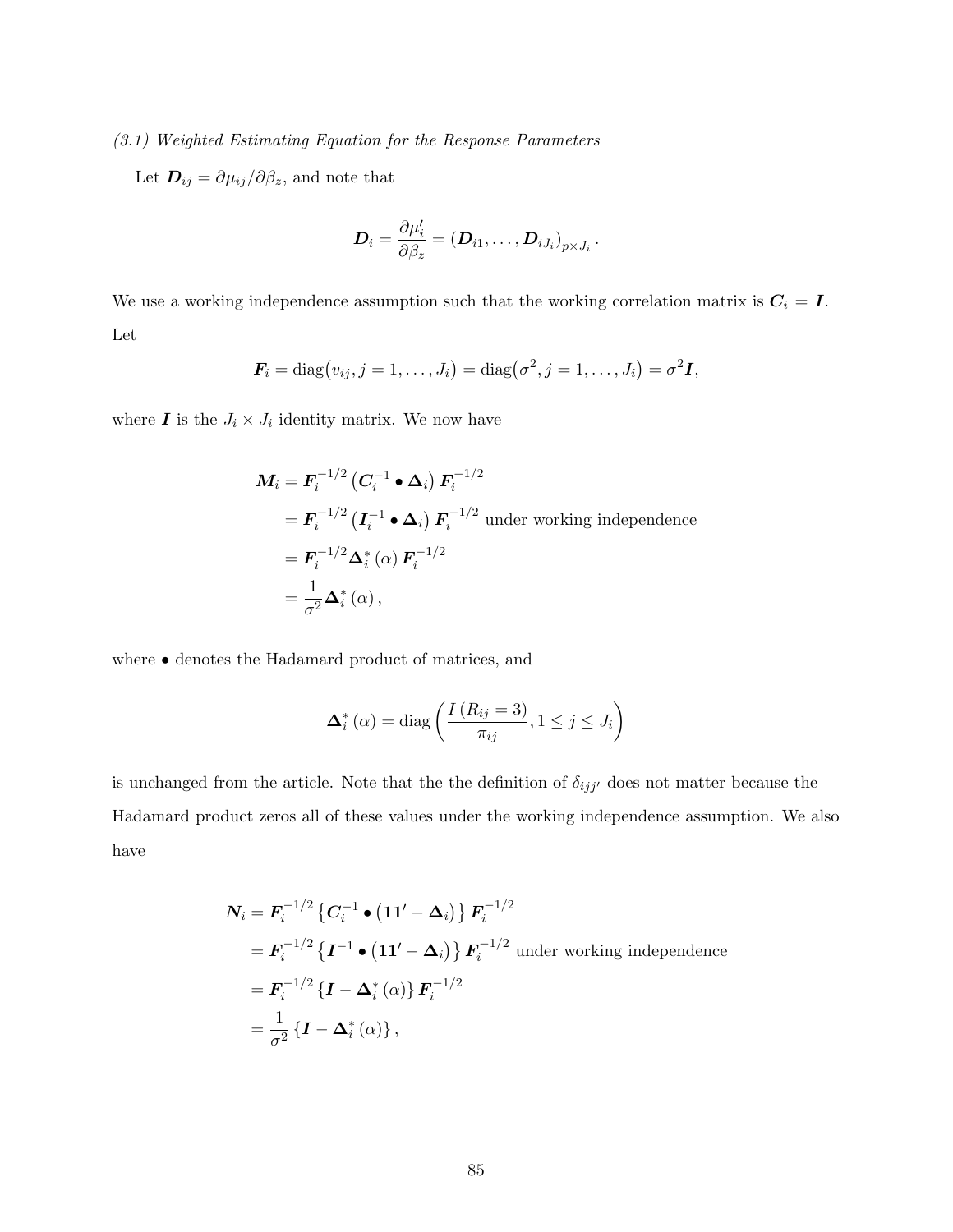where 1 is a  $J_i \times 1$  vector. Note that the Hadamard product again zeros all of these values under working independence.

The resulting estimating equations are

$$
S_{1}(\theta) = \sum_{i=1}^{n} S_{1i}(\theta)
$$
  
= 
$$
\sum_{i=1}^{n} \left[ D_{i} M_{i} (Y_{i} - \mu_{i}) + E_{(Y_{i}^{m}|Y_{i}^{o}, Z_{i}, R_{i})} \{D_{i} N_{i} (Y_{i} - \mu_{i})\} \right]
$$
  
= 
$$
\sum_{i=1}^{n} \left[ D_{i} \frac{1}{\sigma^{2}} \Delta_{i}^{*} (\alpha) (Y_{i} - \mu_{i}) + E_{(Y_{i}^{m}|Y_{i}^{o}, Z_{i}, R_{i})} \{\ D_{i} \frac{1}{\sigma^{2}} (I - \Delta_{i}^{*} (\alpha)) (Y_{i} - \mu_{i})\} \right]
$$
  
= 
$$
\frac{1}{\sigma^{2}} \sum_{i=1}^{n} \left[ D_{i} \Delta_{i}^{*} (\alpha) (Y_{i} - \mu_{i}) + E_{(Y_{i}^{m}|Y_{i}^{o}, Z_{i}, R_{i})} \{D_{i} (I - \Delta_{i}^{*} (\alpha)) (Y_{i} - \mu_{i})\} \right].
$$

Note that

$$
P\left(\mathbf{Y}_{i}^{m}|\mathbf{Y}_{i}^{o},\mathbf{Z}_{i},\mathbf{R}_{i}\right) = \frac{P\left(\mathbf{Y}_{i}^{m},\mathbf{Y}_{i}^{o},\mathbf{Z}_{i},\mathbf{R}_{i}\right)}{P\left(\mathbf{Y}_{i}^{o},\mathbf{Z}_{i},\mathbf{R}_{i}\right)}
$$
\n
$$
= \frac{P\left(\mathbf{Y}_{i},\mathbf{Z}_{i},\mathbf{R}_{i}\right)}{P\left(\mathbf{Y}_{i}^{o},\mathbf{Z}_{i},\mathbf{R}_{i}\right)}
$$
\n
$$
= \frac{P\left(\mathbf{R}_{i}|\mathbf{Y}_{i},\mathbf{Z}_{i}\right)P\left(\mathbf{Y}_{i},\mathbf{Z}_{i}\right)}{P\left(\mathbf{R}_{i}|\mathbf{Y}_{i}^{o},\mathbf{Z}_{i}\right)P\left(\mathbf{Y}_{i}^{o},\mathbf{Z}_{i}\right)}
$$
\n
$$
= \frac{P\left(\mathbf{R}_{i}|\mathbf{Y}_{i}^{o},\mathbf{Z}_{i}\right)P\left(\mathbf{Y}_{i}^{o},\mathbf{Z}_{i}\right)}{P\left(\mathbf{R}_{i}|\mathbf{Y}_{i}^{o},\mathbf{Z}_{i}\right)P\left(\mathbf{Y}_{i}^{o},\mathbf{Z}_{i}\right)} \text{ under MAR}
$$
\n
$$
= \frac{P\left(\mathbf{Y}_{i},\mathbf{Z}_{i}\right)}{P\left(\mathbf{Y}_{i}^{o},\mathbf{Z}_{i}\right)}
$$
\n
$$
= \frac{P\left(\mathbf{Y}_{i}^{m},\mathbf{Y}_{i}^{o},\mathbf{Z}_{i}\right)}{P\left(\mathbf{Y}_{i}^{o},\mathbf{Z}_{i}\right)}
$$
\n
$$
= P\left(\mathbf{Y}_{i}^{m}|\mathbf{Y}_{i}^{o},\mathbf{Z}_{i}\right).
$$

Hence, the estimating equations are

$$
\boldsymbol{S}_{1}(\theta) = \frac{1}{\sigma^{2}} \sum_{i=1}^{n} \left[ \boldsymbol{D}_{i} \boldsymbol{\Delta}_{i}^{*}(\alpha) \left( \boldsymbol{Y}_{i} - \mu_{i} \right) + E_{(\boldsymbol{Y}_{i}^{m} | \boldsymbol{Y}_{i}^{o}, \boldsymbol{Z}_{i})} \left\{ \boldsymbol{D}_{i} \left( \boldsymbol{I} - \boldsymbol{\Delta}_{i}^{*}(\alpha) \right) \left( \boldsymbol{Y}_{i} - \mu_{i} \right) \right\} \right].
$$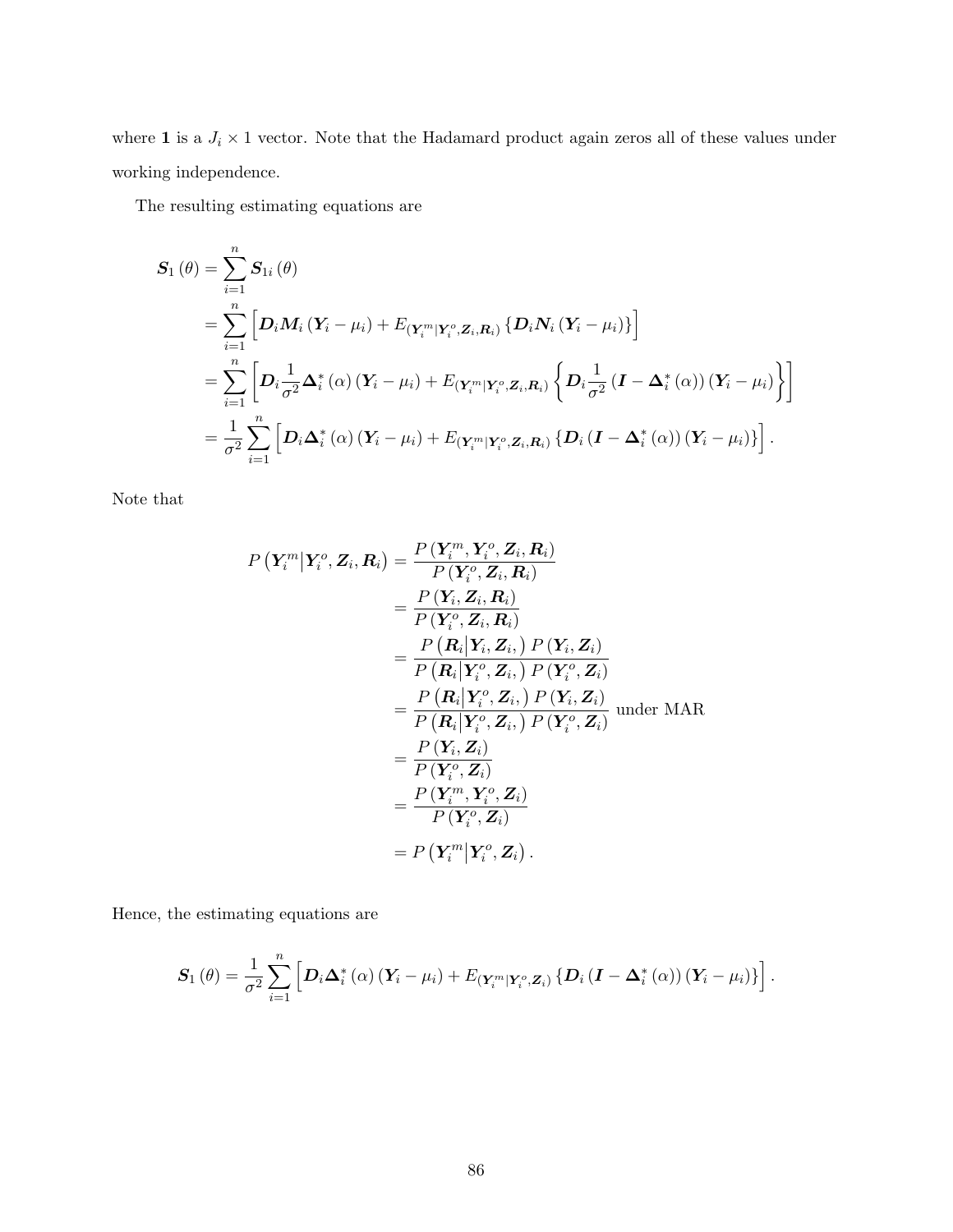Expanding these estimating equations, we have

$$
S_{1}(\theta) = \frac{1}{\sigma^{2}} \sum_{i=1}^{n} \left[ D_{i} \Delta_{i}^{*}(\alpha) (Y_{i} - \mu_{i}) + E_{(Y_{i}^{m}|Y_{i}^{o},Z_{i})} \{D_{i} (I - \Delta_{i}^{*}(\alpha)) (Y_{i} - \mu_{i})\} \right]
$$
  
\n
$$
\propto \sum_{i=1}^{n} \left\{ D_{i} \Delta_{i}^{*}(\alpha) (Y_{i} - \mu_{i}) + D_{i} (I - \Delta_{i}^{*}(\alpha)) \left( E_{(Y_{i}^{m}|Y_{i}^{o},Z_{i})} (Y_{i}) - \mu_{i} \right) \right\}
$$
  
\n
$$
= \sum_{i=1}^{n} D_{i} \left\{ \Delta_{i}^{*}(\alpha) (Y_{i} - \mu_{i}) + (I - \Delta_{i}^{*}(\alpha)) \left( E_{(Y_{i}^{m}|Y_{i}^{o},Z_{i})} (Y_{i}) - \mu_{i} \right) \right\}
$$
  
\n
$$
= \sum_{i=1}^{n} D_{i} \left\{ \Delta_{i}^{*}(\alpha) (Y_{i} - \mu_{i}) + \left( E_{(Y_{i}^{m}|Y_{i}^{o},Z_{i})} (Y_{i}) - \mu_{i} \right) - \Delta_{i}^{*}(\alpha) \left( E_{(Y_{i}^{m}|Y_{i}^{o},Z_{i})} (Y_{i}) - \mu_{i} \right) \right\}
$$
  
\n
$$
= \sum_{i=1}^{n} D_{i} \left\{ \Delta_{i}^{*}(\alpha) (Y_{i} - \mu_{i} - E_{(Y_{i}^{m}|Y_{i}^{o},Z_{i})} (Y_{i}) + \mu_{i} \right) + \left( E_{(Y_{i}^{m}|Y_{i}^{o},Z_{i})} (Y_{i}) - \mu_{i} \right) \right\}
$$
  
\n
$$
= \sum_{i=1}^{n} D_{i} \left\{ \Delta_{i}^{*}(\alpha) (Y_{i} - E_{(Y_{i}^{m}|Y_{i}^{o},Z_{i})} (Y_{i}) + \left( E_{(Y_{i}^{m}|Y_{i}^{o},Z_{i})} (Y_{i}) - \mu_{i} \right) \right\}
$$
  
\n
$$
= \sum_{i=1}^{
$$

where

$$
W_{ij} = \frac{I(R_{ij} = 3)}{\pi_{ij}} \left\{ Y_{ij} - E\left(Y_{ij} | \mathbf{Y}_i^o, \mathbf{Z}_i\right) \right\} + E\left(Y_{ij} | \mathbf{Y}_i^o, \mathbf{Z}_i\right).
$$

To complete the derivation, we now redefine quantities using our own notation. Denote the CZ2011 link function  $g(\cdot)$  as  $h(\cdot)$ , let  $\mathbf{Z}_{ij} = \mathbf{x}_{ij}$  and denote the CZ2011 quantity  $\beta_z$  as  $\alpha_s$ . Let  $R_{ij} = 1$  if  $Y_{ij}$  is observed, and let  $R_{ij} = 0$  otherwise. For a variable A, denote the CZ2011 quantity  $\bar{A}_{ij}$  as  $\bar{A}_{i(j-1)}$ , and denote  $\bar{Y}_{ij}^o = \bar{Y}_{j-1}^{\text{obs}}$ .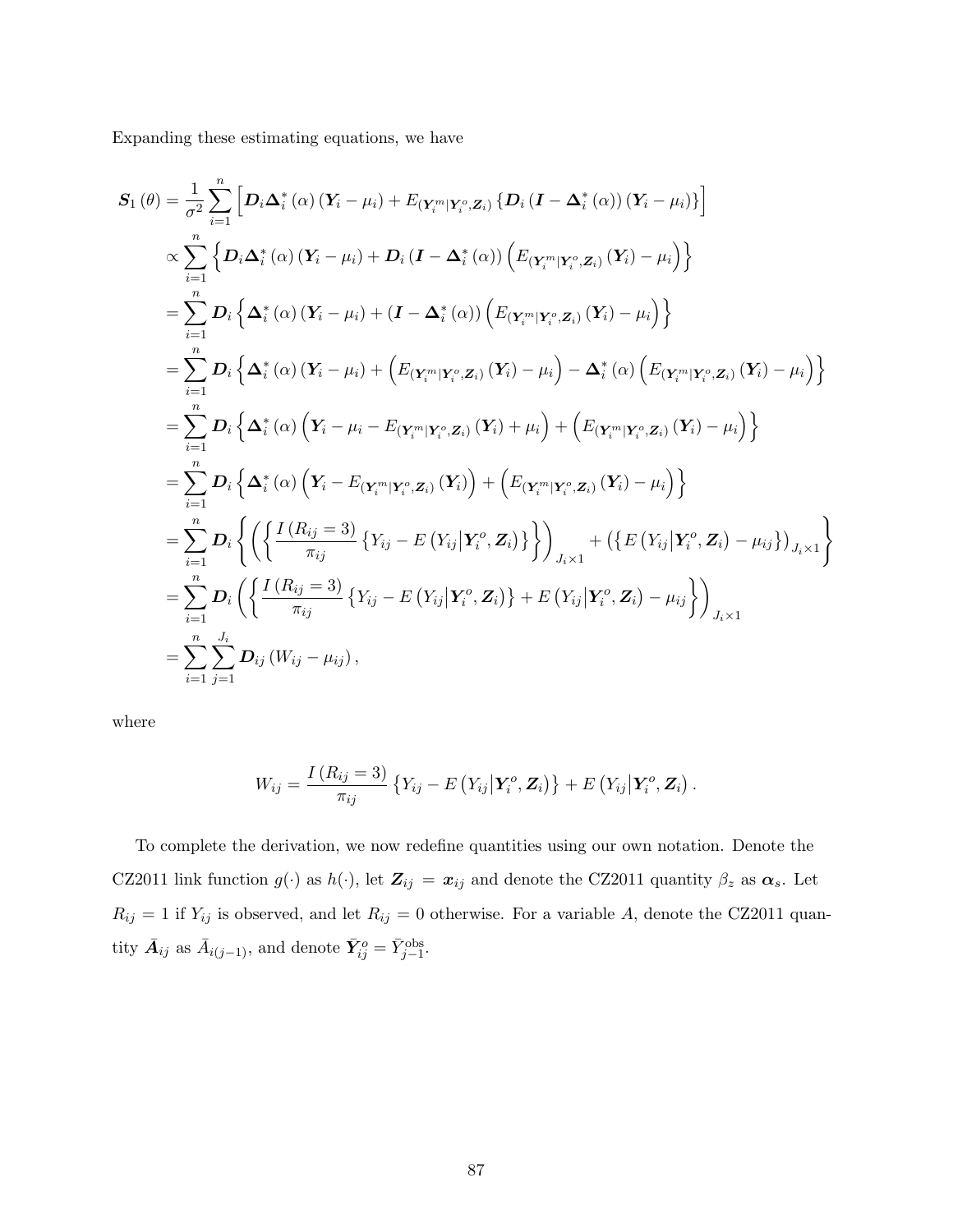# 5.7 Proof of ARCC Double-Robustness

We show that (5.15) is robust to misspecification of either the missingness or OR models. In this section, we suppress the  $i$  notation. Recall that

$$
\pi_j = \Pr(R_j = 1, R_j^D = 1 | \bar{R}_{j-1}, \bar{R}_{j-1}^D, \bar{Y}_m, \bar{C}_m)
$$
  
= 
$$
\Pr(R_j = 1, R_j^D = 1 | \bar{R}_{j-1}, \bar{R}_{j-1}^D, \bar{Y}_{j-1}^{\text{obs}}, C_{j+1}, C_j)
$$
 under DAR and IMAR.

If the missingness model is correct but the OR model is wrong, then

$$
E(W_{j}|S = s)
$$
\n
$$
= E(W_{j}|\bar{C}_{m})
$$
\n
$$
= E_{\bar{Y}_{m},R_{j},R_{j}^{D},R_{j-1},R_{j-1}^{D}} \left[ \frac{R_{j}R_{j}^{D}}{\pi_{j}} \left\{ Y_{j} - E\left(Y_{j}|\bar{Y}_{m(-j)}^{\text{obs}},\bar{C}_{m}\right) \right\} + E\left\{ Y_{j}|\bar{Y}_{m(-j)}^{\text{obs}},\bar{C}_{m}\right\} \Big| \bar{C}_{m} \right]
$$
\n
$$
= E_{\bar{Y}_{m}} \left( E_{R_{j},R_{j}^{D},\bar{R}_{j-1},\bar{R}_{j-1}^{D}} \left[ \frac{R_{j}R_{j}^{D}}{\pi_{j}} \left\{ Y_{j} - E\left(Y_{j}|\bar{Y}_{m(-j)}^{\text{obs}},\bar{C}_{m}\right) \right\} + E\left\{ Y_{j}|\bar{Y}_{m(-j)}^{\text{obs}},\bar{C}_{m}\right\} \Big| \bar{Y}_{m},\bar{C}_{m} \right] \Big| \bar{C}_{m} \right)
$$
\n
$$
= E_{\bar{Y}_{m}} \left( E_{R_{j},R_{j}^{D},\bar{R}_{j-1},\bar{R}_{j-1}^{D}} \left[ \frac{R_{j}R_{j}^{D}}{\pi_{j}} \left\{ Y_{j} - E\left(Y_{j}|\bar{Y}_{m(-j)}^{\text{obs}},\bar{C}_{m}\right) \right\} + E\left\{ Y_{j}|\bar{Y}_{m(-j)}^{\text{obs}},\bar{C}_{m}\right\} \Big| \bar{Y}_{m},\bar{C}_{m} \right] \Big| \bar{C}_{m} \right)
$$
\n
$$
= E_{\bar{Y}_{m}} \left\{ E_{\bar{R}_{j-1},\bar{R}_{j-1}^{D}} \left( E_{R_{j},R_{j}^{D}} \left[ \frac{R_{j}R_{j}^{D}}{\pi_{j}} \left\{ Y_{j} - E\left(Y_{j}|\bar{Y}_{m(-j)}^{\text{obs}},\bar{C}_{m}\right) \right\} + E\left\{ Y_{j}|\bar{Y}_{m(-j)}^{\text{obs}},\bar{C}_{m}\right\} \Big| \bar{Y}_{m},\bar{C}_{m} \right] \Big| \bar
$$

For derivational clarity, let  $R_j^M = \{R_j, R_j^D\}$ ,  $\bar{R}_j^M = \{\bar{R}_j, \bar{R}_j^D\}$ , and  $R_j^{M \times} = R_j R_j^D$ . Now suppose  $\pi_j$  is incorrectly modeled. Recall that  $\pi_j$  is a function of  $\{\bar{R}_{j-1}, \bar{R}_{j-1}^D, \bar{Y}_{j-1}^{\text{obs}}, C_{j+1}, C_j\}$  under DAR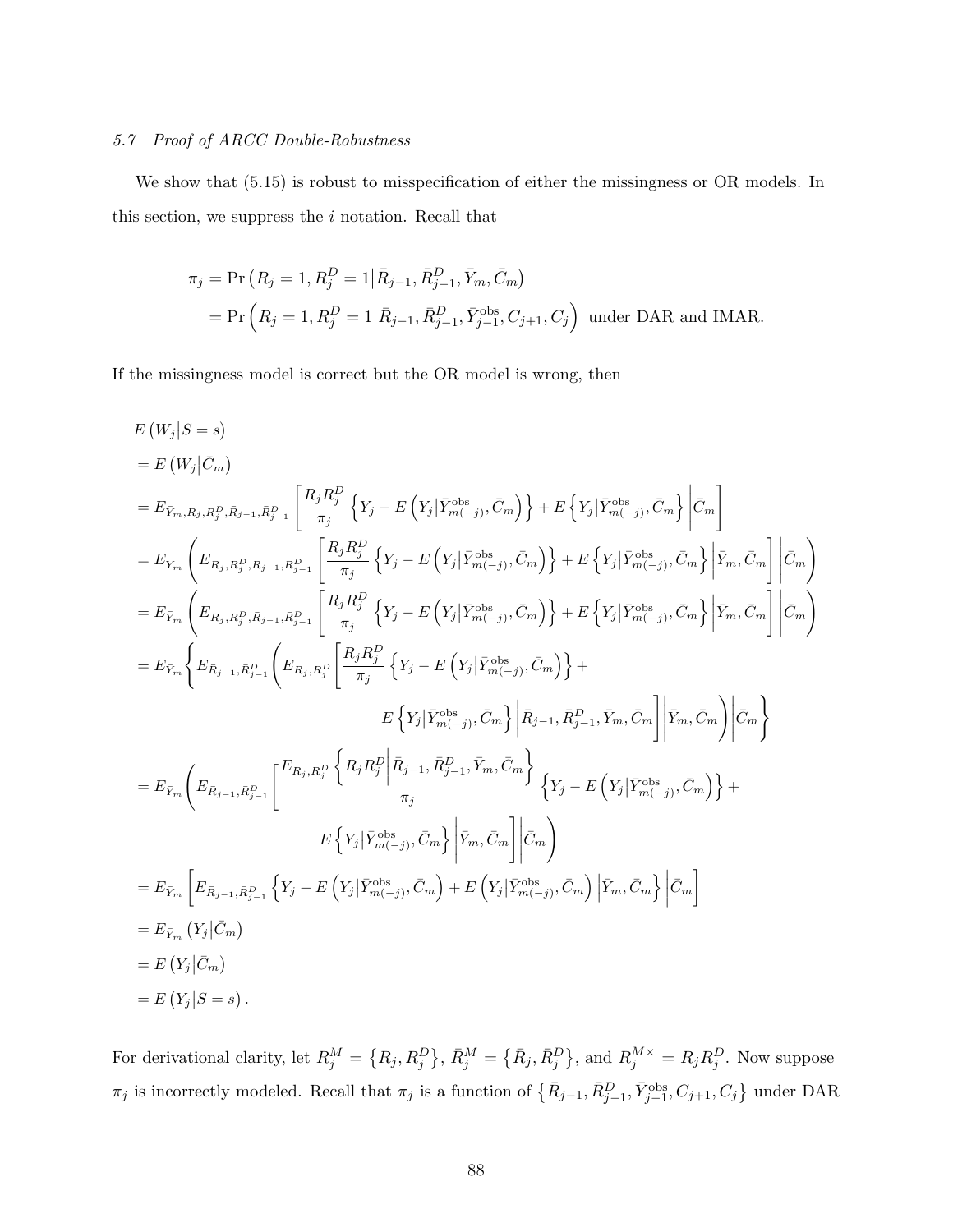# and IMAR.

If instead the OR model is correct but the missingness model is wrong, then

$$
\begin{split} &E\left(W_{j}|S=s\right)\\ &=E\left(W_{j}|\bar{C}_{m}\right)\\ &=E_{\bar{Y}_{m}^{\mathrm{obs}}},\\ &Y_{j},R_{j}^{M},\bar{R}_{j-1}^{M}\left[\frac{R_{j}^{M\times}}{\pi_{j}}\left\{Y_{j}-E\left(Y_{j}|\bar{Y}_{m}^{\mathrm{obs}},\bar{C}_{m}\right)\right\}+E\left\{Y_{j}|\bar{Y}_{m}^{\mathrm{obs}},\bar{C}_{m}\right\}\bigg|\bar{C}_{m}\right]\\ &=E_{\bar{Y}_{m}^{\mathrm{obs}}}\left(\left. E_{Y_{j},R_{j}^{M},\bar{R}_{j-1}^{M}}\left[\frac{R_{j}^{M\times}}{\pi_{j}}\left\{Y_{j}-E\left(Y_{j}|\bar{Y}_{m}^{\mathrm{obs}},\bar{C}_{m}\right)\right\}+E\left\{Y_{j}|\bar{Y}_{m}^{\mathrm{obs}},\bar{C}_{m}\right\}\bigg|\bar{Y}_{m}^{\mathrm{obs}},\bar{C}_{m}\right]\bigg|\bar{C}_{m}\right)\\ &=E_{\bar{Y}_{m}^{\mathrm{obs}}}\left(\left. E_{Y_{j},R_{j}^{M},\bar{R}_{j-1}^{M}}\left[\frac{R_{j}^{M\times}}{\pi_{j}}\left\{Y_{j}-E\left(Y_{j}|\bar{Y}_{m-1}^{\mathrm{obs}},\bar{C}_{m}\right)\right\}\bigg|\bar{Y}_{m-1}^{\mathrm{obs}},\bar{C}_{m}\right\}\bigg|\bar{Y}_{m-1}^{\mathrm{obs}},\bar{C}_{m}\right]\bigg|\bar{C}_{m}\right)\\ &=E_{\bar{Y}_{m}^{\mathrm{obs}}}\left\{\left. E_{\bar{R}_{j-1}^{M}}\left(E_{Y_{j},R_{j}^{M},\bar{R}_{j-1}^{M}}\left[\frac{R_{j}^{M\times}}{\pi_{j}}\left\{Y_{j}-E\left(Y_{j}|\bar{Y}_{m-1}^{\mathrm{obs}},\bar{C}_{m}\right)\right\}\bigg|\bar{R}_{j-1}^{\mathrm{obs}},\bar{C}_{m}\right\}-E\left[Y_{j}|\bar{Y}_{m-1}^{\mathrm{obs}},\bar{C}_{m}\right]\bigg|\bar{C}_{m}\right)\\ &=E_{\bar{Y}_{m}^{\mathrm{obs}}}\left[\left. E_{\bar{R}_{j-1}^{M}}\left\
$$

where

$$
\begin{split} &\pi_{j}^{0} = E_{R_{j}^{M}}\left(R_{j}^{M\times}\big|\bar{R}_{j-1}^{M},\bar{Y}_{m(-j)}^{\text{obs}},Y_{j},\bar{C}_{m}\right) \\ &= E_{\bar{Y}_{m(s-j)}^{\text{mis}}}\left\{E_{R_{j}^{M}}\left(R_{j}^{M\times}\big|\bar{R}_{j-1}^{M},\bar{Y}_{m(-j)}^{\text{mis}},\bar{Y}_{m(-j)}^{\text{obs}},Y_{j},\bar{C}_{m}\right)\big|\bar{R}_{j-1}^{M},\bar{Y}_{m(-j)}^{\text{obs}},Y_{j},\bar{C}_{m}\right\} \\ &= E_{\bar{Y}_{m(s-j)}^{\text{mis}}}\left\{E_{R_{j}^{M}}\left(R_{j}^{M\times}\big|\bar{R}_{j-1}^{M},\bar{Y}_{m},\bar{C}_{m}\right)\big|\bar{R}_{j-1}^{M},\bar{Y}_{m(-j)}^{\text{obs}},Y_{j},\bar{C}_{m}\right\} \\ &= E_{\bar{Y}_{m(s-j)}^{\text{mis}}}\left\{E_{R_{j}^{M}}\left(R_{j}^{M\times}\big|\bar{R}_{j-1}^{M},\bar{Y}_{j-1}^{\text{obs}},C_{j+1},C_{j}\right)\big|\bar{R}_{j-1}^{M},\bar{Y}_{m(-j)}^{\text{obs}},Y_{j},\bar{C}_{m}\right\} \text{ under DAR and IMAR} \\ &= E_{R_{j}^{M}}\left(R_{j}^{M\times}\big|\bar{R}_{j-1}^{M},\bar{Y}_{j-1}^{\text{obs}},C_{j+1},C_{j}\right). \end{split}
$$

Note that  $\pi_j^0/\pi_j \neq 1$  in general because  $\pi_j$  is modeled incorrectly. We will show that  $E\left(Y_j | \bar{R}_{j-1}^M, \bar{Y}_{m(-j)}^{\text{obs}}, \bar{C}_m\right) =$  $E\left(Y_j|\bar{Y}_{m(-j)}^{\text{obs}}, \bar{C}_m\right)$ . For a random variable A and corresponding fixed realization a, let  $\underline{A}_j =$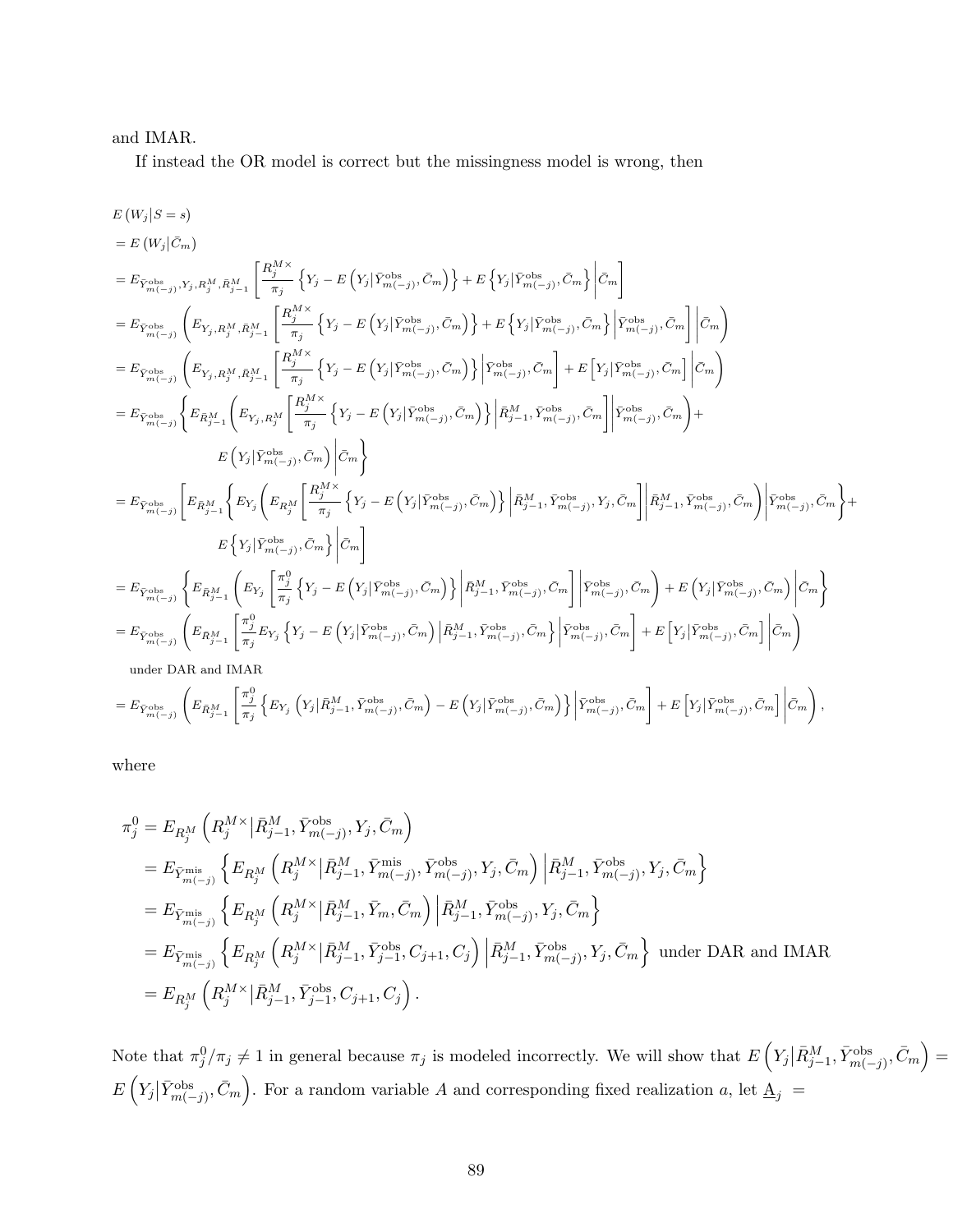$(A_j, A_{j+1}, \ldots, A_m)$ . Note that

$$
f\left(y_{j}|\bar{r}_{j-1}^{M}, \bar{y}_{m(-j)}^{obs}, \bar{c}_{m}\right) = f\left(y_{j} | y_{jm}^{obs}\right)
$$
\n
$$
\frac{p\left(\bar{r}_{j-1}^{M}, y_{j}, \bar{y}_{m(-j)}^{obs}, \bar{c}_{m}\right)}{p\left(\bar{r}_{j-1}^{M}, \bar{y}_{m(-j)}^{obs}, \bar{c}_{m}\right)} = \frac{p\left(y_{j}, \bar{y}_{m(-j)}^{obs}, \bar{c}_{m}\right)}{p\left(\bar{y}_{m(-j)}^{obs}, \bar{c}_{m}\right)}
$$
\n
$$
\frac{f\left(p_{j-1}^{M}, y_{j}, \bar{y}_{m(-j)}^{obs}, \bar{c}_{m}\right)}{f\left(\bar{r}_{j-1}^{M}, y_{j}, \bar{y}_{m(-j)}^{obs}, \bar{c}_{m}\right) d\bar{y}_{m(-j)}^{mis}} = \frac{f\left(y_{j}, \bar{y}_{m(-j)}^{obs}, \bar{c}_{m}\right)}{f\left(\bar{y}_{j}, \bar{c}_{j-1}, \bar{y}_{m(-j)}^{obs}, \bar{c}_{m}\right) d\bar{y}_{m(-j)}^{mis}}
$$
\n
$$
\frac{f\left(p_{j-1}^{M}, y_{j}, \bar{y}_{m(-j)}^{obs}, \bar{y}_{m(-j)}^{mis}, \bar{c}_{m}\right) d\bar{y}_{m(-j)}^{mis}}{f\left(\bar{r}_{j-1}^{M}, \bar{y}_{m}, \bar{c}_{m}\right) d\bar{y}_{m(-j)}^{mis}} = \frac{f\left(y_{j}, \bar{y}_{m(S)}^{obs}, \bar{y}_{m(S)}^{mis}, \bar{c}_{m}\right) d\bar{y}_{m(-j)}^{mis}}{f\left(\bar{y}_{j}, \bar{y}_{j}, \bar{c}_{m}\right) d\bar{y}_{m(-j)}^{mis}}
$$
\n
$$
\frac{\sum_{\Gamma_{j}^{M}} f\left(p\left(\bar{r}_{j-1}^{M}, \bar{y}_{m}, \bar{c}_{m}\right) d\bar{y}_{m(-j)}^{mis}}{f\left(\bar{y}_{j}, \bar{y}_{m}, \bar{c}_{m}\right) d\bar{y}_{m(-j)}^{mis}}
$$
\n
$$
\frac{\sum_{\Gamma_{j}^{M}} f\left(p\left(\bar{r}_{j-1}^{M}, \bar{y}_{m}, \
$$

If  $y_j \in \bar{y}_m^{\text{mis}}$  (i.e.,  $y_j \notin \bar{y}_m^{\text{obs}}$ ), then

$$
\frac{\sum_{\underline{\mathbf{r}}_{j}^{M}} p\left(\bar{r}_{m}^{M} \middle| \bar{y}_{m}^{\text{obs}}, \bar{c}_{m}\right)}{\sum_{\underline{\mathbf{r}}_{j}^{M}} p\left(\bar{r}_{m}^{M} \middle| \bar{y}_{m}^{\text{obs}}, \bar{c}_{m}\right) \int \int p\left(\bar{y}_{m}, \bar{c}_{m}\right) d\bar{y}_{m(-j)}^{\text{mis}} d y_{j}^{\text{mis}} = \frac{1}{\int \int p\left(\bar{y}_{m}, \bar{c}_{m}\right) d\bar{y}_{m(-j)}^{\text{mis}} d y_{j}^{\text{mis}}}{\sum_{\underline{\mathbf{r}}_{j}^{M}} p\left(\bar{r}_{m}^{M} \middle| \bar{y}_{m}^{\text{obs}}, \bar{c}_{m}\right)} = 1
$$

$$
\sum_{\underline{\mathbf{r}}_{j}^{M}} p\left(\bar{r}_{m}^{M} \middle| \bar{y}_{m}^{\text{obs}}, \bar{c}_{m}\right) = \sum_{\underline{\mathbf{r}}_{j}^{M}} p\left(\bar{r}_{m}^{M} \middle| \bar{y}_{m}^{\text{obs}}, \bar{c}_{m}\right),
$$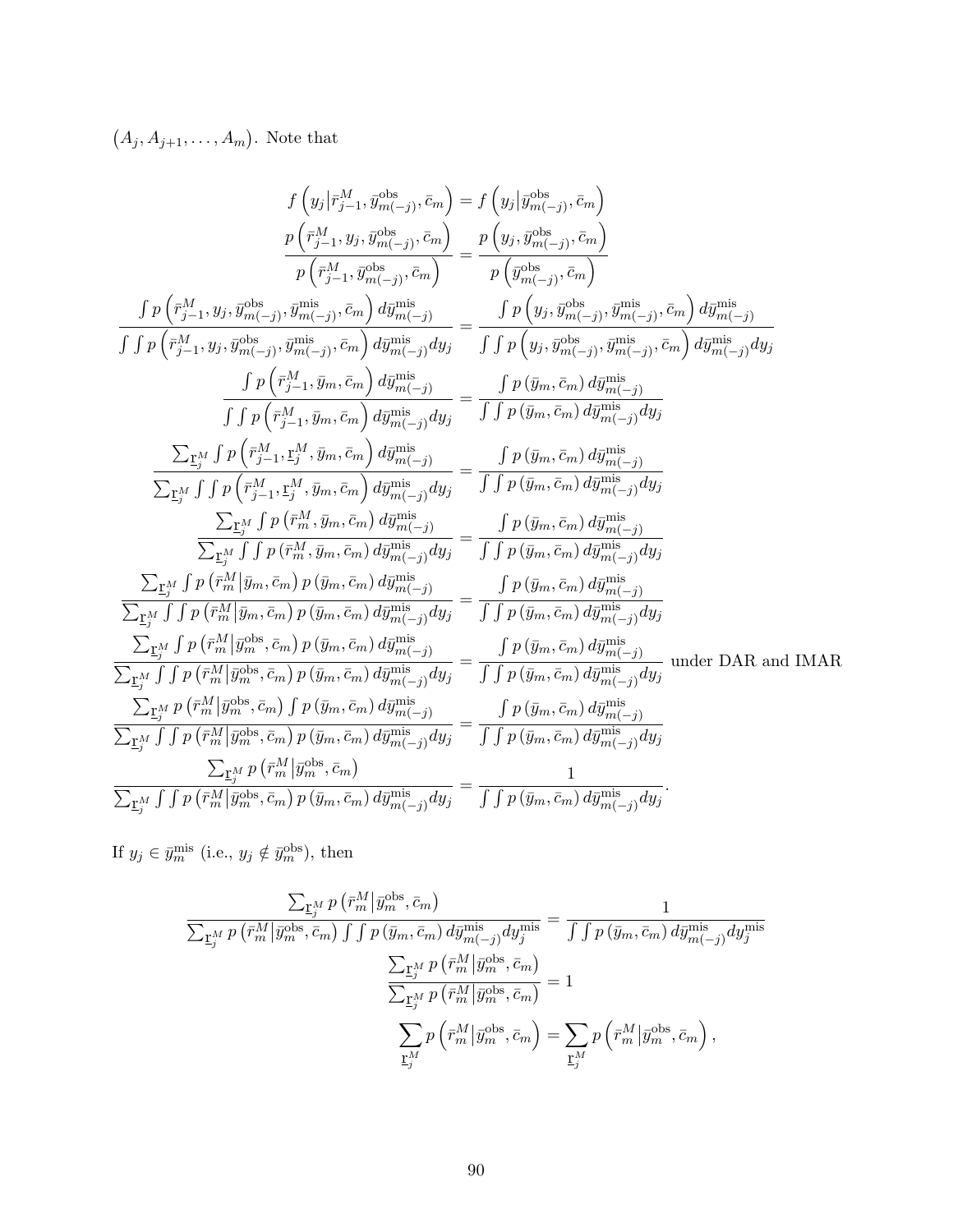a tautology. If on the other hand  $y_j \in \bar{y}_m^{\text{obs}}$ , then

$$
\frac{\sum_{\underline{\mathbf{r}}_{j}^{M}} p\left(\bar{r}_{m}^{M}|\bar{y}_{m}^{\text{obs}},\bar{c}_{m}\right)}{\sum_{\underline{\mathbf{r}}_{j}^{M}} \int p\left(\bar{r}_{m}^{M}|\bar{y}_{m}^{\text{obs}},\bar{c}_{m}\right) \int p\left(\bar{y}_{m},\bar{c}_{m}\right) d\bar{y}_{m}^{\text{mis}} dy_{j}^{\text{obs}}} = \frac{1}{\int \int p\left(\bar{y}_{m},\bar{c}_{m}\right) d\bar{y}_{m}^{\text{mis}} dy_{j}^{\text{obs}}}
$$
\n
$$
\sum_{\underline{\mathbf{r}}_{j}^{M}} p\left(\bar{r}_{m}^{M}|\bar{y}_{m}^{\text{obs}},\bar{c}_{m}\right) \int \int p\left(\bar{y}_{m},\bar{c}_{m}\right) d\bar{y}_{m}^{\text{mis}} dy_{j}^{\text{obs}} = \sum_{\underline{\mathbf{r}}_{j}^{M}} \int p\left(\bar{r}_{m}^{M}|\bar{y}_{m}^{\text{obs}},\bar{c}_{m}\right) \int p\left(\bar{y}_{m},\bar{c}_{m}\right) d\bar{y}_{m}^{\text{mis}} dy_{j}^{\text{obs}}
$$
\n
$$
\sum_{\underline{\mathbf{r}}_{j}^{M}} p\left(\bar{r}_{m}^{M}|\bar{y}_{m},\bar{c}_{m}\right) \int \int p\left(\bar{y}_{m},\bar{c}_{m}\right) d\bar{y}_{m}^{\text{mis}} dy_{j}^{\text{obs}} = \sum_{\underline{\mathbf{r}}_{j}^{M}} \int p\left(\bar{r}_{m}^{M}|\bar{y}_{m}^{\text{obs}},\bar{c}_{m}\right) \int p\left(\bar{y}_{m},\bar{c}_{m}\right) d\bar{y}_{m}^{\text{mis}} dy_{j}^{\text{obs}}
$$

under DAR and IMAR

$$
\sum_{\substack{\mathbf{r}_{j}^{M}}} \int \int p(\bar{r}_{m}^{M}|\bar{y}_{m},\bar{c}_{m}) p(\bar{y}_{m},\bar{c}_{m}) d\bar{y}_{m}^{\text{mis}} dy_{j}^{\text{obs}} = \sum_{\substack{\mathbf{r}_{j}^{M}}} \int p(\bar{r}_{m}^{M}|\bar{y}_{m}^{\text{obs}},\bar{c}_{m}) \int p(\bar{y}_{m},\bar{c}_{m}) d\bar{y}_{m}^{\text{mis}} dy_{j}^{\text{obs}}
$$
\n
$$
\sum_{\substack{\mathbf{r}_{j}^{M}}} \int \int p(\bar{r}_{m}^{M},\bar{y}_{m},\bar{c}_{m}) d\bar{y}_{m}^{\text{mis}} dy_{j}^{\text{obs}} = \sum_{\substack{\mathbf{r}_{j}^{M}}} \int p(\bar{r}_{m}^{M}|\bar{y}_{m}^{\text{obs}},\bar{c}_{m}) \int p(\bar{y}_{m},\bar{c}_{m}) d\bar{y}_{m}^{\text{mis}} dy_{j}^{\text{obs}}
$$
\n
$$
\sum_{\substack{\mathbf{r}_{j}^{M}}} \int \int p(\bar{r}_{m}^{M},\bar{y}_{m},\bar{c}_{m}) d\bar{y}_{m}^{\text{mis}} dy_{j}^{\text{obs}} = \sum_{\substack{\mathbf{r}_{j}^{M}}} \int p(\bar{r}_{m}^{M}|\bar{y}_{m}^{\text{obs}},\bar{c}_{m}) p(\bar{y}_{m}^{\text{obs}},\bar{c}_{m}) dy_{j}^{\text{obs}}
$$
\n
$$
\sum_{\substack{\mathbf{r}_{j}^{M}}} \int p(\bar{r}_{m}^{M},\bar{y}_{m}^{\text{obs}},\bar{c}_{m}) dy_{j}^{\text{obs}} = \sum_{\substack{\mathbf{r}_{j}^{M}}} \int p(\bar{r}_{m}^{M}|\bar{y}_{m}^{\text{obs}},\bar{c}_{m}) p(\bar{y}_{m}^{\text{obs}},\bar{c}_{m}) dy_{j}^{\text{obs}}
$$
\n
$$
\sum_{\substack{\mathbf{r}_{j}^{M}}} \int p(\bar{r}_{m}^{M}|\bar{y}_{m}^{\text{obs}},\bar{c}_{m}) p(\bar{y}_{m}^{\text{obs}},\bar{c}_{m}) y_{j}^{\text{obs}},
$$
\n
$$
\sum_{\sub
$$

another tautology. Hence, working backwards from either tautology (i.e., if  $y_j \in \bar{y}_m^{\text{mis}}$  or  $y_j \in$  $(\bar{y}_m^{\text{obs}})$ , we conclude that

$$
E(W_j|S=s)
$$
\n
$$
= E_{\bar{Y}_{m(-j)}} \left( E_{\bar{R}_{j-1}^M} \left[ \frac{\pi_j^0}{\pi_j} \left\{ E_{Y_j} \left( Y_j | \bar{R}_{j-1}^M, \bar{Y}_{m(-j)}^{obs}, \bar{C}_m \right) - E \left( Y_j | \bar{Y}_{m(-j)}^{obs}, \bar{C}_m \right) \right\} \middle| \bar{Y}_{m(-j)}^{obs}, \bar{C}_m \right] + E \left[ Y_j | \bar{Y}_{m(-j)}^{obs}, \bar{C}_m \right] \middle| \bar{C}_m \right)
$$
\n
$$
= E_{\bar{Y}_{m(-j)}} \left( E_{\bar{R}_{j-1}^M} \left[ \frac{\pi_j^0}{\pi_j} \left\{ E_{Y_j} \left( Y_j | \bar{Y}_{m(-j)}^{obs}, \bar{C}_m \right) - E \left( Y_j | \bar{Y}_{m(-j)}^{obs}, \bar{C}_m \right) \right\} \middle| \bar{Y}_{m(-j)}^{obs}, \bar{C}_m \right] + E \left[ Y_j | \bar{Y}_{m(-j)}^{obs}, \bar{C}_m \right] \middle| \bar{C}_m \right)
$$
\n
$$
= E_{\bar{Y}_{m(-j)}} \left\{ E \left( Y_j | \bar{Y}_{m(-j)}^{obs}, \bar{C}_m \right) \middle| \bar{C}_m \right\}
$$
\n
$$
= E \left( Y_j | \bar{C}_m \right)
$$
\n
$$
= E \left( Y_j | S = s \right)
$$

if outcomes are DAR and IMAR.

 $\blacksquare$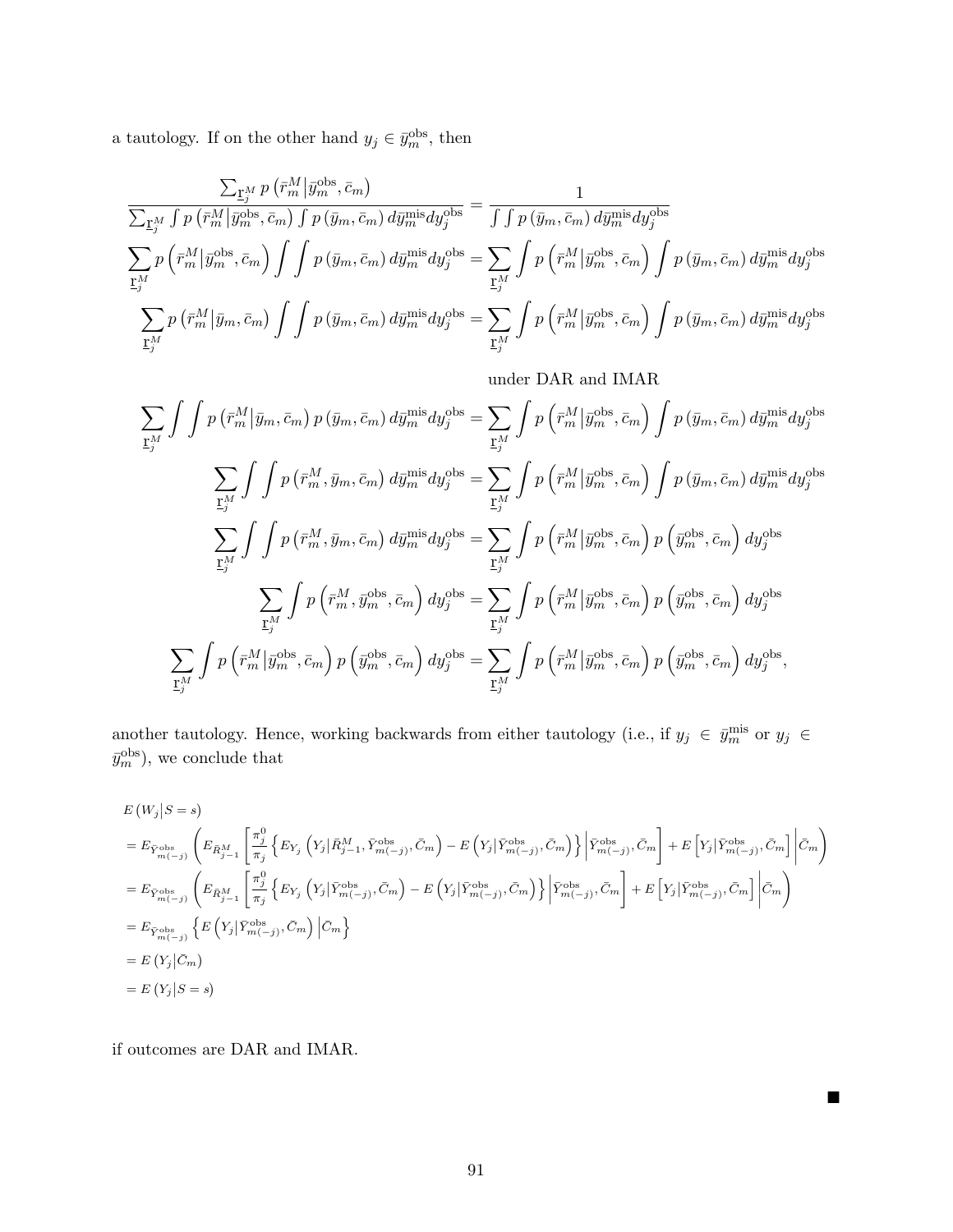## REFERENCES

- S. Arpadi, A. Fawzy, G. M Aldrovandi, C. Kankasa, M. Sinkala, M. Mwiya, D. M Thea, and L. Kuhn. Growth faltering due to breastfeeding cessation in uninfected children born to HIVinfected mothers in Zambia. American Journal of Clinical Nutrition, 90(2):344–353, 2009.
- A. Azzalini. A class of distributions which includes the normal ones. Scandinavian Journal of Statistics, 59(305):171–178, 1985.
- Heejung Bang and James M. Robins. Doubly robust estimation in missing data and causal inference models. Biometrics, 61(4):962–973, 2005.
- Anirban Basu and Willard G. Manning. Estimating lifetime or episode-of-illness costs under censoring. Health Economics, 19:1010–1028, 2010.
- D. Basu. An essay on the logical foundations of survey sampling, part one\*. pages 167–206, 1971.
- L. J. Billingham and K. R. Abrams. Simultaneous analysis of quality of life and survival data. Statistical Methods in Medical Research, 11:25–48, 2002.
- James R. Carpenter and Michael G. Kenward. A comparison of multiple imputation and doubly robust estimation for analyses with missing data. JRSSA, 169:571–584, 2006.
- Basile Chaix, David Evans, Juan Merlo, and Etsuji Suzuki. Weighing up the dead and missing: Reflections on inverse-probability weighting and principal stratification to address truncation by death. Epidemiology, 23:129–131, 2012.
- Charles S. Chasela, Michael G. Hudgens, Denise Jamieson, Dumbani Kayira, Mina C. Hosseinipour, Athena P. Kourtis, Francis Martinson, Gerald Tegha, Rodney J. Knight, Yusuf I. Ahmed, Deborah D. Kamwendo, Irving F. Hoffman, Sascha R. Ellington, Zebrone Kacheche, Alice Soko, Jeffrey B. Wiener, Susan A. Fiscus, Peter Kazembe, Innocent A. Mofolo, Maggie Chigwenembe, Dorothy S. Sichali, Charles M. van der Horst, and BAN Study Group. Maternal or infant antiretroviral drugs to reduce HIV-1 transmission. The New England Journal of Medicine, 362:2271–2281, 2010.
- Baojiang Chen and Xiao-Hua Zhou. Doubly robust estimates for binary longitudinal data analysis with missing response and missing covariates. Biometrics, 67:830–842, 2011.
- Parul Christian, Subarna K. Khatry, Joanne Katz, Elizabeth K. Pradhan, Steven C. LeClerq, Sharada Ram Shrestha, Ramesh K. Adhikari, Alfred Sommer, and Keith P. West. Effects of alternative maternal micronutrient supplements on low birth weight in rural Nepal: Double blind randomised community trial. BMJ : British Medical Journal, 326(7389):571–571, 2003.
- Mary Culnane, MaryGlenn Fowler, Sophia S. Lee, George McSherry, Michael Brady, Karen O'Donnell, Lynne Mofenson, Steven L. Gortmaker, David E. Shapiro, Gwendolyn Scott, Eleanor Jimenez, Ellen C. Moore, Clemente Diaz, Patricia M. Flynn, Bethann Cunningham, James Oleske, and for the Pediatric AIDS Clinical Trials Group Protocol 219/076 Teams. Lack of long-term effects of in utero exposure to Zidovudine among uninfected children born to HIVinfected women. JAMA: The Journal of the American Medical Association, 281(2):151–157, 1999.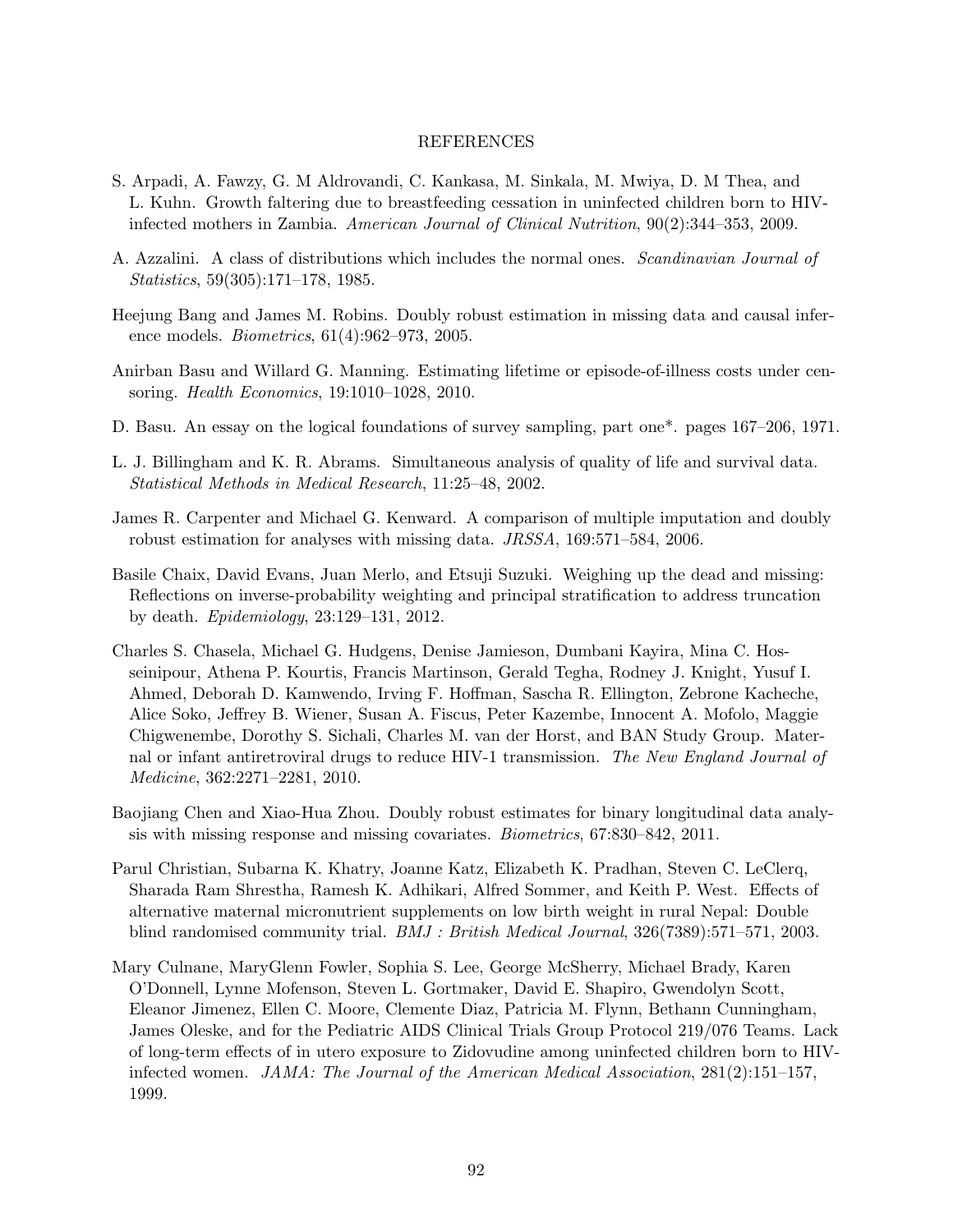- Eric J. B. Daza, Timothy Cupery, Michael G. Hudgens, and Amy H. Herring. Partially imputed regression for the average treatment effect. The ARR Journal, August 2015.
- Peter Diggle, Patrick Heagerty, Kung-Yee Liang, and Scott Zeger. Analysis of Longitudinal Data. Oxford University Press, USA, second edition, 2002.
- Peter Diggle, Daniel Farewell, and Robin Henderson. Analysis of longitudinal data with dropout: Objectives, assumptions and a proposal. Journal of the Royal Statistical Society: Series  $C(Ap)$ plied Statistics), 56(5):499–550, 2007.
- Carole Dufouil, Carol Brayne, and David Clayton. Analysis of longitudinal studies with death and dropout: A case study. Statistics in Medicine, 23(14):2215–2226, 2004.
- B. E. Ellison. Two theorems for inferences about the normal distribution with applications in acceptance sampling. Journal of the American Statistical Association, 101:89–95, 1964.
- V. L. Flax, M. E. Bentley, C. S. Chasela, D. Kayira, M. G. Hudgens, R. J. Knight, A. Soko, D. J. Jamieson, C. M. van der Horst, and L. S. Adair. Use of lipid-based nutrient supplements by HIV-infected Malawian women during lactation has no effect on infant growth from 0 to 24 weeks. Journal of Nutrition, 142:1350–1356, 2012.
- Thomas M. Gill, Mayur M. Desai, Evelyne A. Gahbauer, Theodore R. Holford, and Christianna S. Williams. Restricted activity among community-living older persons: Incidence, precipitants, and health care utilization. Annals of Internal Medicine, 135:313–321, 2001.
- Xu Guo and Bradley P. Carlin. Separate and joint modeling of longitudinal and event time data using standard computer packages. The American Statistician, 58(1):16–24, 2004.
- J. Hajek. Comment on "an essay on the logical foundations of survey sampling, part one". page 200, 1971.
- Sophie Hawkesworth, Andrew M. Prentice, Anthony J. C. Fulford, and Sophie E. Moore. Dietary supplementation of rural Gambian women during pregnancy does not affect body composition in offspring at 1117 years of age. The Journal of Nutrition, 138(12):2468–2473, 2008.
- Robin Henderson, Peter Diggle, and Angela Dobson. Joint modelling of longitudinal measurements and event time data. Biostatistics, 1(4):465–480, 2000.
- Joseph W. Hogan and Nan M. Laird. Mixture models for the joint distribution of repeated measures and event times. Statistics in Medicine, 16(3):239–257, 1997.
- D. G. Horvitz and D. J. Thompson. A generalization of sampling without replacement from a finite universe. Journal of the American Statistical Association, 47(260):663–685, 1952.
- Bo Hu, Liang Li, and Tom Greene. Joint multiple imputation for longitudinal outcomes and clinical events that truncate longitudinal follow-up. Statistics in Medicine, 2015. doi: 10.1002/sim.6590.
- Joseph D. Y. Kang and Joseph L. Schafer. Demystifying double robustness: A comparison of alternative strategies for estimating a population mean from incomplete data. Statistical Science, 22(4):523–539, 2007.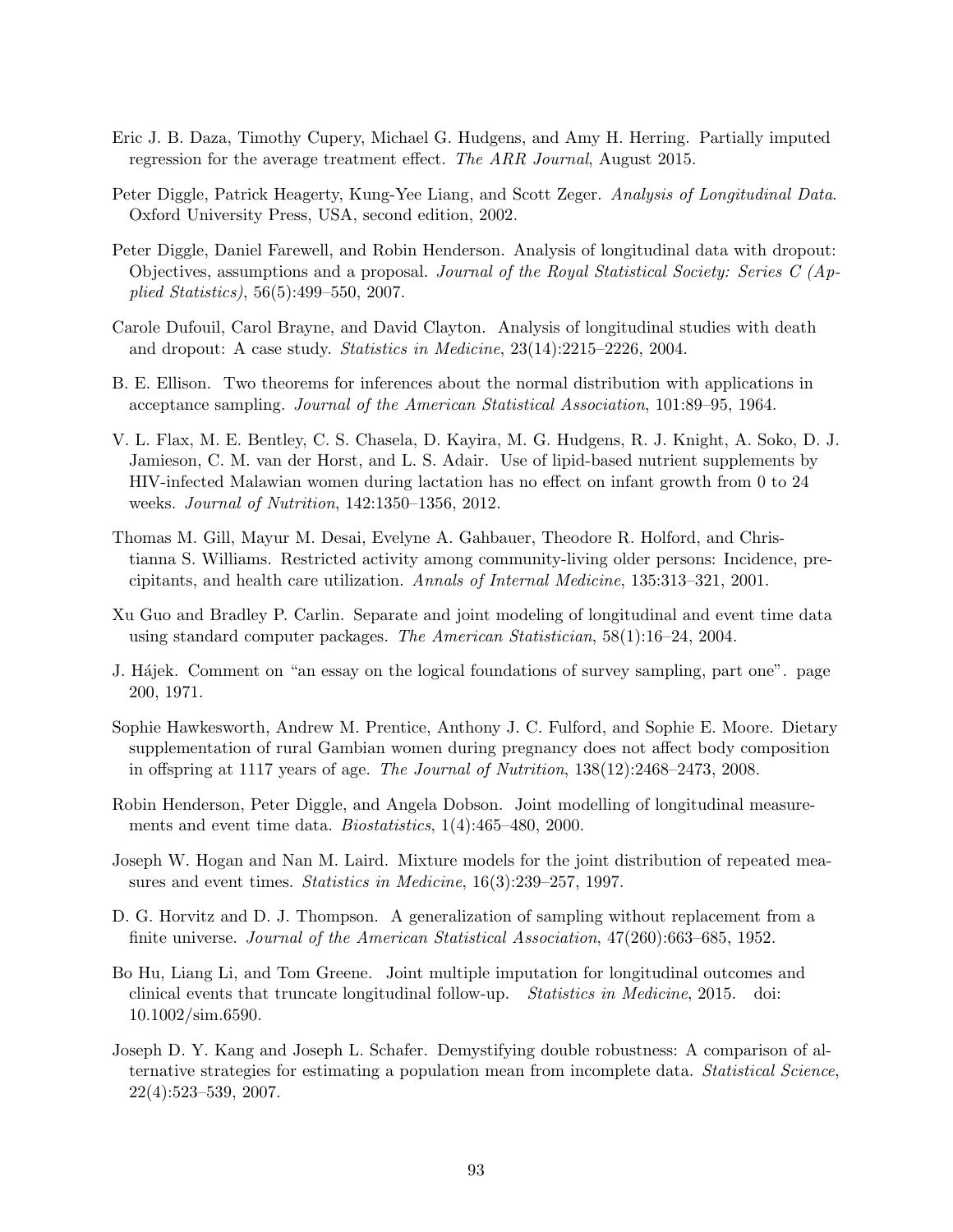Leslie Kish. Survey Sampling. New York: J. Wiley, 1965.

- Brenda F. Kurland and Patrick J. Heagerty. Directly parameterized regression conditioning on being alive: Analysis of longitudinal data truncated by deaths. *Biostatistics*,  $6(2):241 - 258$ , 2005.
- Brenda F. Kurland, Laura L. Johnson, Brian L. Egleston, and Paula H. Diehr. Longitudinal data with follow-up truncated by death: Match the analysis method to research aims. Statistical Science, 24(2):211, 2009.
- Nan M. Laird. Missing data in longitudinal studies. Statistics in Medicine, 7:305–315, 1988.
- Saskia le Cessie, Elisabeth G. E. de Vries, Ciska Buijs, and Wendy J. Post. Analyzing longitudinal data with patients in different disease states during follow-up and death as final state. Statistics in Medicine, 28:3829–3843, 2009.
- Kung-Yee Liang and Scott L. Zeger. Longitudinal data analysis using generalized linear models. Biometrika, 73(1):13–22, 1986.
- D. Y. Lin, E. J. Feuer, R. Etzioni, and Y. Wax. Estimating medical costs from incomplete followup data. Biometrics, 53(2):419–434, 1997.
- Roderick J. A. Little. Pattern-mixture models for multivariate incomplete data. Journal of the American Statistical Association, 88(421):125–134, 1993.
- Roderick J. A. Little. Modeling the drop-out mechanism in repeated-measures studies. Journal of the American Statistical Association, 90(431):1112–1121, 1995.
- Roderick J. A. Little and Donald B. Rubin. Statistical Analysis with Missing Data, Second Edition. Wiley-Interscience, second edition, 2002.
- Sharon L. Lohr. Sampling: Design and Analysis. Boston: Brooks/Cole, second edition, 2010.
- Jared K. Lunceford and Marie Davidian. Stratication and weighting via the propensity score in estimation of causal treatment effects: A comparative study. Statistics in Medicine, 23:2937– 2960, 2004.
- Donna K. Pauler, Sheryl McCoy, and Carol Moinpour. Pattern mixture models for longitudinal quality of life studies in advanced stage disease. Statistics in Medicine, 22:795–809, 2003.
- John S. Preisser, Kurt K. Lohman, and Paul J. Rathouz. Performance of weighted estimating equations for longitudinal binary data with drop-outs missing at random. Statistics in Medicine, 21:3035–3054, 2002.
- Heather J. Ribaudo, Simon G. Thompson, and Timothy G. Allen-Mersh. A joint analysis of quality of life and survival using a random effect selection model. Statistics in Medicine, 19:3237– 3250, 2000.
- James M. Robins. Marginal structural models versus structural nested models as tools for causal inference. In M. Elizabeth Halloran and Donald Berry, editors, The IMA Volumes in Mathematics and its Applications: Statistical Models in Epidemiology, the Environment, and Clinical Trials, volume 116, pages 95–133. New York: Springer, 2000.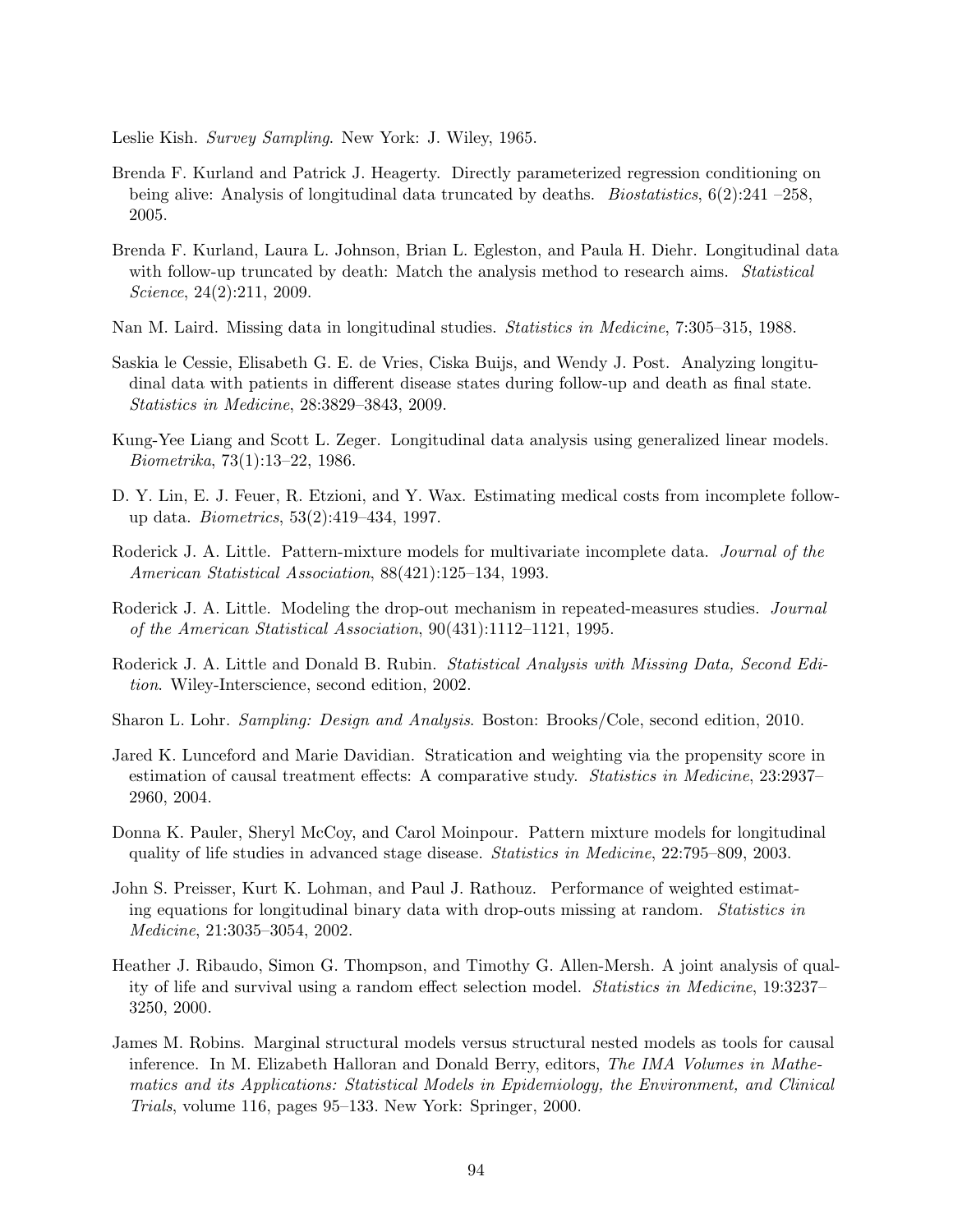- James M. Robins and Andrea Rotnitzky. Semiparametric efficiency in multivariate regression models with missing data. Journal of the American Statistical Association, 90(429):122–129, 1995.
- James M. Robins, Andrea Rotnitzky, and Lue Ping Zhao. Estimation of regression coefficients when some regressors are not always observed. Journal of the American Statistical Association, 89(427):846–866, 1994.
- James M. Robins, Andrea Rotnitzky, and Lue Ping Zhao. Analysis of semiparametric regression models for repeated outcomes in the presence of missing data. Journal of the American Statistical Association, 90(429):106–121, 1995.
- James M. Robins, Miguel A Hernán, and Babette Brumback. Marginal structural models and causal inference in epidemiology. Epidemiology, 11(5):550–560, 2000.
- Andrea Rotnitzky, James M. Robins, and Daniel O. Scharfstein. Semiparametric regression for repeated outcomes with nonignorable nonresponse. Journal of the American Statistical Association, 93(444):1321–1339, 1998.
- Donald B. Rubin. Inference and missing data. Biometrika, 63(3):581–592, 1976.
- Daniel O. Scharfstein, Andrea Rotnitzky, and James M. Robins. Adjusting for nonignorable drop-out using semiparametric nonresponse models. Journal of the American Statistical Association, 94(448):1096-1120, 1999a.
- Daniel O. Scharfstein, Andrea Rotnitzky, and James M. Robins. Rejoinder. Journal of the American Statistical Association, 94(448):1135–1146, 1999b.
- Mark D. Schluchter. Methods for the analysis of informatively censored longitudinal data. Statistics in Medicine, 11:1861–1870, 1992.
- M. Shardell, G. E. Hicks, and L. Ferrucci. Doubly robust estimation and causal inference in longitudinal studies with dropout and truncation by death. *Biostatistics*,  $16(1):155-168$ ,  $2015$ .
- Michelle Shardell and Ram R. Miller. Weighted estimating equations for longitudinal studies with death and non-monotone missing time-dependent covariates and outcomes. *Statistics in* Medicine, 27(7):1008–1025, 2008.
- StataCorp. Stata: Release 12. Statistical Software. Stata Longitudinal Data / Panel Data Reference Manual. College Station, TX: StataCorp LP, 2011.
- StataCorp. Stata: Release 13. Statistical Software. Stata Treatment Effects Reference Manual: Potential Outcomes / Counterfactual Outcomes. College Station, TX: StataCorp LP, 2013.
- Eric J. Tchetgen Tchetgen, M. Maria Glymour, Ilya Shpitser, and Jennifer Weuved. To weight or not to weight? on the relation between inverse-probability weighting and principal stratification for truncation by death. Epidemiology, 23:132–137, 2012.
- Thomas R. Ten Have, Allen R. Kunselman, Erik P. Pulkstenis, and J. Richard Landis. Mixed effects logistic regression models for longitudinal binary response data with informative dropout. Biometrics, 54(1):367–383, 1998.